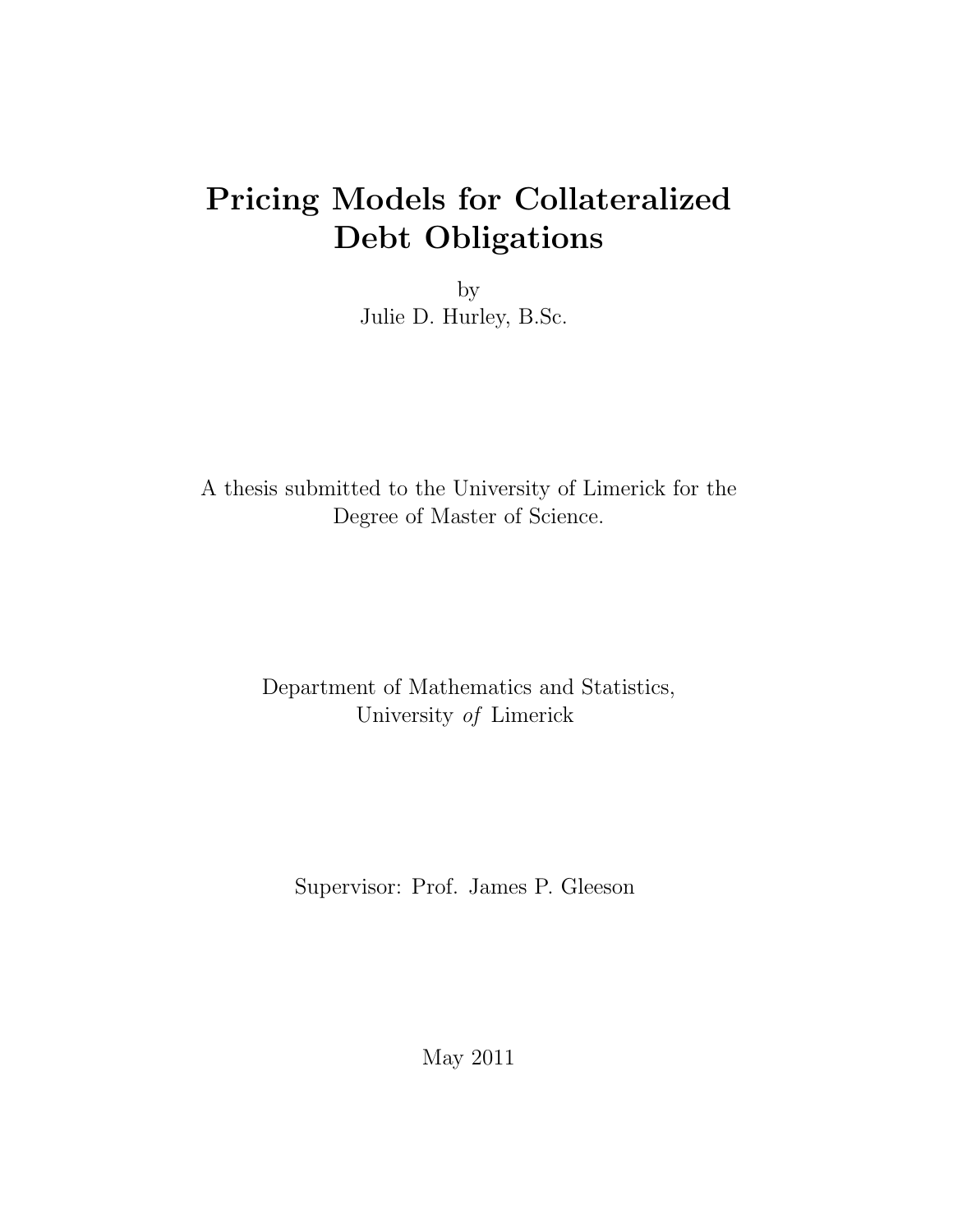## Author's Declaration

This thesis is presented in fulfilment of the requirements for the degree of a Masters of Science. It is entirely my own work and has not been submitted to any other University or higher education institution, or for any other academic award in this University. Where use has been made of the work of other people it has been fully acknowledged and fully referenced.

Signature

------------------------------Julie Hurley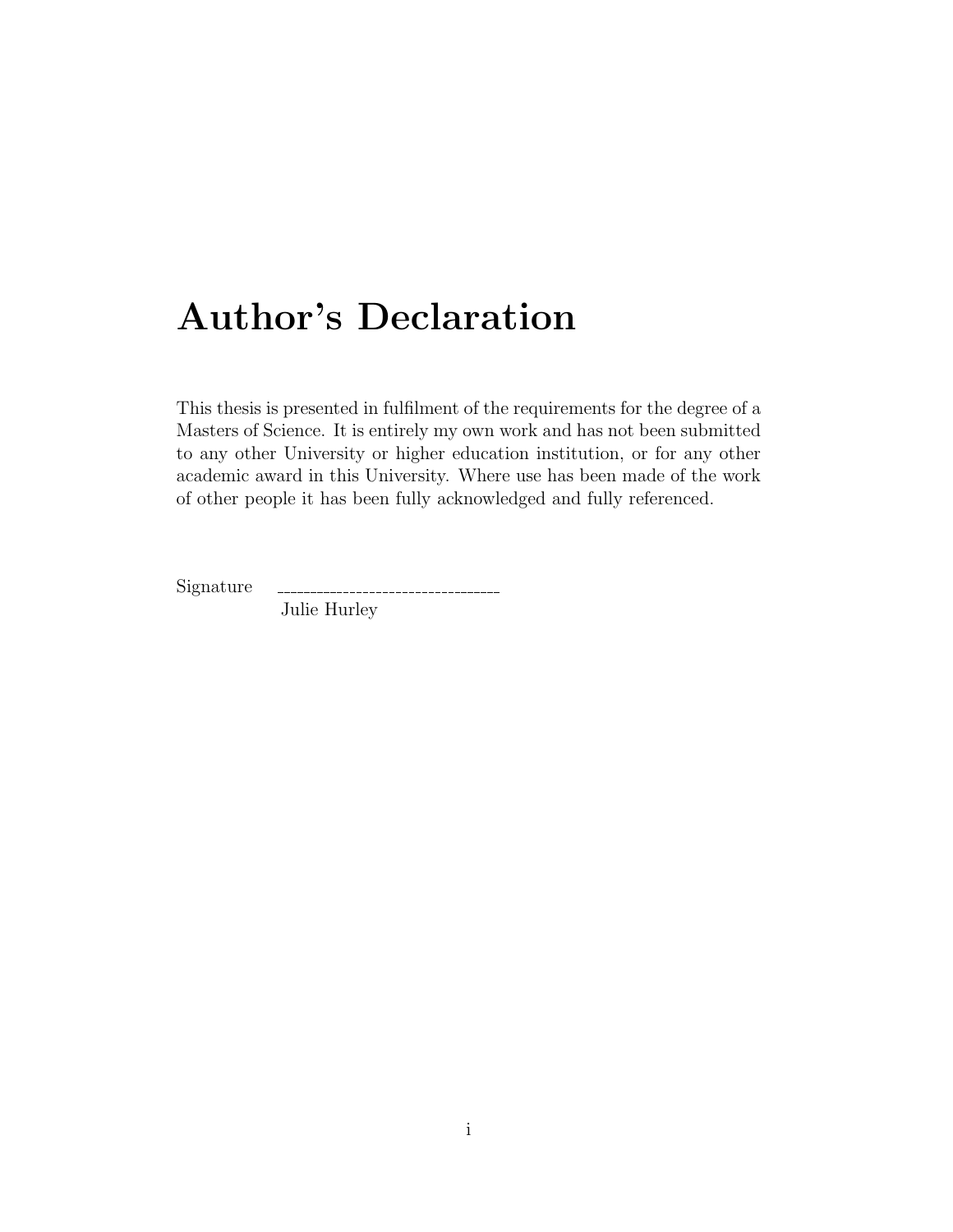#### Abstract

One of the most controversial and innovative financial products in recent years has been collateralised debt obligations (CDOs). Much of the blame for the current credit crisis is being attributed to the mathematical models and quantitative methods associated with these credit derivatives. In recent years, there has been rapidly growing research on credit derivatives and correlated defaults and in this thesis we examine the possible replacement of current copula based approaches with intuitive contagion models for percolation on finite networks. We propose that modelling the probability of default in a correlated portfolio is similar to modelling the probability of default of contagion spreading in a network.

In the first part of our thesis we review current models from the literature that have been suggested to price CDOs. From the literature review we noted that the critical input in the pricing of a CDO is an estimate of the default dependence (default correlation) between the underlying names in a portfolio. Dependency modelling with copula functions, introduced by Li (2000), has become a market standard in the pricing of CDOs. We compute the default distribution for both the Gaussian and Student t4 copulas by implementing both a Monte Carlo and theoretical approach. We then compare these copulas ability to fit market data.

In the second part of our thesis we begin by introducing some of the earliest network models proposed by Paul Erdős and Alfréd Rényi. We show how similar to component sizes on a network being related to contagion on a network, it is possible then to compute the probability of default for a portfolio of names using network percolation. We present the finite and infinite network models used to model the default dependency between names in a portfolio and thus extend the infinite network model to compute the probability of default for a CDO portfolio. We finally compare the percolation model, Gaussian and Student t4 copulas to market data and from our results determine that the percolation model provides a better fit to market data than the Gaussian and Student t4 copulas.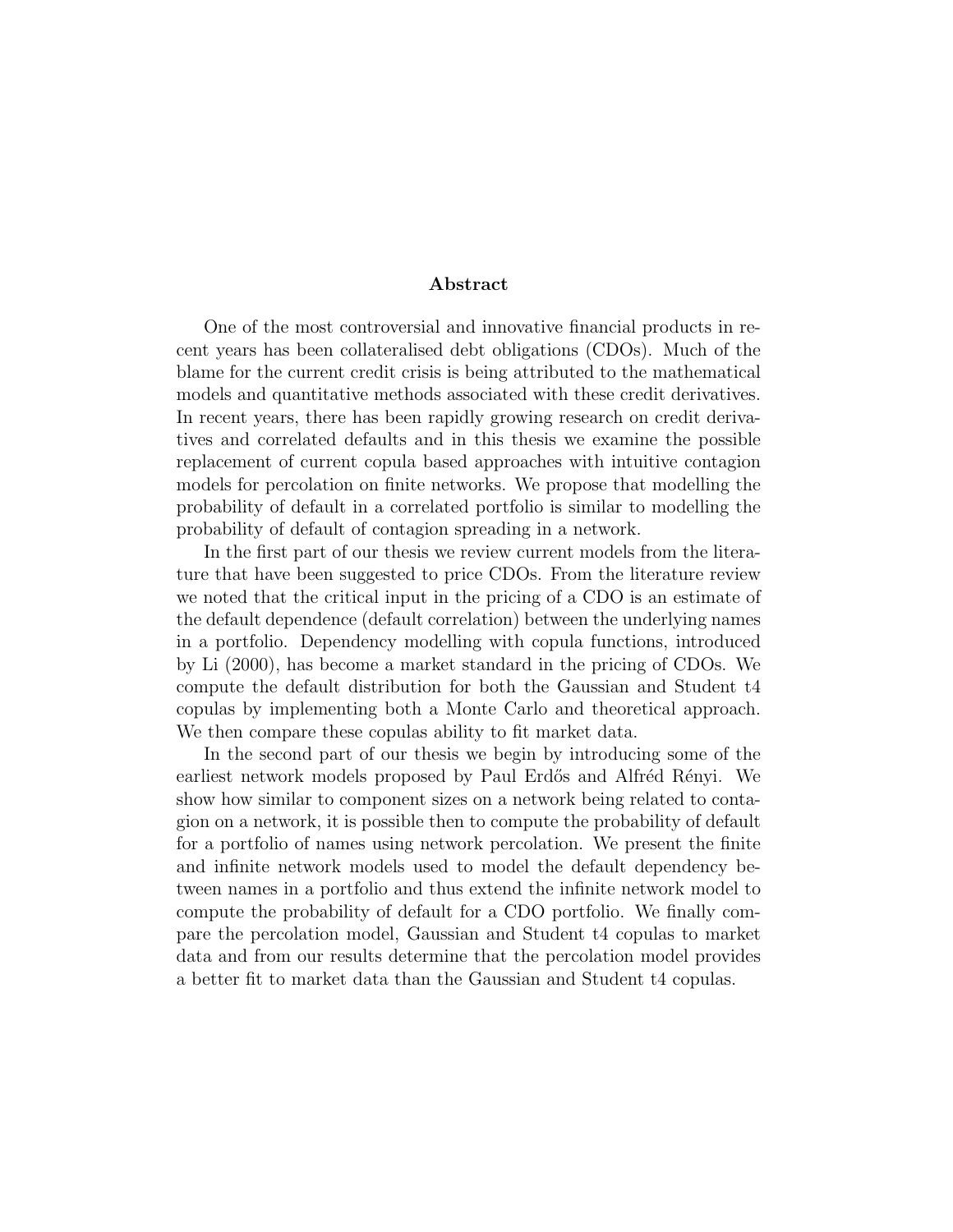#### Acknowledgements

My utmost gratitude goes to my thesis supervisor, Prof. James Gleeson for allowing me to join his team, for his expertise, kindness, and most of all, for his patience. One simply could not wish for a better supervisor.

I would like to express my thanks to Dr. Sergey Melnik for his helpful advice and comments during the past two years and a big thank you to Dr. Bernard Murphy from the Kemmy Business School for his help on the finance aspect of my thesis.

I thank the academic and administrative staff of the Department of Mathematics and Statistics, UL for providing the environment to facilitate this work and especially Dr. Patrick Johnson for his LAT<sub>E</sub>X expertise.

I gratefully acknowledge funding provided by Science Foundation Ireland under programmes 06/IN.1/I366 and MACSI 06/MI/005.

Lastly, I would like to thank my boyfriend Kieran and my family for their endless support, love and encouragement. For my parents who have supported and encouraged me to do my best in all matters of life, to them I dedicate this thesis.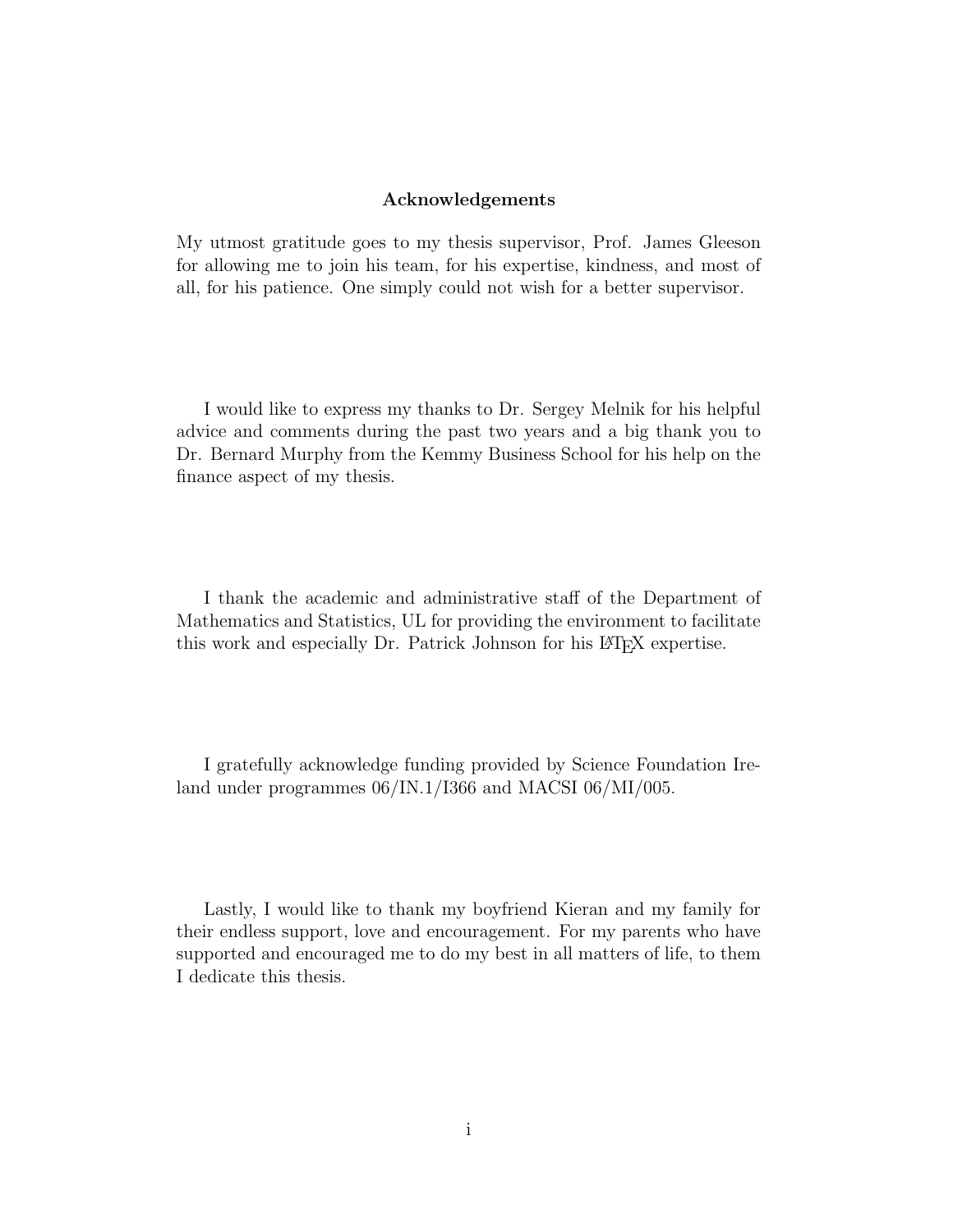# **Contents**

|          |          |                 | <b>Author's Declaration</b>                                     | $\mathbf{i}$   |
|----------|----------|-----------------|-----------------------------------------------------------------|----------------|
|          | Abstract |                 |                                                                 | $\mathbf{i}$   |
|          |          |                 | Acknowledgements                                                | $\mathbf{i}$   |
|          |          | List of Figures |                                                                 | iv             |
|          |          | List of Tables  |                                                                 | ix             |
| 1        |          | Introduction    |                                                                 | $\mathbf{1}$   |
|          | 1.1      |                 |                                                                 | $\mathbf{1}$   |
|          |          | 1.1.1           | Introduction to CDOs                                            | $\overline{2}$ |
|          |          | 1.1.2           | How a CDO works                                                 | 3              |
|          |          | 1.1.3           |                                                                 | $\overline{7}$ |
|          | 1.2      |                 |                                                                 | 8              |
|          |          | 1.2.1           |                                                                 | 8              |
|          |          | 1.2.2           | Factor copula model                                             | 9              |
|          |          | 1.2.3           | Alternatives to copula models                                   | 14             |
|          |          | 1.2.4           | Correlation smile and base correlations $\ldots \ldots$         | 15             |
| $\bf{2}$ |          |                 | One factor copula model                                         | 18             |
|          | 2.1      |                 | The factor copula approach $\ldots \ldots \ldots \ldots \ldots$ | 19             |
|          |          | 2.1.1           | Large homogeneous pool $\ldots \ldots \ldots \ldots \ldots$     | 20             |
|          | 2.2      |                 | The distribution of defaults                                    | 20             |
|          |          | 2.2.1           | Threshold value $K$                                             | 21             |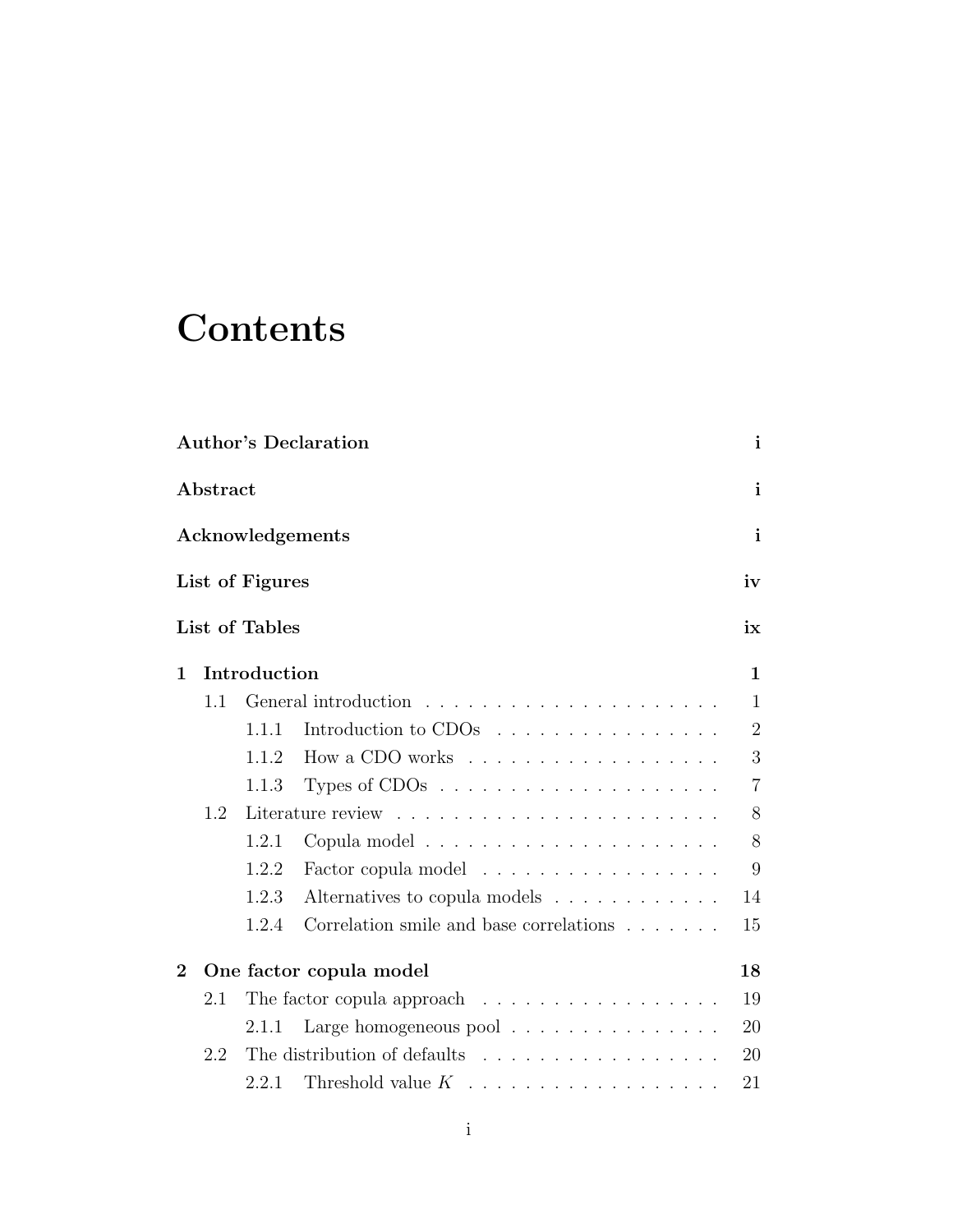|   |     | 2.2.2   | Conditional default probability                                     | 21     |
|---|-----|---------|---------------------------------------------------------------------|--------|
|   |     | 2.2.3   | Default probability distribution $P_n$                              | 22     |
| 3 |     |         | One factor copula models with different underlying distri-          |        |
|   |     | butions |                                                                     | 25     |
|   | 3.1 |         | The one factor Gaussian copula $\ldots \ldots \ldots \ldots \ldots$ | $26\,$ |
|   |     | 3.1.1   | Threshold value $K$                                                 | 27     |
|   |     | 3.1.2   | Monte Carlo techniques to compute $P_n$                             | 28     |
|   |     | 3.1.3   | Theoretical default distribution when $\rho = 0$                    | 31     |
|   |     | 3.1.4   | Theoretical default distribution for $\rho > 0$                     | 33     |
|   |     | 3.1.5   | Comparing Monte Carlo and theoretical approaches                    | 34     |
|   |     | 3.1.6   | Shortcomings of the Gaussian copula $\ldots \ldots$                 | 36     |
|   | 3.2 |         |                                                                     | 37     |
|   |     | 3.2.1   |                                                                     | 39     |
|   |     | 3.2.2   | Monte Carlo methods to compute $P_n$                                | 42     |
|   |     | 3.2.3   | Theoretical default distribution                                    | 43     |
|   |     | 3.2.4   | Comparing Monte Carlo and theoretical approaches                    | 46     |
|   | 3.3 |         | Comparing Gaussian and Student t4 copulas                           | 48     |
|   | 3.4 |         | Base correlations                                                   | 51     |
|   |     | 3.4.1   | Implied correlation                                                 | $54\,$ |
|   |     | 3.4.2   |                                                                     | 54     |
|   | 3.5 |         |                                                                     | 57     |
|   | 3.6 |         |                                                                     | 58     |
| 4 |     |         | Network models                                                      | 61     |
|   | 4.1 |         | Introduction to network theory                                      | 61     |
|   | 4.2 |         |                                                                     | 64     |
|   |     | 4.2.1   | Degree distribution $\ldots \ldots \ldots \ldots \ldots \ldots$     | 64     |
|   |     | 4.2.2   | Probability generating functions                                    | 65     |
|   |     | 4.2.3   | The distribution of component sizes $\ldots \ldots \ldots$          | 67     |
|   |     | 4.2.4   | Infinite network model                                              | 68     |
|   | 4.3 |         |                                                                     | 70     |
|   |     | 4.3.1   | Component structure                                                 | 70     |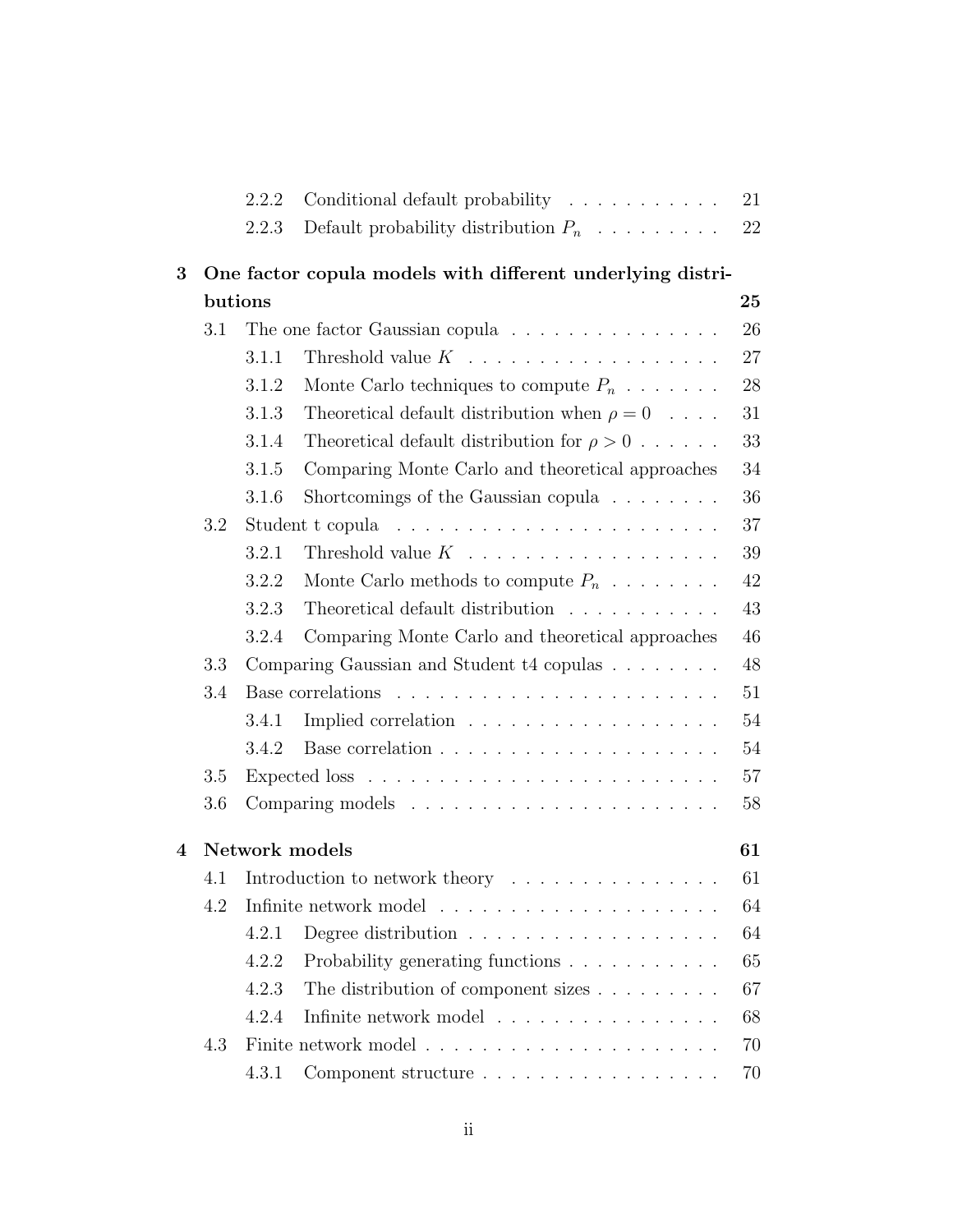|          | 4.4 | Comparing infinite and finite networks models                  | 73  |
|----------|-----|----------------------------------------------------------------|-----|
| $\bf{5}$ |     | The percolation model                                          | 80  |
|          | 5.1 | The default distribution averaging over seed values            | 81  |
|          | 5.2 | The percolation model $Q_n$                                    | 84  |
|          | 5.3 |                                                                | 89  |
|          |     | The Large Pool Model<br>5.3.1                                  | 89  |
|          | 5.4 | Percolation model parameters                                   | 94  |
|          | 5.5 | Constraining the bond percolation parameter $\dots \dots$      | 97  |
|          | 5.6 | Comparing the percolation model and copula models to           |     |
|          |     |                                                                | 103 |
| 6        |     | Summary and future work                                        | 107 |
|          |     |                                                                |     |
| 7        |     | Appendix A                                                     | 112 |
|          | 7.1 | Comparing Student t4 and Gaussian copulas                      | 112 |
|          | 7.2 | Computing base correlations from expected losses $\dots$ .     | 114 |
| 8        |     | Appendix B                                                     | 117 |
|          | 8.1 | A function to generate the N by N matrix $B_{1,n}$             | 117 |
|          | 8.2 | A function to generate the best $\rho_0$ and pperc parameters. | 118 |
|          | 8.3 | A function to generate a, b, c given pperc and $\rho_0$ . This |     |
|          |     | function also outputs the percolation model expected losses    | 121 |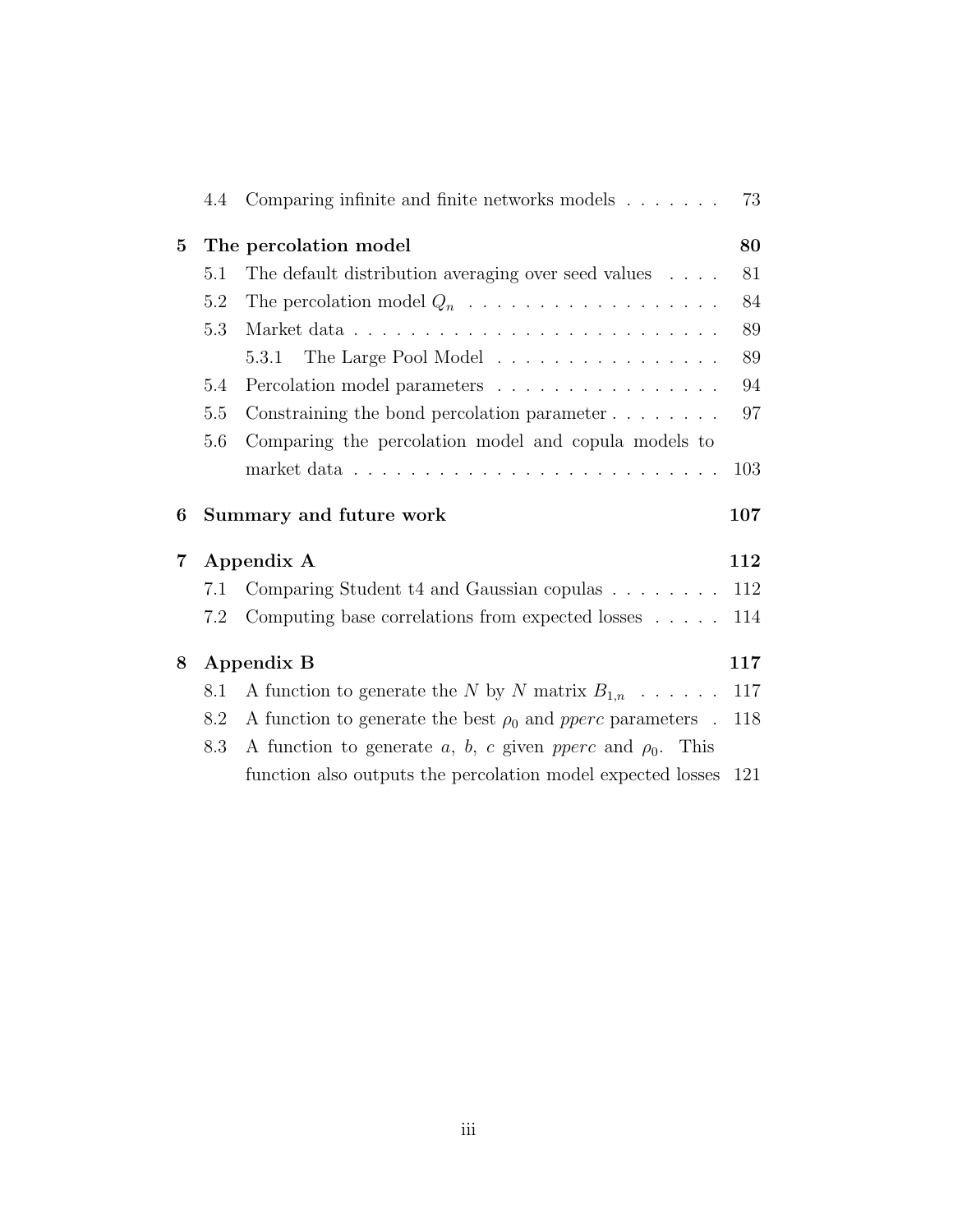# List of Figures

| 1.1     | The construction of a tranched CDO from a number of in-             |                 |
|---------|---------------------------------------------------------------------|-----------------|
|         |                                                                     | $5\overline{)}$ |
| 3.1     | Plot of the default probability distribution $P_n$ for $N = 125$    |                 |
|         | names where $\rho = 0$ and $p = 0.05$ using Monte Carlo sim-        |                 |
|         | ulation for a Gaussian copula model. As results between             |                 |
|         | 60 and 125 are extremely small we only plot the default             |                 |
|         | probability distribution $P_n$ up to $n = 60$                       | 30              |
| 3.2     | Plot of the default probability distribution $P_n$ for $N = 125$    |                 |
|         | names where $\rho = 0.4$ and $p = 0.05$ using Monte Carlo           |                 |
|         | simulation for a Gaussian copula model.                             | 30              |
| 3.3     | Plot of the default probability distribution $P_n$ for $N = 125$    |                 |
|         | names in a portfolio where $\rho = 0$ and $p = 0.05$ using the      |                 |
|         | binomial distribution for a Gaussian copula model. $\ldots$ .       | 32              |
| 3.4     | Plot of the default probability distribution $P_n$ for $N = 125$    |                 |
|         | names in a portfolio where $\rho = 0.4$ and $p = 0.05$ using the    |                 |
|         | theoretical approach for a Gaussian copula model. $\ldots$          | 35              |
| $3.5\,$ | Plot of the probability of default $P_n$ for $N = 125$ names in     |                 |
|         | a portfolio where $\rho = 0$ and $p = 0.05$ using the Binomial      |                 |
|         | distribution and a Monte Carlo approach.                            | 36              |
| 3.6     | Plot of the probability of default $P_n$ for $N = 125$ names in     |                 |
|         | a portfolio where $\rho = 0.4$ and $p = 0.05$ using the theoretical |                 |
|         | default distribution and a Monte Carlo approach                     | 36              |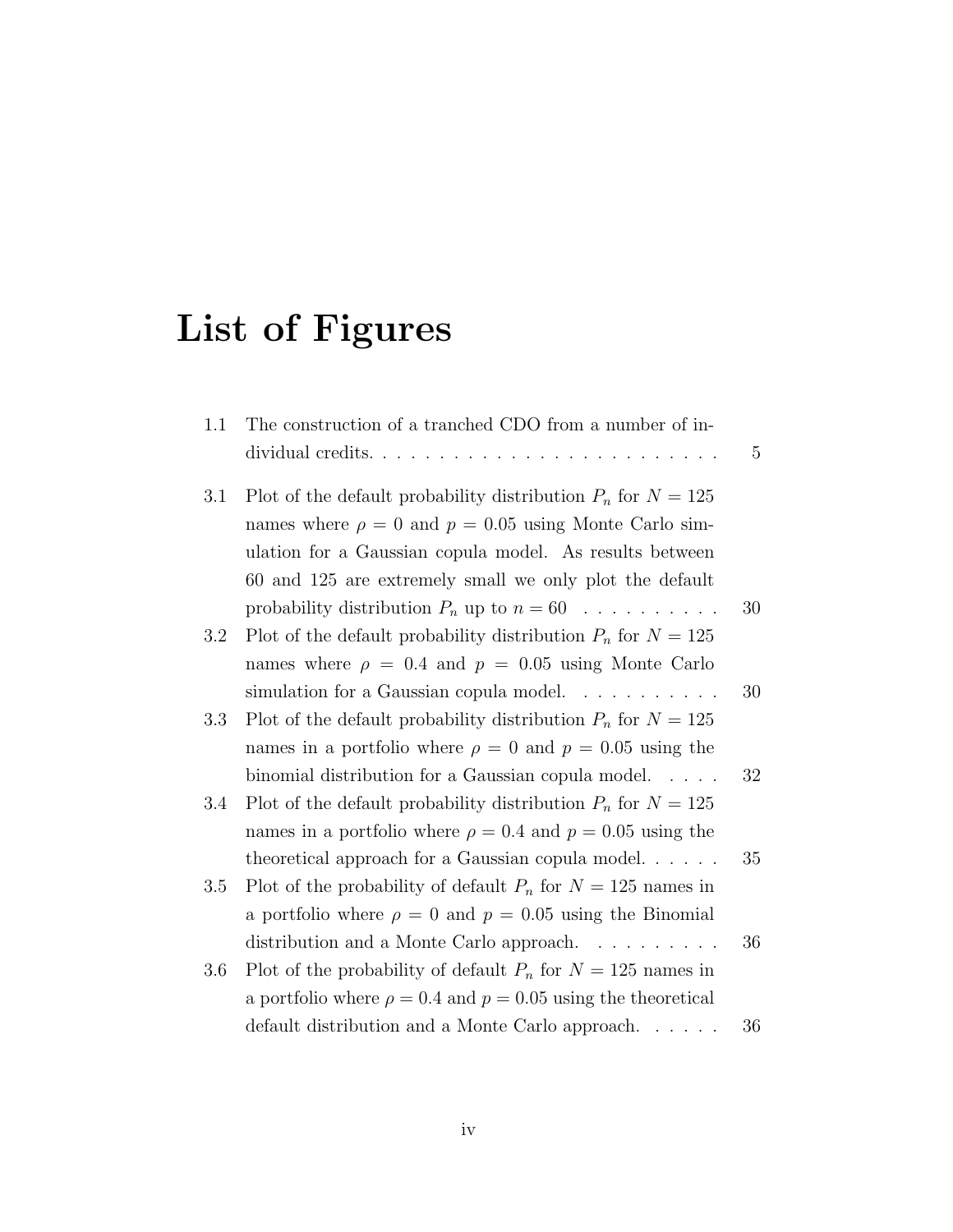| 3.7 | As the number of degrees of freedom in a Student t distribu-         |    |
|-----|----------------------------------------------------------------------|----|
|     | tion is increased from 3 through 4 to 5 (red, green and yellow       |    |
|     | curves) it is seen that the probability density functions be-        |    |
|     | gin to closer resemble that of a Gaussian distribution (blue).       | 38 |
| 3.8 | Plot of the probability of default $P_n$ for $N = 125$ names in      |    |
|     | a portfolio where $\rho = 0$ and $p = 0.05$ using Monte Carlo        |    |
|     | simulation for a Student $t4$ copula model. $\ldots \ldots \ldots$   | 43 |
| 3.9 | Plot of the probability of default $P_n$ for $N = 125$ names in      |    |
|     | a portfolio where $\rho = 0.4$ and $p = 0.05$ using Monte Carlo      |    |
|     | simulation for a Student $t4$ copula model. $\ldots \ldots \ldots$   | 44 |
|     | 3.10 Plot of the probability of default $P_n$ for $N = 125$ names in |    |
|     | a portfolio where $\rho = 0$ and $p = 0.05$ using the theoretical    |    |
|     | default distribution for a Student t4 copula                         | 45 |
|     | 3.11 Plot of the probability of default $P_n$ for $N = 125$ names in |    |
|     | a portfolio where $\rho = 0.4$ and $p = 0.05$ using the theoretical  |    |
|     | default distribution for a Student $t4$ copula                       | 46 |
|     | 3.12 Plot of the probability of default $P_n$ for $N = 125$ names in |    |
|     | a portfolio where $\rho = 0$ and $p = 0.05$ using the theoretical    |    |
|     | default distribution and Monte Carlo approach.                       | 47 |
|     | 3.13 Plot of the probability of default $P_n$ for $N = 125$ names in |    |
|     | a portfolio where $\rho = 0.4$ and $p = 0.05$ using the theoretical  |    |
|     | default distribution and Monte Carlo approach                        | 47 |
|     | 3.14 Plot of the probability of default $P_n$ for $N = 125$ names in |    |
|     | a portfolio where $\rho = 0.1$ and $p = 0.05$ using the Gaussian     |    |
|     | .<br>and Student t4 copulas.                                         | 49 |
|     | 3.15 Plot of the probability of default $P_n$ for $N = 125$ names in |    |
|     | a portfolio where $\rho = 0.4$ and $p = 0.05$ using the Gaussian     |    |
|     |                                                                      | 49 |
|     | 3.16 Plot of the probability of default $P_n$ for $N = 125$ names in |    |
|     | a portfolio where $\rho = 0.7$ and $p = 0.05$ using the Gaussian     |    |
|     |                                                                      | 50 |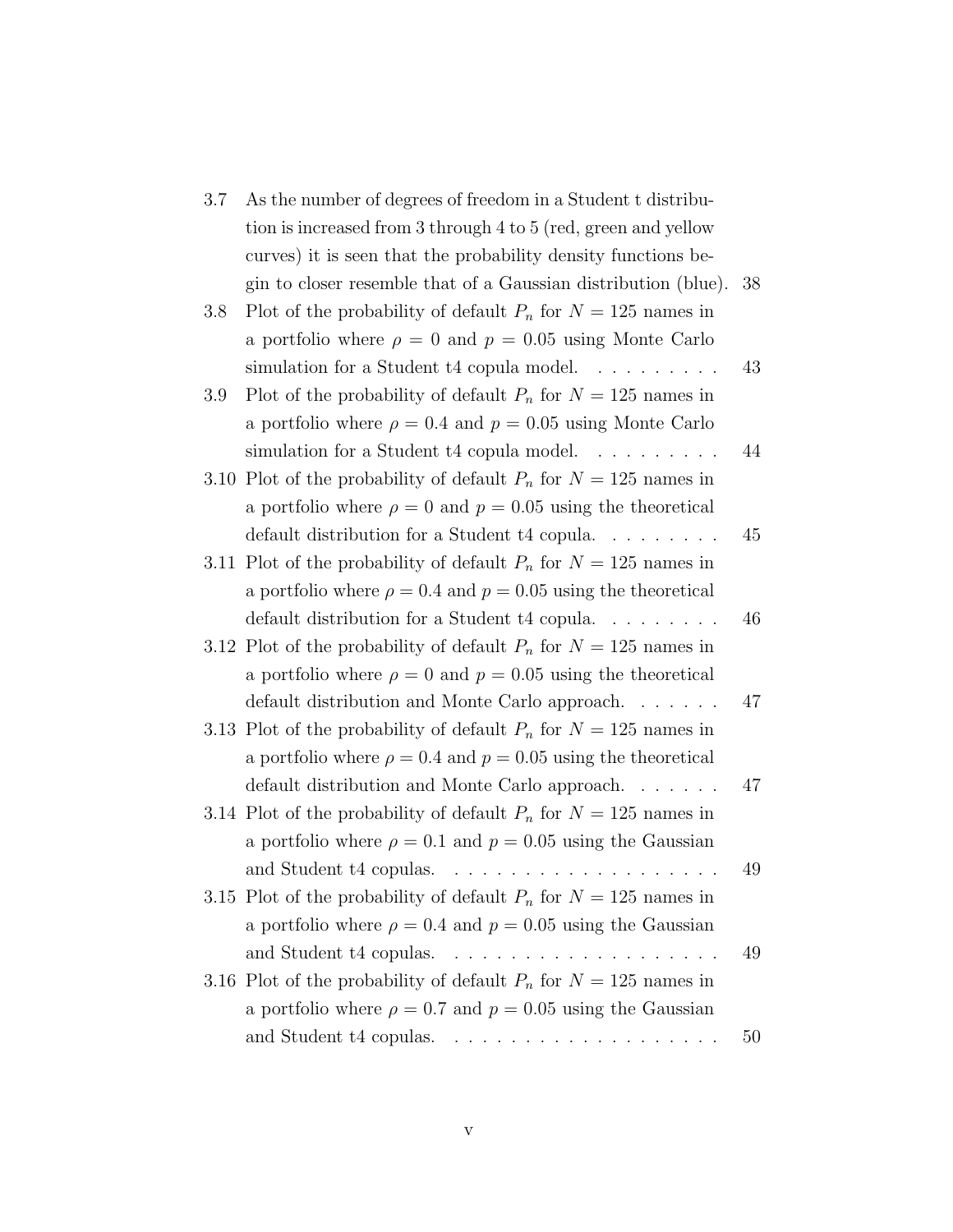|     | 3.17 Plot of the probability of default $P_n$ for $N = 125$ names in        |    |
|-----|-----------------------------------------------------------------------------|----|
|     | a portfolio where $\rho = 0.9$ and $p = 0.05$ using the Gaussian            |    |
|     |                                                                             | 50 |
|     | 3.18 Plot of the probability of default $P_n$ for $N = 125$ names in        |    |
|     | a portfolio where $\rho = 0.1$ and $p = 0.15$ using the Gaussian            |    |
|     |                                                                             | 52 |
|     | 3.19 Plot of the probability of default $P_n$ for $N = 125$ names in        |    |
|     | a portfolio where $\rho = 0.1$ and $p = 0.45$ using the Gaussian            |    |
|     |                                                                             | 52 |
|     | 3.20 Plot of the probability of default $P_n$ for $N = 125$ names in        |    |
|     | a portfolio where $\rho = 0.1$ and $p = 0.75$ using the Gaussian            |    |
|     |                                                                             | 53 |
|     | 3.21 Plot of the probability of default $P_n$ for $N = 125$ names in        |    |
|     | a portfolio where $\rho = 0.1$ and $p = 0.95$ using the Gaussian            |    |
|     |                                                                             | 53 |
|     | 3.22 Plot of the expected loss for the five tranches of the iTraxx          |    |
|     | Europe on the $12^{th}$ July 2007. Included in the plot are the             |    |
|     | best fitting (single correlation) Gaussian and Student t4                   |    |
|     | copula cases. Note the poor agreement of the Gaussian and                   |    |
|     | good agreement (except for senior tranches) of the Student                  |    |
|     | t4 copula. $\ldots \ldots \ldots \ldots \ldots \ldots \ldots \ldots \ldots$ | 60 |
|     |                                                                             |    |
| 4.1 | A network is a collection of vertices connected by edges.                   | 62 |
| 4.2 | Comparing Newman's finite and infinite models when $N =$                    |    |
|     | 10 and probability of default $p = 0.09$ .<br><u>.</u>                      | 74 |
| 4.3 | Comparing Newman's finite and infinite models when $N =$                    |    |
|     | 40 and probability of default $p = 0.024$ . Note the errors                 |    |
|     | are due to numerical calculation of binomial coefficients -                 |    |
|     | this could be improved by using a more careful method of                    |    |
|     | computing the binomial coefficients. We don't pursue this                   |    |
|     | in our thesis but it could be an area for further work                      | 76 |
| 4.4 | Comparing Newman's finite and infinite models when $N =$                    |    |
|     | 70 and probability of default $p = 0.0143$ .                                | 77 |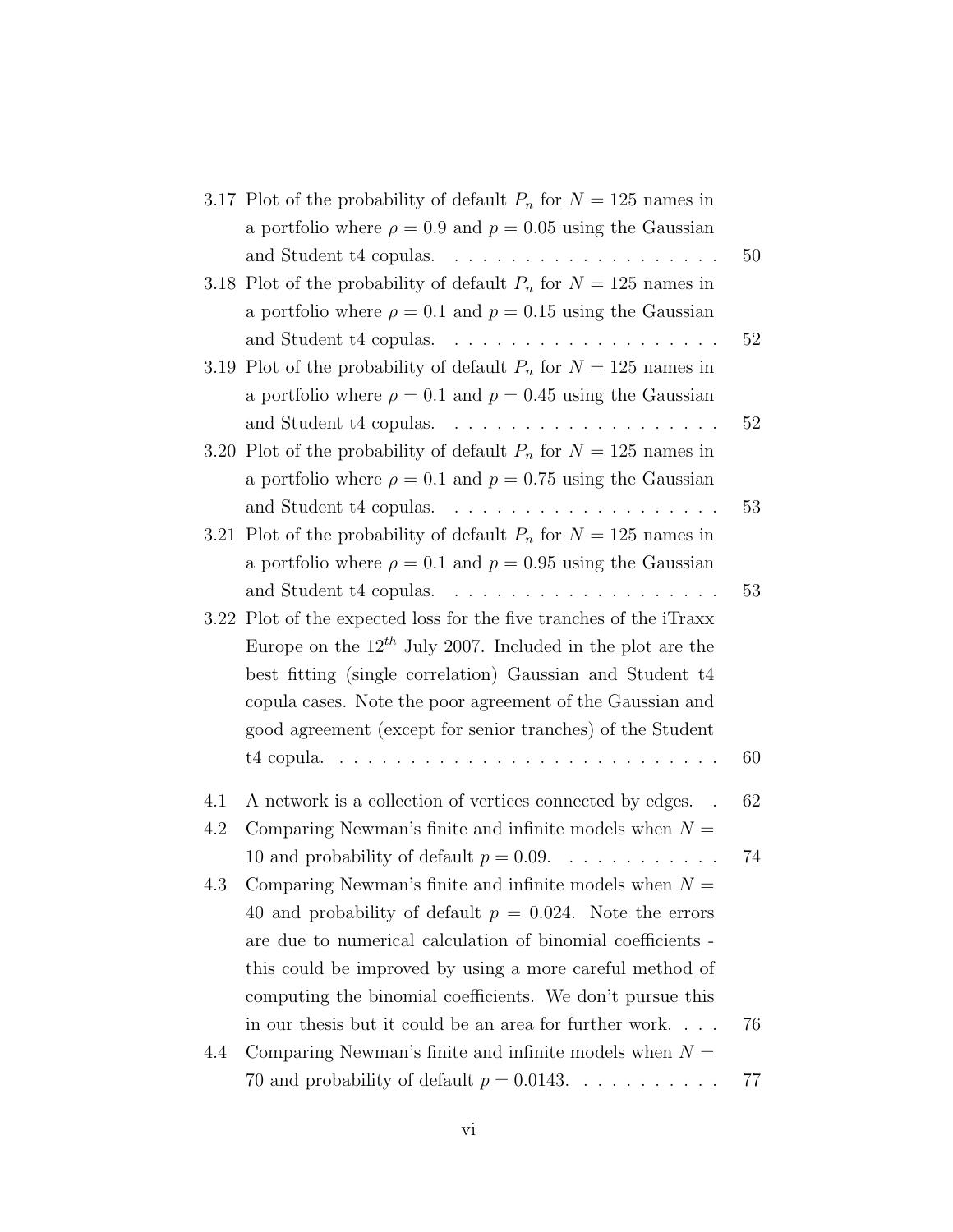| 4.5 | Comparing Newman's finite and infinite models when $N =$                              |     |
|-----|---------------------------------------------------------------------------------------|-----|
|     | 125 and probability of default $p = 0.008$                                            | 79  |
| 5.1 | The fraction of optimists $a$ that minimises the error function                       |     |
|     | for the percolation model. The market data is made up of                              |     |
|     | 5Yr, 7Yr and 10Yr iTraxx Europe tranche fixings                                       | 97  |
| 5.2 | The fraction of percolationists $b$ that minimises the error                          |     |
|     |                                                                                       | 97  |
| 5.3 | The fraction of catastrophists $c$ that minimises the error                           |     |
|     |                                                                                       | 98  |
| 5.4 | The bond percolation parameter <i>pperc</i> that minimises the                        |     |
|     | error function. Note, the relationship between <i>pperc</i> and $z$                   |     |
|     | is $z = (pperc)(N)$ , as given in Section 5.1.                                        | 98  |
| 5.5 | The parameter $\rho_0$ that minimises the error function. Note,                       |     |
|     | the relationship between $\rho_0$ and $z_1$ is $z_1 = (\rho_0)(N-1)$ , as             |     |
|     |                                                                                       | 99  |
| 5.6 | The function $MSE$ is the sum of the squares of the differ-                           |     |
|     | ence between the market expected loss $EM_i$ and the per-                             |     |
|     | colation model expected losses $E_j$ for each tranche j. The                          |     |
|     | smaller the value of <i>MSE</i> the better the fit between the                        |     |
|     | percolation model and market data base correlations. Here                             |     |
|     | we graph the minimum $MSE$ value for all iTraxx tranches                              |     |
|     |                                                                                       | 99  |
| 5.7 | The fraction of optimists $a$ that minimises the function                             |     |
|     | $MSE$ with the bond percolation parameter $pperc$ constrained.                        |     |
|     | The market data comprises of 5Yr, 7Yr and 10Yr iTraxx Eu-                             |     |
|     |                                                                                       | 101 |
| 5.8 | The fraction of percolationists $b$ that minimises the error                          |     |
|     | function $MSE$ with the bond percolation parameter <i>pperc</i>                       |     |
|     | constrained.                                                                          | 101 |
| 5.9 | The fraction of catastrophists $c$ that minimises the func-                           |     |
|     | tion $MSE$ with the bond percolation parameter <i>pperc</i> con-                      |     |
|     | strained.<br>والمتواط والمتواط والمتواط والمتواط والمتواط والمتواط والمتواط والمتواطئ | 102 |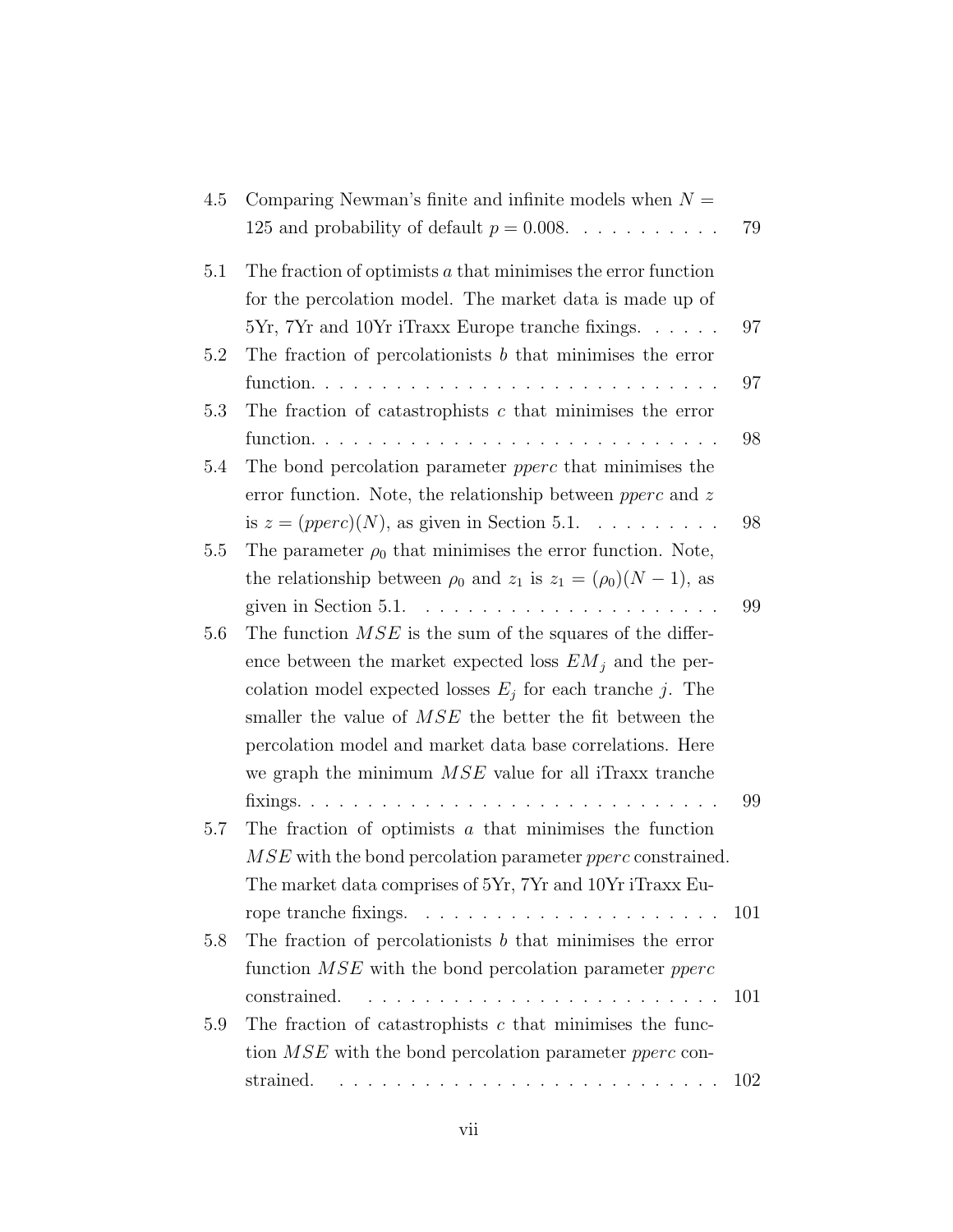|      | 5.10 The bond percolation parameter <i>pperc</i> that minimises the      |     |
|------|--------------------------------------------------------------------------|-----|
|      | function $MSE$ with the bond percolation parameter <i>pperc</i>          |     |
|      | constrained. Note, the relationship between <i>pperc</i> and $z$ is      |     |
|      | $z = (pperc)(N)$ as given in Section 5.1.                                | 102 |
| 5.11 | The $rho0$ parameter that minimises the function $MSE$ with              |     |
|      | the bond percolation parameter <i>pperc</i> constrained. Note,           |     |
|      | the relationship between $\rho_0$ and $z_1$ is $z_1 = (\rho_0)(N-1)$ as  |     |
|      | given in Section 5.1. $\ldots \ldots \ldots \ldots \ldots \ldots \ldots$ | 103 |
|      | 5.12 The function $MSE$ is the sum of the squares of the differ-         |     |
|      | ence between the market expected loss $EM_j$ and the per-                |     |
|      | colation model expected losses $E_j$ for each tranche j. The             |     |
|      | smaller the value of <i>MSE</i> the better the fit between the           |     |
|      | percolation model and market data base correlations. Here                |     |
|      | we graph the minimum error function $MSE$ with the bond                  |     |
|      | percolation parameter <i>pperc</i> constrained. $\ldots \ldots \ldots$   | 104 |
|      | 5.13 Comparing the percolation model, Gaussian and Student t4            |     |
|      | copulas to market data. This market data set is an iTraxx                |     |
|      | Europe tranched CDO maturing in $5$ years                                | 105 |
|      | 5.14 Comparing the percolation model, Gaussian and Student t4            |     |
|      | copulas to market data. This market data set is an iTraxx                |     |
|      | Europe tranched CDO maturing in 7 years                                  | 105 |
|      | 5.15 Comparing the percolation model, Gaussian and Student t4            |     |
|      | copulas to market data. This market data set is an iTraxx                |     |
|      | Europe tranched CDO maturing in 10 years                                 | 106 |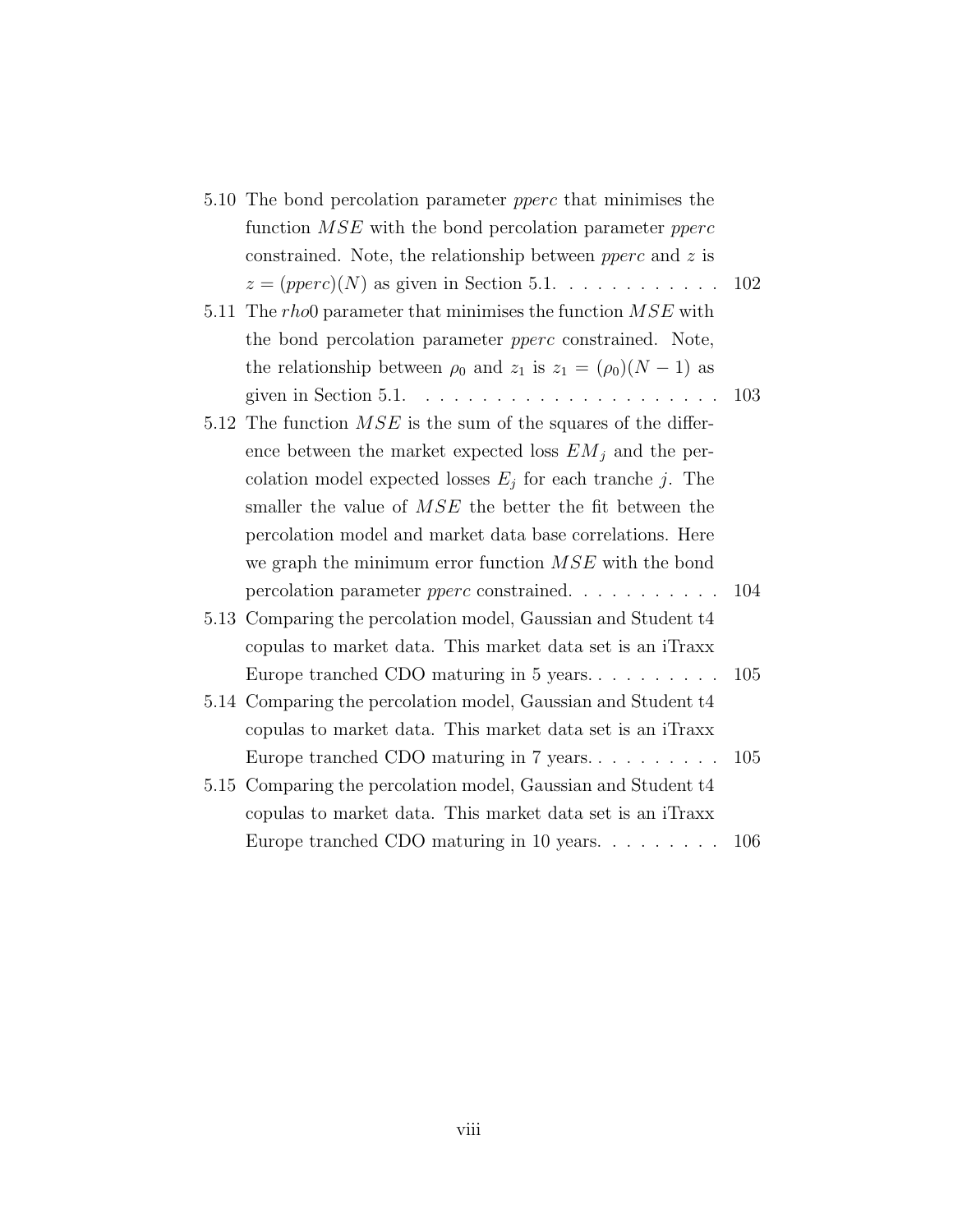# List of Tables

|     | 4.1 Polynomials $P(k 10)$ for values for k up to 10 72         |    |
|-----|----------------------------------------------------------------|----|
|     | 4.2 Results for the infinite and finite network models varying |    |
|     |                                                                |    |
|     | 4.3 Results for the infinite and finite network models varying |    |
|     |                                                                |    |
|     | 4.4 Results for the infinite and finite network models varying |    |
|     | the default probability p when $N = 70$                        | 76 |
| 4.5 | Results for the infinite and finite network models varying     |    |
|     | the default probability p when $N = 125$                       | 78 |
|     |                                                                |    |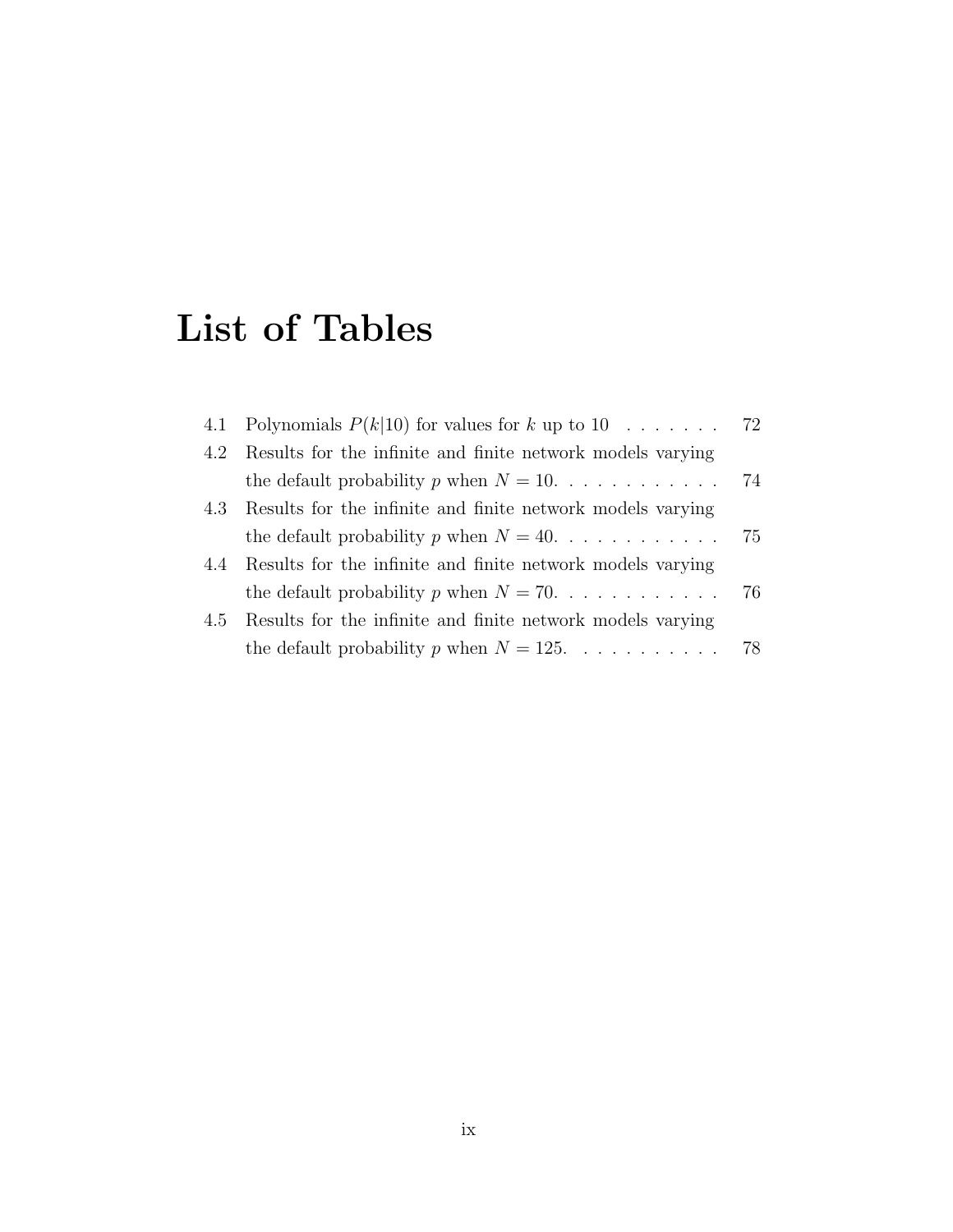## Chapter 1

## Introduction

## 1.1 General introduction

In recent years the market for credit derivatives has developed rapidly with the introduction of new products. Along with the introduction of new products comes the issue of how to price them. Credit derivatives are among the most risky and complex products and have been criticised as a contributing factor in the recent credit crisis (Crouhy et al., 2008). Much of the blame for the current credit crisis is being attributed to the mathematical models and quantitative methods associated with credit derivatives. Collateralised Debt Obligations (CDOs) are a particular type of credit derivative whose value and payments are derived from a portfolio of underlying assets. Developing alternative pricing models of CDOs is the main focus of this thesis.

In this thesis we review two standard methodologies for pricing CDO tranches. These are both factor copula models, one with a Gaussian distri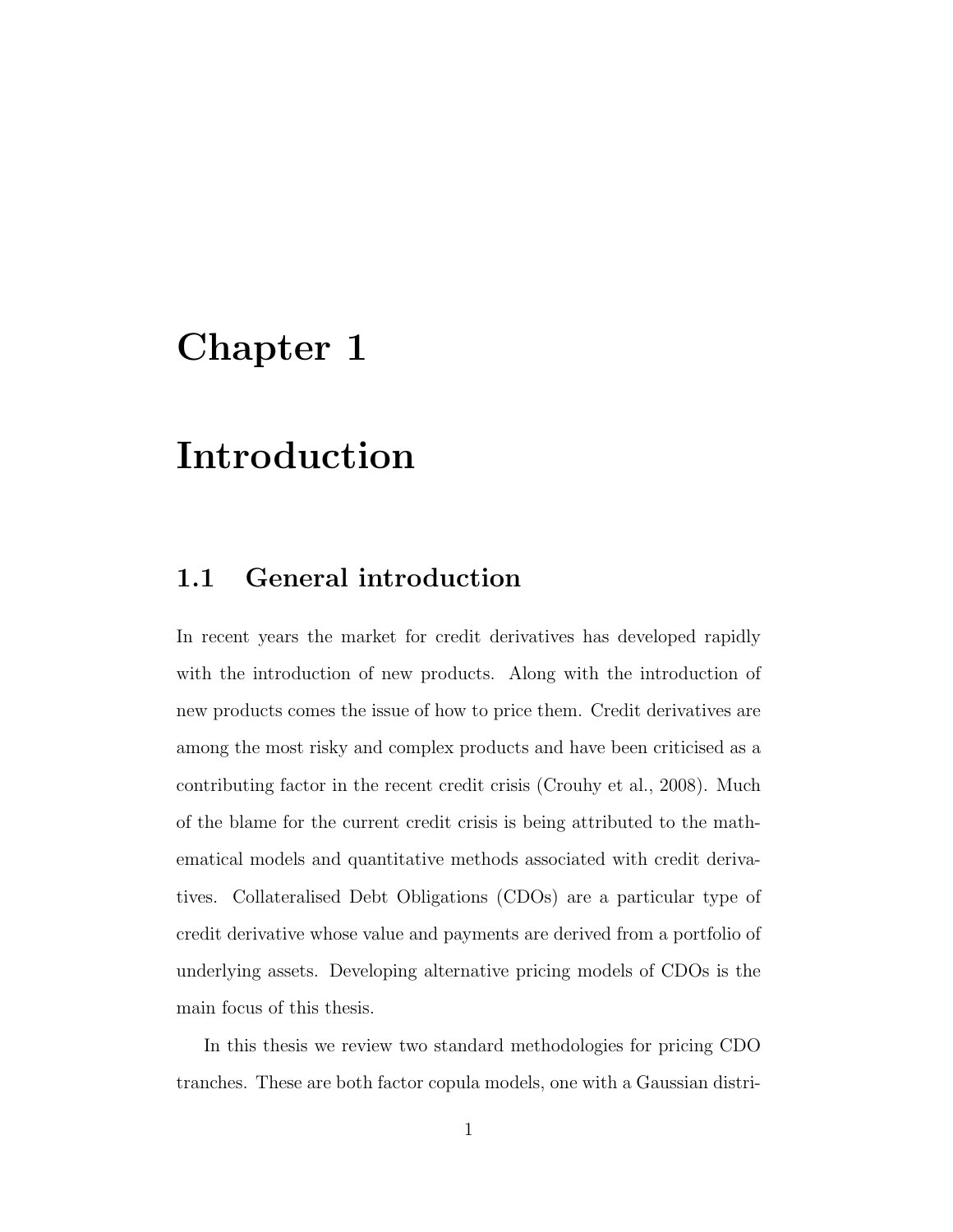bution and the other based on a Student t distribution. We then propose a new percolation model based on network theory for use in pricing CDO tranches. We introduce this fundamental model and then fit the model to market data. We examine the possible replacement of current copula based approaches with intuitive contagion models for percolation on finite networks.

The idea of using percolation theory to model the probability of default in credit derivative type products, i.e. that defaults trigger other defaults, is similar to the spread of diseases in epidemiology where diseased individuals are in contact with other individuals and disease spreads. Epidemiology is a well established theory in the network community and in this thesis we examine the use of percolation theory to match to empirical data of a CDO, where the idea of defaults triggering other defaults is analogous to disease-spread on a network.

This thesis is structured as follows: first we introduce CDOs and review previous literature on the pricing of these products; then we review both the Gaussian and Student t copula models; next we introduce our new pricing framework and formulae; finally we present our results and discuss our conclusions.

### 1.1.1 Introduction to CDOs

A collateralised debt obligation (CDO) is a security backed by a pool of assets (bonds, loans, credit default swaps, etc.) which are packed together as a portfolio and then tranched (where tranching is the structuring of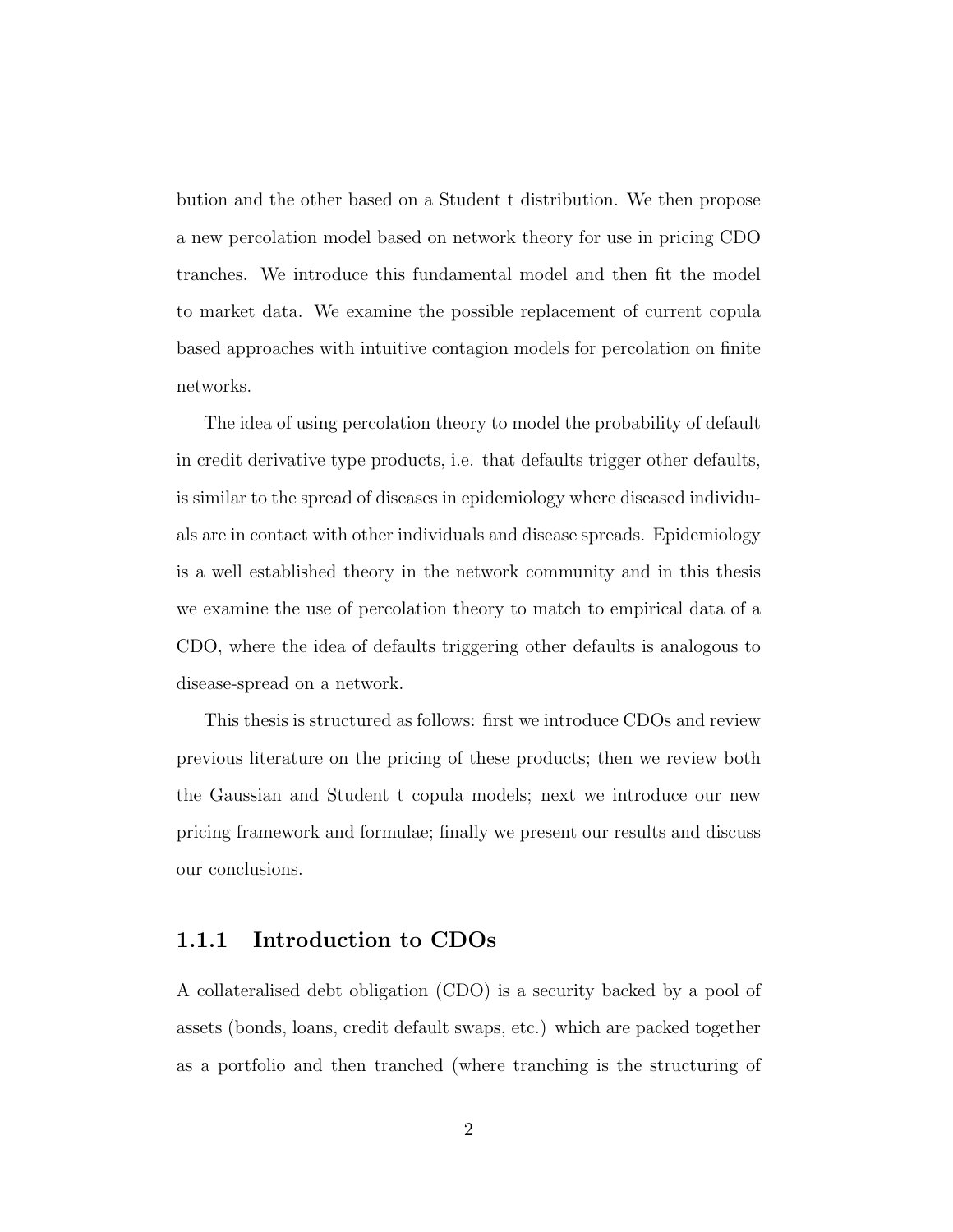the assets into a number of different classes of notes, ranking them by seniority). CDOs contain a pool of underlying instruments (called collateral) against which notes of debt are issued with varying cash flow priority. These notes differ in credit quality depending on the subordination level. When each note is issued, it usually receives a rating from an independent agency (Standard & Poor's, Moody's, etc.). Typically, the collateral of a CDO is a portfolio of corporate bonds or bank loans or other financial products (lending, leasing, residential or commercial mortgages, even other credit derivatives, etc.). As such, CDOs form a customised asset class by allowing a variety of investors to share the risk and return of an underlying portfolio of debt obligations (Meneguzzo and Vecchiato, 2004).

The main economic reason for the existence of CDOs is to address market imperfections. Firstly, the CDO market frees regulatory capital by allowing bankers and other financial institutions to sell some portion of their assets, therefore reducing the amount of regulatory capital they must hold. Secondly, individual bonds or loans may be illiquid and this leads to a reduction in their market values. Securitization may improve liquidity, and thereby raise the total valuation to the issuer of the CDO structure (Duffie and Garleanu, 2001).

#### 1.1.2 How a CDO works

A Special Purpose Vehicle (SPV) is set up to hold the portfolio of assets and issues notes with different subordination, called tranches that it sells to investors. CDOs are generally issued by SPVs to allow for the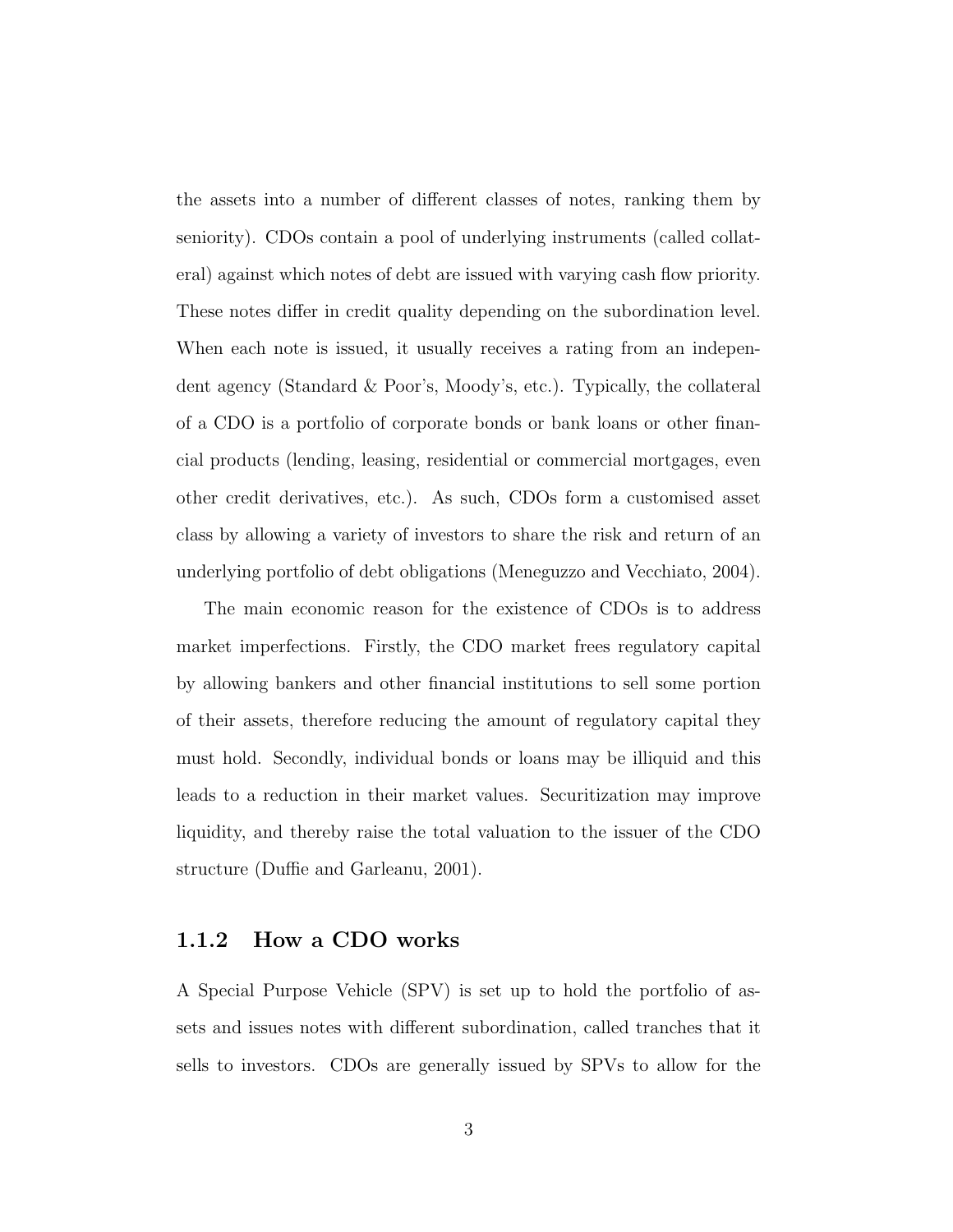transfer of risk from the originator to an entity. <sup>1</sup>These SPVs are usually bankruptcy remote, thinly capitalised and isolated from any credit risk related to the originator. The SPV of a CDO issues multiple classes of equity and debt that are tranched with respect to seniority in bankruptcy and timing of repayment (Lucas, 2001). Each tranche has an attachment point/percentage A and detachment point/percentage  $D$ . For simplicity of discussion we will present an example of a CDO portfolio made up of bonds only. If the cumulative percentage loss of the portfolio of bonds reaches the attachment percentage of a given tranche then investors in that tranche start to lose their principal and when the cumulative percentage loss of principal reaches the detachment percentage, the investors in the tranche lose their entire principal and no further loss can occur to them. These tranches are ordered so that losses in principal or interest of the collateral are absorbed by the junior (lowest) tranche first and then in order by the next tranche and so on. The equity tranche, also called the first loss position, is the most junior tranche in the CDO's capital structure and is the first to be affected by a default in the portfolio. It supports the risk of payment delays and credit losses first in order to make more senior tranches less credit-risky (Lucas, 2001). Figure 1.1 shows the basic structure of a CDO backed by a portfolio of bonds. Senior CDO notes are paid before mezzanine and lower subordinated notes, with any

<sup>1</sup>We note that SPVs, along with the credit rating agencies, have been implicated as contributing factors in the recent credit crisis and that perhaps instead of decreasing risk, these CDOs may have increased the credit risk, with these effects not being picked up by the credit rating agencies. This is an area that would benefit from further work, however possible causes of the credit crisis are not the focus of this thesis.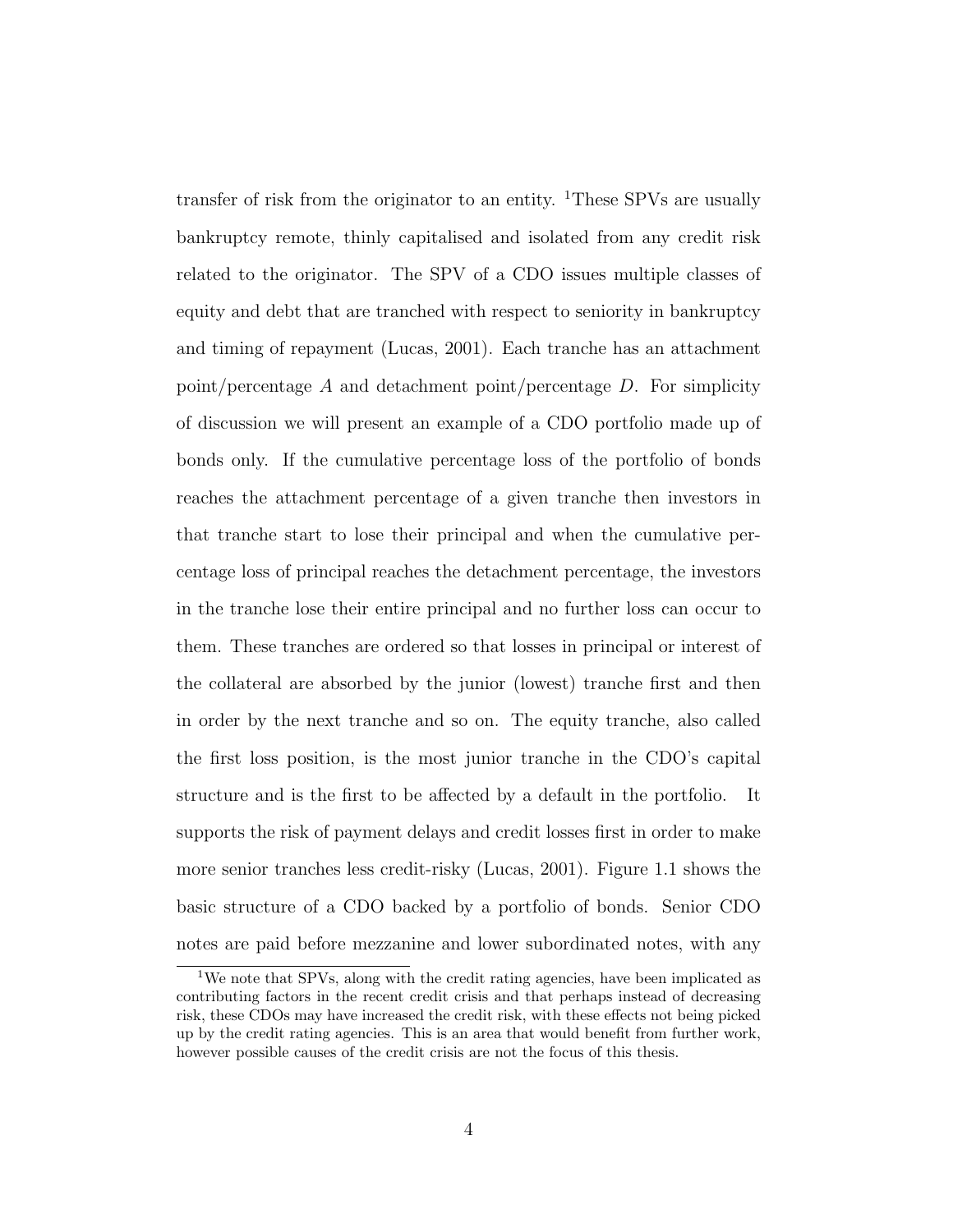

Figure 1.1: The construction of a tranched CDO from a number of individual credits.

residual cash flow being received by the equity tranche. In practice we can say that the CDO investors are selling protection by selecting a tranche according to their risk appetite and return preference.

Subordinated CDO debt tranches protect more senior debt tranches against credit losses, are less risky and therefore moving down the CDO's tranches from senior to equity, the risk level increases. As discussed previously, each note except for the equity, is rated by credit rating agencies,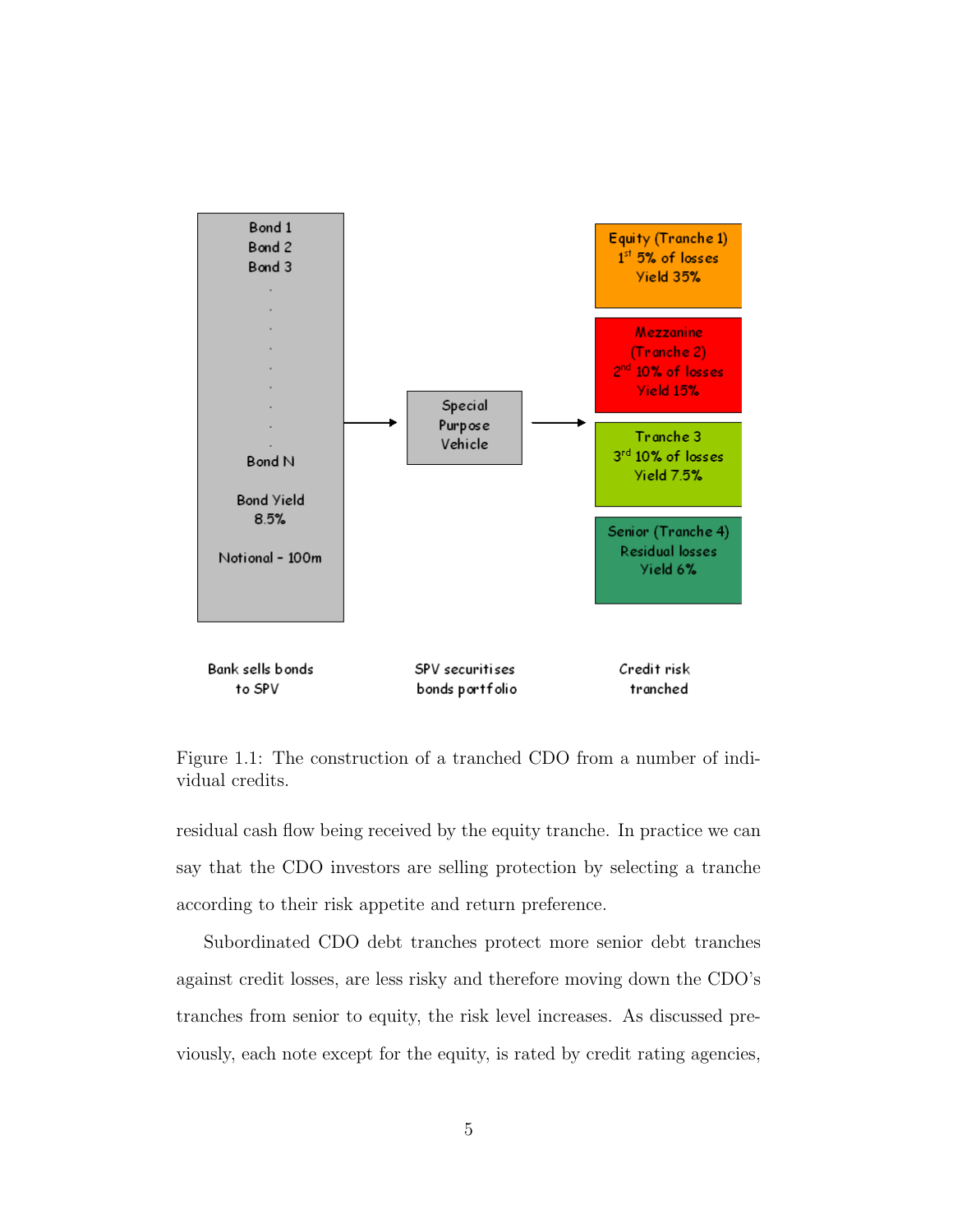with senior notes usually having Triple-A or Double-A ratings. In such a way CDOs create a customised asset class by allowing various investors to share the risk and return of an underlying portfolio of debt obligations.

As an example consider a CDO with four tranches created from a portfolio of bonds. Suppose that the total notional value is 100 million with the capital structures as shown in Figure 1.1. The first/equity tranche of securities has 5% of the total bond portfolio and absorbs all credit losses from the portfolio during the life of the CDO up to the value of 5 million. If at maturity the total default loss is less than 5 million, only the equity tranche is affected. By definition, the equity tranche has an attachment percentage at 0% and is the most junior tranche in a CDO portfolio. The second tranche has 10% of the principal and covers the cumulative loss during the life of a CDO in excess of 5% (its attachment point) and up to a maximum of 15% (its detachment point). This tranche is called the mezzanine tranche as it is placed between the equity tranche and subsequent more senior tranches. The mezzanine tranche absorbs all losses up to maturity in excess of 5 million and up to 15 million. If the total default loss is between 5 and 15 million the equity tranche holders do not get their principal back and the mezzanine tranche holders get only part of theirs. The third tranche has 10% of the principal and absorbs all losses in excess of 15% and up to 25% of the CDO's portfolio. If the loss is between 15 and 25 million then the equity and mezzanine tranche holders do not get their principal back and the third tranche holders receive only part of theirs back. The fourth tranche has 75% of the principal and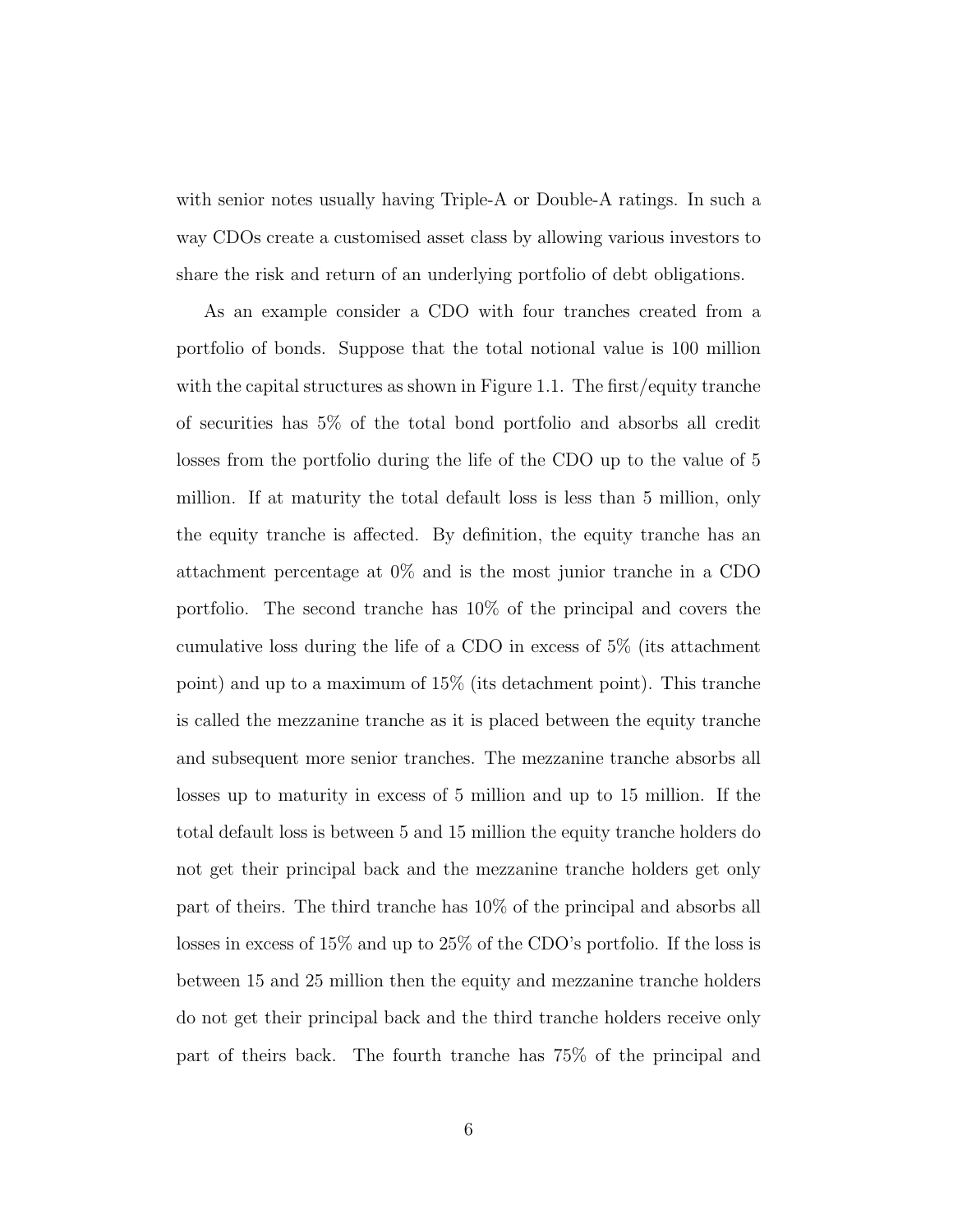absorbs losses in excess of 25 million. As described above, junior tranches in the CDO absorb the first losses to occur, whereas defaults on the bond portfolio must exceed 25% before the holders of the senior tranche are responsible for any credit losses (Hull and White, 2004).

The yields in Figure 1.1 are the rates of interest paid to tranche holders. These rates are paid on the balance of the principal remaining in the tranche after losses have been paid. In Figure 1.1 it can be seen that as we move from low risk (senior) tranches to high risk (equity) tranches the interest rates on the tranches increase.

In this thesis we don't explicitly examine mechanisms that cause defaults in a CDO portfolio but possible examples could be the idea that firms hold bonds or assets that are linked in a network or another example could be the idea that demand for products would drop when linked firms would go bankrupt. This an area that would benefit from further work.

### 1.1.3 Types of CDOs

In financial markets, depending on how the SPV gains credit risk, CDOs are categorised into two types: cashflow CDOs and synthetic CDOs. A CDO is referred to as a cashflow CDO if the SPV owns the underlying debt obligations, in other words if the SPV acquires the credit risk exposure by purchasing debt obligations. In contrast the CDO is referred to as a synthetic CDO if the SPV does not own the debt obligations and instead obtains the credit risk exposure by selling credit default swaps (CDSs) on the debt obligations of the names in the portfolio. In this thesis the models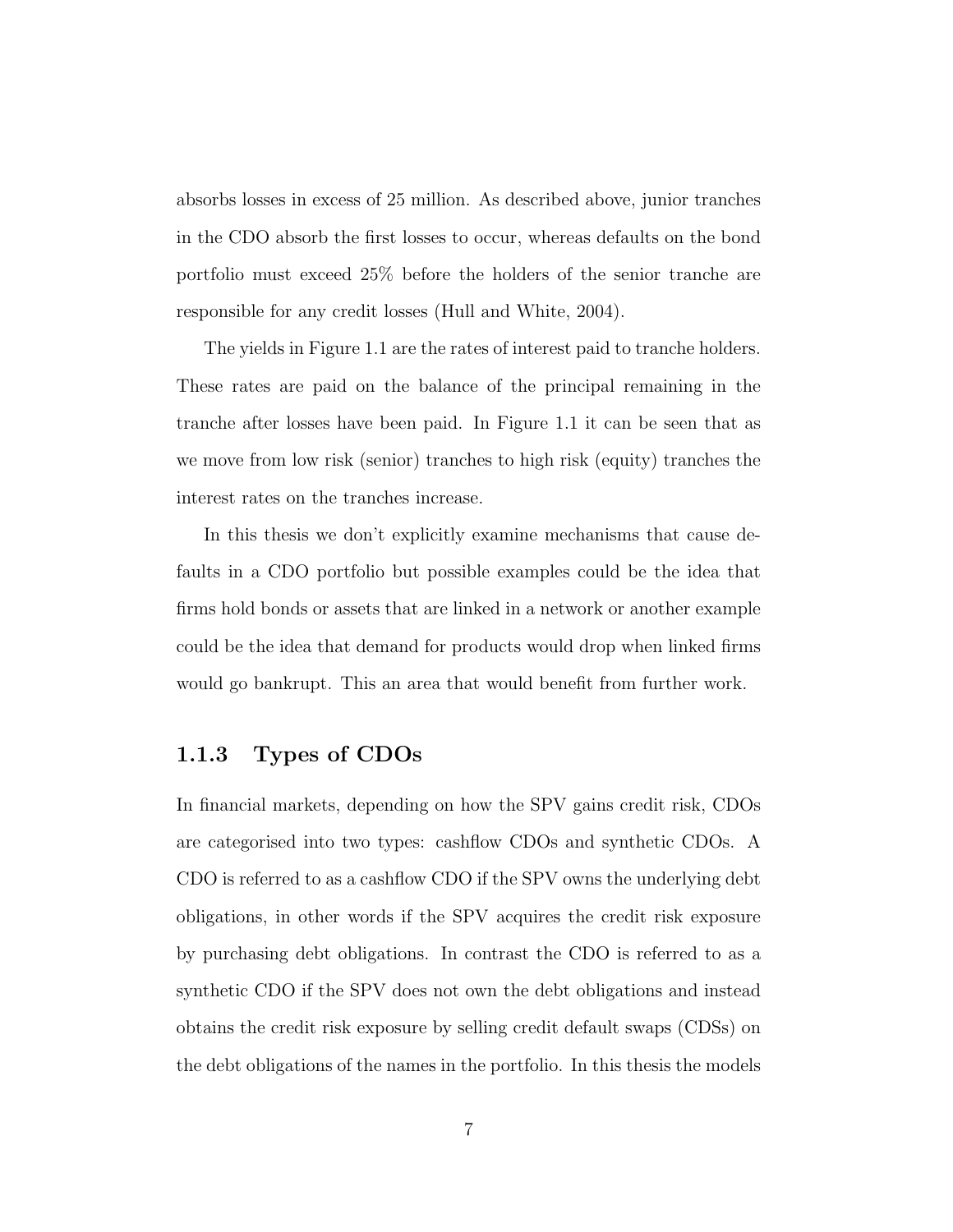we review and the new model we propose can be applied to both cashflow CDOs and synthetic CDOs.

## 1.2 Literature review

There is rapidly growing research on credit derivatives and correlated defaults and in the following review we will introduce some of the predominant models used to price CDOs. The key input into pricing CDO tranches is an approximation of the default dependence between the underlying assets in the CDO portfolio. We review several types of models used to price CDOs and begin with the current market standard.

#### 1.2.1 Copula model

Hull and White (2004) reveal that an important problem of CDO pricing is modelling default correlation between the underlying assets of a portfolio. Prior to this Li (2000) introduced the Gaussian copula model to CDO pricing to capture "the time-until-default" and applied Sklar's theorem (Sklar, 1959) to link together two marginal distributions to form a joint distribution. This joint distribution is a copula function. This model allows one to calculate the loss distribution of every tranche in a portfolio. Li's Gaussian copula model computes the default correlation between the assets in the portfolio but requires Monte Carlo simulation techniques for the default correlation structure to be completely general. However, the computational complexity of Monte Carlo simulations in calculating the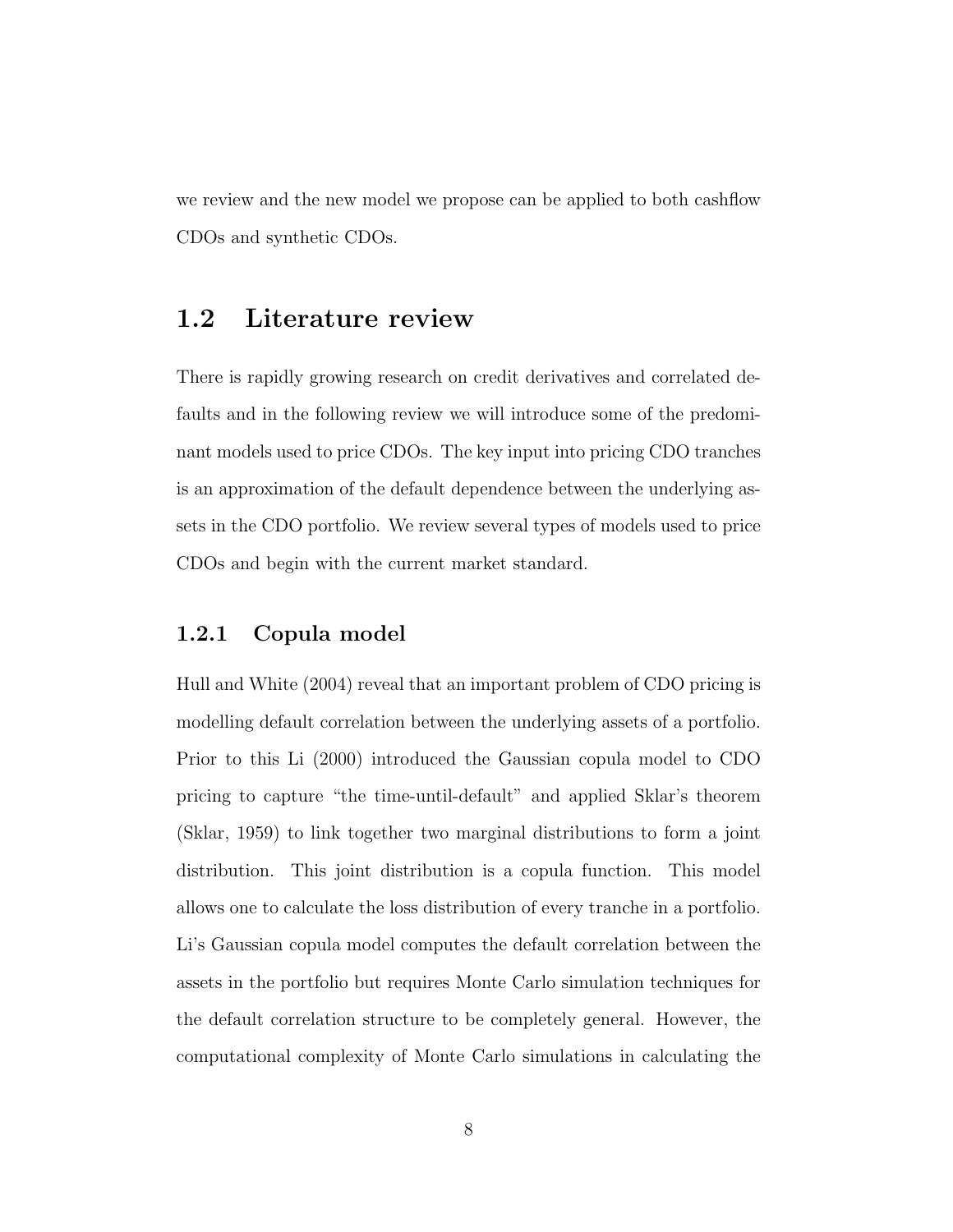Gaussian copula model increases as the number of names in the portfolio increases. To deal with this problem the factor copula method (Andersen et al. (2003), Hull and White (2004) and Gregory and Laurent (2005)) was introduced.

### 1.2.2 Factor copula model

The general theory behind the one factor copula model is that credit events of different names in a portfolio are independent conditional on a common factor. In the case of a one factor Gaussian (Normal) copula this leads to integrals in the pricing formula being computed analytically (O'Kane and Schloegl, 2005). Due to the simplicity of the one factor Gaussian copula it has since become the market standard (Burtschell et al., 2007).

Burtschell et al. (2009) examine a fundamental problem of the one factor Gaussian copula. If one calculates the correlations that are implied by the market prices of tranches of the same CDO using the Large Homogeneous Pool (LHP) approach (Vasicek, 1987), one does not get the same correlation over the whole structure. Instead there is a reported "correlation smile" in the CDO market analogous to the concept of volatility smile of the Black-Scholes option pricing model. The cause of the correlation smile generated by the Gaussian copula is because the model cannot produce a single correlation parameter that makes all tranche spreads equal to the market quotes. The root cause of this problem was firstly identified in the copula function literature as the lacking of tail dependence in the Gaussian copula (Gregory and Laurent, 2004). Tail dependence in a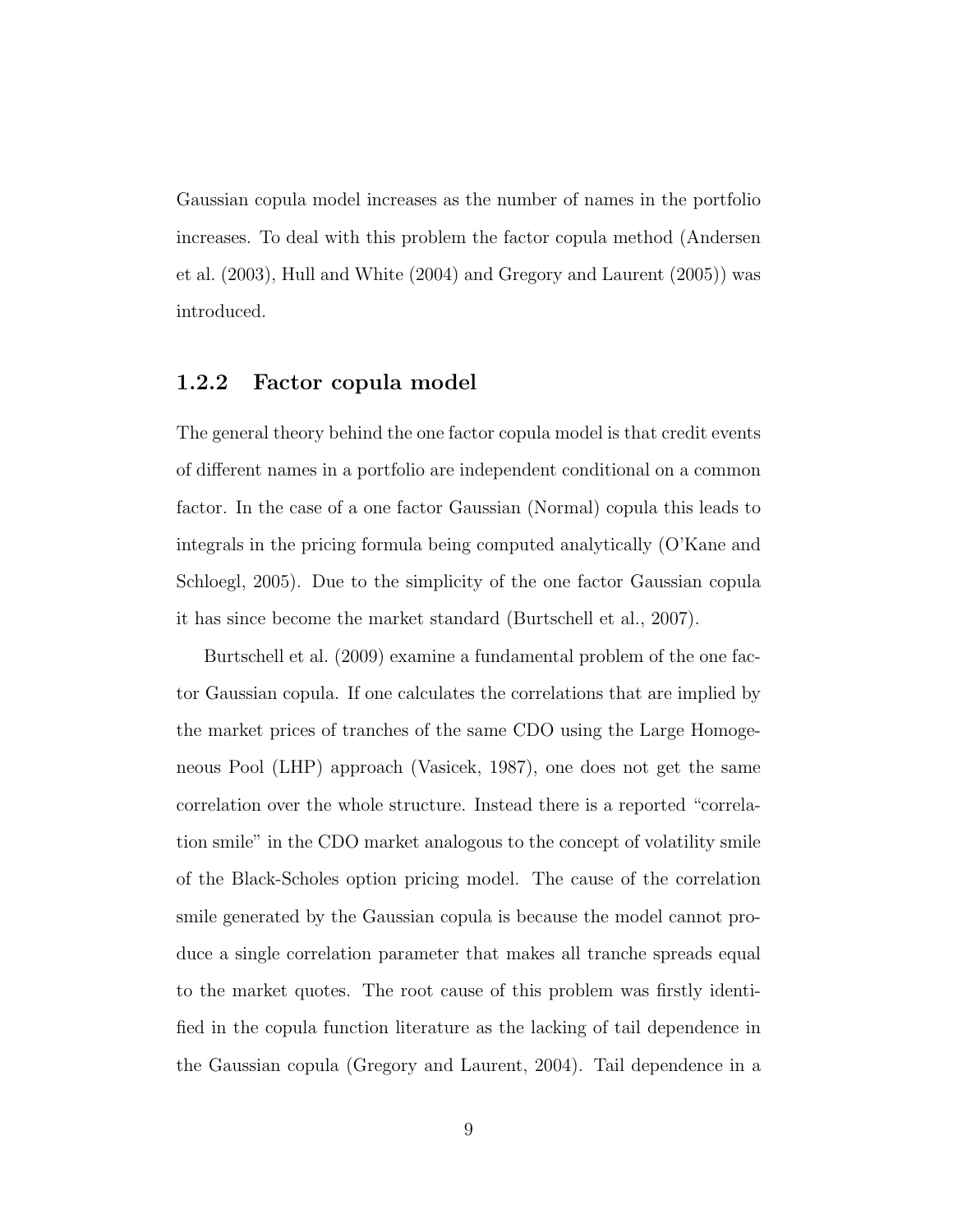copula can describe the increased joint probability of defaults and can be measured by a tail index. The Gaussian copula model has a low tail index of zero whereas other copulas, such as the Student t, have positive tail indices. Many researchers propose alternative approaches to the Gaussian copula to bring about more tail dependence in the model (Kalemanova et al., 2007).

Andersen and Sidenius (2005) present two analytically tractable extensions to the Gaussian copula with the aim of matching their results to market data. They extend the Gaussian one factor model by randomising recovery rates and allowing for correlation between recovery rates and defaults. In a second extension, they introduce random factor loadings to allow for higher correlation in economic depressions. From their results, these extensions are capable of producing correlation skews similar to those observed in the market. Burtschell et al. (2007) present another extension to the one factor Gaussian copula model by way of a simple class of stochastic correlation models.

One other natural extension to the one factor Gaussian copula is to use a distributional assumption that produces heavy tails. The Student t distribution has fatter tails than the Gaussian distribution and is known to generate tail dependence in the joint distribution for the factors. These are two properties that are also observed in the market and hence the Student t copula is presented as an extension to the Gaussian copula (Andersen et al. (2003) and Schloegl and O'Kane (2005)). We will review the Gaussian and Student t copula models in Section 3.1 and 3.2 respectively. Hull and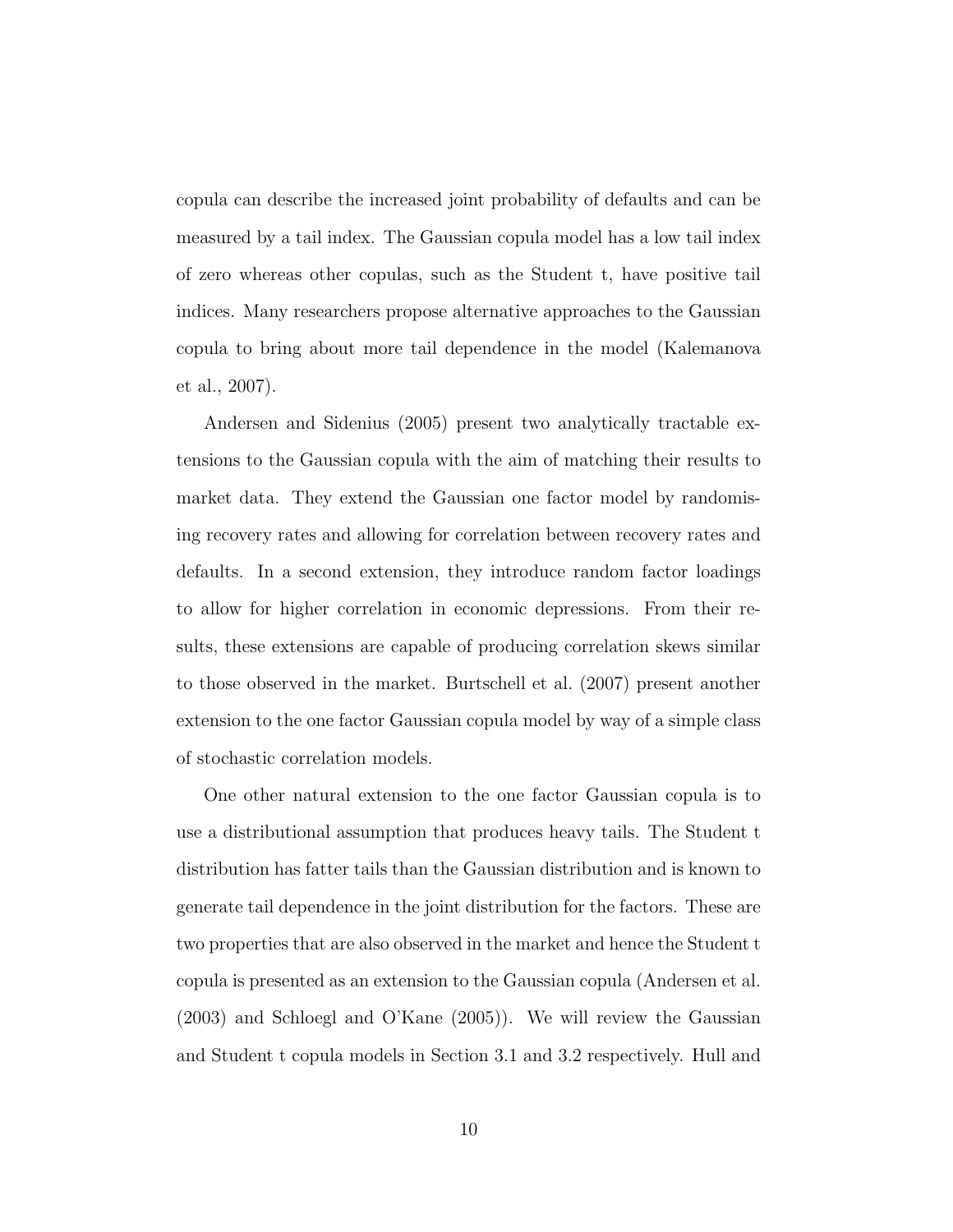White (2004) consider a one factor double t copula for the pricing of CDOs. The underlying aspect of this approach relies on combining Student's t random variables in a copula model. Hull and White find that the one factor double t copula model fits market prices reasonably well for most tranches in a CDO when using the Student's t distribution with 4 degrees of freedom. The Marshall-Olkin copula is yet another class of copula and stems from the multivariate compound Poisson process (Andersen and Sidenius (2005) and Giesecke (2003)). In this model individual defaults are constructed from a series of independent common shocks and has led to a dramatic fattening of the tail.

Burtschell et al. (2009) present a comparative analysis of the Gaussian copula, Student t copula model, double t factor model, stochastic correlation extensions to Gaussian copula, Clayton copula and the Marshall-Olkin copula to model dependency between default times. They provide their results for calibrating these copula approaches to market spreads of DJ iTraxx data and show that Student t and Clayton copula give results very similar to the Gaussian copula model. Burtschell et al. (2009) find that the Marshall-Olkin copula led to dramatic tail fattening and their results from the double t factor model, stochastic correlation and the factor loading were closer to market prices. Note that the fundamental idea here is that there is a link between default probability and market prices for CDOs and it is this link that is critical to the pricing of CDO portfolios. We examine further the relationship between pricing and default probabilities in Chapter 3.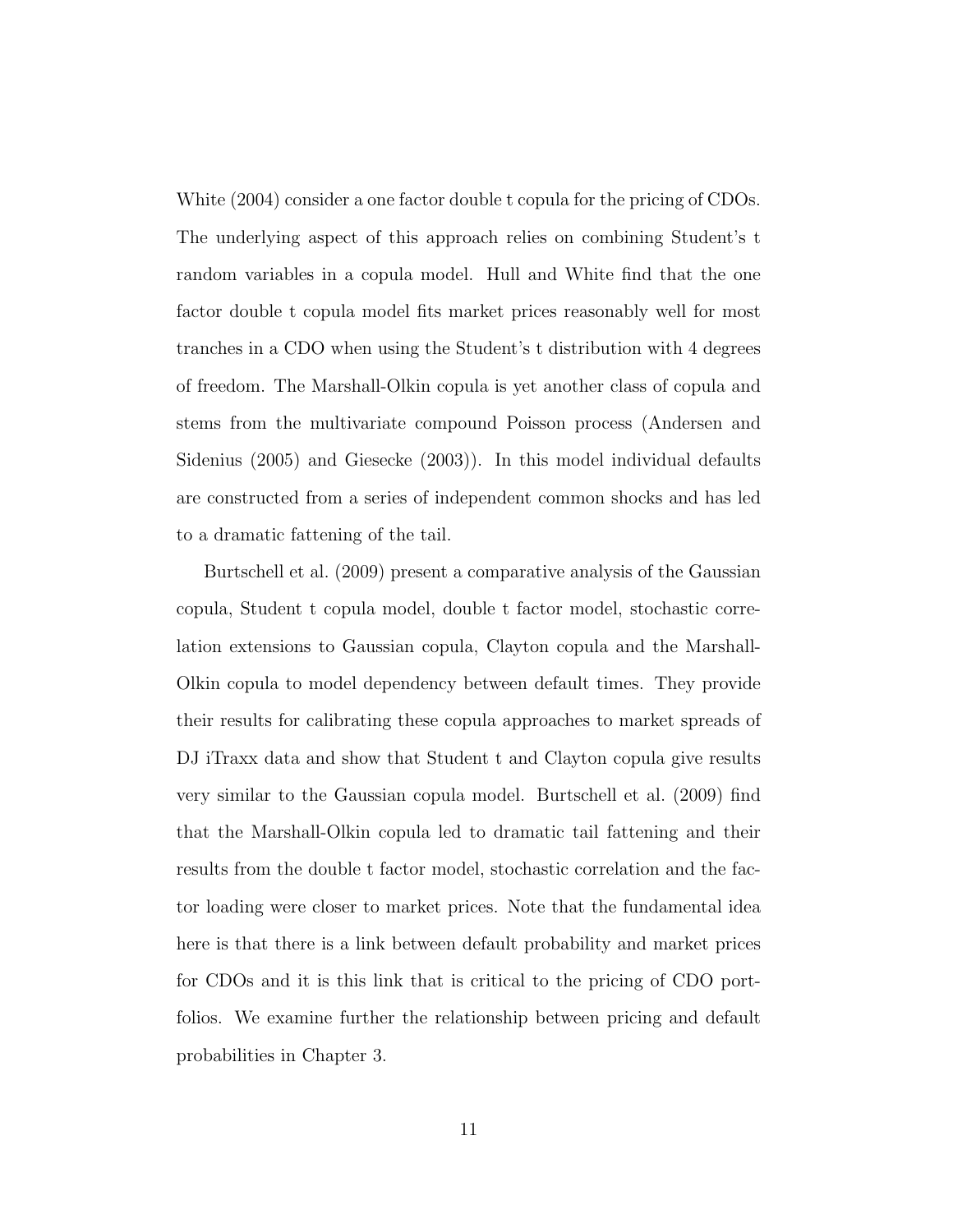A set of other factor models based on different distributions have been proposed. Moosbrucker (2006) uses a one factor Variance Gamma model, Kalemanova et al. (2007) works with a Normal Inverse Gaussian (NIG) factor model and Baxter (2006) introduce the Brownian Variance Gamma (BVG) model. Moosbrucker (2006) results show that the model leads to a consistent way of pricing bespoke tranches on CDO portfolios. Kalemanova et al. (2007) develop a factor copula approach based on NIG distributions. The employment of the NIG distribution not only brings considerable improvement with respect to computation times but also more flexibility in the modelling of the dependence structure in a portfolio.

Hull and White (2006) present the implied copula approach, a simple and appealing alternative to the Gaussian copula model. This approach shows how CDO quotes can be used to imply a probability distribution for the hazard rate over the life of a CDO. Basically, instead of implying the copula correlations from market prices they imply the copula itself. As an extension to Hull and White (2006), Hull and White (2008b) develop a parametric version of this implied copula model that can be used to value bespoke CDOs. Rosen and Saunders (2009) provide a valuation framework based on the application of multifactor credit models in conjunction with Monte Carlo techniques. The framework can be seen as an extension of the implied copula methodology of Hull and White (2006), where more general multi-factor credit portfolio models can be used. These multifactor models allow for the inclusion of sector and geographical concentrations and potentially other risk factors such as recoveries and prepayments.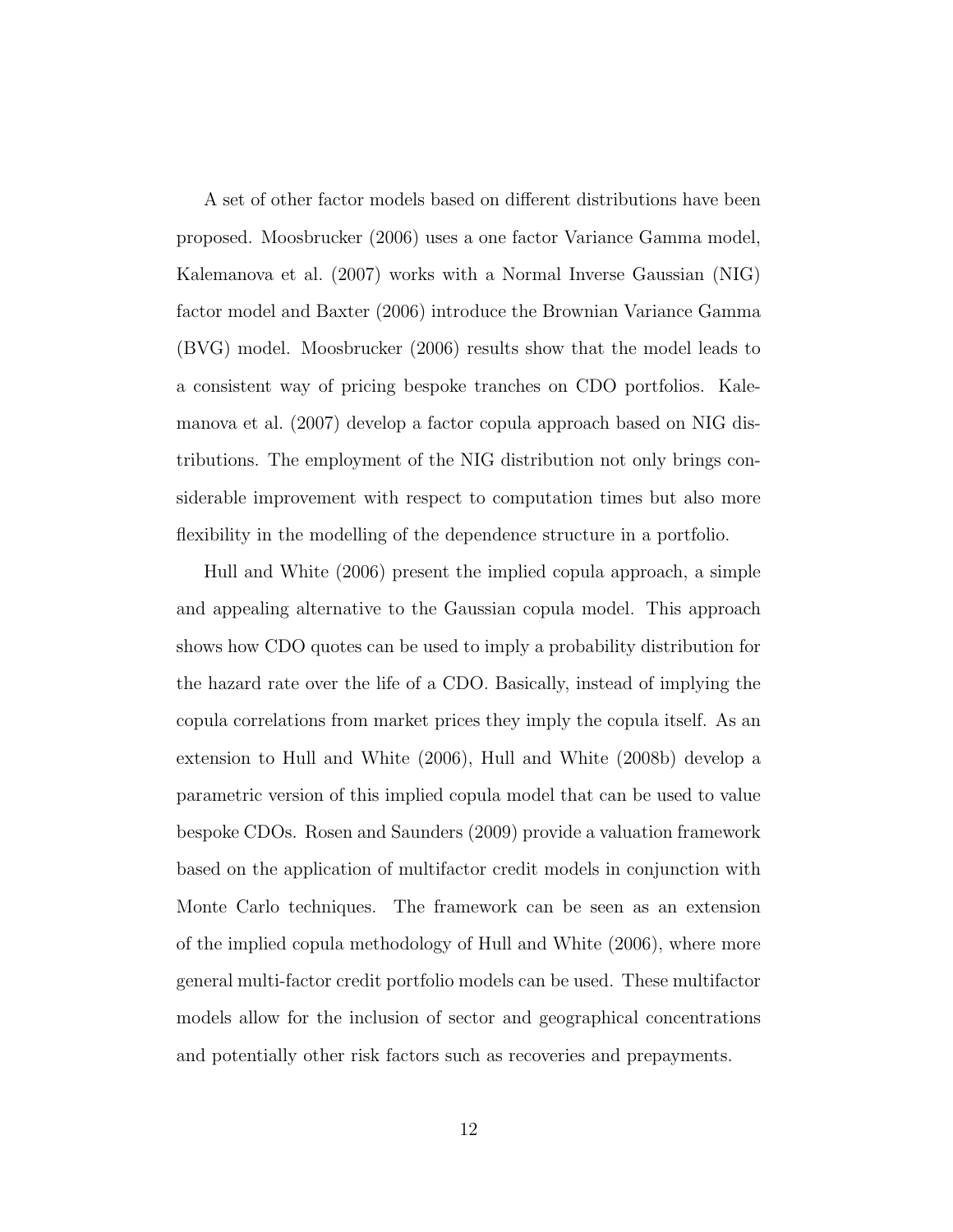Glasserman and Suchintabandid (2007) propose a reduced form model for pricing CDOs through a series of independent-obligor model, i.e. models involving only independent defaults. This approximation uses the multifactor Normal Copula model to capture the default correlation between obligators. Their approach reduces the problem of pricing a model with correlated defaults to calculations involving only independent defaults. As an alternative to the market standard copula, Hofert and Scherer (2008) present a default model based on nested Archimedean copulas. This copula is able to capture the hierarchical dependence structures among the obligators in a credit portfolio. It describes the dependence between names in the portfolio by an inner copula and the sectors in a portfolio via an outer copula.

Further extensions to the Gaussian copula have been presented by Schönbucher and Schubert (2001). They present a new approach to incorporating dynamic dependency in intensity based default risk models. The model uses an arbitrary default dependency structure which is specified by the copula of times to default. This approach is combined with individual intensity-based models for the defaults of the obligators without loss of the calibration of the individual default intensity based models. These features of the model make it ideally suited to the analysis of the pricing and hedging of CDOs. The factor copula models address some of the shortcomings of the market standard Gaussian copula. Further, there has been much research into alternative methods for pricing CDOs and some are presented in the following section.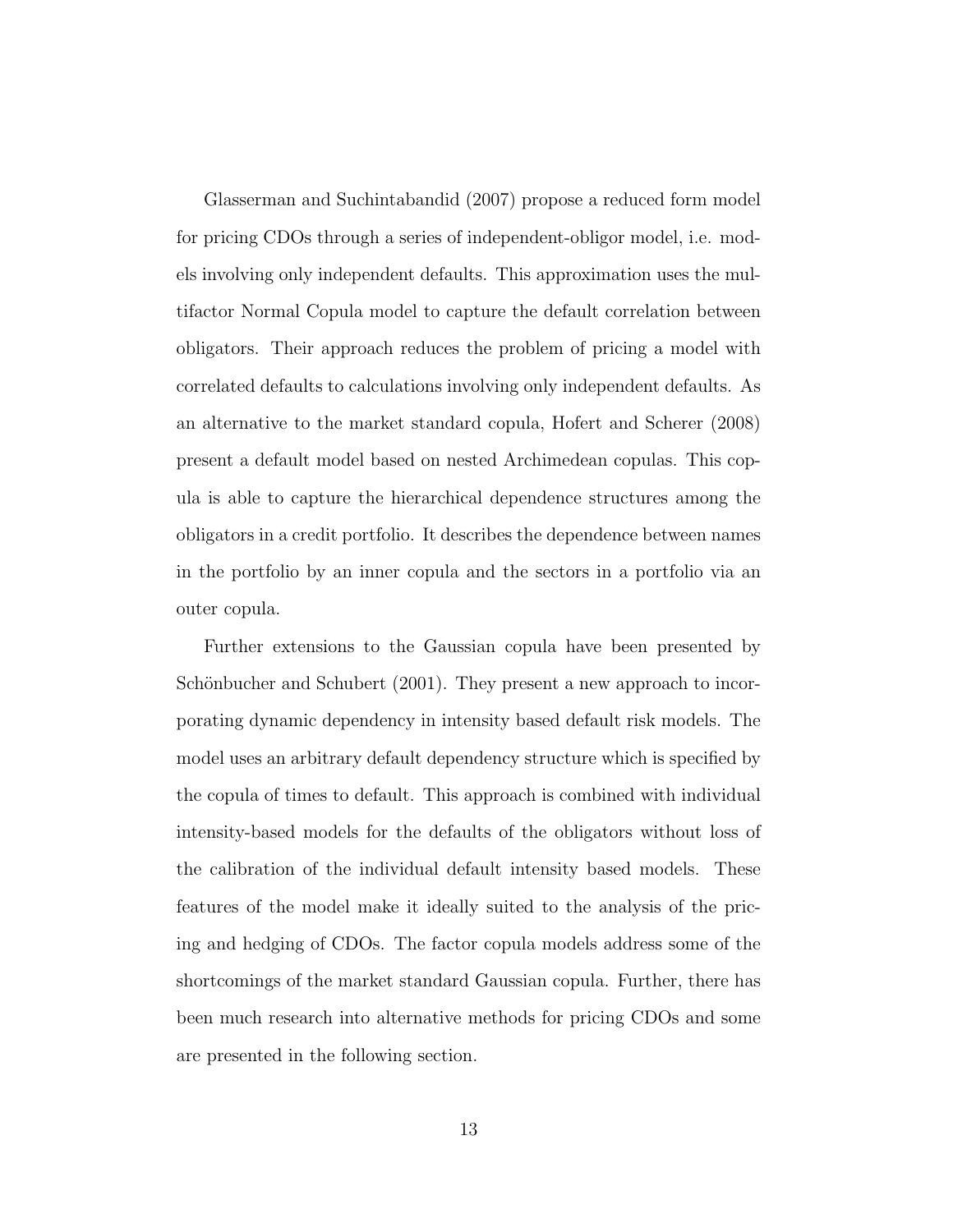### 1.2.3 Alternatives to copula models

To model default dependency, several varieties of structural models have been proposed. Hull et al. (2005) present a structural model similar to that in Black and Cox (1976) for valuing correlation-dependent credit derivatives and suppose that the correlation between the asset values of different companies is driven by one or more common factors. A base case model is introduced where the asset correlation and recovery rate are both constant. They extend the base case in the following three ways: firstly they allow the asset correlation to be stochastic and correlated with default rates, secondly they assume that the recovery rate is stochastic and correlated with default rates, and thirdly a mixture of these two processes. This leads to both the common factors and idiosyncratic factors having distributions with heavy tails.

The use of saddlepoint approximation is recommended by Yang (2006) and Antonov et al. (2005) in the context of CDO pricing. Yang (2006) presents a second order saddlepoint method which offers generally superior performance in computing the loss tranche function and CDO prices for large credit portfolios. Hull and White (2008a) propose a simple dynamic model that assumes the hazard rate (default rate) of a company has a deterministic drift with periodic impulses. The impulse size plays a similar role to default correlation in the Gaussian copula model. The model is computed with ease and can be represented by a binomial tree. Sidenius et al. (2008) present the so-called SPA model, a framework to modelling the dynamics of portfolio default losses specified by a two layer process.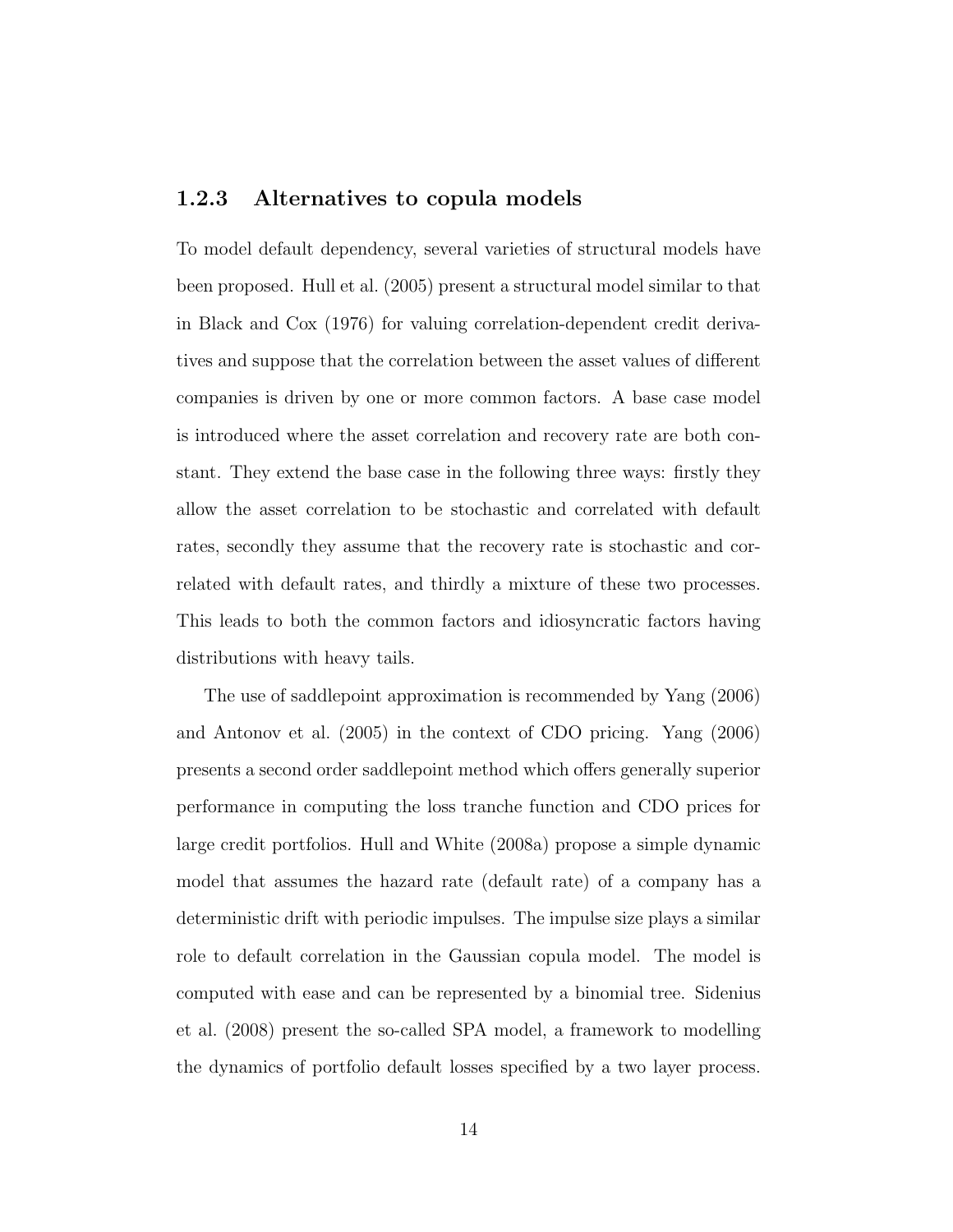In the absence of information about default time, the  $1^{st}$  layer models the dynamics of portfolio loss distributions. The  $2^{nd}$  layer models the loss process itself as a Markov process and is conditional on the path taken by the background process.

Intensity based models have also been introduced for pricing CDO tranches. The modelling framework was first proposed by Duffie and Garleanu (2001) and the estimated model allows heterogeneous default intensity dynamics as in Mortensen (2006). Brigo et al. (2007) present a model based on a generalised Poisson process. In contrast to alternative approaches to loss modelling, this model allows for more than one default in small time intervals. Papageorgiou and Sircar (2009) also present framework based on the intensity based model. They propose improvements via incorporating fast mean reverting stochastic volatility in the default intensity process and by considering homogeneous groups within the original set of firms. Their model is calibrated to market data and includes market data during the credit crunch crisis.

### 1.2.4 Correlation smile and base correlations

The liquidity of standardised CDO indices prior to the credit crisis led to the market convention of pricing tranches in terms of implied correlations. This was to facilitate a comparison of prices across tranches. The implied compound correlation of a tranche is the correlation value that makes the tranche value, computed by the standard market model, equal to its observed market value. In general, the implied correlation is found to be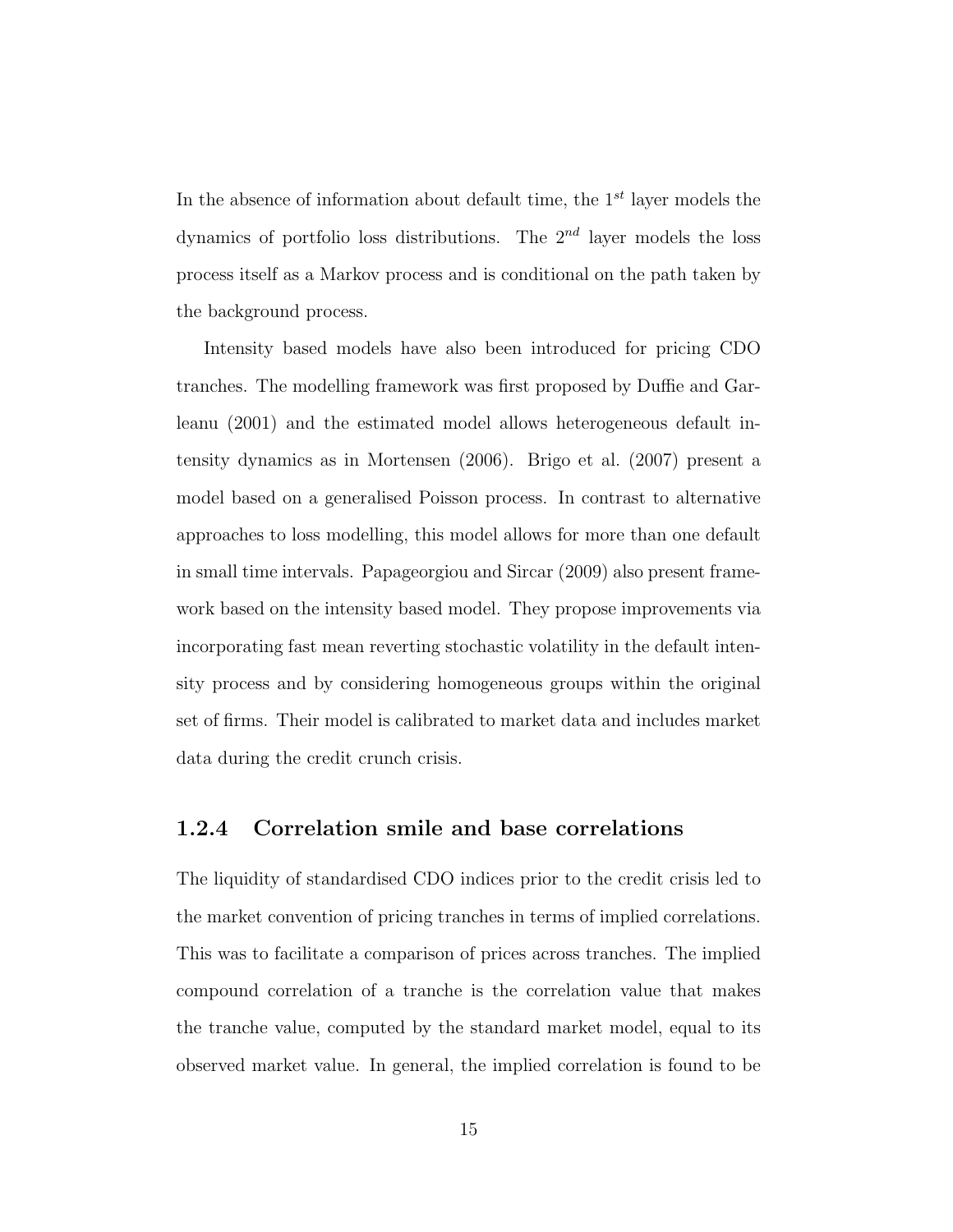higher in equity and senior tranches than for mezzanine tranches. This is known as the "correlation smile". Implied correlations suffer two other major problems (McGinty et al., 2004b). Since mezzanine tranches are not monotonic in correlation, implied correlations might not be unique. Also, implied correlations depend on the upper and lower tranche attachment points and as a consequence they cannot be interpolated to price other tranches with different attachment points.

McGinty et al. (2004b) propose the so-called Base Correlations as a way of solving such problems and this has since become an industry standard method. Base correlations are the correlation inputs required for a sequence of first loss tranches that give the tranche values consistent with quoted spreads of a standardised CDO structure using a Large Homogeneous Pool Model. Due to its monotonicity it can be easily interpolated and used to price off market CDO tranches with the same collateral pool. In contrast to the implied correlation approach, the base correlation framework does not display the "smile" but a meaningful and well defined correlation skew. We further discuss the base correlation framework in Section 3.4.

The thesis is organised as follows: the second chapter presents the one factor copula model. The third chapter introduces the Gaussian copula and Student t4 copula for use in pricing CDOs. Further we compare these copulas in their ability in pricing CDO tranches. The fourth section includes network theory and the finite and infinite network models. The fifth chapter focuses on our new percolation model and compares this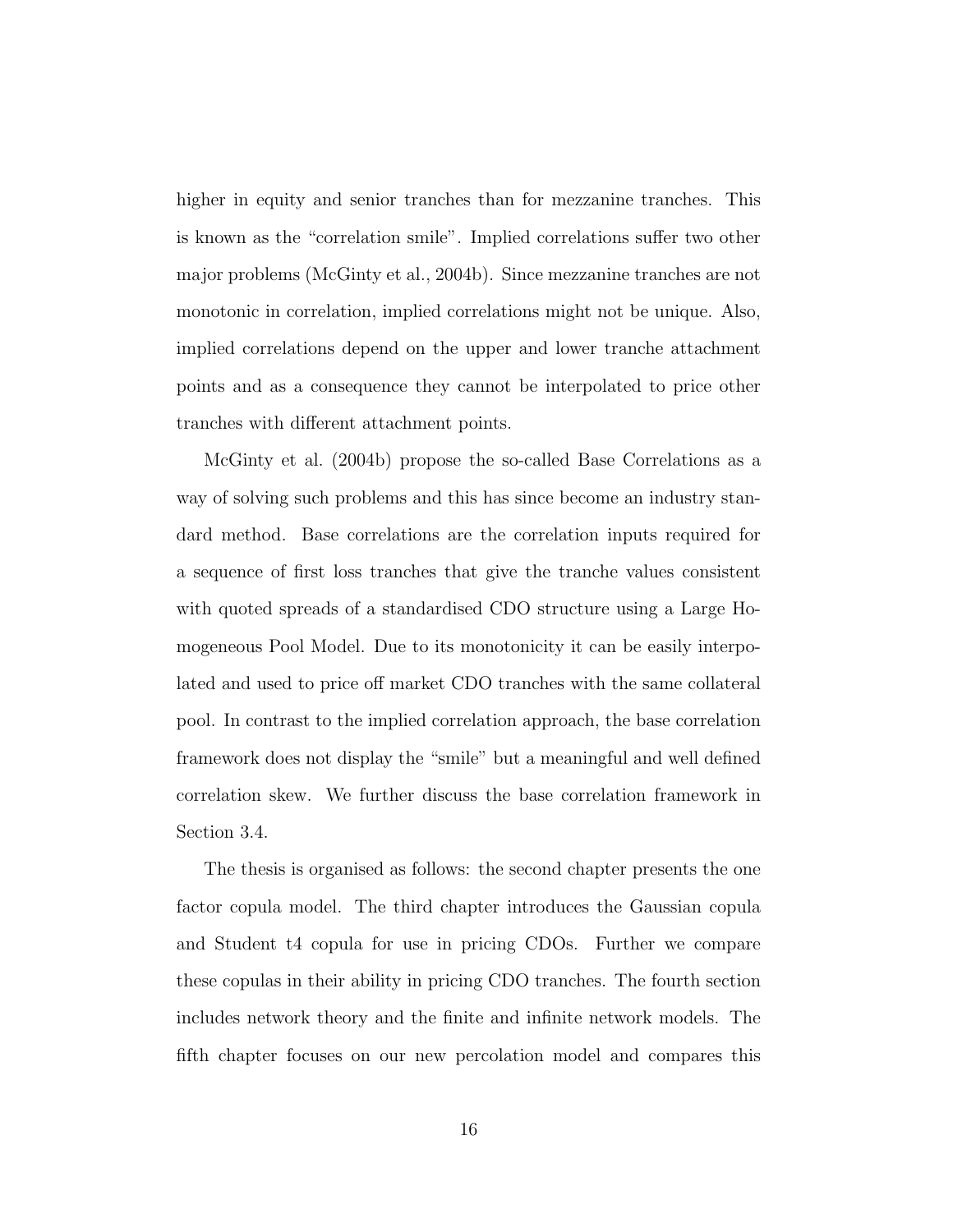model to other copula models in its ability to match to market data. The last chapter concludes.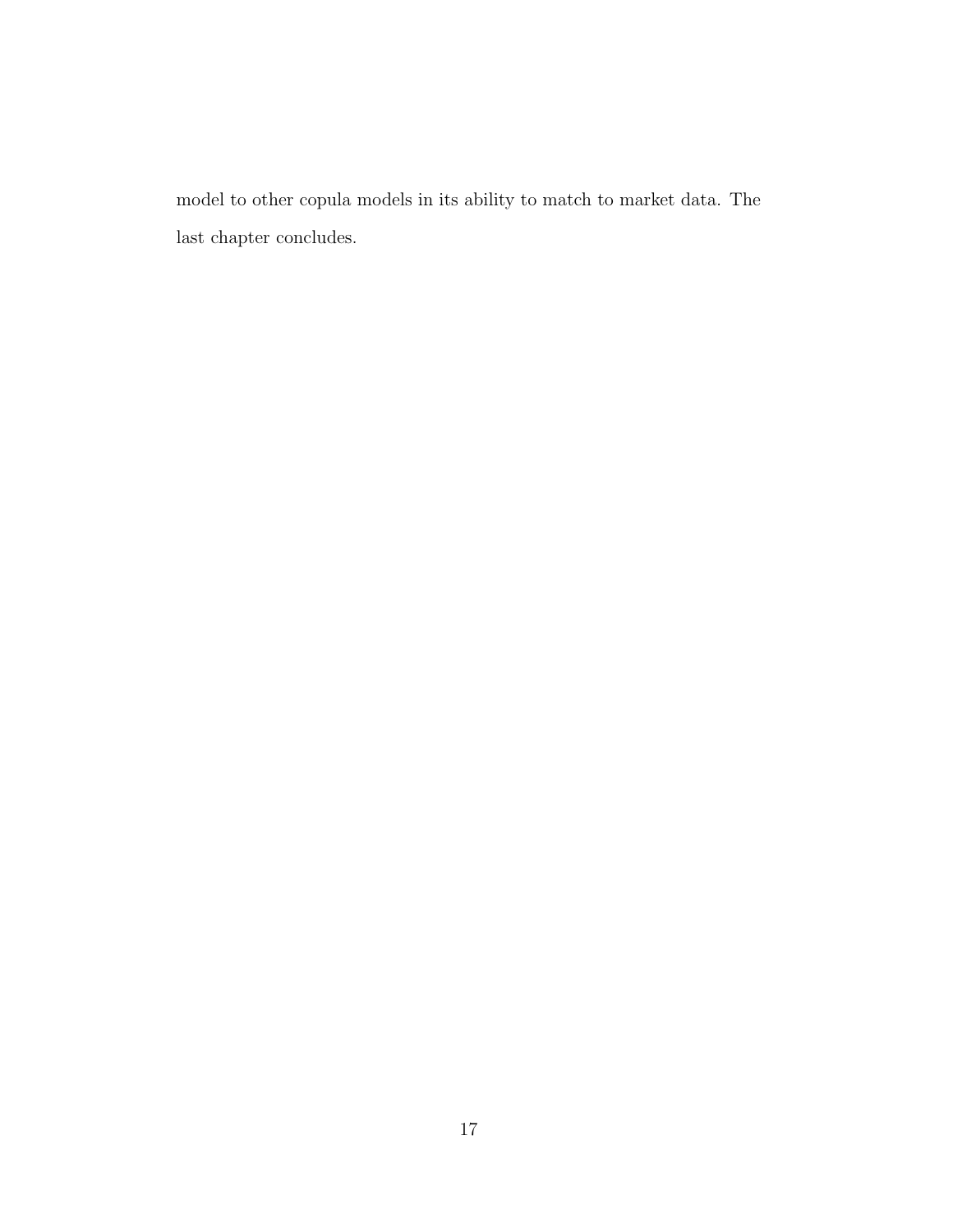## Chapter 2

## One factor copula model

As previously discussed in Section 1.2 the critical input in the pricing of a CDO is an estimate of the default dependence (default correlation) between the underlying names in a portfolio. Dependency modelling with copula functions, introduced by Li (2000), has become a market standard in the pricing of CDOs and was further extended with the introduction of the factor copula model (Andersen et al. (2003), Hull and White (2004) and Gregory and Laurent (2005)).

A one factor copula models default dependence through linear correlation of random variables  $x_i$ , where  $x_i$  represents the value of an individual name in a portfolio, with a single global factor M. In this chapter we provide a general description of the one factor copula function and present the methodology needed to compute the default probability distribution  $P_n$ , where  $P_n$  is the probability of n defaults of the N names in the portfolio up to time T.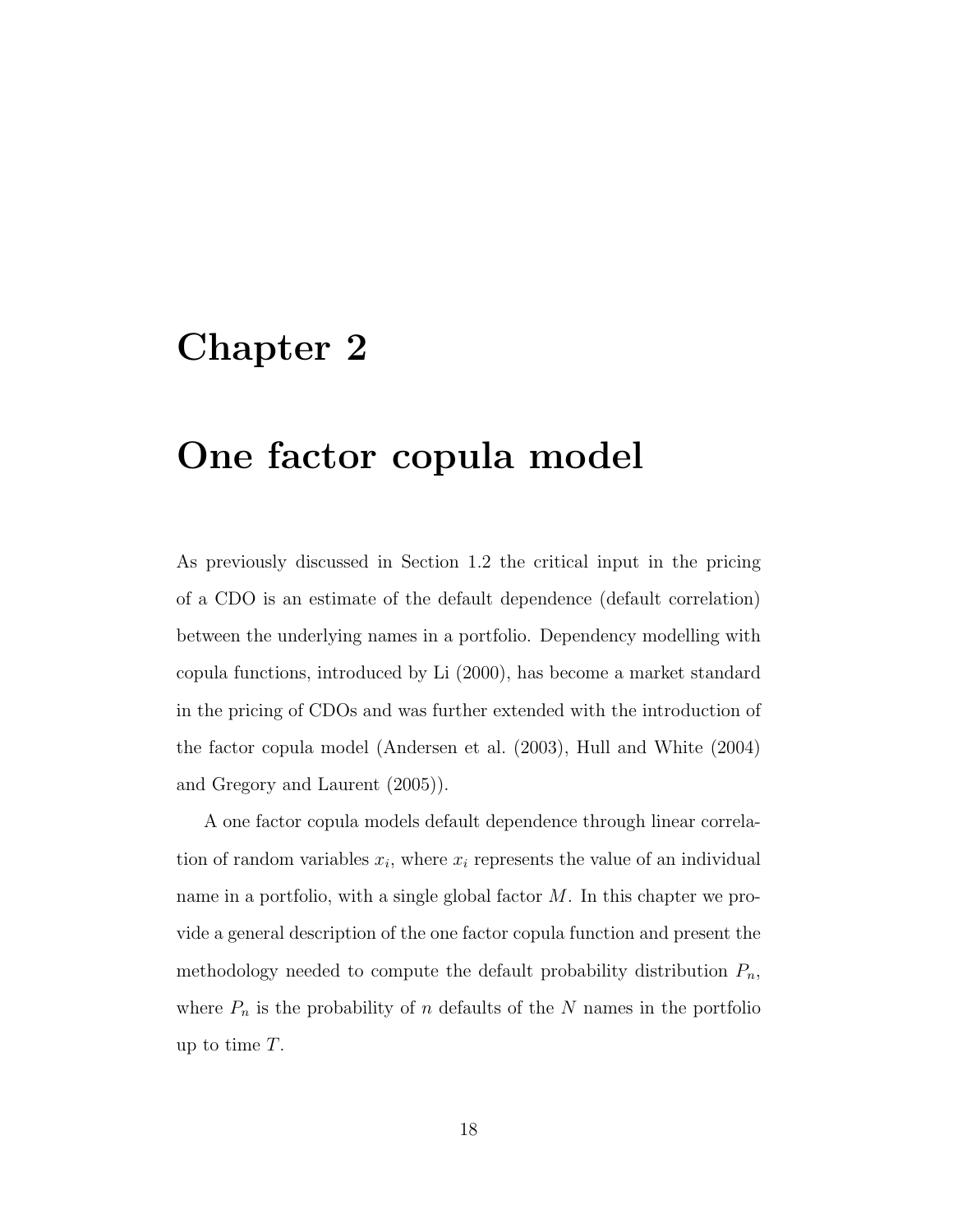## 2.1 The factor copula approach

In a one factor copula framework we model the value of name  $i(x_i)$  as a linear combination of two random variables,

$$
x_i = \sqrt{\rho_i} M + \sqrt{1 - \rho_i} Z_i, \qquad i = 1, 2, ..., N. \qquad (2.1.1)
$$

In this equation,  $M$  is the global factor common to all  $N$  names in the portfolio and  $Z_i$  is the idiosyncratic factor specific to name i. Both M and  $Z_i$  have variance equal to 1 and the covariances are in fact correlations, thus explaining why we later call  $\rho_i$  the correlation factor for each  $i = 1, 2, ...N$ . Also both  $M$  and  $Z_i$  have independent zero mean distributions such that idiosyncratic factors  $Z_i$  for example could represent innovations of a firm or the quality of the management of a company.

The correlation factor  $\rho_i$  satisfies  $0 \leq \rho_i \leq 1$  and the default correlation between  $x_i$  and  $x_j$  is  $\sqrt{\rho_i \rho_j}$  for  $(i \neq j)$ .<sup>2</sup> The correlation value  $\rho_i$  determines the extent to which  $x_i$  is correlated with the movements of the global factor M and the relative sizes of the idiosyncratic and global factors are controlled by the correlation value  $\rho_i$ . For example, if  $\rho_i = 0$  then the business cycle of a particular name is not influenced by the global factor M, whereas if  $\rho_i = 1$  then the global factor M is the only driver of defaults for name i.

<sup>&</sup>lt;sup>2</sup>Note only positive correlation is used in the model and this is so because empirically only positive correlations are observed in the market. Therefore the fact that this model does not allow for negative correlation is not a major drawback.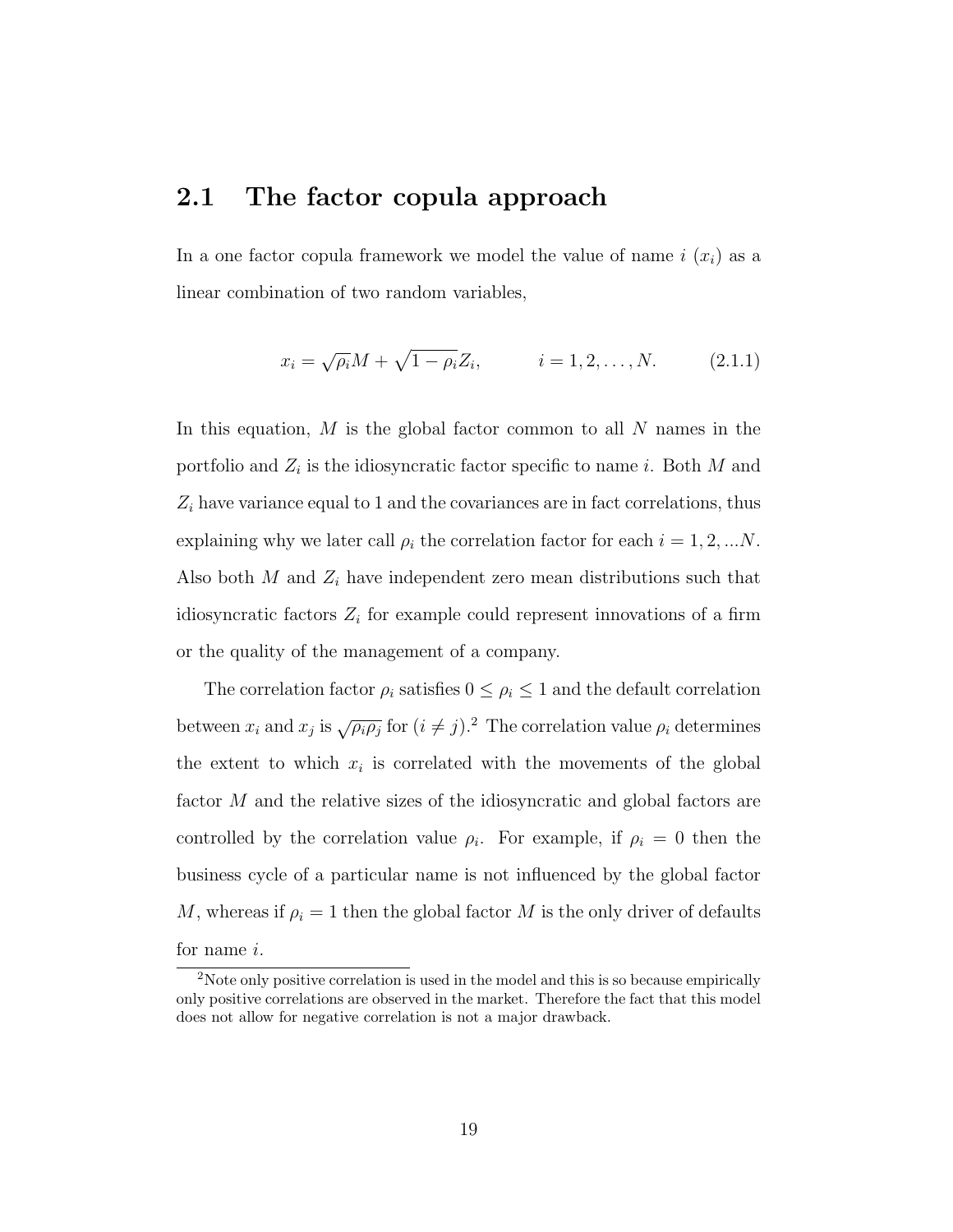### 2.1.1 Large homogeneous pool

By making assumptions on the nature of the underlying names in the portfolio, the framework previously presented can be easily used to price CDOs. We consider a large homogeneous portfolio (LHP) approximation on a factor copula model where the portfolio consists of N identical names (where the limit  $N \to \infty$  may be considered as a special case). This LHP limit approximation, employing the Law of Large Numbers, was first proposed by Vasicek (1987). Under the LHP approximation all names have the same marginal probability of default  $(p)$  (and consequently identical threshold values  $(K_i = K)$ ), correlation value  $(\rho_i = \rho)$ , notional  $(ntl)$  and recovery rate  $(R)$ . This simplifies Eq.  $(2.1.1)$  to,

$$
x_i = \sqrt{\rho}M + \sqrt{1 - \rho}Z_i.
$$
\n(2.1.2)

From this point onwards we will adopt the LHP approach.

To price CDOs using this one factor copula model presented previously we first need to calculate the probability distribution for the losses in a given portfolio. In Section 3.5 we use these loss probabilities to calculate the expected losses in any tranche of the portfolio.

## 2.2 The distribution of defaults

In this section we will first explain what we consider to be a default when dealing with a name's value and then set out the probability distribution of default conditional on a common factor  $M$ . Using these instruments we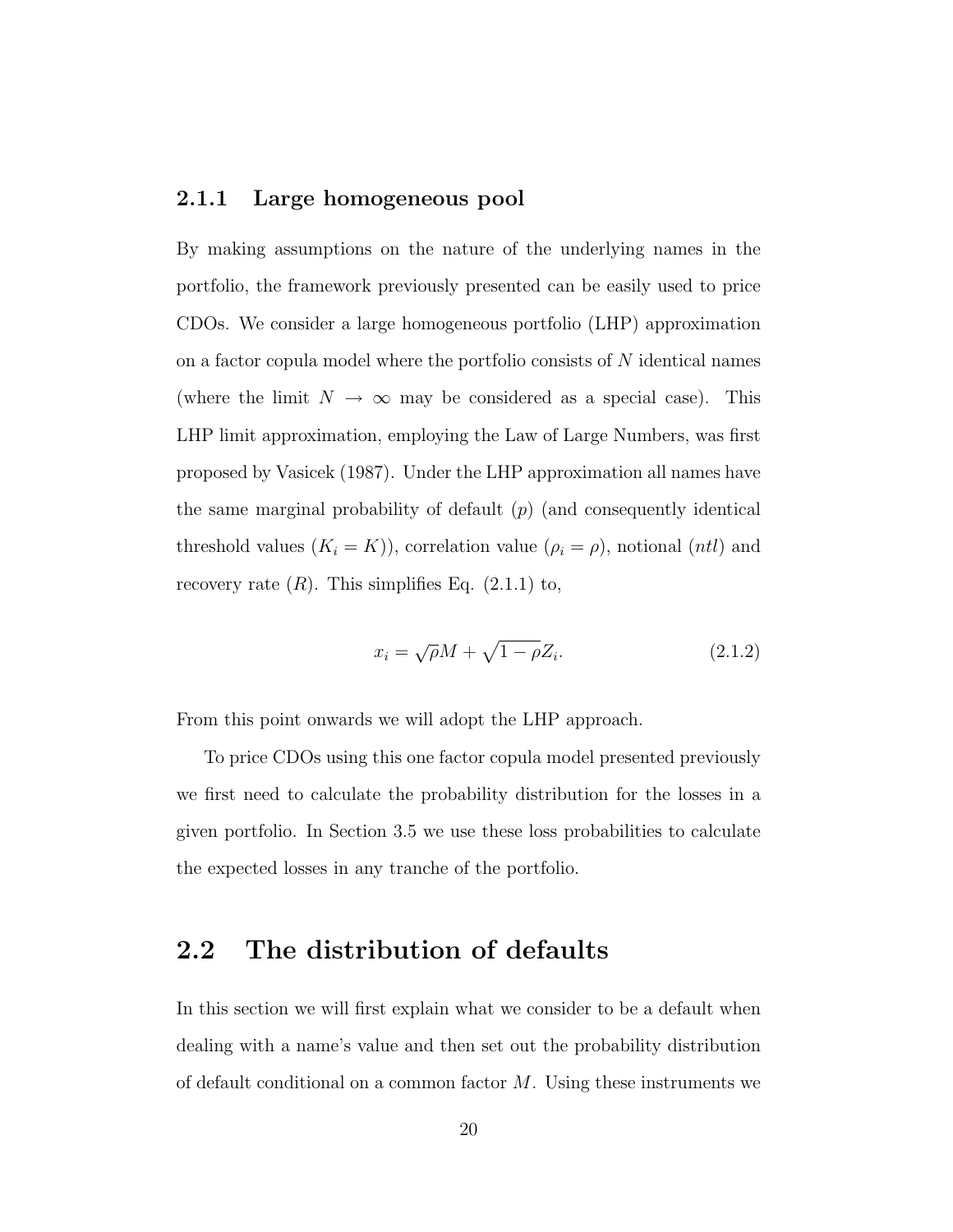can compute the default probability distribution  $P_n$ .

#### 2.2.1 Threshold value K

A default is triggered when a name's value  $x_i$  drops below a certain threshold value K, that is  $x_i < K$  (Lehrert et al., 2005). The probability of default is then  $Pr(x_i \leq K)$ . The value of K is determined with reference to  $C_x(K) = Pr(x_i < K)$ , the cumulative distribution function of  $x_i$ . We calibrate  $C_x(K)$  to be exactly p, the marginal probability that name i has defaulted, such that,

$$
C_x(K) = p,\t\t(2.2.1)
$$

where  $p$  is given. We then solve Eq.  $(2.2.1)$  to compute the threshold value K, such that  $K = C_x^{-1}(p)$ . Now that we have a model for the correlated movements of the value  $x_i$  for each name and a criterion to determine whether a default is deemed to have happened given those movements, we can then write down the conditional default probability function  $d_M$ <sup>3</sup>

#### 2.2.2 Conditional default probability

Similar to Hull and White (2004) we look to compute  $d_M$ , the conditional probability that a name i has defaulted given a value for the global factor M. Given the value for  $M$ , we can write the probability of default of the

<sup>&</sup>lt;sup>3</sup>Note that generally speaking the inverse of the cumulative distribution  $C_x$  does not have to be injective. In this thesis the threshold value  $K$  will be the appropriate end point of the interval given by  $C_x^{-1}(p)$ .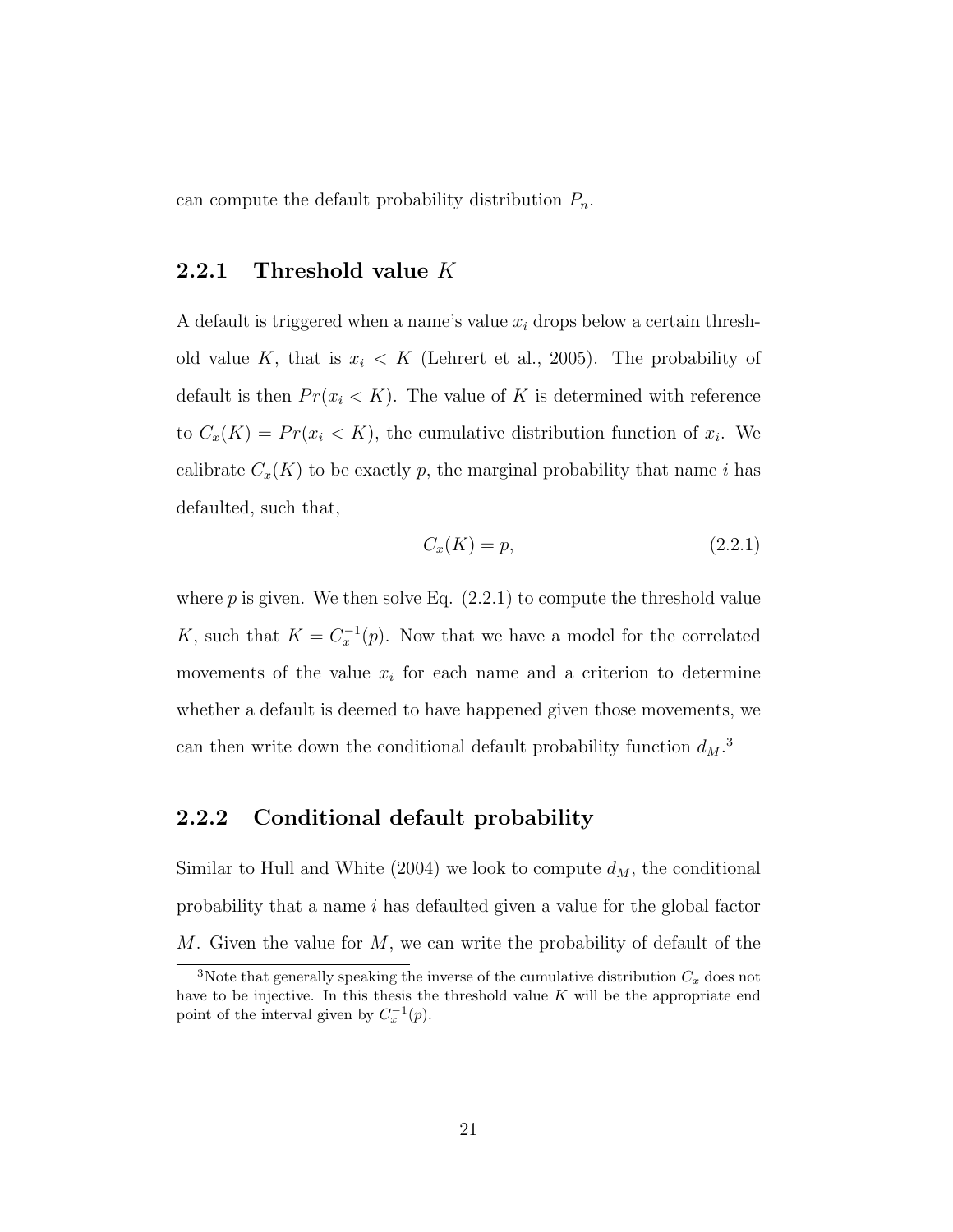individual name as,

$$
Pr(x_i < K \mid M) = Pr(\sqrt{\rho}M + \sqrt{1 - \rho}Z_i < K \mid M) \\
= Pr\left(Z_i < \frac{K - \sqrt{\rho}M}{\sqrt{1 - \rho}} \middle| M\right). \tag{2.2.2}
$$

Eq. (2.2.2) can be explained by the fact that given a value for the global factor M a default occurs when the idiosyncratic factor  $Z_i$  goes below a certain level. Then from Eq. (2.2.2) the cumulative distribution function of the probability that an individual name will default given the level of the global factor can be written as,

$$
d_M = C_Z \left( \frac{K - \sqrt{\rho}M}{\sqrt{1 - \rho}} \right),\tag{2.2.3}
$$

where  $C_Z$  is the cumulative distribution function of the  $Z_i$ 's.

### 2.2.3 Default probability distribution  $P_n$

The final step in implementing the one factor copula model requires the unconditional default probability distribution. Having previously defined the conditional probability of default, we can deduce the number of conditional defaults among the N names given different values of the common factor M. The number of conditional defaults, where trials are identical, is given by the binomial distribution. The total defaults that have occurred up to time  $T$  conditional on the global factor  $M$  is given by,

$$
\binom{N}{n} d_{M}^{n} (1 - d_{M})^{(N-n)}.
$$
\n(2.2.4)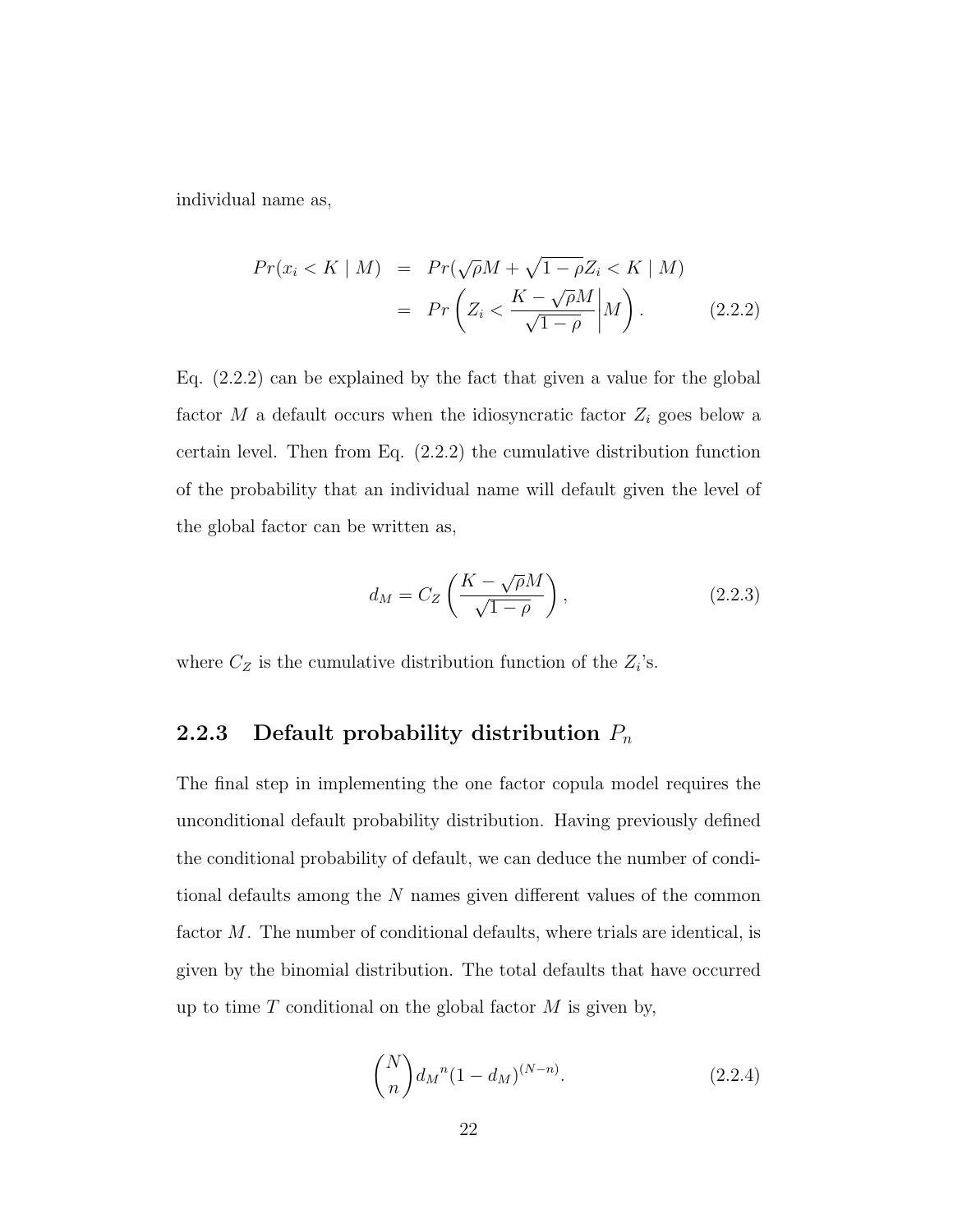The expression in Eq. (2.2.4) is integrated with respect to the probability measure of  $M$  to obtain  $P_n$ , the probability that there will be exactly  $n$ defaults by time  $T$ ,

$$
P_n = \int {N \choose n} d_M^{n} (1 - d_M)^{(N-n)} P_M(M) dM, \qquad (2.2.5)
$$

where  $P_M(M)$  is the probability density function of the random variable M. The integral is carried out using numerical approximation with the M range being truncated and divided into intervals of equal length  $\Delta M$ ,

$$
P_n = {N \choose n} \int d_M^{n} (1 - d_M)^{(N-n)} P_M(M) dM
$$
  
\n
$$
= {N \choose n} \sum_j d_{M_j}^{n} (1 - d_{M_j})^{(N-n)} (C_M(M_{j+1}) - C_M(M_j))
$$
  
\n
$$
\approx {N \choose n} \Delta M \sum_j d_{M_j}^{n} (1 - d_{M_j})^{(N-n)} P_M(M_j).
$$
 (2.2.6)

for  $n = 0, \ldots, N$  and where the approximation decreases in error as the number of intervals in the  $M$  range are increased.<sup>4</sup> Eq. (2.2.6) gives us the default probability distribution  $P_n$ , the probability that there are n defaults up to time T.

In this chapter we have introduced the fundamental ideas behind the one factor copula approach and discussed how the calculations for the model can be computed using a large homogeneous pool approximation. In the next chapter we review the market standard one factor Gaussian and Student t copula models where the  $M$  and  $Z_i$  are factors with Gaussian

<sup>&</sup>lt;sup>4</sup>It may be possible to give an error bound on this approximation but this is outside the scope of this current work.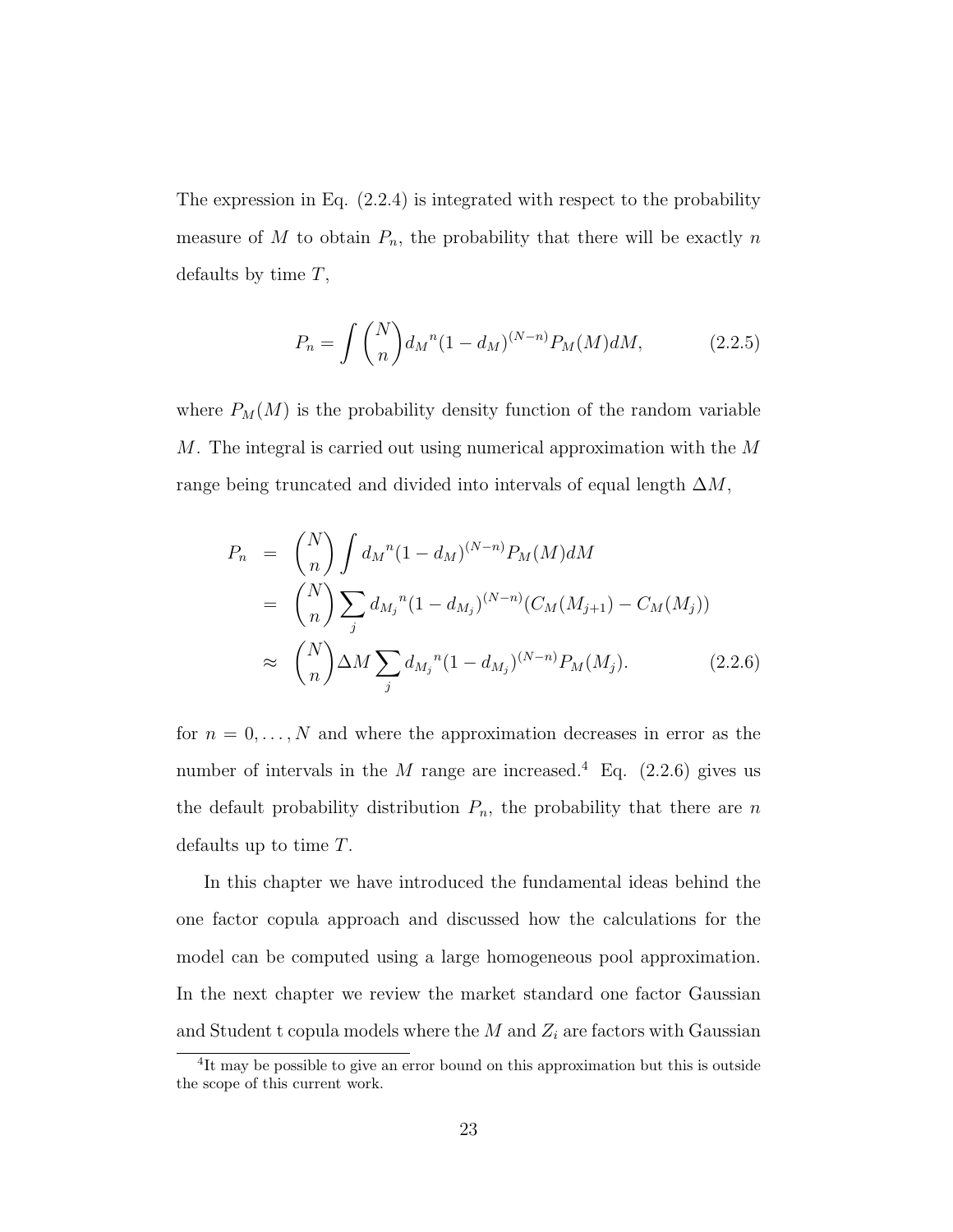and Student's t probability distributions respectively. Then using the probability of default distribution  $P_n$  for each distribution we compute the base correlations and expected losses for each tranche in the portfolio.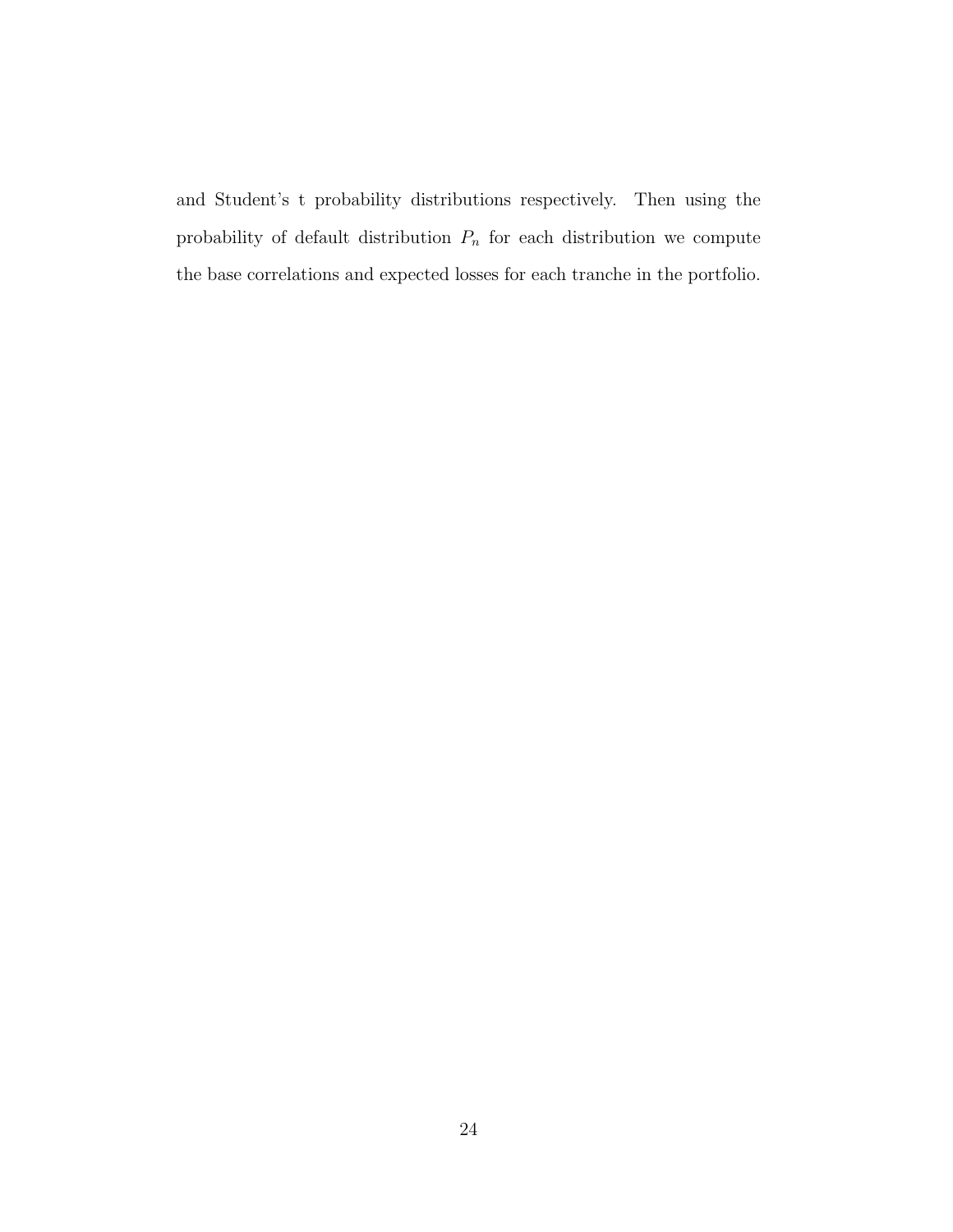# Chapter 3

# One factor copula models with different underlying distributions

In this chapter we review the Gaussian and Student t copula models for use in modelling default dependence in a CDO portfolio. To compute the probability default distribution for both the Gaussian and Student t copulas we implement both a Monte Carlo and theoretical approach. We then compare the copulas in their ability to fit to market data.

Note that to compute the default probabilities in the copula models we use the pricing measure as our standard approximation. The pricing measure used is not the same as the physical probability measure with the main difference being that the physical probability measure is a historical measure of CDO prices whereas the pricing measure is implied from the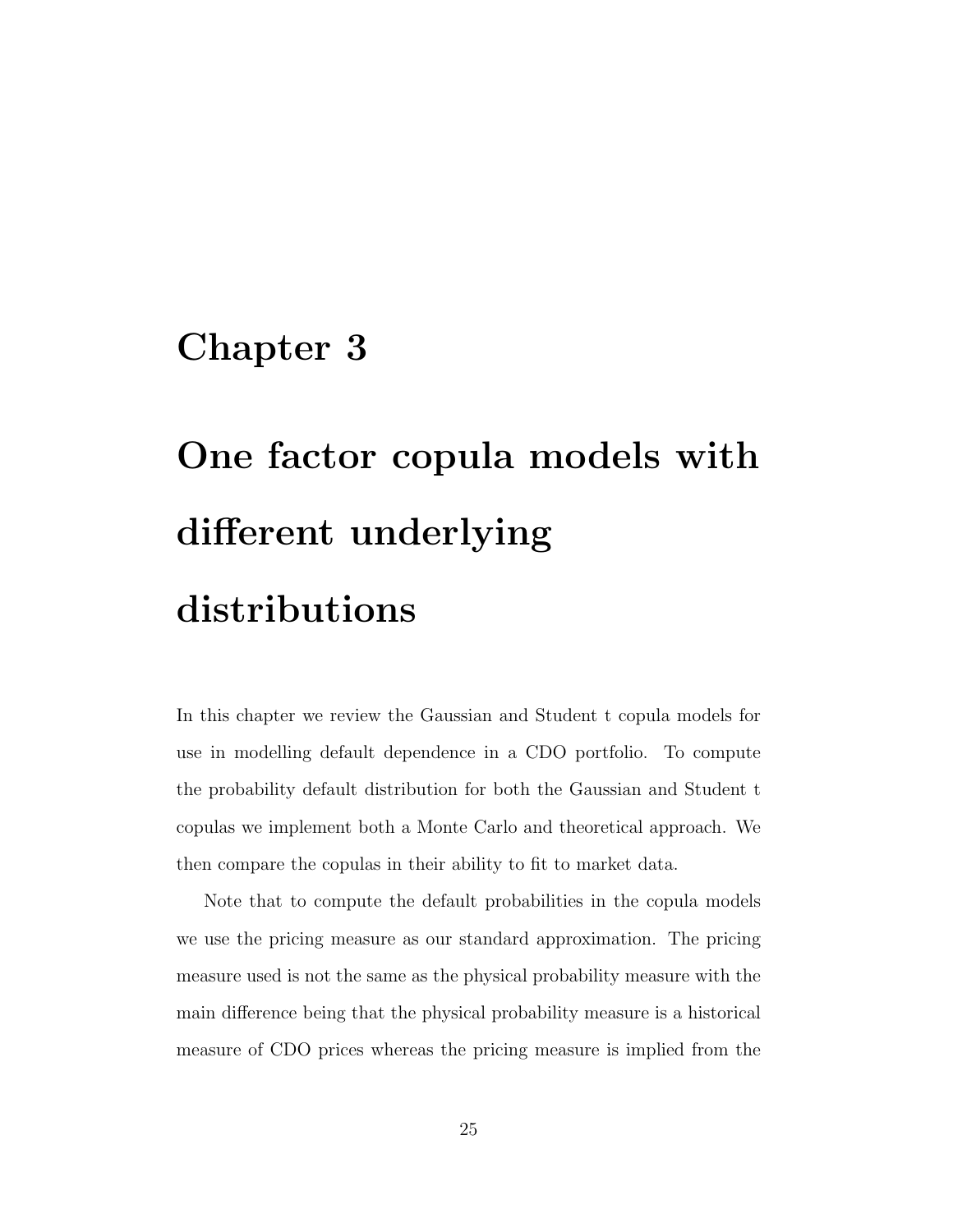CDS spreads of the names in the CDO portfolio. Therefore the calculations we present in this chapter are implied from the CDS spreads and in turn give the market-implied probabilities of default for each name in the CDO portfolio, effectively using the pricing measure.

Next we present the base correlation approach as an alternative to quoting implied correlations tranche by tranche. We use the default distribution  $P_n$  for the Gaussian and Student t copulas to compute the expected value of each tranche in a CDO portfolio.

## 3.1 The one factor Gaussian copula

In the previous chapter we presented the methodology for a one factor copula model without specifying which distributions might be used for the random variables M and  $Z_i$ . Li (2000) was the first to suggest that the Gaussian copula can be employed in credit risk modelling to estimate the correlation default. In the one factor Gaussian copula framework we model the name  $i$  value as,

$$
x_i = \sqrt{\rho}M + \sqrt{1 - \rho}Z_i, \qquad i = 1, 2, ..., N,
$$
 (3.1.1)

where both the global factor  $M$  and idiosyncratic factor  $Z_i$  are Gaussian random variables such that:

•  $M$  is a normally distributed random variable with zero mean and unit variance, i.e.  $M \sim N(0, 1)$ .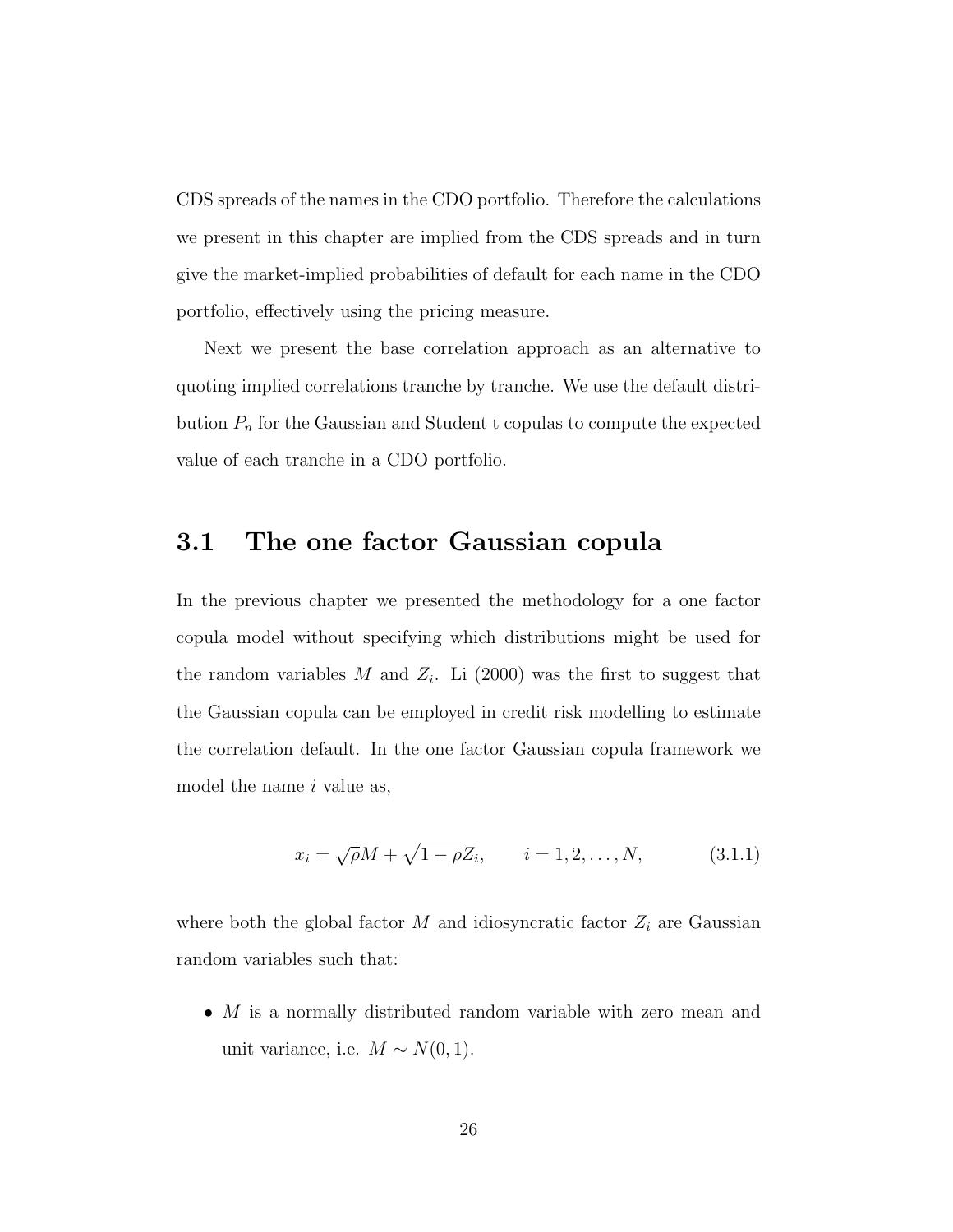- $Z_i$  are independent normally distributed random variables independent of  $M$ , i.e.  $Z_i \sim N(0, 1)$ .
- Hence,  $x_i \sim N(0, 1)$ . Due to the stability of the normal distribution under convolution,  $x_i$  also follows a standard normal distribution.

The Gaussian copula became popular in the pricing of CDOs as it is easy to draw random samples from it and correlated Gaussian random variables are well known. Also, the dependency structure in the Gaussian copula is well understood and is to some degree tractable. For these reasons this model has become the market standard in the pricing of CDOs. Details on the implementation of the one factor Gaussian copula using both Monte Carlo techniques and a theoretical approach are discussed in Sections 3.1.2 and 3.2. In order to implement both approaches we first need to compute the threshold value  $K$  for a Gaussian copula model.

#### 3.1.1 Threshold value  $K$

As discussed in Section 2.2.1, default of name i is considered to have occurred at some time up to T if the stochastic variable  $x_i$  lies below a threshold value  $K$ . To compute the threshold  $K$  for the Gaussian copula requires the normal cumulative distribution function. The cumulative distribution function of the standard normal distribution is denoted by Φ and is expressed as,

$$
\Phi(x) = \frac{1}{2} \left[ 1 + \text{erf}\left(\frac{x}{\sqrt{2}}\right) \right],\tag{3.1.2}
$$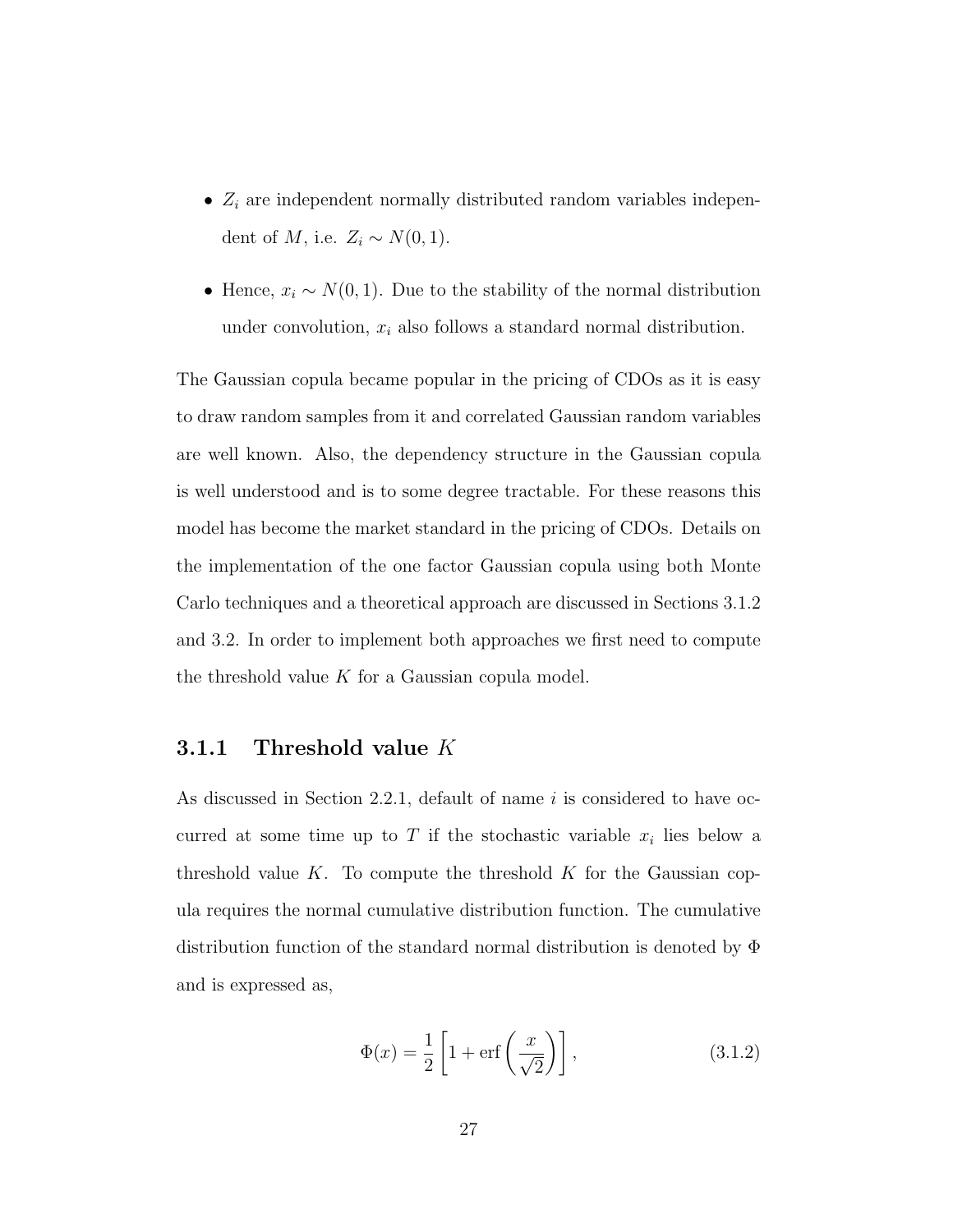where  $\text{erf}\left(\frac{x}{\sqrt{2}}\right)$ ) is the error function of  $\left(\frac{x}{\sqrt{2}}\right)$ ). We calibrate Eq.  $(3.1.2)$ to reflect the individual probability of default  $p$  and do this by setting the threshold value  $K$  to a level which replicates the given probability of default such that,

$$
\Phi(K) = p.
$$

In other words,

$$
\frac{1}{2}\left[1+erf\left(\frac{K}{\sqrt{2}}\right)\right] = p.
$$

We let  $f(K)$  be the function,

$$
f(K) = \frac{1}{2} \left[ 1 + erf\left(\frac{K}{\sqrt{2}}\right) \right] - p,\tag{3.1.3}
$$

and for a given value of p, we solve for K when  $f(K) = 0$ . In MATLAB we use the fzero command to compute the value of  $K$  when Eq.  $(3.1.3)$ changes sign. Having computed the threshold value  $K$ , we now can compute  $P_n$ , the default probability distribution for a Gaussian copula. We will first implement the Gaussian copula model using Monte Carlo techniques.

## 3.1.2 Monte Carlo techniques to compute  $P_n$

Monte Carlo methods are a class of computational algorithms that rely on repeated random sampling to compute results. The idea is that when the number of simulations is sufficiently large, it gives a good approximation of the true value of average quantities. Monte Carlo simulation techniques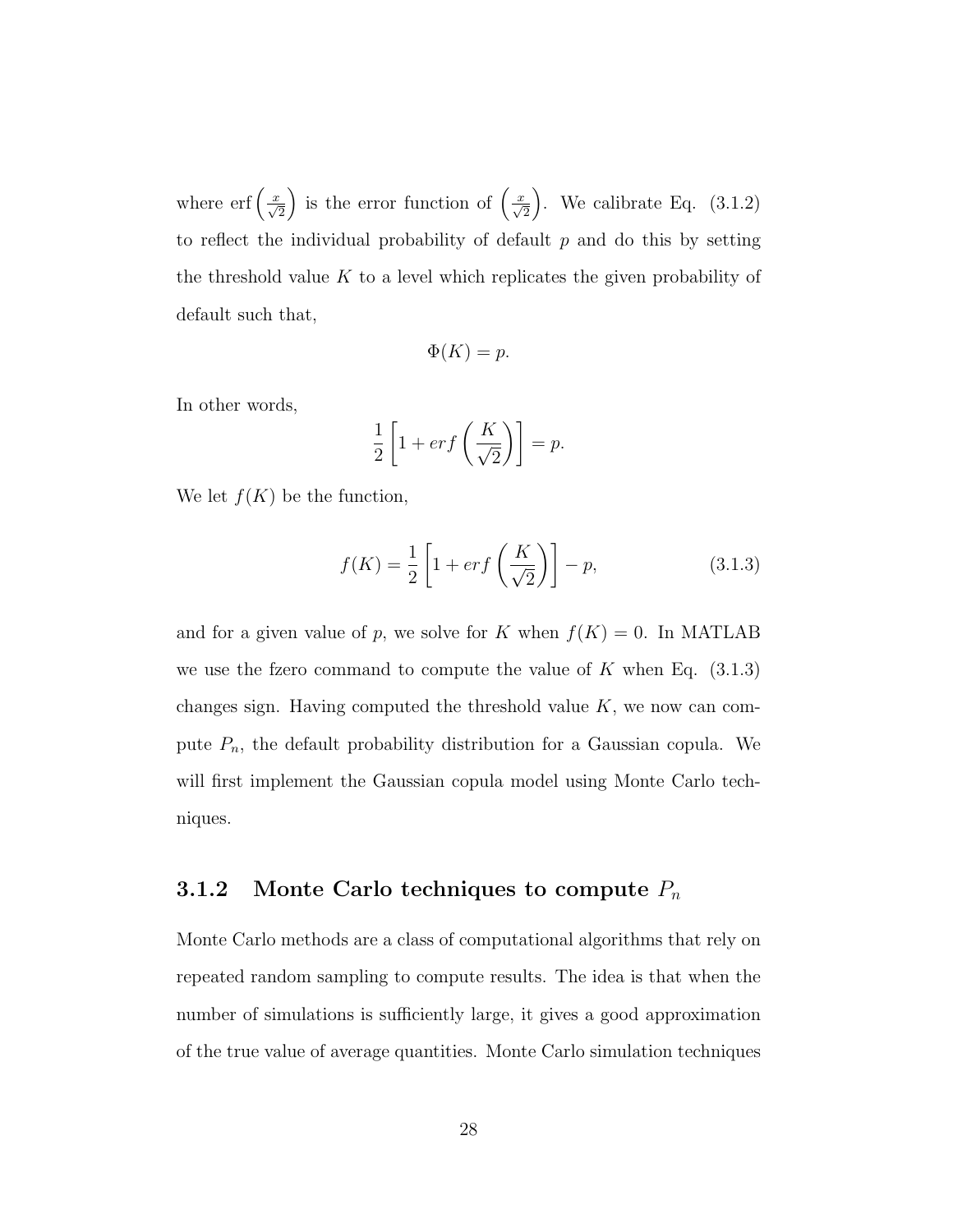can be used to estimate the default distribution  $P_n$  for a Gaussian copula. These are based on repeated trials of random defaults with an assumed correlation structure for the copula model.

In MATLAB we use the randn command to generate pseudorandom numbers drawn from a standard normal distribution. The randn function generates a random variable common to all names in the portfolio for the global factor M and generates an array of size N of random variables for the idiosyncratic factors  $Z_i$ . The decision as to whether a name in the portfolio has defaulted or not can be modelled by drawing a value for the random variable  $x_i$  and checking whether  $x_i$  lies above or below the threshold value K. Default occurs if  $x_i$  lies below the threshold K and does not occur if it lies above.

From the results we show later, 5000 simulations is sufficient to give results matching with reasonable accuracy to the analytical solutions. We compute the number of occurrences of the values that fall between 0 and N. Therefore the probability of 0 defaults, 1 default, 2 defaults, etc. are the number of occurrences of each event divided by the total number of simulations such that,

$$
\sum_{n=0}^{N} P_n = 1,
$$

where  $P_0$  is the probability of 0 defaults,  $P_1$  is the probability of 1 default,  $P_2$  is the probability of 2 defaults, etc. We choose N to be 125 for our portfolio as one of the most widely traded indices is the iTraxx Europe index which comprises of 125 reference names. In Figures 3.1 and 3.2 we plot the default probability distribution results for a Gaussian copula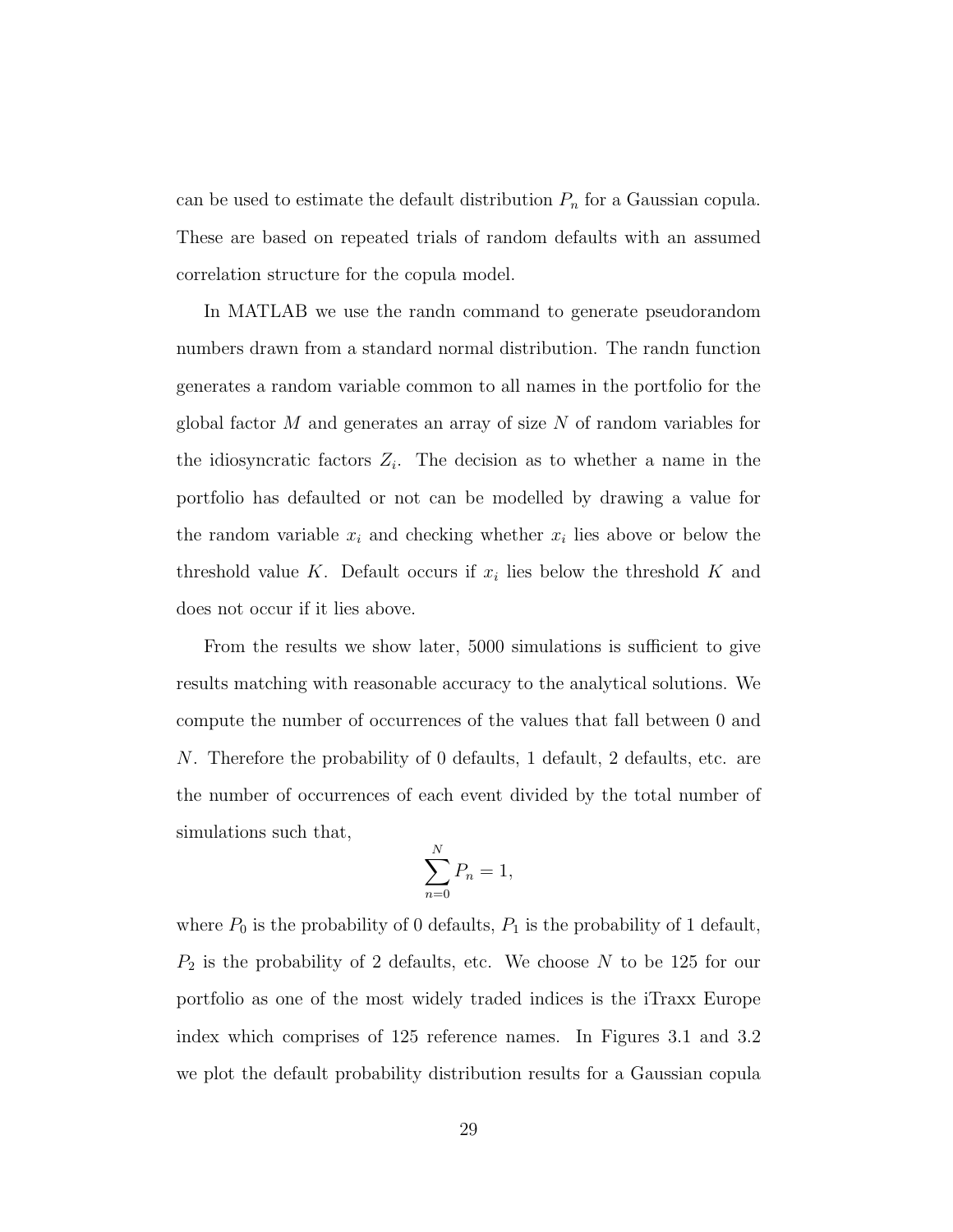model using Monte Carlo simulation.



Figure 3.1: Plot of the default probability distribution  $P_n$  for  $N = 125$ names where  $\rho = 0$  and  $p = 0.05$  using Monte Carlo simulation for a Gaussian copula model. As results between 60 and 125 are extremely small we only plot the default probability distribution  $P_n$  up to  $n = 60$ 



Figure 3.2: Plot of the default probability distribution  $P_n$  for  $N = 125$ names where  $\rho = 0.4$  and  $p = 0.05$  using Monte Carlo simulation for a Gaussian copula model.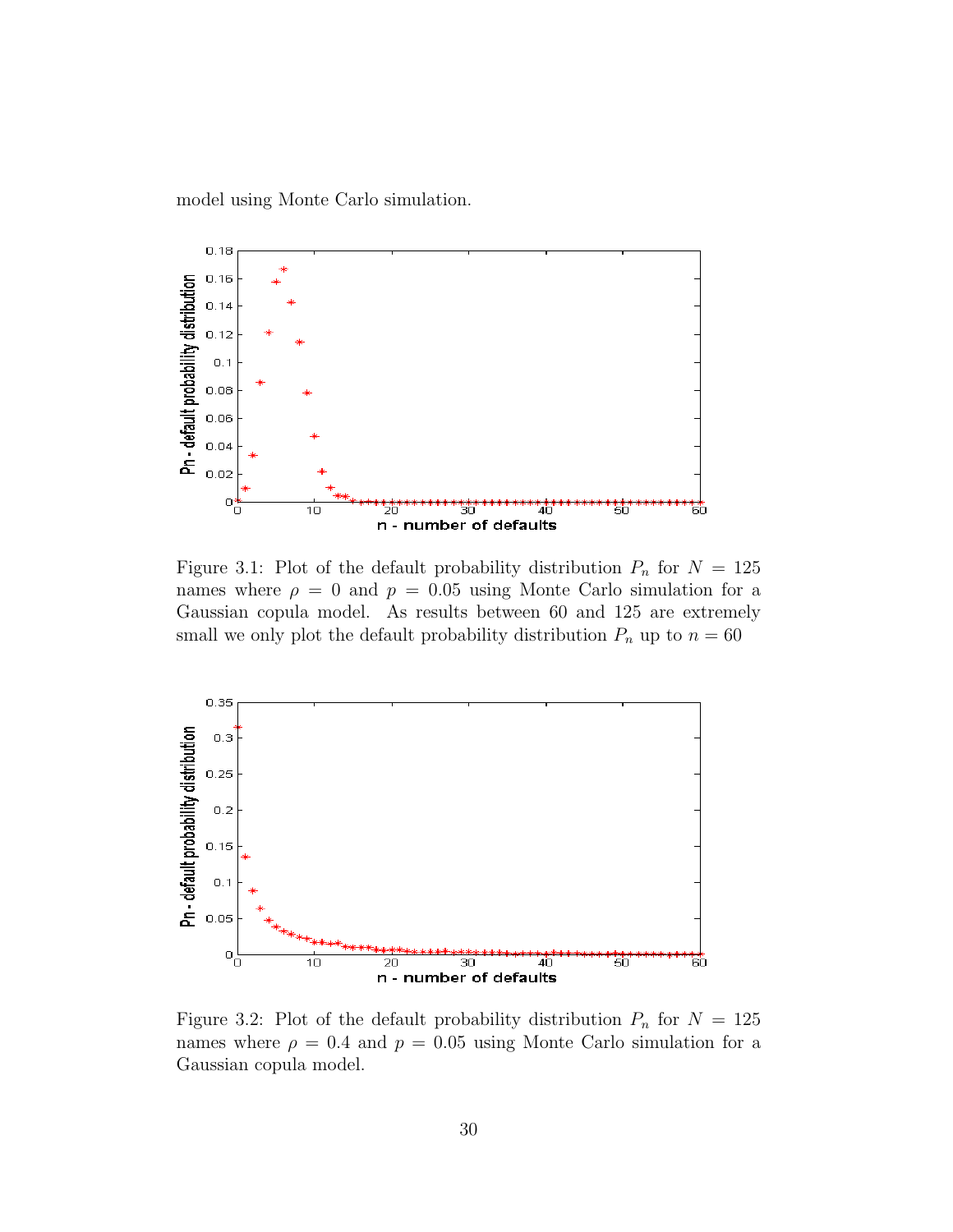#### Shortcomings of Monte Carlo simulation

Monte Carlo simulation is computationally expensive, especially when simulations are large. For results to be repeatable we need the number of realizations here to be at least 5000. Due to Monte Carlo method shortcomings it is useful to compare with the theoretical approach to computing the probability default distribution  $P_n$ . We first consider the case where the correlation between names in a portfolio is zero and then extend the approach described in Section 3.1.4 to include a Gaussian distribution when  $\rho > 0$ .

#### 3.1.3 Theoretical default distribution when  $\rho = 0$

If the correlation value between names in a portfolio is zero  $(\rho = 0)$  then each name in the portfolio defaults independently of the others. In this case, defaults of different names in the portfolio are independent and occur with probability  $p$ , thus for a portfolio of  $N$  names the loss distribution for the portfolio can be described by the binomial distribution.

An experiment that follows a binomial distribution will satisfy the following conditions:

- The experiment consists of  $N$  identical trials.
- Each trial has two possible outcomes, success (default) or failure (no default).
- The trials are independent so that the outcome of one trial has no effect on the outcome of another.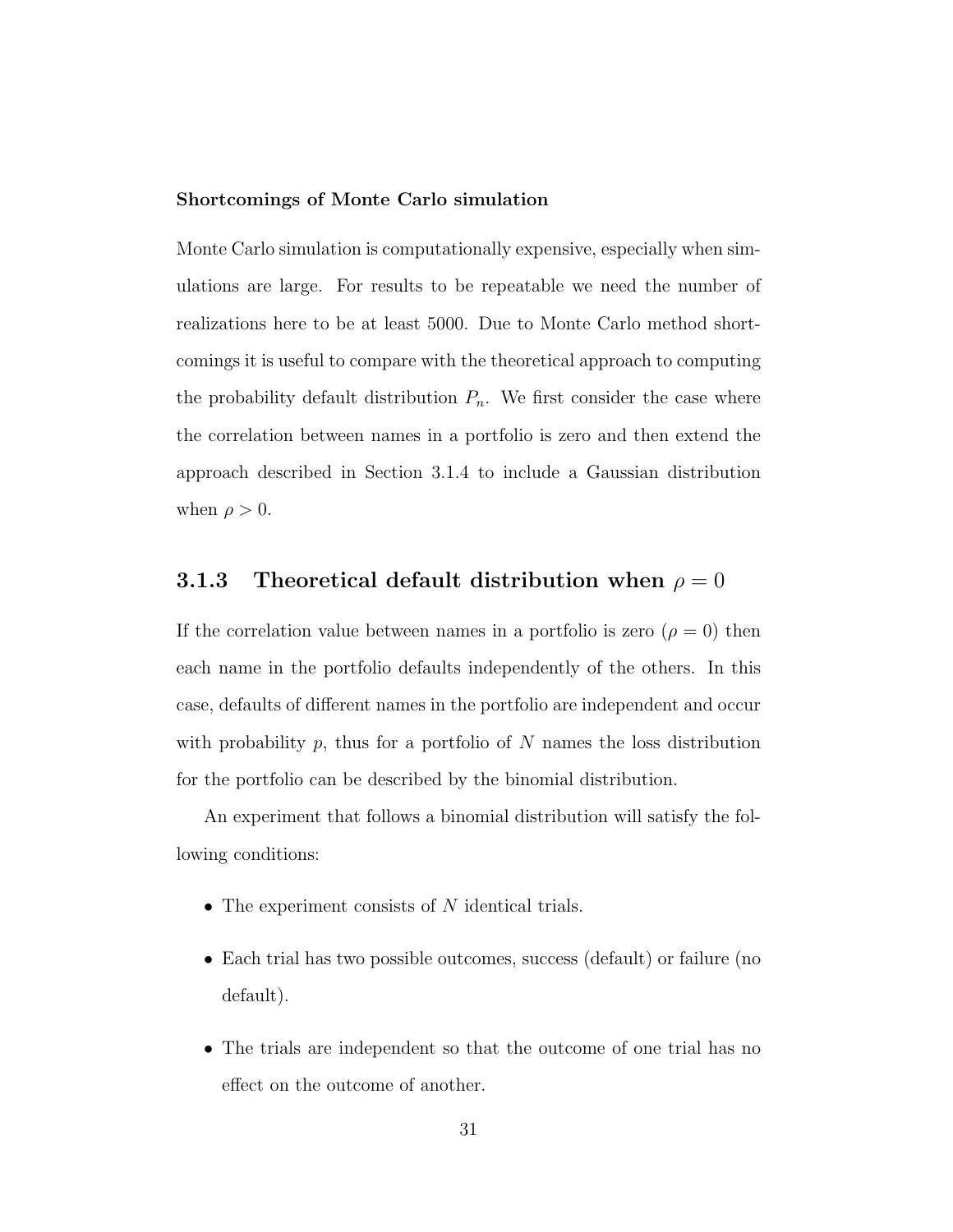Hence, the binomial distribution perfectly models the probability of default in a CDO portfolio where each name defaults independently of the others. Then, considering computing the probability of default for N names in a portfolio, let  $x$  be the number of defaults observed having default probability p. The binomial distribution gives the probability of observing  $n \leq N$ defaults as,

$$
P[x = n] = P_n = \binom{N}{n} p^n (1 - p)^{(N - n)}.
$$
 (3.1.4)

This equation gives the theoretical probability of default  $P_n$  when the



Figure 3.3: Plot of the default probability distribution  $P_n$  for  $N = 125$ names in a portfolio where  $\rho = 0$  and  $p = 0.05$  using the binomial distribution for a Gaussian copula model.

correlation value between names in a portfolio is zero. In Figure 3.3 we plot the probability of default results for a one factor Gaussian copula using the Binomial distribution when  $\rho = 0$ . In order for us to compute the probability of default in the general case when  $\rho > 0$  we generalise this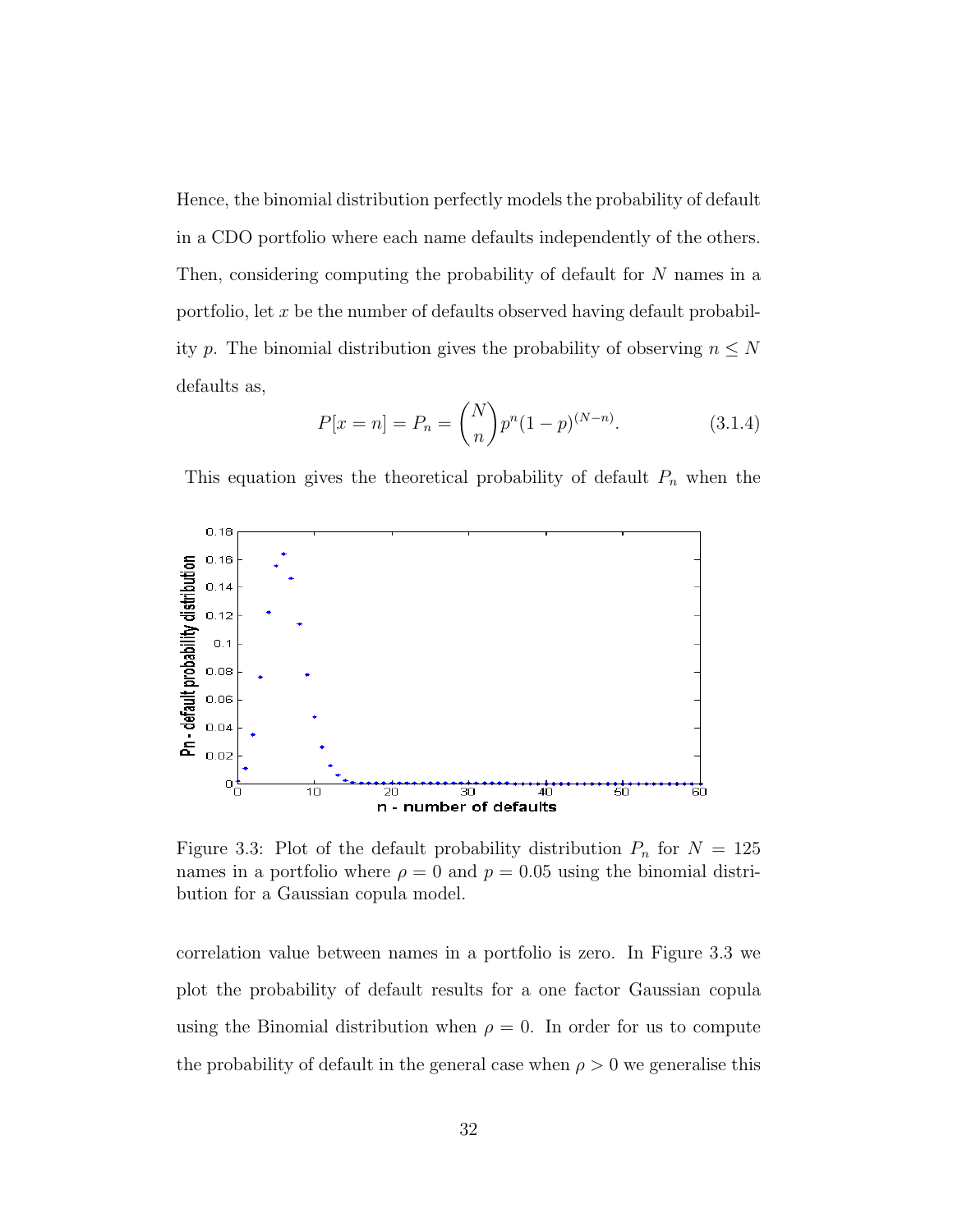$\rho = 0$  method by computing a binomial distribution such that defaults are independent conditional on the global factor M.

#### 3.1.4 Theoretical default distribution for  $\rho > 0$

To compute the theoretical default distribution  $P_n$  when  $\rho > 0$ , we use the fact that defaults are independent conditional on the global factor M. As previously described in Section 2.2, to compute the default probability distribution  $P_n$  we first compute the conditional default probability  $d_M$ and probability density function  $P_M(M)$  for the global factor  $M$ .

In a Gaussian copula the conditional default probability  $d_M$  that a name *i* has defaulted given a value for M is given by  $\Phi(\frac{K-\sqrt{\rho}M}{\sqrt{1-\rho}})$  where  $\Phi$  is the cumulative normal distribution previously defined in Eq. (3.1.2). The probability density function  $P_M(M)$  for a Gaussian distribution is,

$$
P_M(M) = \frac{1}{\sqrt{2\pi}} \exp\left(\frac{-M^2}{2}\right). \tag{3.1.5}
$$

Then given a value for  $M$  (say  $\in$  [-4,4]) and having computed  $d_M$ , the probability of having exactly  $n$  of  $N$  names default is given by the binomial distribution,

$$
\binom{N}{n} d_{M}^{n} (1 - d_{M})^{(N-n)}, \qquad i = 0, 1, \dots, N. \tag{3.1.6}
$$

The use of the binomial distribution here is due to the default independence after conditioning on  $M$ . To obtain the probability of default  $P_n$ , the expression in Eq. (3.2.7) is integrated with respect to the probability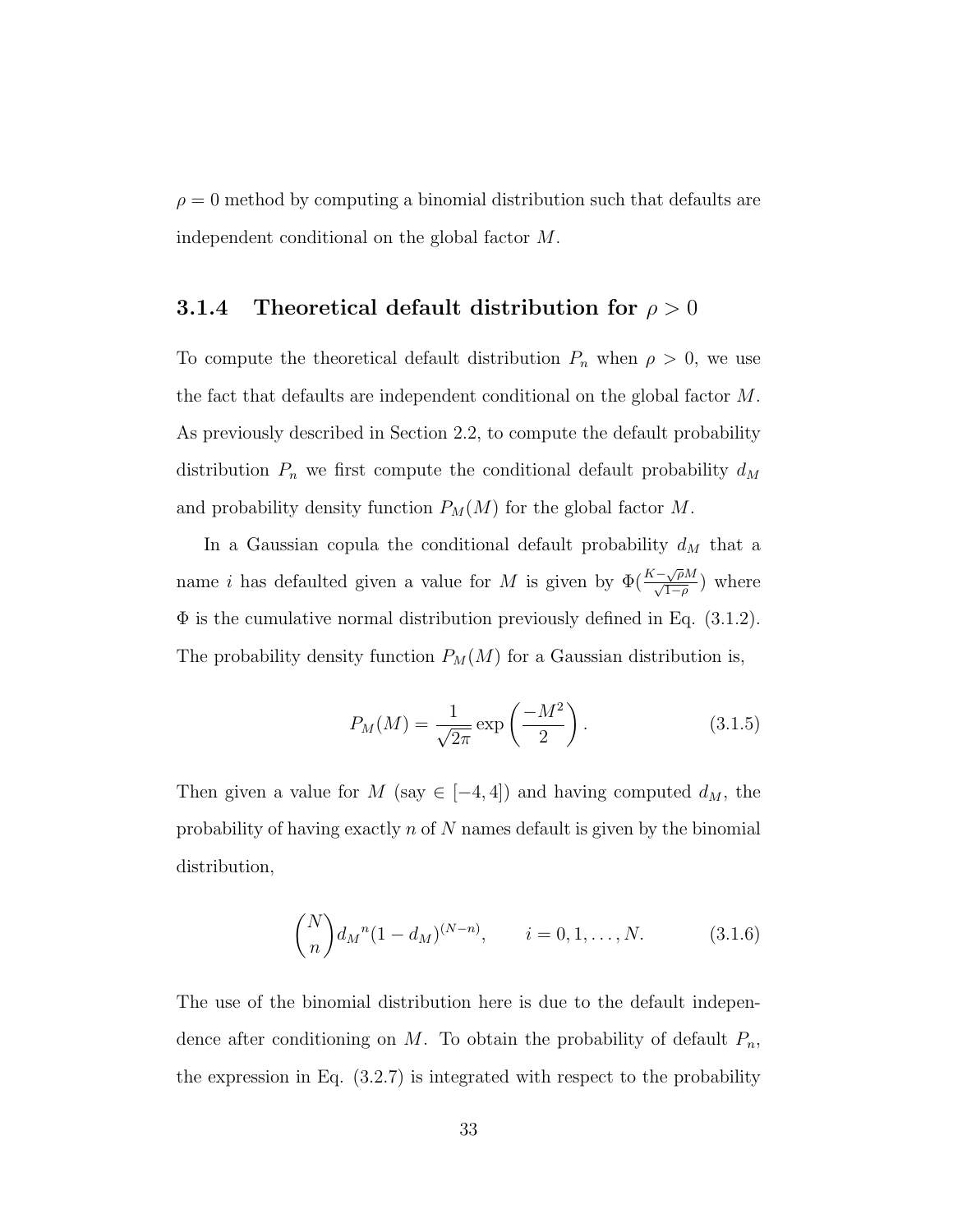measure of M. This integral is carried out using numerical approximation with the M range being divided into intervals of equal length  $\Delta M$ . The probability default distribution for a Gaussian copula model is given by

$$
P_n = \int {N \choose n} d_M^{n} (1 - d_M)^{(N-n)} \frac{1}{\sqrt{2\pi}} \exp\left(\frac{-M^2}{2}\right) dM
$$
  
=  ${N \choose n} \sum_j d_M^{n} (1 - d_M)^{(N-n)} (\Phi(M_{j+1}) - \Phi(M_j))$   

$$
\approx {N \choose n} \frac{1}{\sqrt{2\pi}} \Delta M \sum_j d_{M_j}^{n} (1 - d_{M_j})^{(N-n)} \exp\left(\frac{-M_j^2}{2}\right) (3.1.7)
$$

for  $n = 0, \ldots, N$  and where the approximation above is good and decreases in error as the number of intervals in the  $M$  range is increased.<sup>5</sup> Thus, Eq. (3.1.7) gives us the theoretical default distribution  $P_n$  for a Gaussian copula model. See Figure 3.4 for results using this theoretical approach to computing the probability of default,  $P_n$ .

# 3.1.5 Comparing Monte Carlo and theoretical approaches

Using the steps outlined previously we implement both the Monte Carlo and theoretical approaches to computing the probability of default  $P_n$  in a Gaussian copula using MATLAB. We compare the Monte Carlo and theoretical case for various default probabilities  $p$  and correlation values  $\rho$ . As expected, the theory and Monte Carlo approaches match closely, see Figure 3.6. We also look at the case when correlation  $\rho = 0$  and compare

<sup>&</sup>lt;sup>5</sup>It may be possible to give an error bound on the approximation but this is outside the scope of the current work.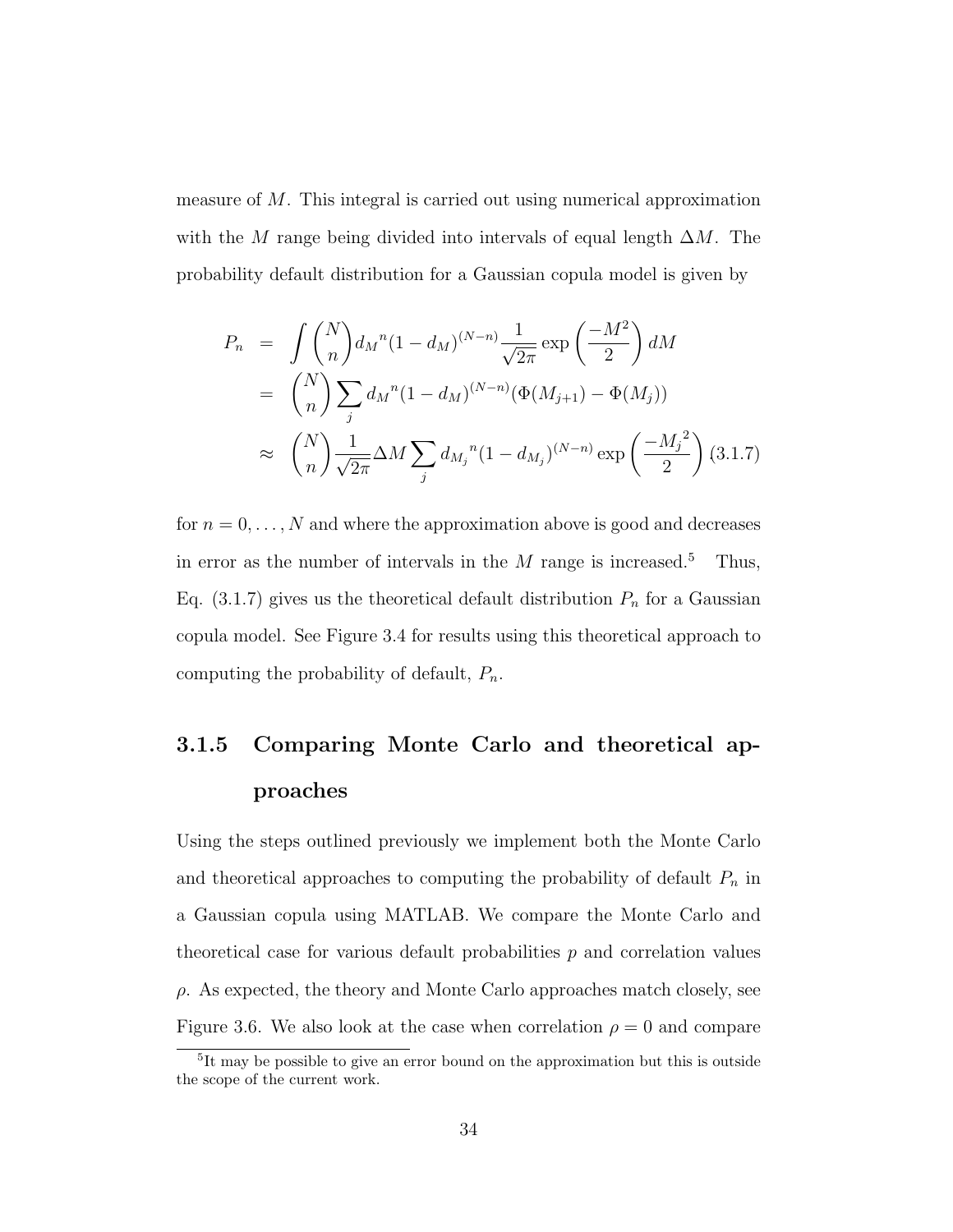

Figure 3.4: Plot of the default probability distribution  $P_n$  for  $N = 125$ names in a portfolio where  $\rho = 0.4$  and  $p = 0.05$  using the theoretical approach for a Gaussian copula model.

the Monte Carlo approach to the Binomial case and note they display good fit for varying  $p$ , see Figure 3.5. From our results it is clear that theoretical default and Monte Carlo approaches match closely for varying  $p$  and  $\rho$  values, provided that the number of realisations used in the Monte Carlo method is sufficiently large.

As mentioned in Section 3.1.2, Monte Carlo simulation is expensive in terms of computational resources and time and to achieve good accuracy for the Gaussian copula model we need simulations to have 5000 realisations or more. For this reason, continuing onwards we will use the theoretical approach as our preferred method to model the Gaussian copula. While the Gaussian copula is convenient and intuitive it has a number of shortcomings as a model for real CDOs.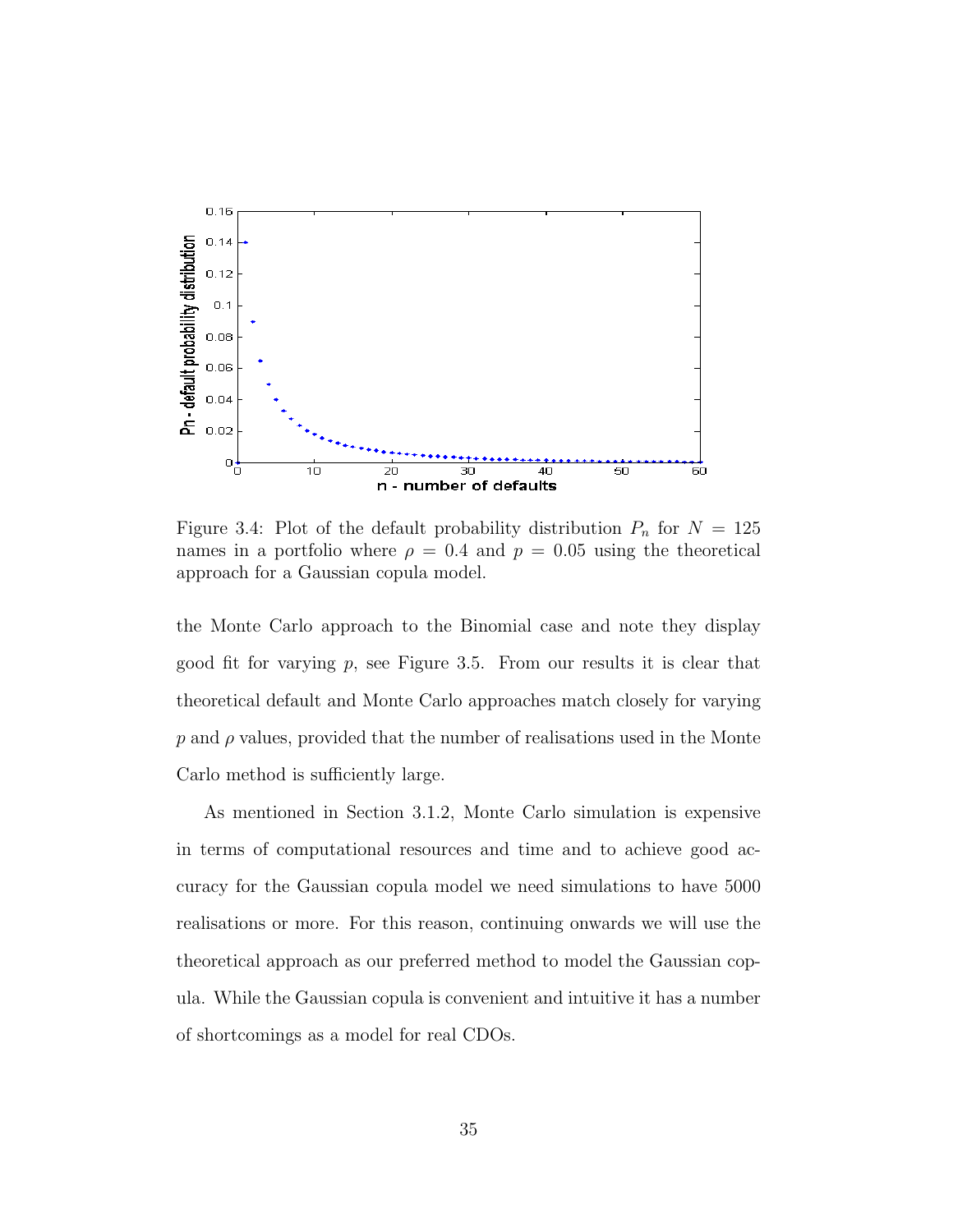

Figure 3.5: Plot of the probability of default  $P_n$  for  $N = 125$  names in a portfolio where  $\rho = 0$  and  $p = 0.05$  using the Binomial distribution and a Monte Carlo approach.



Figure 3.6: Plot of the probability of default  $P_n$  for  $N = 125$  names in a portfolio where  $\rho = 0.4$  and  $p = 0.05$  using the theoretical default distribution and a Monte Carlo approach.

#### 3.1.6 Shortcomings of the Gaussian copula

The one factor Gaussian copula fails to fit the prices of different CDO tranches simultaneously and instead there is a reported "correlation smile".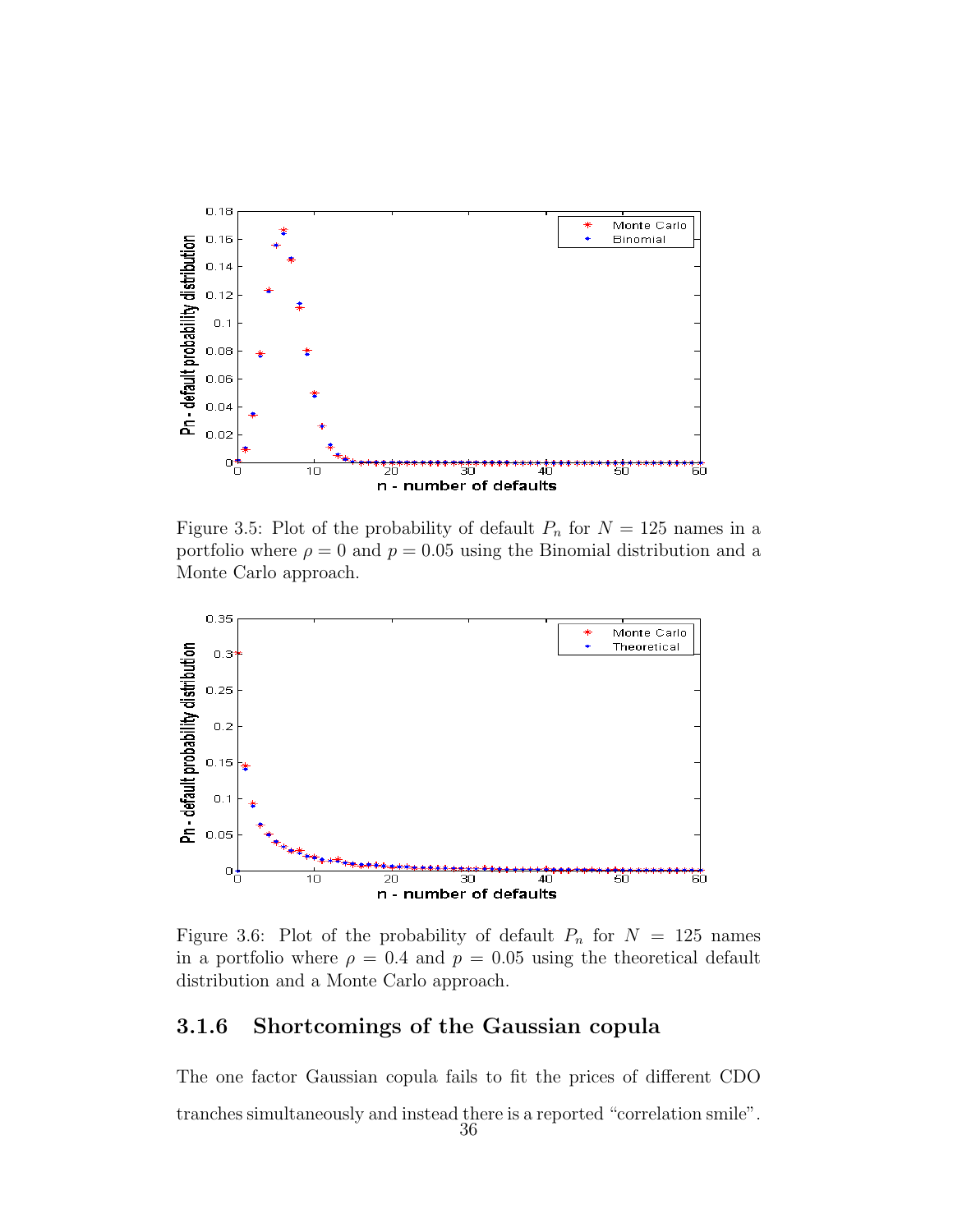Many researchers explain this phenomenon with the lack of tail dependence of the Gaussian copula (Kalemanova et al., 2007). Hull and White (2004) suggest the Student t copula as an improvement on the Gaussian copula because it has heavier tails than the normal distribution and better fits to market data than the Gaussian copula. In this thesis we assume a homogeneous portfolio in the pricing of CDOs but note that this LHP assumption can be relaxed to allow for default probabilities  $p_i$  different for each name in the portfolio i.e. the heterogeneous case, see Hull and White (2004).

In this section we have introduced and implemented the Gaussian copula model for use in CDO pricing. Following Hull and White's suggestion, we introduce in the next section the Student t copula as a better fit to market data.

## 3.2 Student t copula

Since the Gaussian copula was introduced to CDO pricing many attempts have been made to improve the fitness of the model to pricing CDO tranches. As mentioned previously in Section 1.2 the Student t copula is one of the most popular copulas studied as an alternative to the Gaussian copula and the main reason for this is the ability of the Student t copula to better capture the phenomenon of dependent extreme values, which is often observed in financial return data (Hull and White, 2004).

The Student t distribution makes up a family of distributions parameterised by a degree of freedom and possessing power-law tails. These are heavier tails than those of the Gaussian distribution and it is these heavier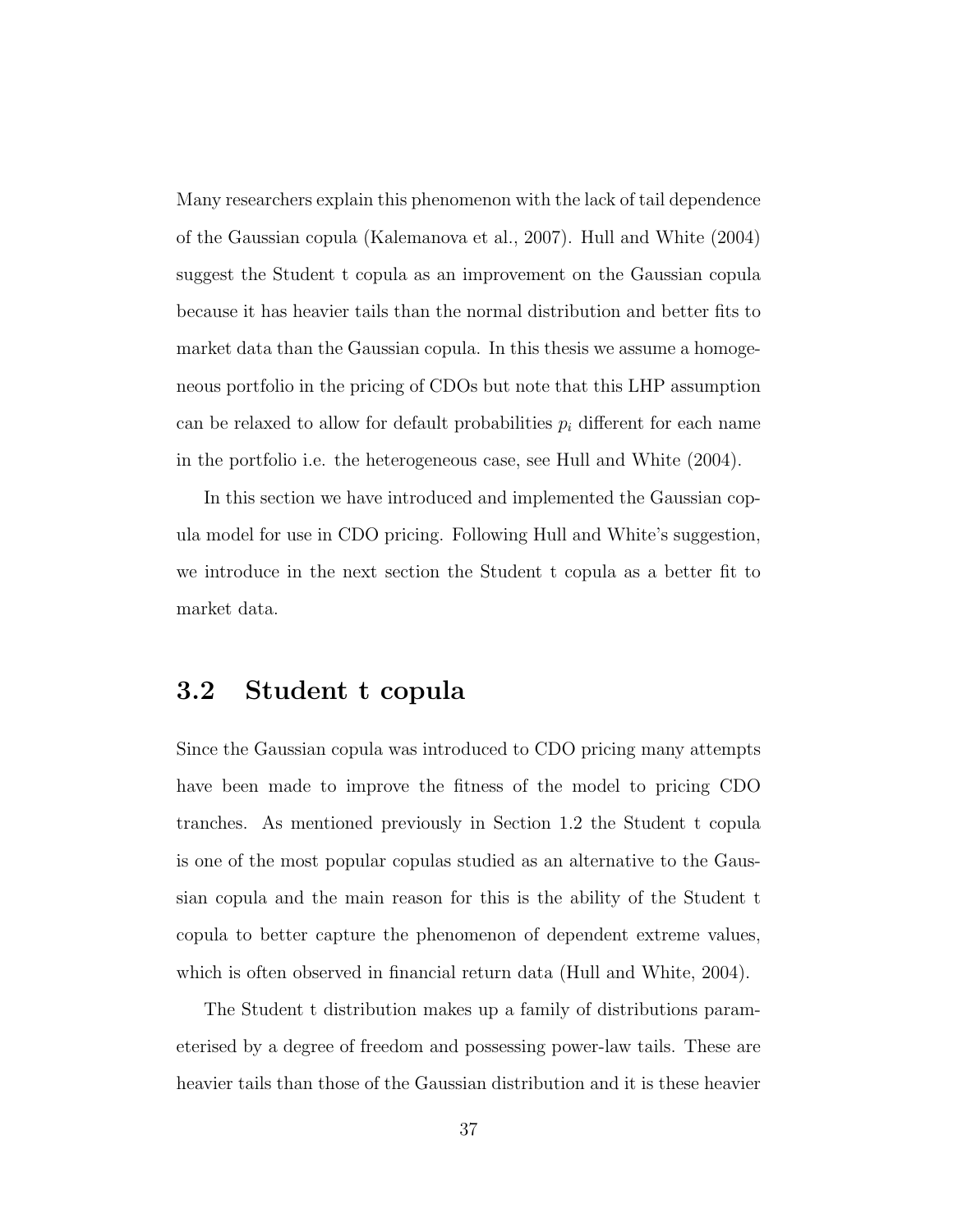tails that capture better the phenomenon of dependent extreme values. As the number of degrees of freedom increase, the Student t distribution approaches a Gaussian distribution. Thus the Student t distribution allows one to see how the output of the factor model is affected as one incrementally moves from Gaussian to heavier tailed distributions (see Figure 3.7). For our Student t copula model we look at a Student t copula with four



Figure 3.7: As the number of degrees of freedom in a Student t distribution is increased from 3 through 4 to 5 (red, green and yellow curves) it is seen that the probability density functions begin to closer resemble that of a Gaussian distribution (blue).

degrees of freedom and denote this by Student t4. We choose four degrees of freedom as it was highlighted in Hull and White (2004) that this value of t replicates the market values better than other choices. In a one factor copula model the variable  $x_i$  (whose value is compared to a threshold value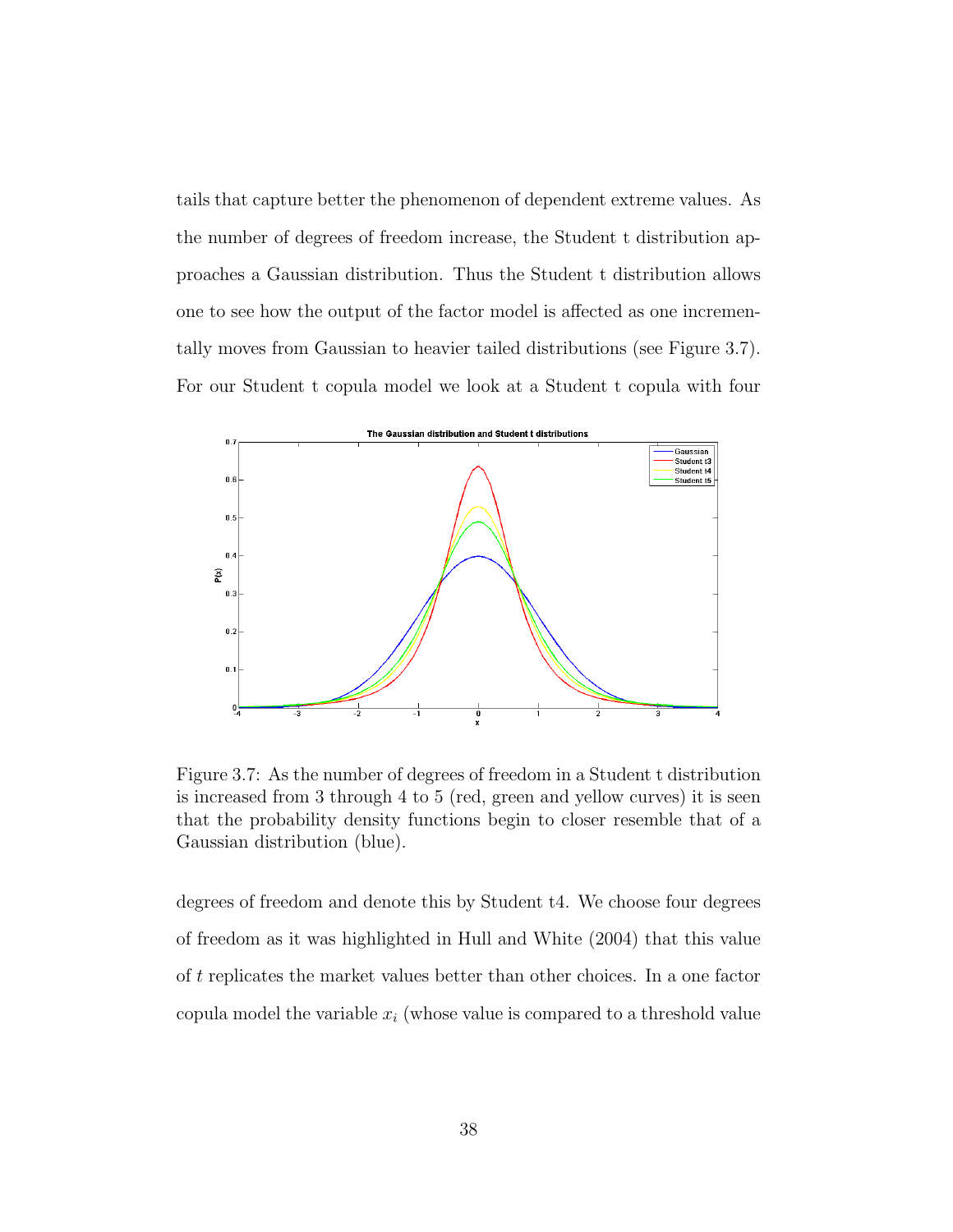K to determine whether name  $i$  has defaulted) is given by,

$$
x_i = \sqrt{\rho}M + \sqrt{1 - \rho}Z_i, \qquad i = 1, 2, ..., N.
$$
 (3.2.1)

In a Student t4 copula both the global factor  $M$  and idiosyncratic factor  $Z_i$  are Student t4 random variables such that:

- $M$  is a Student t4 distributed random variable with zero mean and unit variance.
- $Z_i$  are zero mean, unit variance Student t4 distributed random variables independent of M.

We seek to compute  $P_n$ , the probability distribution for the number of names having defaulted by time  $T$  and to do this we firstly need to compute the threshold value  $K$  for a Student t4 copula.

#### 3.2.1 Threshold value K

Computing the threshold  $K$  for a Student t4 copula involves the Student t4 cumulative distribution function  $C_x(K)$ . To compute  $C_x(K)$ , the probability that a random variable  $x_i$  is less than the threshold  $K$ , we need:

- $P_M$ , the unit variance probability density function for the market factor  $M$  from a Student t4 distribution;
- $P_Z$ , the unit variance probability density function for the random variables  $Z_i$  from a Student t4 distribution;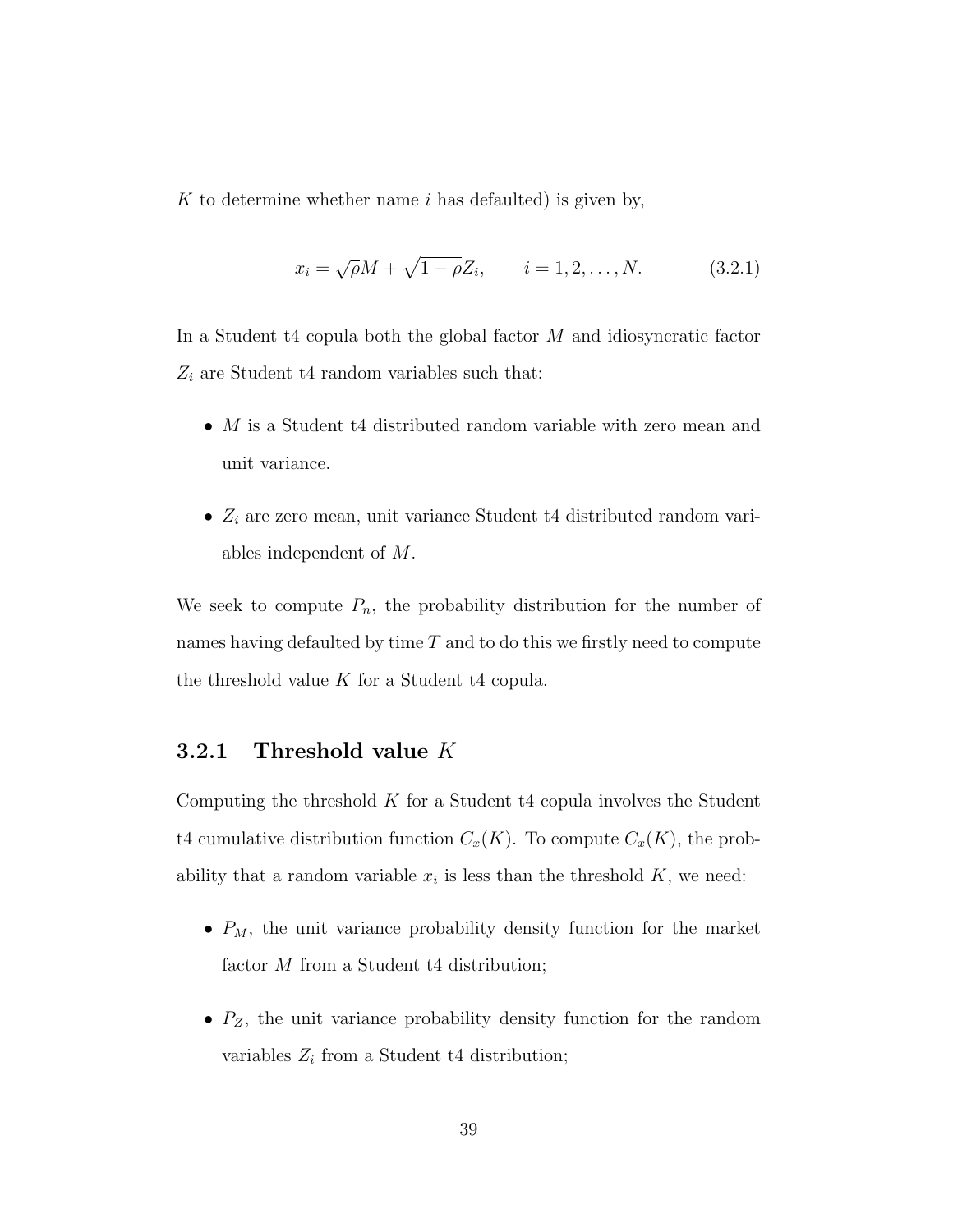•  $C_z(Z)$ , the Student t4 cumulative distribution function for the random variables  $Z_i$ .

For a Student t4 copula the probability density function  $P_M(M)$  with unit variance is,

$$
P_M(M) = \frac{3}{(2+M^2)^{\frac{5}{2}}},\tag{3.2.2}
$$

and similarly for  $Z_i$ ,

$$
P_Z(Z) = \frac{3}{(2+Z^2)^{\frac{5}{2}}}.
$$
\n(3.2.3)

We want to compute the probability that  $x_i$  is less than the threshold K with M fixed, i.e.  $Pr(x_i \le K \mid M)$ . Then substituting Eq. (3.2.1) for  $x_i$ ,

$$
Pr(x < K \mid M) = Pr(\sqrt{\rho}M + \sqrt{1 - \rho}Z < K \mid M)
$$
\n
$$
= Pr\left(Z < \frac{K - \sqrt{\rho}M}{\sqrt{1 - \rho}} \middle| M\right)
$$
\n
$$
= C_Z\left(\frac{K - \sqrt{\rho}M}{\sqrt{1 - \rho}}\right)
$$
\n
$$
= C_Z(Z),
$$

where  $Z = \frac{K - \sqrt{\rho}M}{\sqrt{1-\rho}}$ . We compute the cumulative distribution function  $C_Z$ by integrating Eq. (3.2.3),

$$
C_Z(Z) = \int_{-\infty}^{Z} P_Z(Z) dZ
$$
  
=  $\frac{1}{2} + \frac{1}{2} \left( \frac{3Z + Z^3}{(2 + Z^2)^{\frac{3}{2}}} \right).$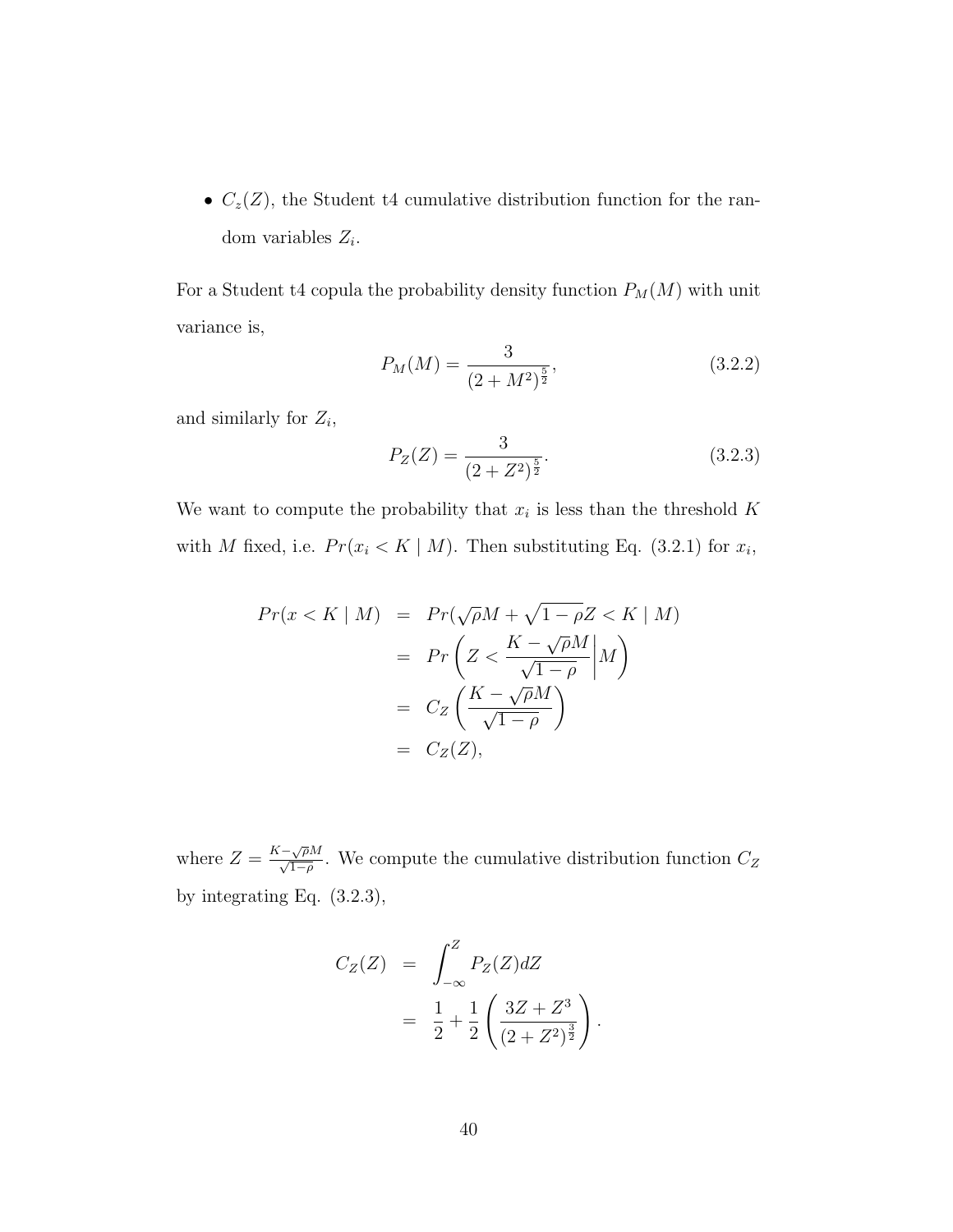Then, to compute the probability that  $x_i$  is less than the threshold K  $Pr(x_i \le K)$  we average over all possible M values to get,

$$
Pr(x_i < K) = \int_{-\infty}^{\infty} C_Z(Z) P_M(M) dM.
$$

The integral is carried out using numerical approximation with the M range being truncated and divided into intervals of equal length  $\Delta M$ ,

$$
C_x(K) = Pr(x_i < K) \approx \sum_j C_Z(Z) P_M(M_j) \Delta M. \tag{3.2.4}
$$

We calibrate  $C_x(K)$  to reflect the individual probability of default  $(p)$  and do this by setting the threshold  $K$  to a level which replicates the given probability of default such that,

$$
C_x(K) = p.
$$

We let  $f(K)$  be the function,

$$
f(K) = C_x(K) - p,\t\t(3.2.5)
$$

where we solve for K when  $f(K) = 0$  for a given p and  $\rho$  value. Having computed the threshold  $K$ , we now look to compute  $P_n$ , the probability default distribution for a Student t4 copula. We will first implement the Student t4 copula using Monte Carlo techniques.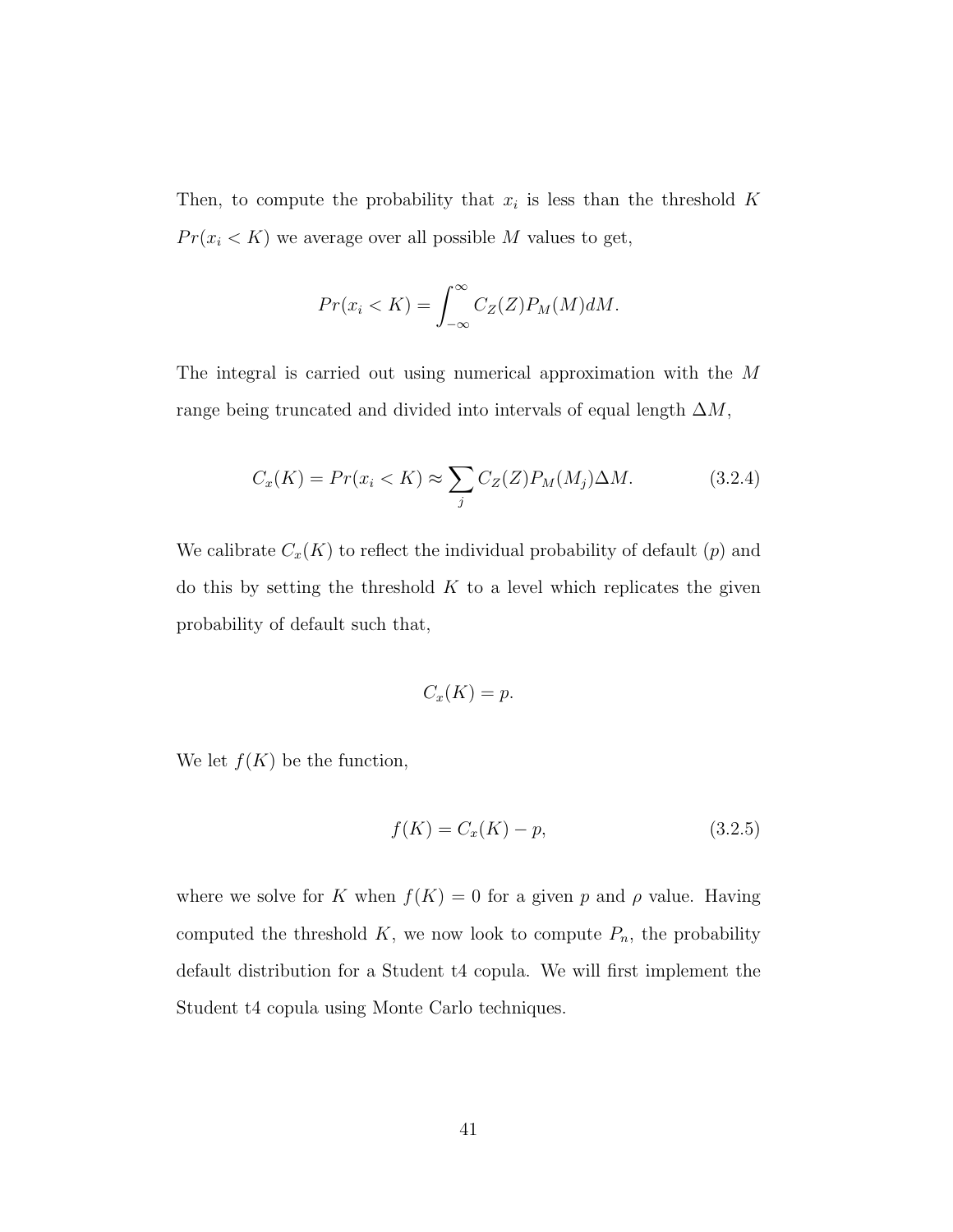#### **3.2.2** Monte Carlo methods to compute  $P_n$

As previously stated in Section 3.1.2, Monte Carlo simulations are a class of computational algorithms that rely on repeated random sampling to compute its results. Monte Carlo simulation techniques can be used to estimate the default distribution  $P_n$  for a Student t4 copula based on repeated trials of random defaults with an assumed correlation structure for the model.

In MATLAB, we use the trnd function to generate random numbers from a Student t distribution specifying four degrees of freedom for a Student t4 distribution. The trnd function generates a random variable common to all names in the portfolio for the global factor  $M$  and generates an array of size  $N$  of random variables for the idiosyncratic factors  $Z_i$ . The global and idiosyncratic variables are to have unit variance and we scale the outputs of the trnd function by  $\frac{1}{\sqrt{2}}$  $\frac{1}{2}$  to account for this.

The decision as to whether a name in the portfolio has defaulted or not can be modelled by drawing a value for the random variable  $x_i$  and checking whether the value of  $x_i$  lies above or below the critical threshold K. Default occurs if  $x_i$  lies below the threshold K and does not occur if  $x_i$ lies above  $K$ . From the results we show later, 5000 simulations is sufficient to give results matching reasonably accurately to analytical results.<sup>6</sup> We then compute the number of occurrences of the values that fall between 0 and N where the probability of 0 defaults, 1 default, 2 defaults, etc. are

<sup>&</sup>lt;sup>6</sup>It is also possible to derive a confidence interval to motivate the number of drawings used in the Monte Carlo simulations but this is outside the scope of this current work.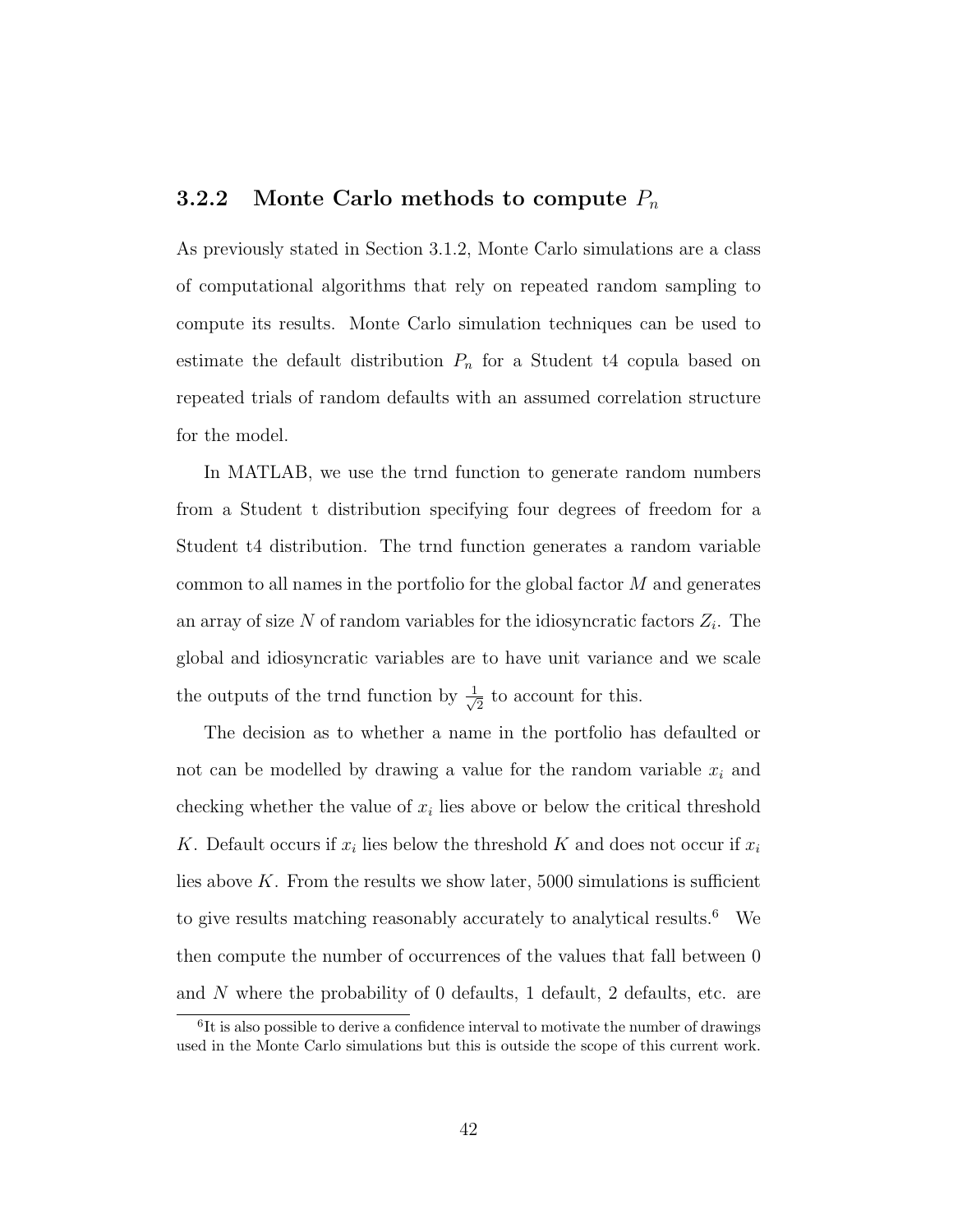

Figure 3.8: Plot of the probability of default  $P_n$  for  $N = 125$  names in a portfolio where  $\rho = 0$  and  $p = 0.05$  using Monte Carlo simulation for a Student t4 copula model.

the occurrences divided by the total number of simulations such that,

$$
\sum_{n=0}^{N} P_n = 1.
$$

See Figure 3.8 and 3.9 for the probability of default results using Monte Carlo simulations for a Student t4 copula model.

As discussed in Section 3.1.2, Monte Carlo simulation is computationally expensive and therefore the theoretical approach to computing the probability default distribution  $P_n$  is described below.

#### 3.2.3 Theoretical default distribution

As previously described in Section 2.2 to compute the default probability distribution  $P_n$  we first compute the conditional default probability  $d_M$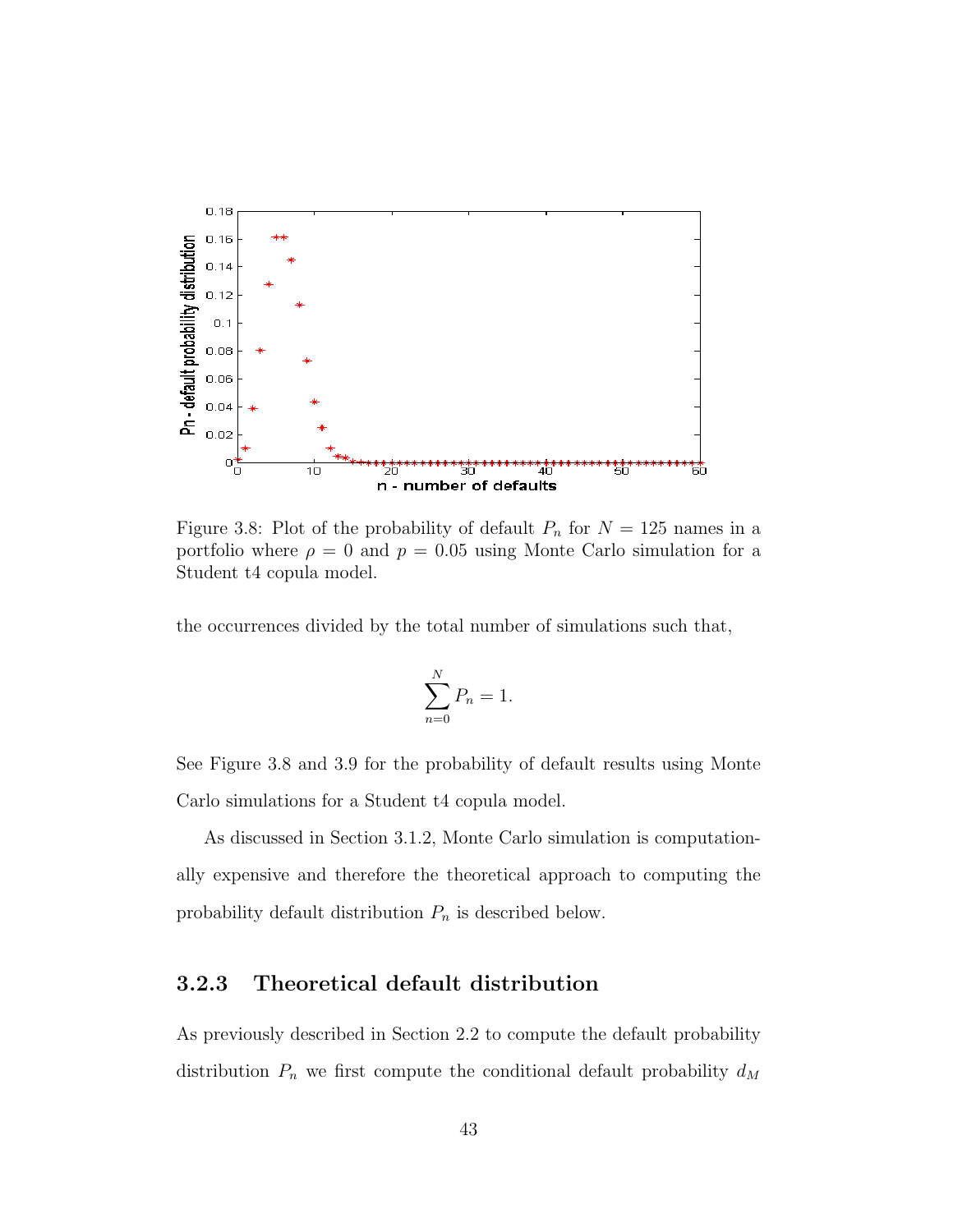

Figure 3.9: Plot of the probability of default  $P_n$  for  $N = 125$  names in a portfolio where  $\rho = 0.4$  and  $p = 0.05$  using Monte Carlo simulation for a Student t4 copula model.

and probability density function  $P_M(M)$  for the global factor M. In a Student t4 copula,  $d_M$  the conditional default probability that a name i has defaulted given a value for  $M$  is given by,

$$
d_M = \frac{1}{2} + \frac{1}{2} \left( \frac{3Z + Z^3}{\left(2 + Z^2\right)^{\frac{3}{2}}} \right),\tag{3.2.6}
$$

where  $Z = \frac{K - \sqrt{\rho}M}{\sqrt{1-\rho}}$ . The probability density function  $P_M(M)$  for a Student t4 copula is given by Eq. (3.2.2).

Then given a value for  $M$  (say  $\in [-20, 20]$ ) and having computed  $d_M$ , the probability of having exactly  $n$  of  $N$  names default is given by the binomial distribution,

$$
\binom{N}{n} d_{M}^{n} (1 - d_{M})^{(N-n)}, \qquad i = 0, 1, ..., N. \tag{3.2.7}
$$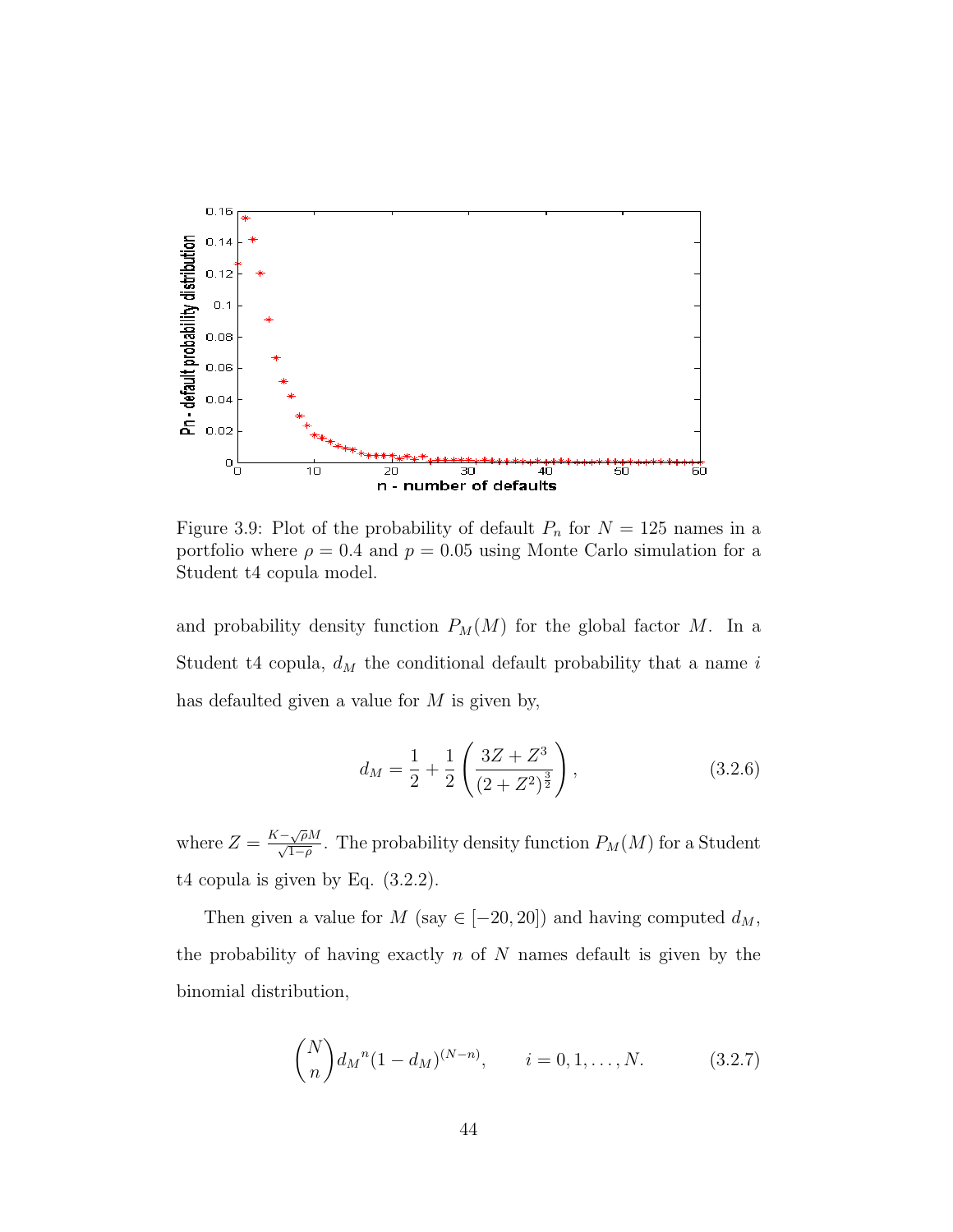

Figure 3.10: Plot of the probability of default  $P_n$  for  $N = 125$  names in a portfolio where  $\rho = 0$  and  $p = 0.05$  using the theoretical default distribution for a Student t4 copula.

We range M for a Student t4 copula over a larger range than the Gaussian copula because of the Student t4 distribution having fatter tails. Then we compute  $P_n$  similarly to Eq. (2.2.6) such that,

$$
P_n = {N \choose n} \sum_j d_{M_j}{}^n (1 - d_{M_j})^{(N-n)} \frac{1}{2} \left( \frac{(3M_{j+1} + M_{j+1}{}^3)}{(2 + M_{j+1}{}^2)^{\frac{3}{2}}} - \frac{(3M_j + M_j{}^3)}{(2 + M_j{}^2)^{\frac{3}{2}}} \right)
$$
  

$$
\approx {N \choose n} \Delta M \sum_j d_{M_j}{}^n (1 - d_{M_j})^{(N-n)} \left( \frac{3}{(2 + M_j{}^2)^{\frac{5}{2}}} \right),
$$
 (3.2.8)

for a Student t4 copula, where the approximation decreases in error as the number of intervals in the M range is increased<sup>7</sup>. Eq.  $(3.2.8)$  gives us the theoretical default distribution  $P_n$  for a Student t4 copula model. See Figure 3.10 and 3.11 for results using this theoretical approach to

<sup>7</sup> It may be possible to give an error bound on the approximation but this is outside the scope of this current work.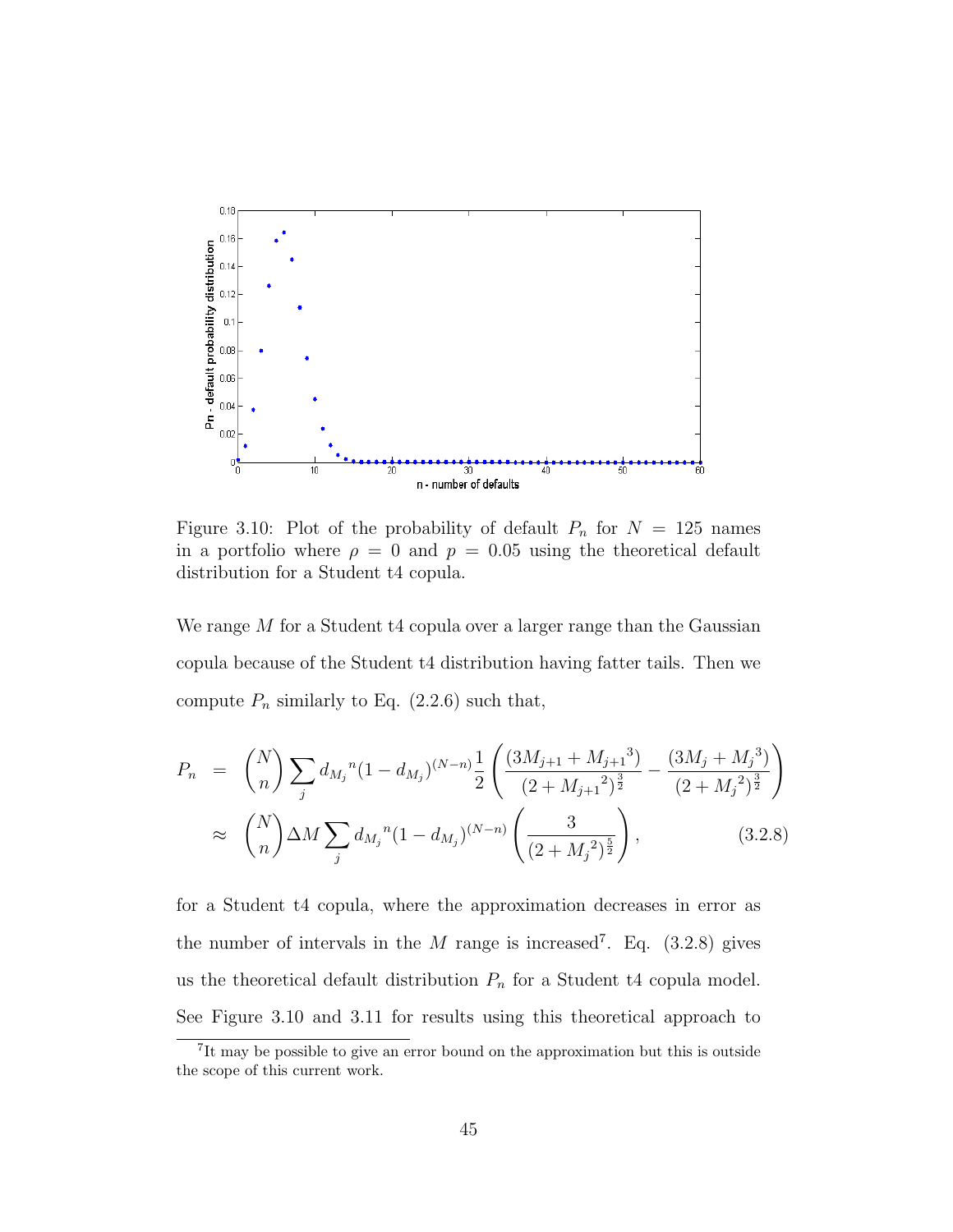computing the probability of default  $P_n$ .



Figure 3.11: Plot of the probability of default  $P_n$  for  $N = 125$  names in a portfolio where  $\rho = 0.4$  and  $p = 0.05$  using the theoretical default distribution for a Student t4 copula.

# 3.2.4 Comparing Monte Carlo and theoretical approaches

Using the steps outlined above, we implement both the Monte Carlo and theoretical approaches to computing the probability of default in a Student t4 copula in MATLAB. We compare both the Monte Carlo and theoretical approach for various default probabilities p and correlation values  $\rho$ . As expected, the two approaches match closely, see Figure 3.12 and 3.13.

We discussed previously in Section 3.1.2 that Monte Carlo simulation is computationally expensive and to achieve good accuracy for the Student t4 copula model we need simulations to have 5000 or more realisations.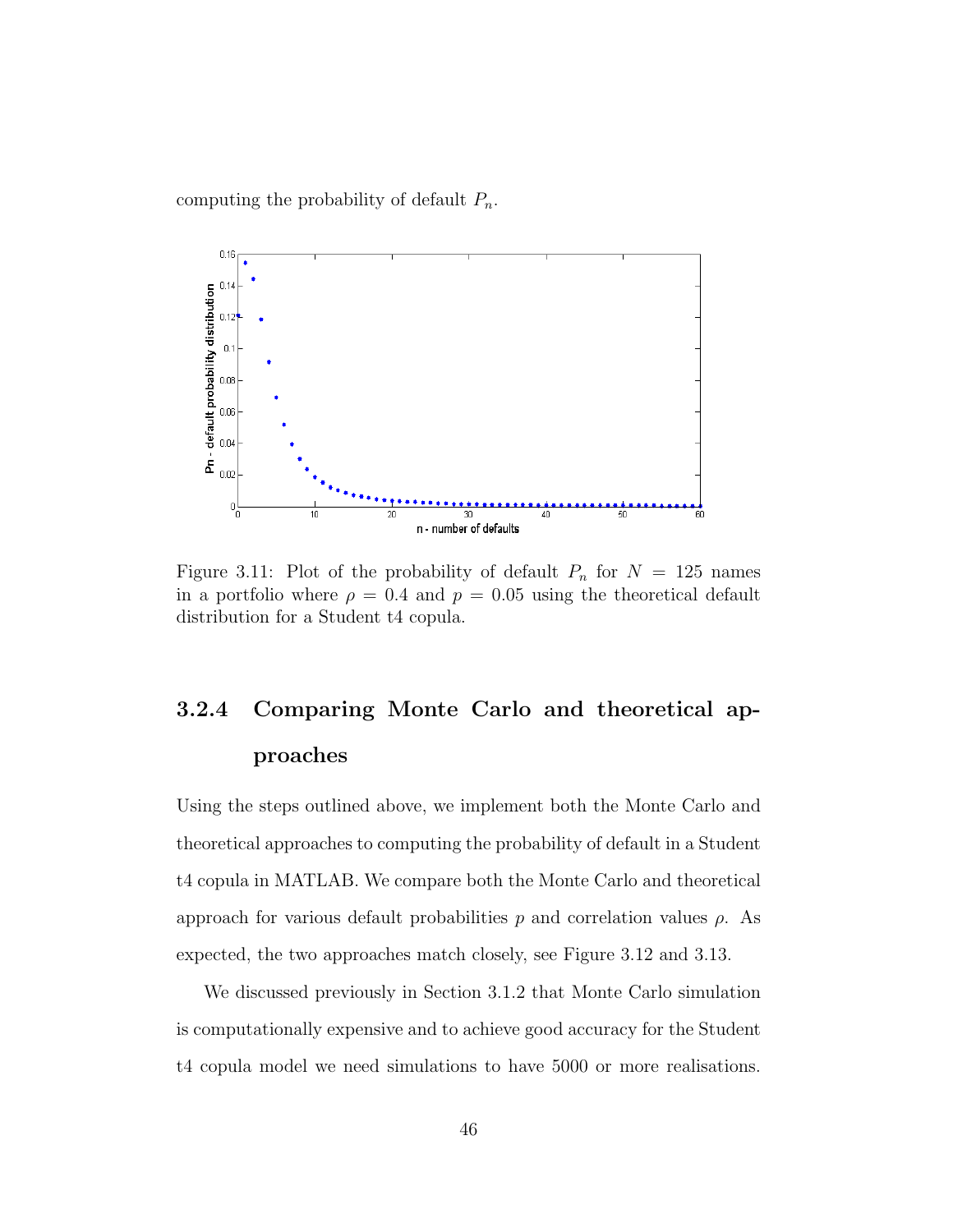

Figure 3.12: Plot of the probability of default  $P_n$  for  $N = 125$  names in a portfolio where  $\rho = 0$  and  $p = 0.05$  using the theoretical default distribution and Monte Carlo approach.

For this reason, continuing onwards we will use the theoretical approach as our preferred method to implement the Student t4 copula.



Figure 3.13: Plot of the probability of default  $P_n$  for  $N = 125$  names in a portfolio where  $\rho = 0.4$  and  $p = 0.05$  using the theoretical default distribution and Monte Carlo approach.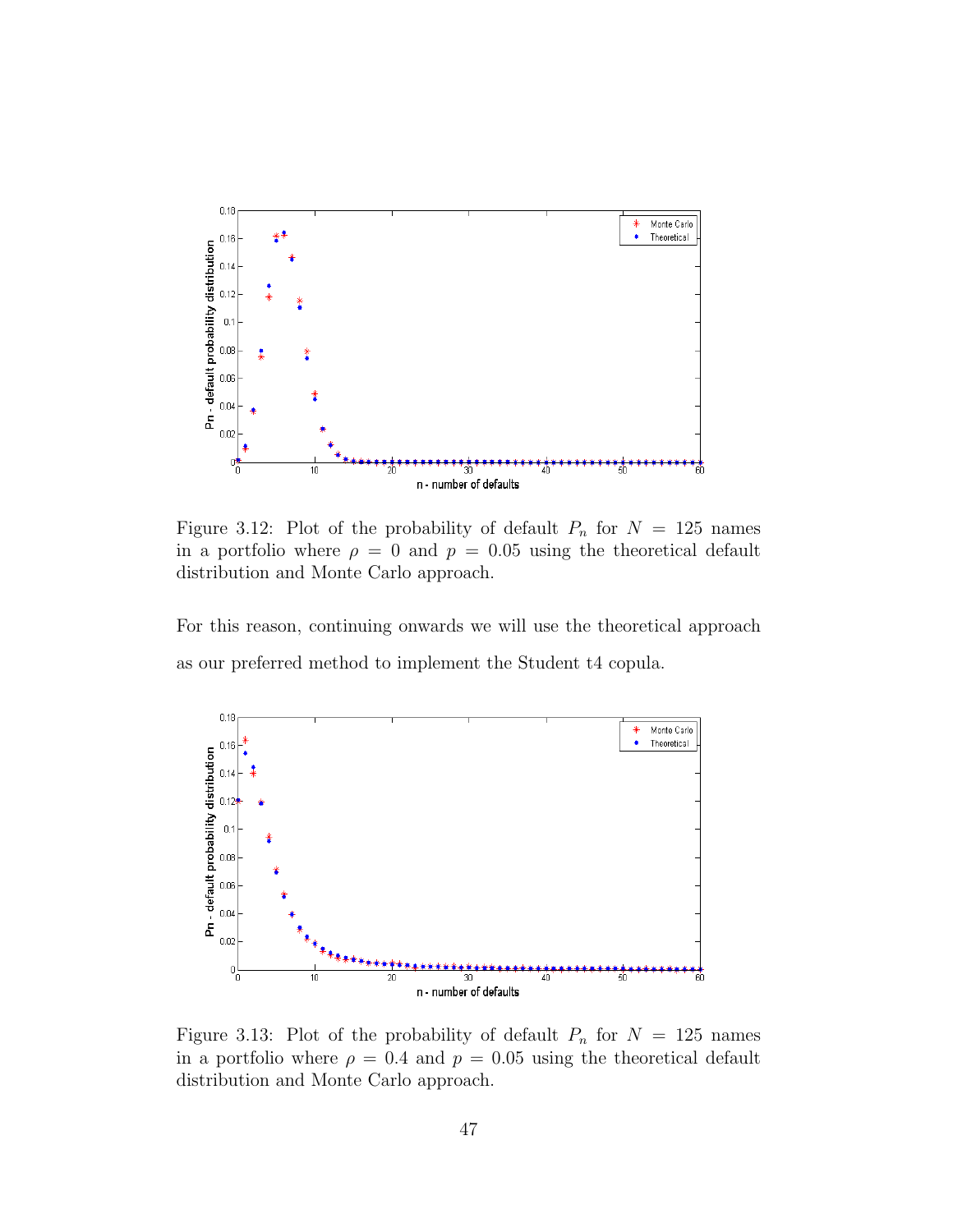In this section, we have introduced the Student t4 copula model for use in pricing CDOs as an alternative to the Gaussian copula. In the next section, we compare the Gaussian copula and Student t4 copula and investigate the effect of default probabilities p and correlation  $\rho$  on the results for  $P_n$ .

# 3.3 Comparing Gaussian and Student t4 copulas

In this section we compare the Gaussian and Student t4 copula models for different values of p and  $\rho$ . Details the algorithm employed are provided in Appendix A. We consider first a CDO portfolio of 125 names and keeping the probability of default constant at 5% we examine the effect of increasing the correlation value for the copula models. From Figure 3.14 to 3.17 it can be seen that as we increase the correlation in the portfolio the probability of one or more defaults declines and the probability of 10 or more increases. In the extreme situation when default correlation between names is one, the names in the portfolio are essentially the same and the global factor  $M$  is the driver of defaults. Either they all default (with probability  $5\%$ ) or none of them default (with probability  $95\%$ ).

Next we increase the probability of default  $p$ , which increases the probability of a given number of names in the portfolio defaulting i.e.  $Pr(x_i < K) = p$ . Increasing the value of p therefore increases the threshold value  $K$  and this results in more names in the portfolio defaulting, see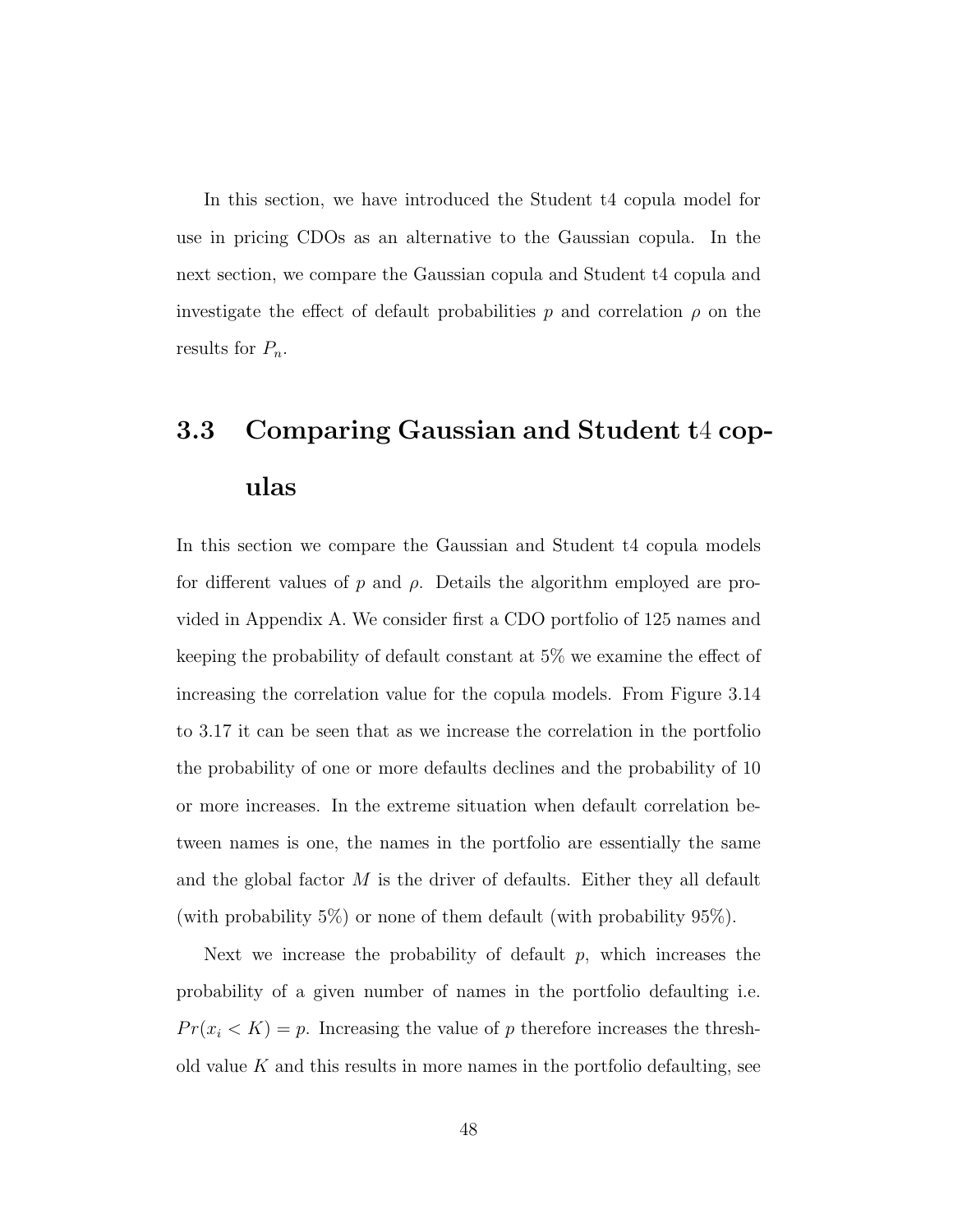Figure 3.14 to 3.21.



Figure 3.14: Plot of the probability of default  $P_n$  for  $N = 125$  names in a portfolio where  $\rho = 0.1$  and  $p = 0.05$  using the Gaussian and Student t4 copulas.



Figure 3.15: Plot of the probability of default  $P_n$  for  $N = 125$  names in a portfolio where  $\rho = 0.4$  and  $p = 0.05$  using the Gaussian and Student t4 copulas.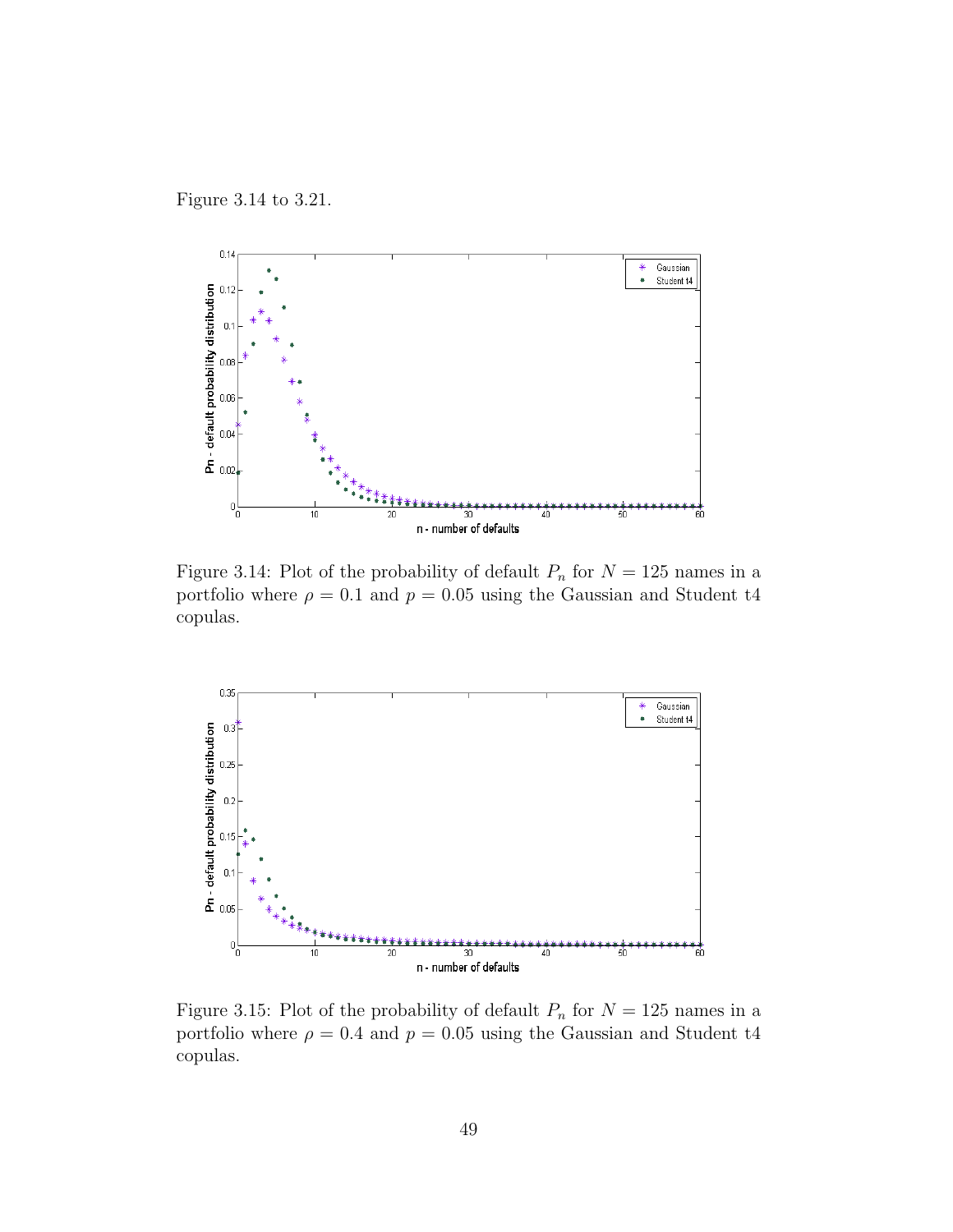

Figure 3.16: Plot of the probability of default  $P_n$  for  $N = 125$  names in a portfolio where  $\rho = 0.7$  and  $p = 0.05$  using the Gaussian and Student t4 copulas.



Figure 3.17: Plot of the probability of default  $P_n$  for  $N = 125$  names in a portfolio where  $\rho = 0.9$  and  $p = 0.05$  using the Gaussian and Student t4 copulas.

The fundamental difference between the two copula models is the ability of the Student t4 copula to better model tail dependence in the port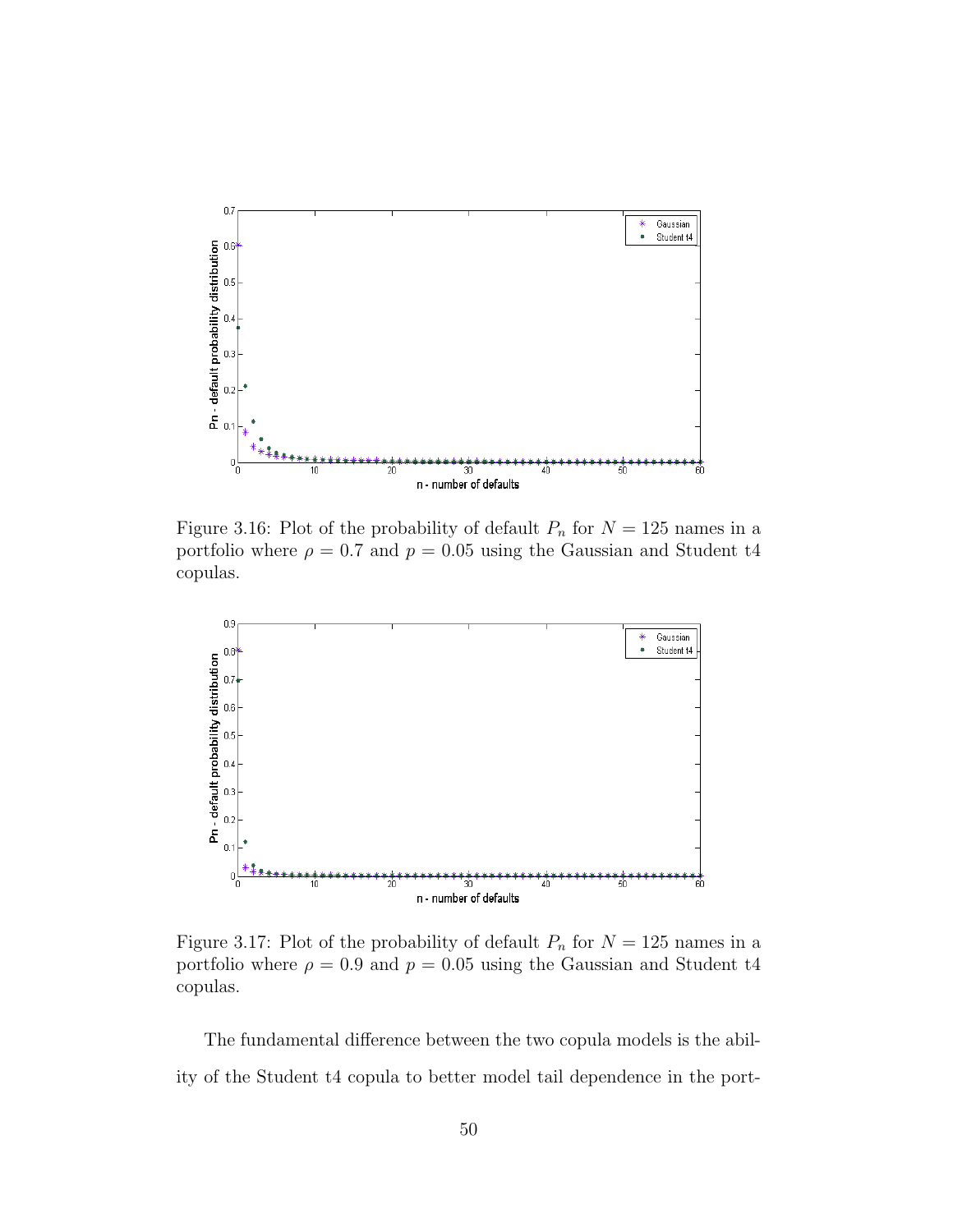folio. Also, discussed previously in Section 1.2 that a shortcoming of a Gaussian copula model is that when calculating the correlations that are implied by the market prices of tranches of the same CDO using the LHP approach, we do not get the same correlation over the whole structure but observe a "correlation smile" (Kalemanova et al., 2007). The main explanation of this problem is the lack of tail dependence into the model. The Student t4 distribution has fatter tails than the Gaussian distribution and it better generates tail dependence in the portfolio, see Figure 3.14- 3.21. These are two properties that are observed in the market. Thus incorporating tail dependence into the one factor model through the Student t copula model yields significant improvement.

In the following section we introduce the base correlation framework proposed by McGinty et al. (2004b). It has been introduced into the CDO framework to compute correlations embedded in tranche prices and an improved alternative to using implied correlations where there is a reported "correlation smile".

## 3.4 Base correlations

Since the coming of standardised tranche CDOs, there has been a need for a commonly agreed method of quoting the implied correlation between the names in the respective portfolios (O'Kane and Livesey, 2004). In this section we review implied correlation methodology and discuss its shortcomings as a method for quoting correlation between names in a portfolio. To avoid the difficulties associated with the implied correlation,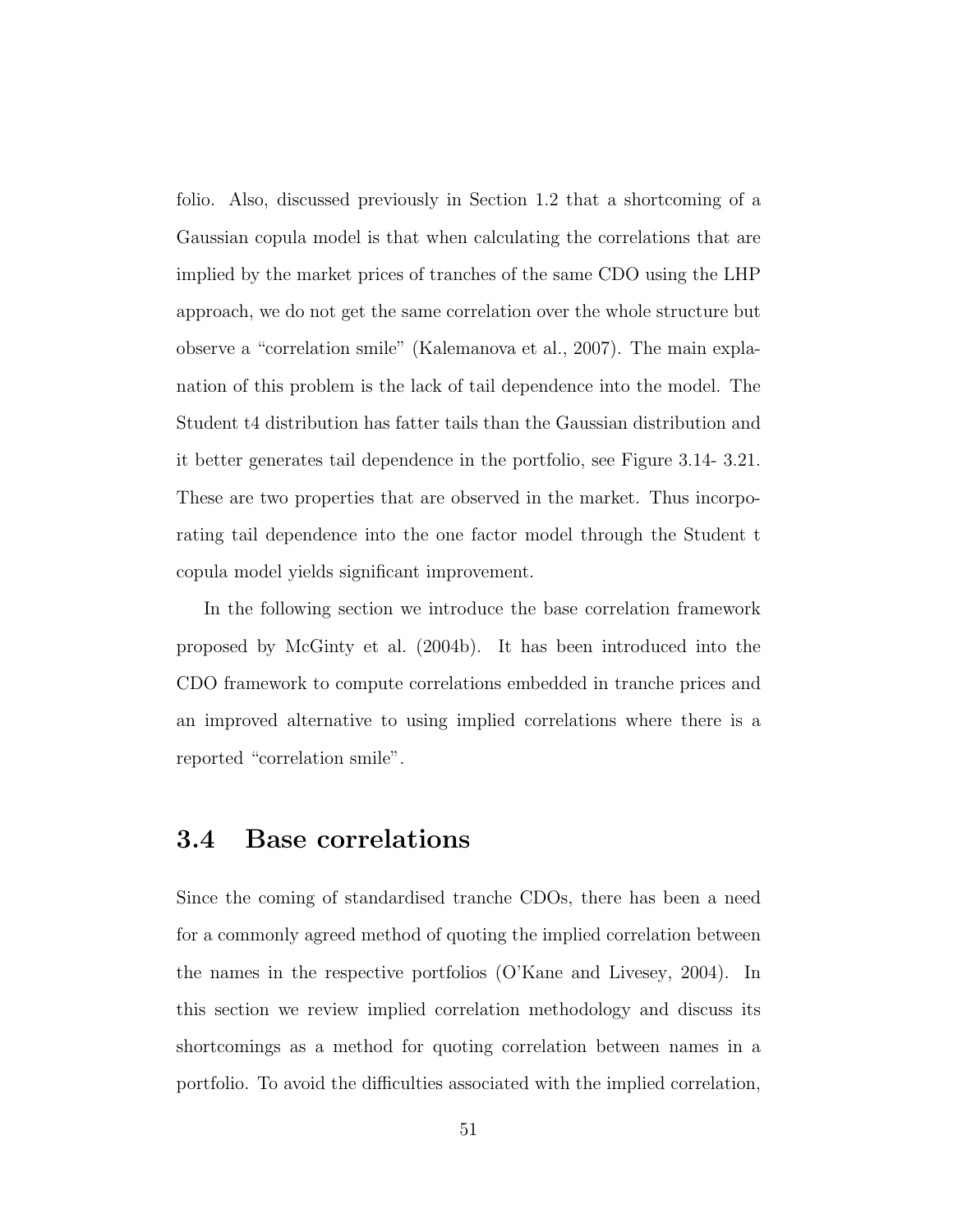

Figure 3.18: Plot of the probability of default  $P_n$  for  $N = 125$  names in a portfolio where  $\rho = 0.1$  and  $p = 0.15$  using the Gaussian and Student t4 copulas.



Figure 3.19: Plot of the probability of default  $P_n$  for  $N = 125$  names in a portfolio where  $\rho = 0.1$  and  $p = 0.45$  using the Gaussian and Student t4 copulas.

we introduce the modelling framework proposed by JPMorgan to compute the so-called "Base Correlation" (McGinty et al., 2004b) and outline the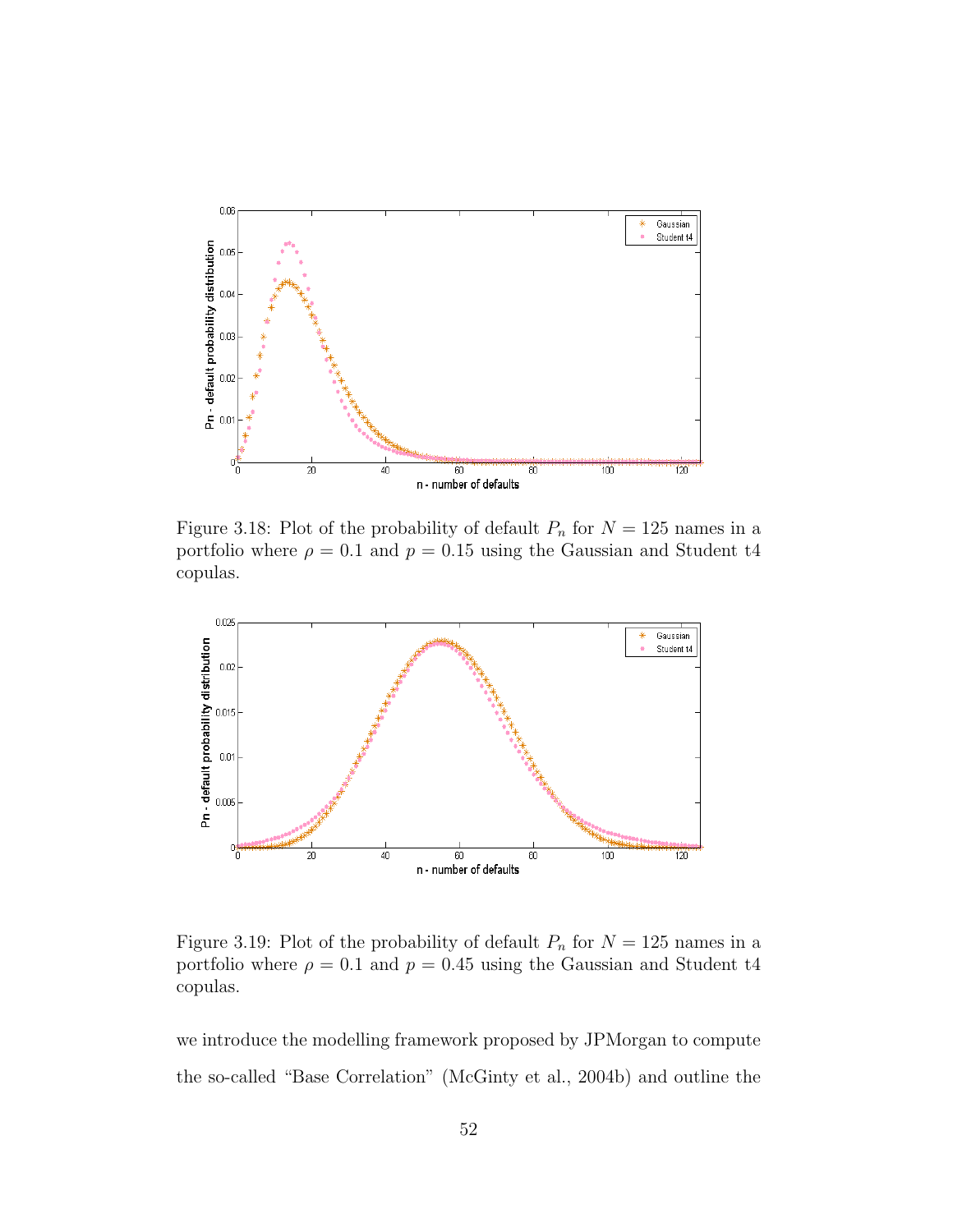

Figure 3.20: Plot of the probability of default  $P_n$  for  $N = 125$  names in a portfolio where  $\rho = 0.1$  and  $p = 0.75$  using the Gaussian and Student t4 copulas.



Figure 3.21: Plot of the probability of default  $P_n$  for  $N = 125$  names in a portfolio where  $\rho = 0.1$  and  $p = 0.95$  using the Gaussian and Student t4 copulas.

steps in calculating base correlations for CDO tranches.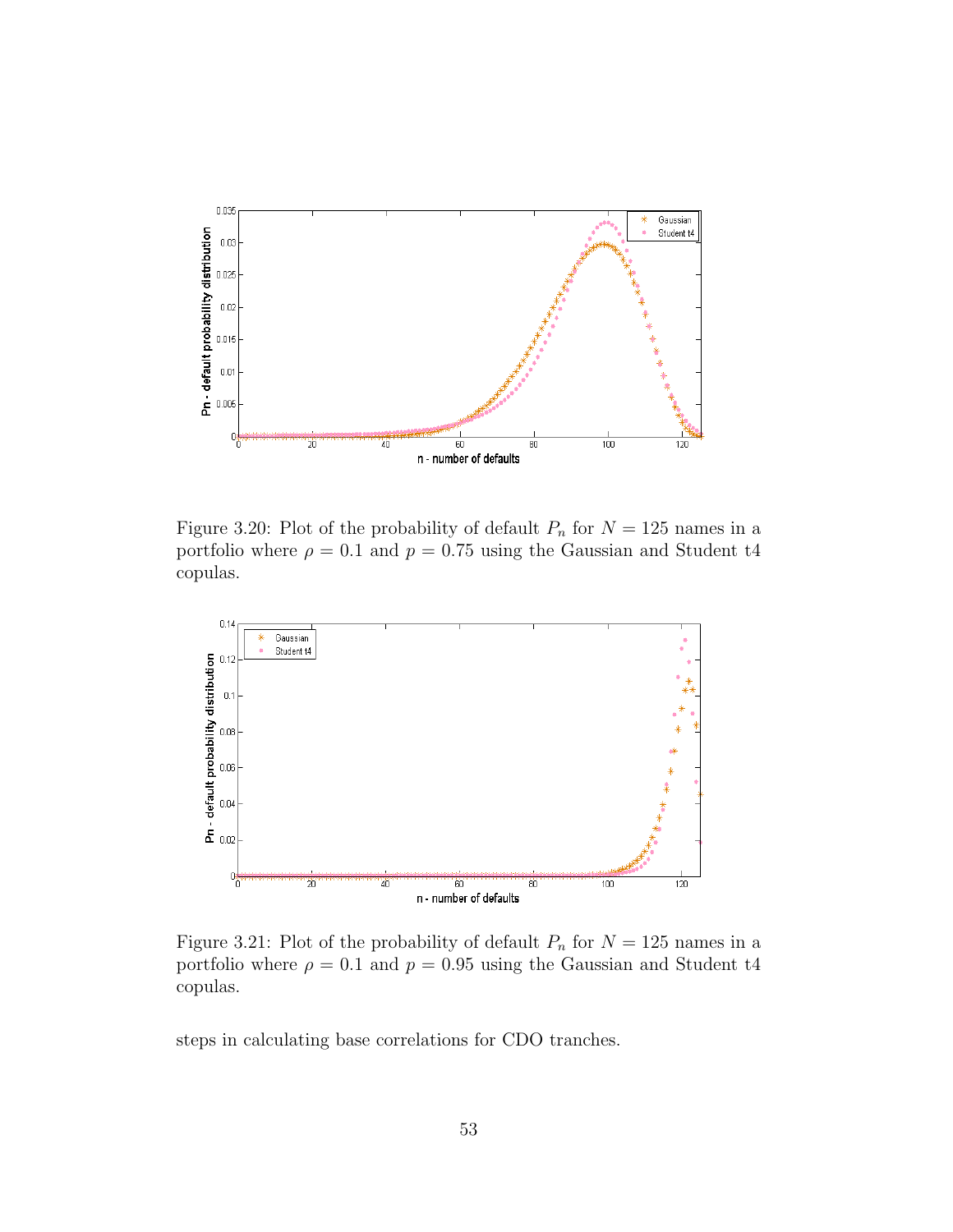#### 3.4.1 Implied correlation

The implied correlation of a tranche is defined as the correlation value in a one factor Gaussian copula model that makes the theoretical value of a tranche equal to its market quote. The basic assumption of the one factor copula model is that all names in a portfolio are correlated with the same constant correlation parameter. If this assumption were true then the implied correlation calibrated from market quotes of different tranches would be the same, since each tranche is exposed to the same reference portfolio of names. However, implied correlation for market quoted CDOs are observed to be higher in equity and more senior tranches than for mezzanine tranches and this leads to a "correlation smile" (Hull and White, 2004). This implied correlation approach has two major drawbacks: firstly, calculating implied correlations for mezzanine tranches is problematic as their spread is not a monotonic function of correlation and secondly, it is difficult to price bespoke tranches as implied correlation is not a monotonic function of attachment and detachment points (McGinty et al., 2004a). To avoid the difficulties associated with quoting correlation tranche by tranche the market has chosen base correlations as its quotation convention.

#### 3.4.2 Base correlation

Base correlations are the correlation inputs required for a sequence of first loss tranches to give tranche values consistent with quoted spreads of a standardised CDO structure using a Large Homogeneous Pool Model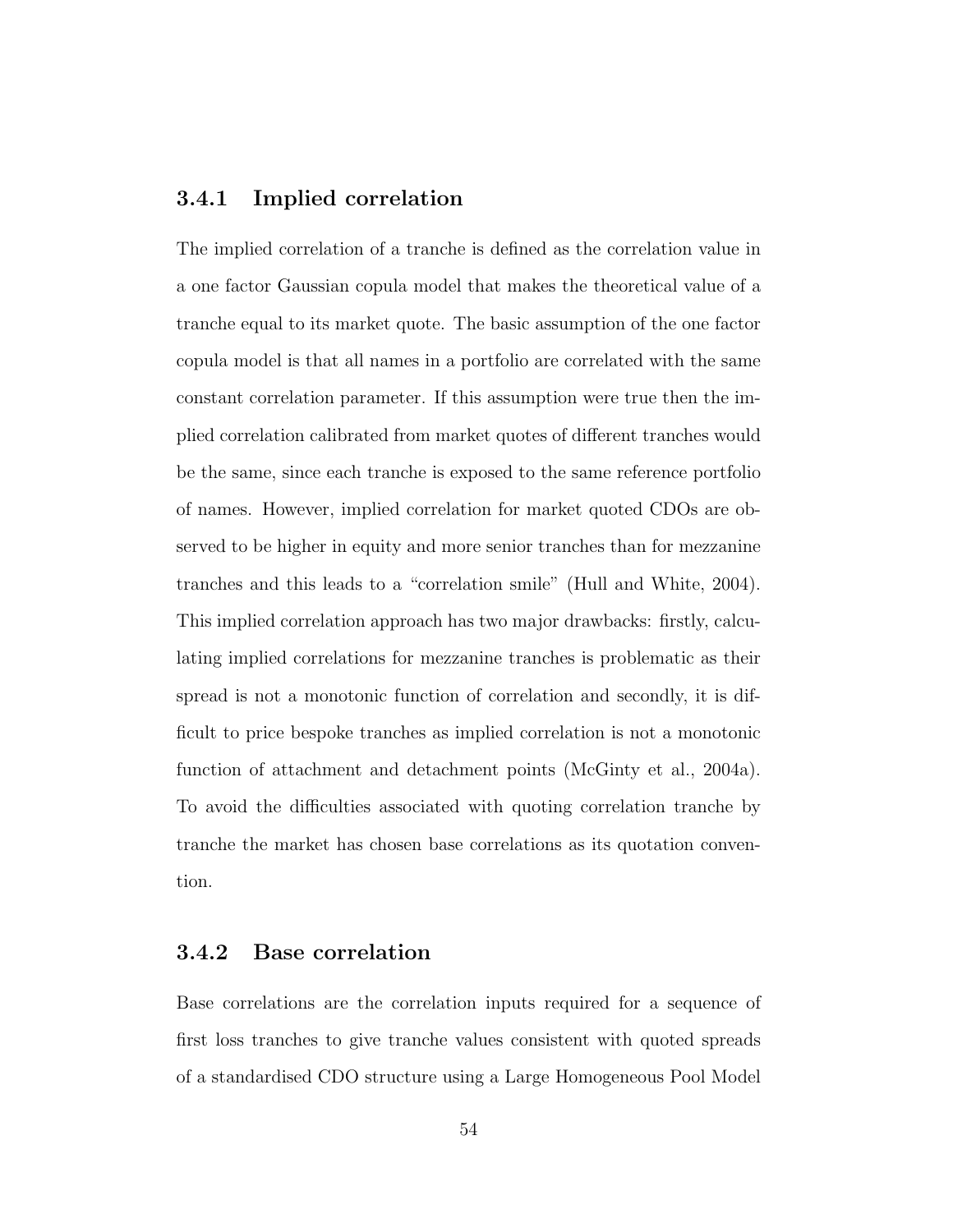(McGinty et al., 2004b). The fundamental idea behind the concept of base correlation is that we can break down all tranches into combinations of base tranches, where a base tranche is simply another name for an equity tranche. The 'base' comes from the fact that the subordination of a base tranche is always zero, i.e. it is attached to the base of the loss distribution. The expected loss for an equity tranche detaching at  $D_i$ and with attachment point  $A_i = 0$  is given by Eq. (3.5.2) (see Section 3.5). Our objective, given market values for  $E_j$  is to find the correlation parameter which reproduces Eq. (3.5.2) in a Gaussian copula; this is the base correlation value.

To obtain the base correlation for each first loss tranche we need to use a bootstrapping process. Consider an example with tranche attachment points  $A_1$ ,  $A_2$ ,  $A_3$ , ... (3%, 6%, 9%,... for tranched iTraxx Europe) where the base correlation for the first loss  $[0, A_1]$  (where 0 is the attachment point and  $A_1$  is the detachment point) tranche is the same as its tranche implied correlation (O'Kane and Livesey, 2004). The process for computing the expected loss  $(E)$  for each first loss tranche is as follows:

$$
E[0, A_j] = E[0, A_{j-1}] + E[A_{j-1}, A_j] \text{ for } j \ge 2,
$$

where  $E[0, A_1]$  is the expected loss for the first loss tranche with attachment point 0 and detachment  $A_1$  and  $E[A_{j-1}, A_j]$  comes from the market spread on the  $[A_{j-1}, A_j]$  tranche. For example, the expected loss on the [0%, 6%] tranche is calculated by summing the expected loss on the  $[0\%, 3\%]$  tranche and the expected loss on the  $[3\%, 6\%]$  tranche. Once the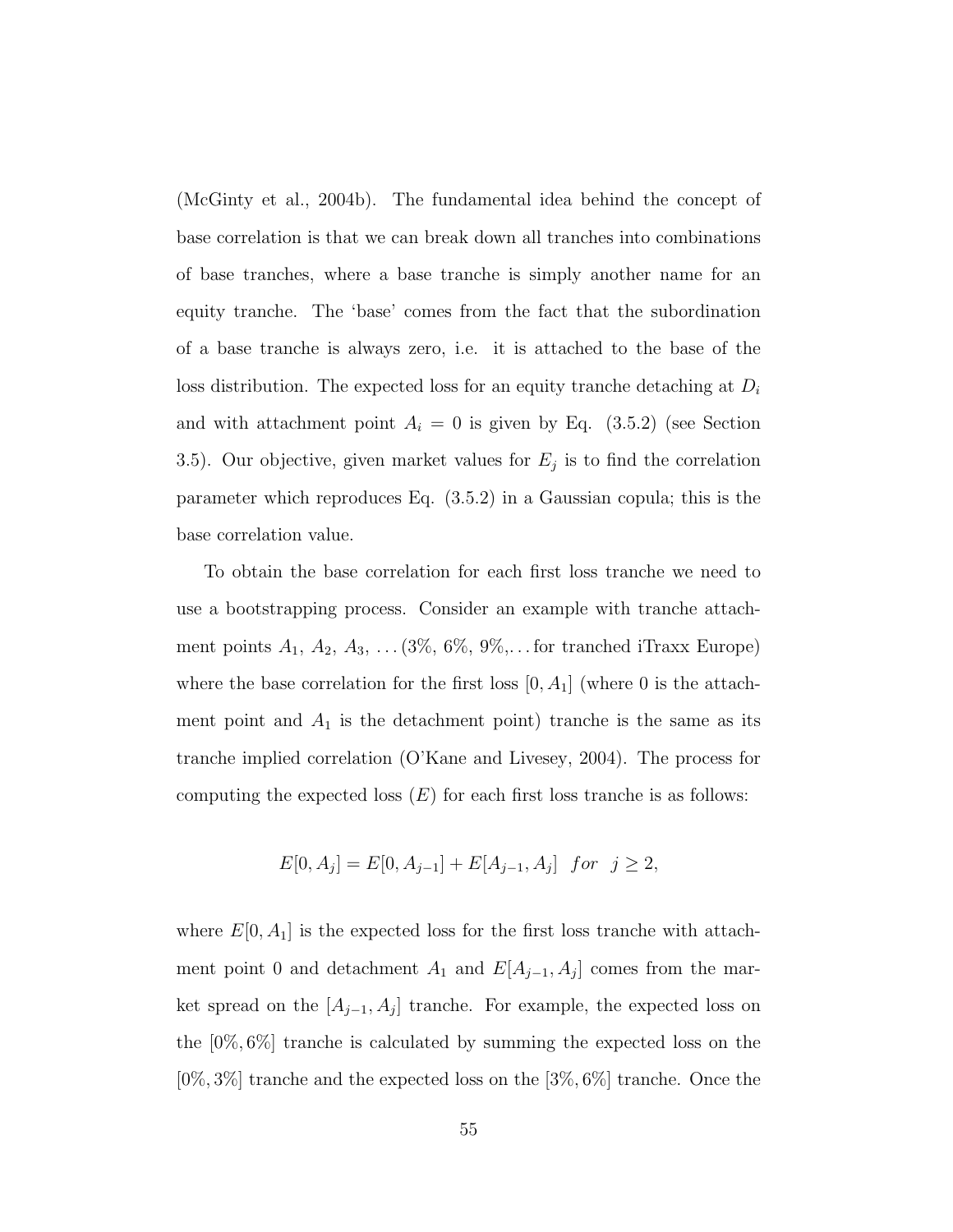expected losses for the sequence of first loss tranches are computed, we can iterate to find the single base correlation for each tranche in the portfolio (McGinty et al., 2004a). Details of the algorithm employed is provided in Appendix A.

McGinty et al. (2004b) present the key reasons why base correlations offer advantages over implied correlations. Firstly, embedded in the base correlation framework is a convenient method for pricing off-market CDO tranches with the same collateral pool, secondly, base correlations are unique across the capital structure and thirdly, they define a more meaningful skew than implied correlations. McGinty (2004) implements the base correlations through the LHP model and provides a description of the base correlation model as a spreadsheet. We use this spreadsheet in Section 5.3.1 when computing base correlation values for market data. This framework is also useful for computing base correlations when comparing pricing algorithms. We can do this by taking the Student t4 base correlations and Gaussian base correlations and compare them to the market base correlations. In doing this we seek out copulas whose base correlation curves fit better to those observed by the market and in Chapter 5 we propose a new model based on network contagion. In the following section we use the default probability distributions  $P_n$  computed for the Gaussian and Student t copulas to calculate the expected loss for each tranche  $i$ .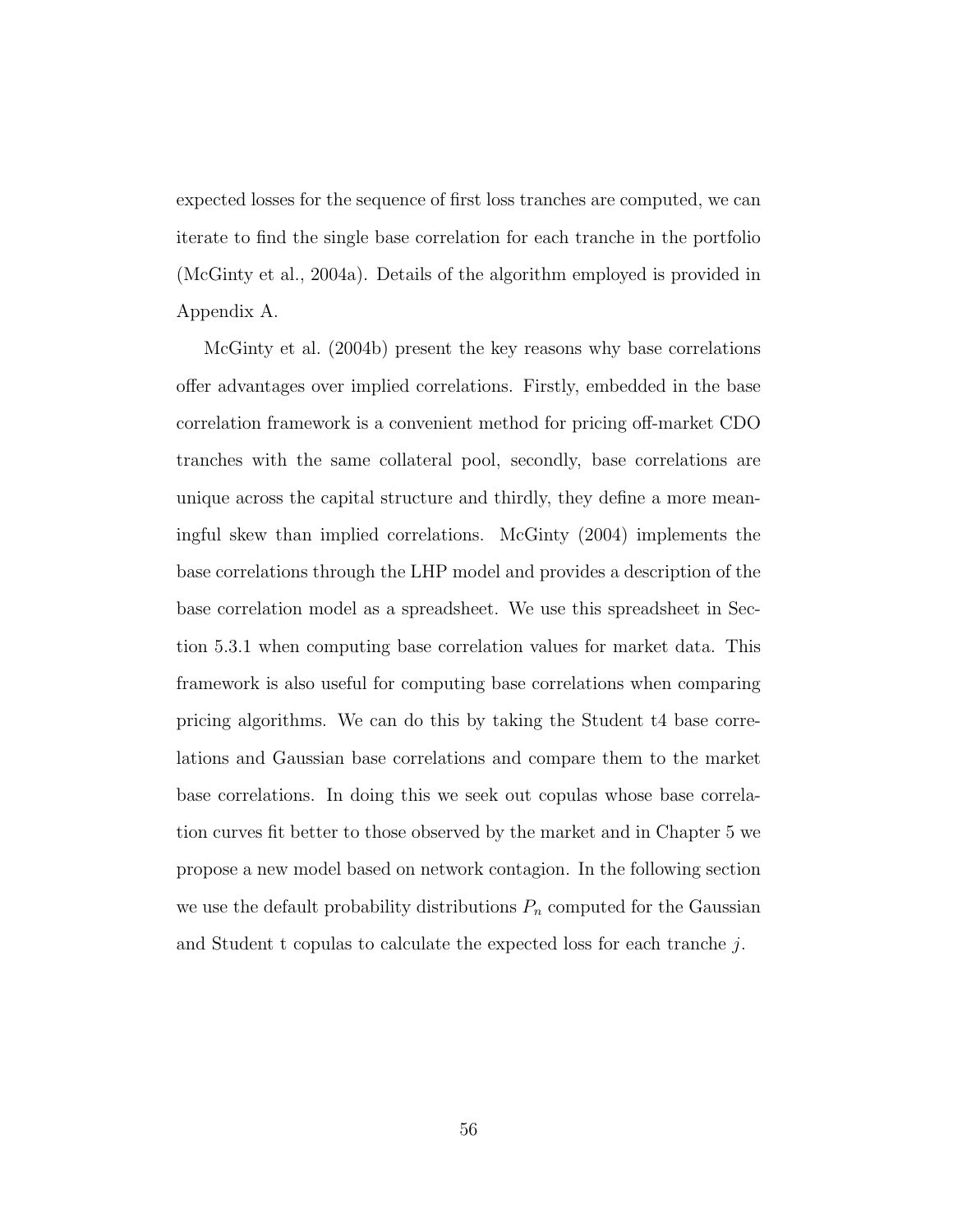# 3.5 Expected loss

The expected loss for tranche  $j, E_j$ , is computed by summing the probability of loss x occurring by time T times the loss to tranche  $j$  due to portfolio loss of x. Then the expected loss for tranche  $j$  with attachment point  $A_j$  and detachment point  $D_j$  at time T is

$$
E_j = \int_{A_j}^N f(x)P(x)dx,
$$

where  $f(x)$  is the loss to tranche j due to portfolio loss of x such that

$$
f(x) = \begin{cases} x - A_j & A_j < x < D_j \\ D_j - A_j & D_j < x < N \\ 0 & \text{otherwise.} \end{cases}
$$

and  $P(x)$  is the probability of loss x occurring by time T. Therefore the expected loss for tranche  $j$  is

$$
E_j = \int_{A_j}^{D_j} P(x)(x - A_j)dx + (D_j - A_j) \int_{D_j}^{N} P(x)dx.
$$
 (3.5.1)

Then using a Large Homogenous Pool approximation, we replace the continuous loss probability distribution  $P(x)$  by a discrete distribution  $P_n$ where  $n$  is the number of defaults and assume the recovery rate  $R$  is zero and let N be the total number of names in a portfolio. As mention previously, losses included in a tranche  $j$  with an attachment point  $A_j$  and detachment point  $D_j$  are when  $n > A_j N$  and  $n \le D_j N$  i.e. in the range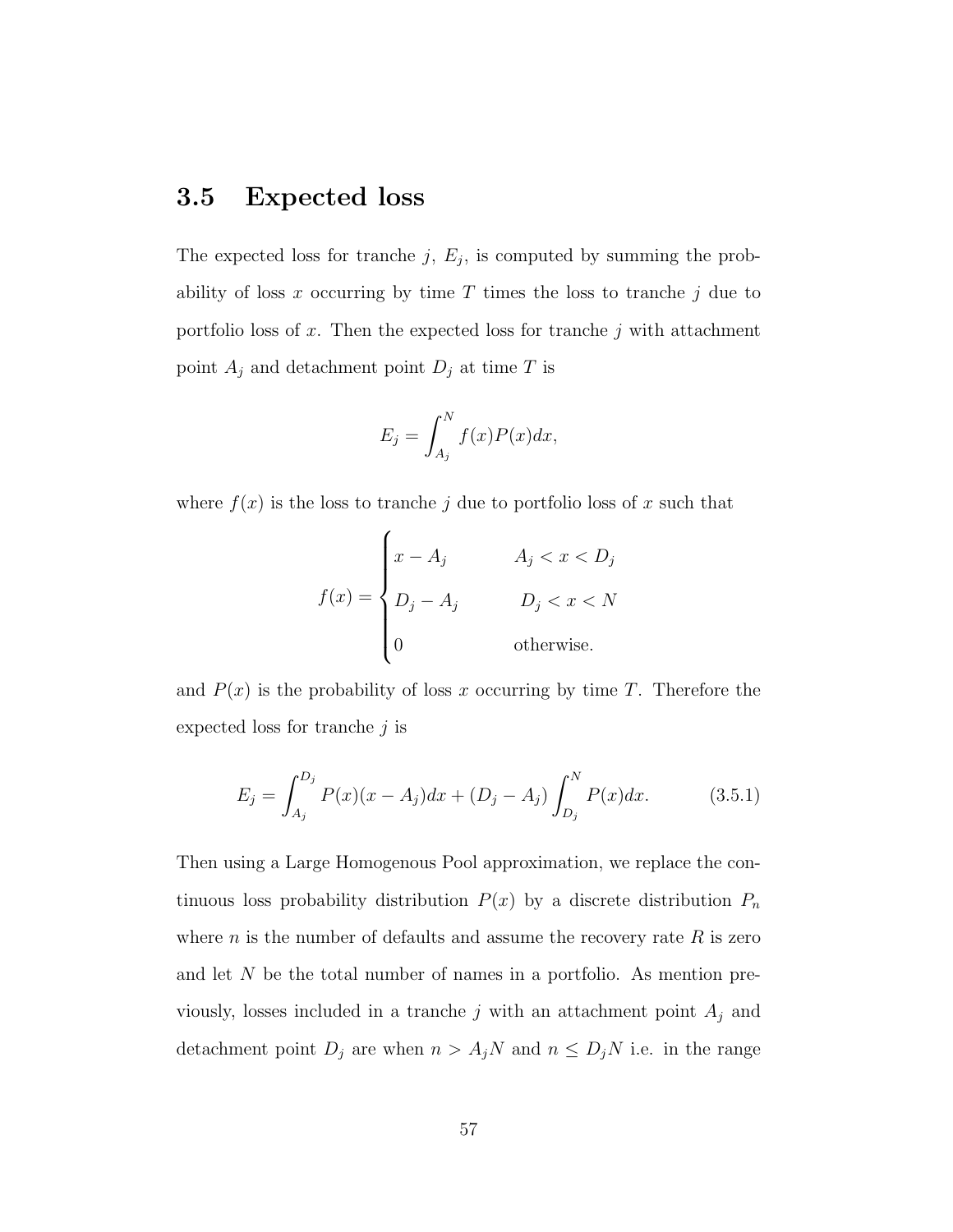$A_jN < n \le D_jN$ . Then using Riemann's sum we simplify Eq. (3.5.1) to

$$
E_j \approx \sum_{n=\lfloor A_j N \rfloor+1}^{\lfloor D_j N \rfloor} P_n(n - A_j N) + (D_j - A_j) N \sum_{n=\lfloor D_j N \rfloor+1}^N P_n.
$$
 (3.5.2)

Now, let us assume that assets have the same recovery rate  $R$ . Then, the total loss of the equity tranche of  $A_j$  will occur only when assets of the total amount  $\frac{A_j}{1-R}$  have defaulted. Thus allowing for homogeneous recovery rate R in Eq. (3.5.2), the expected loss for a tranche j attaching at  $A_j$ and detaching at  $D_j$  is,

$$
E_j = (1 - R) \sum_{n = \lfloor \frac{A_j N}{1 - R} \rfloor + 1}^{\lfloor \frac{D_j N}{1 - R} \rfloor} P_n \left( n - \frac{A_j N}{1 - R} \right) + (D_j - A_j) N \sum_{n = \lfloor \frac{D_j N}{1 - R} \rfloor + 1}^N P_n.
$$
\n(3.5.3)

## 3.6 Comparing models

To compare the LHP models introduced in Section 3.1 and 3.2 we consider a tranched iTraxx Europe CDO with 5 year maturity. The iTraxx Europe index is composed of the most liquid 125 credit default swaps referencing European investment grade credits and consists of tranches with attachment/detachment points at 3%, 6%, 9%, 12% and 22%. The market quotes of iTraxx tranches on the  $12^{th}$  July 2007 are considered with a constant recovery rate assumed to be 40%.

To compute the Student t4 copula model that best fits to market expected losses we seek the single correlation value that replicates the market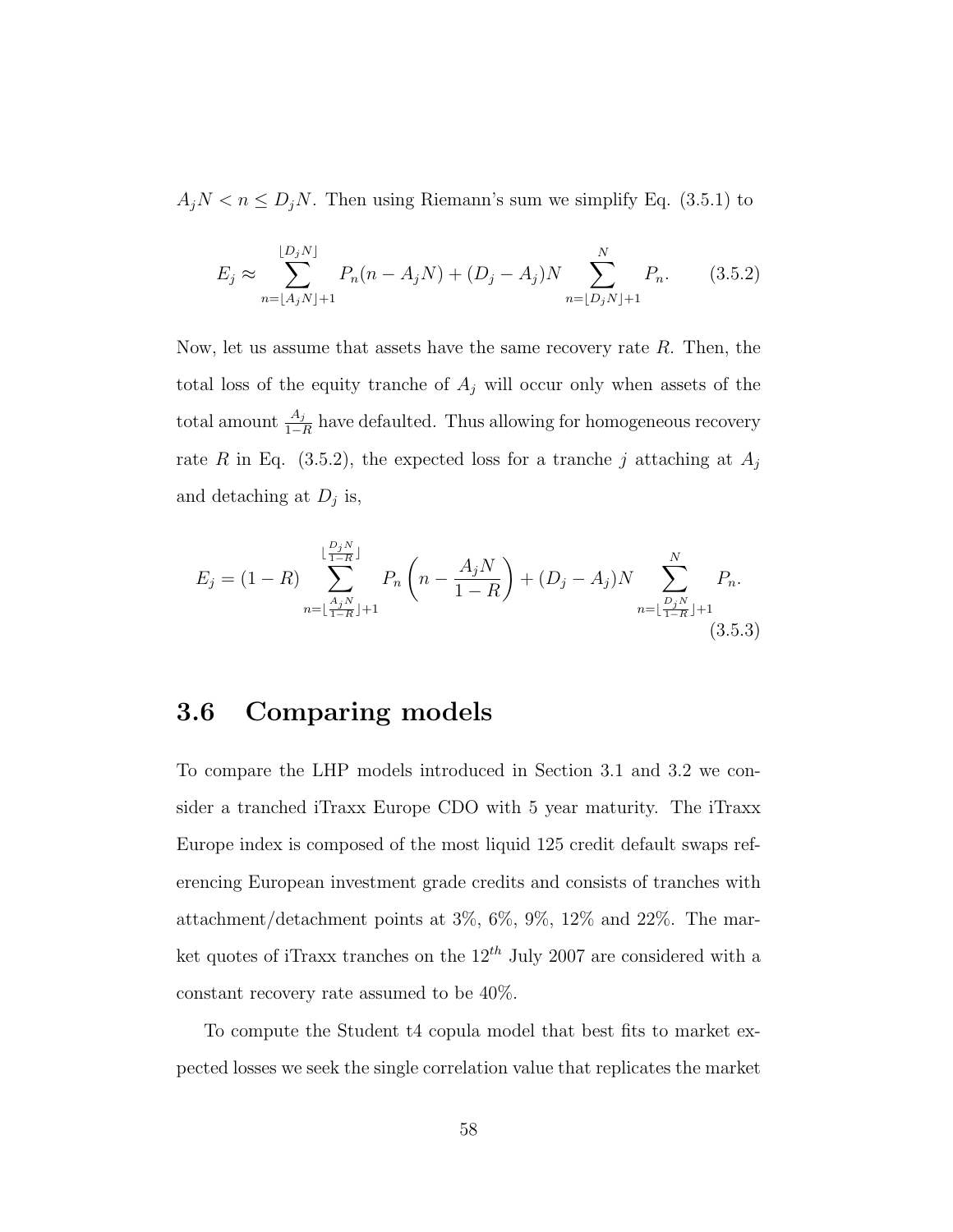expected losses. For the iTraxx portfolio, we use a grid search to find the best fit to the market expected losses and for the Student t4 case this is the correlation value 0.2421. We repeat this grid search process to compute the Gaussian copula expected losses that best fit to market expected losses and for this iTraxx portfolio the expected loss for this Gaussian case is computed when the correlation value is 0.2440. The expected losses for the iTraxx tranches and the best fitting Gaussian and Student t4 copula cases are summarised in Figure 3.22.

From Figure 3.22 it can be seen that the Student t4 copula produces a good fit to market data overall except for the most senior tranches and matches better to the market values. The Gaussian copula performed badly, especially for the more senior tranches in the portfolio.

In the next chapter we introduce a new percolation model based on network theory for use in pricing CDO tranches. We introduce this fundamental model and fit the new model to market data, showing that it can fit even senior tranche expected losses.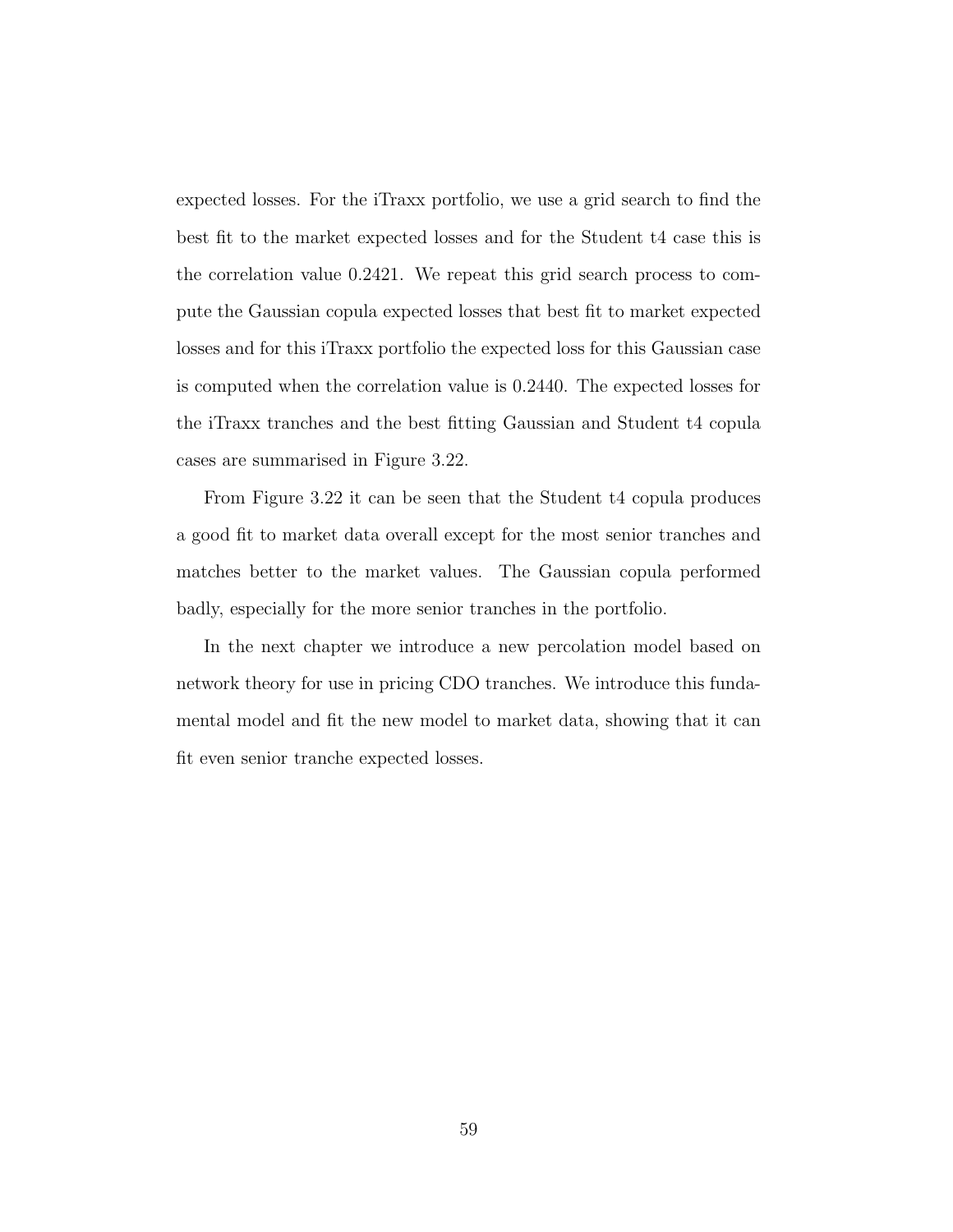

Figure 3.22: Plot of the expected loss for the five tranches of the iTraxx Europe on the  $12^{th}$  July 2007. Included in the plot are the best fitting (single correlation) Gaussian and Student t4 copula cases. Note the poor agreement of the Gaussian and good agreement (except for senior tranches) of the Student t4 copula.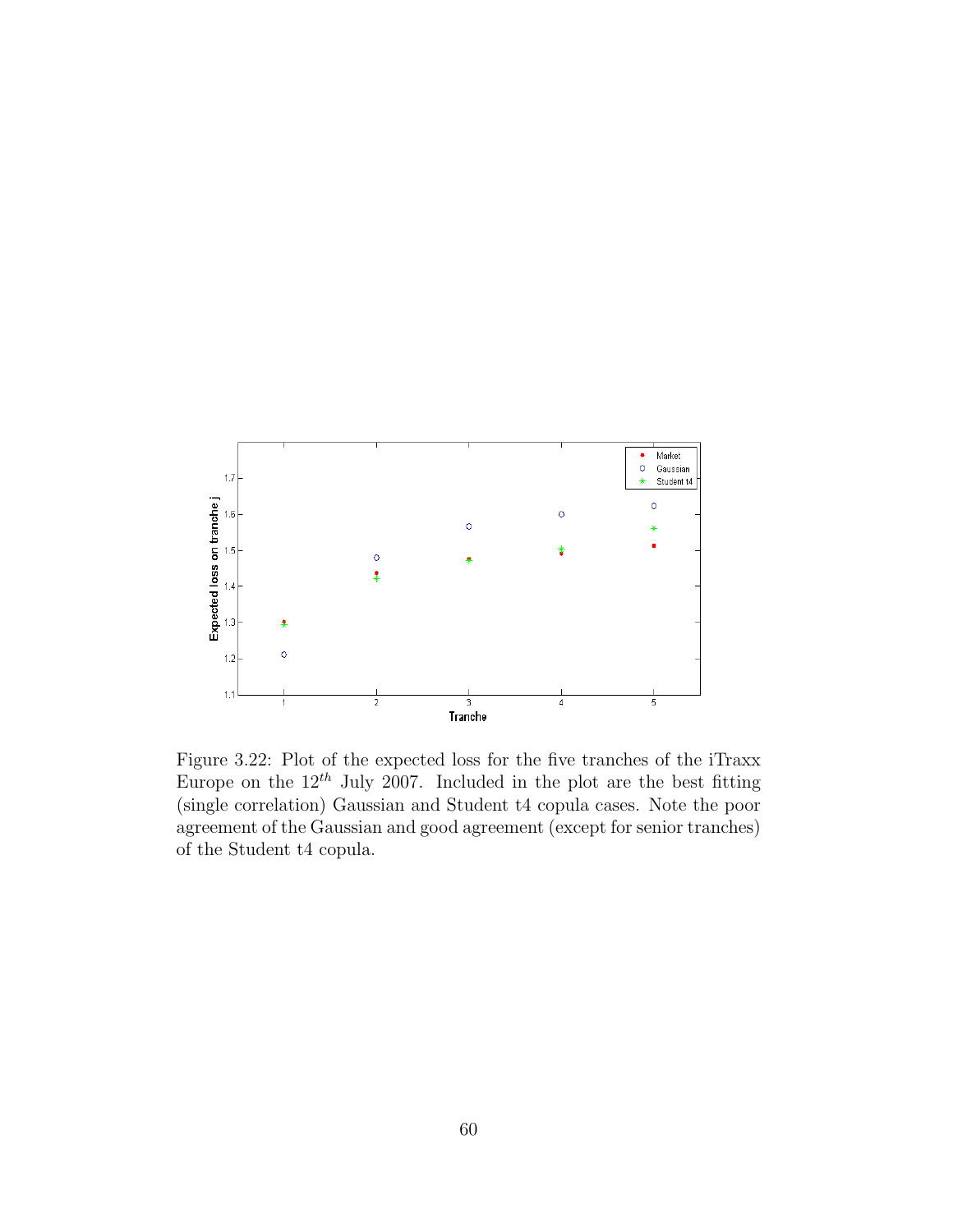## Chapter 4

## Network models

In this chapter we begin by introducing some of the earliest network models proposed by Paul Erd˝os and Alfr´ed R´enyi and show how similar to relative component sizes on a network being related to contagion on a network we can compute the probability of default for a portfolio of names using network percolation.

We introduce two approaches to computing the component size distribution of a network by means of the finite and infinite network models and compare these models in their ability to model a portfolio of N names.

## 4.1 Introduction to network theory

In this section we closely follow Bornholdt and Schuster (2003) in describing some early network models. One of the first theoretical models of a network was the random graph which was introduced and studied by Paul Erdős and Alfréd Rényi in a series of seminal papers in the 1950s and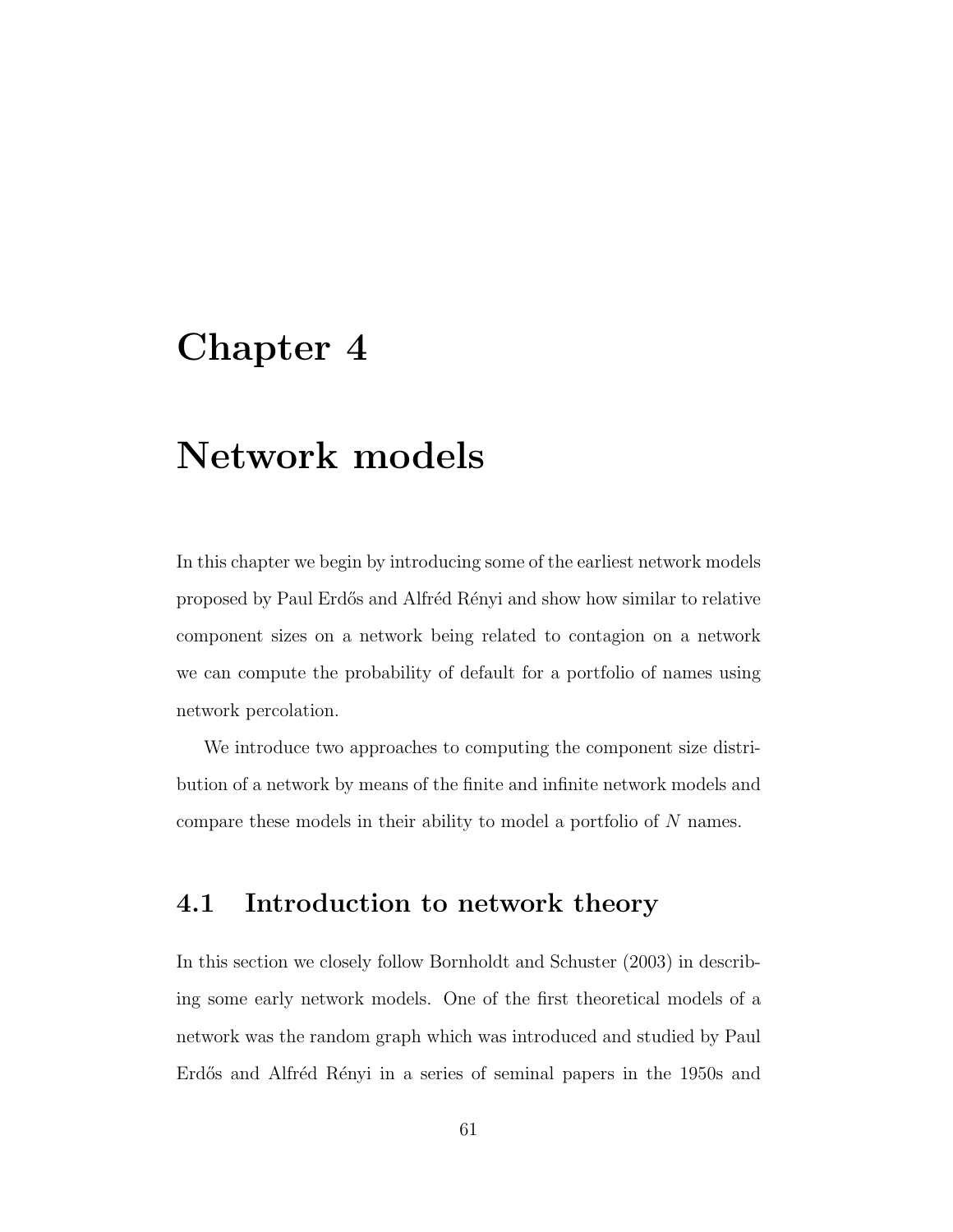1960s.

The basic random graph consists of  $N$  vertices, where an edge is placed between pairs of vertices chosen uniformly at random. The most frequently studied version of the Erdős-Rényi random graph is the  $G_{N,p}$  model where each edge is included in the graph with independent probability  $p$ , and is absent with probability  $1 - p$ . This  $G_{N,p}$  model can not only be expressed in terms of  $p$  but also in terms of the average degree of a vertex  $z$ , where the degree of a vertex is the number of edges connected to that vertex. From Bornholdt and Schuster (2003) the average degree of a vertex is,

$$
z = \frac{N(N-1)p}{N} = (N-1)p \simeq Np,
$$
\n(4.1.1)

where the approximation  $z \approx Np$  is good for large  $N$  ( $N \to \infty$ ) where  $p$ is a parameter between 0 and 1.



Figure 4.1: A network is a collection of vertices connected by edges.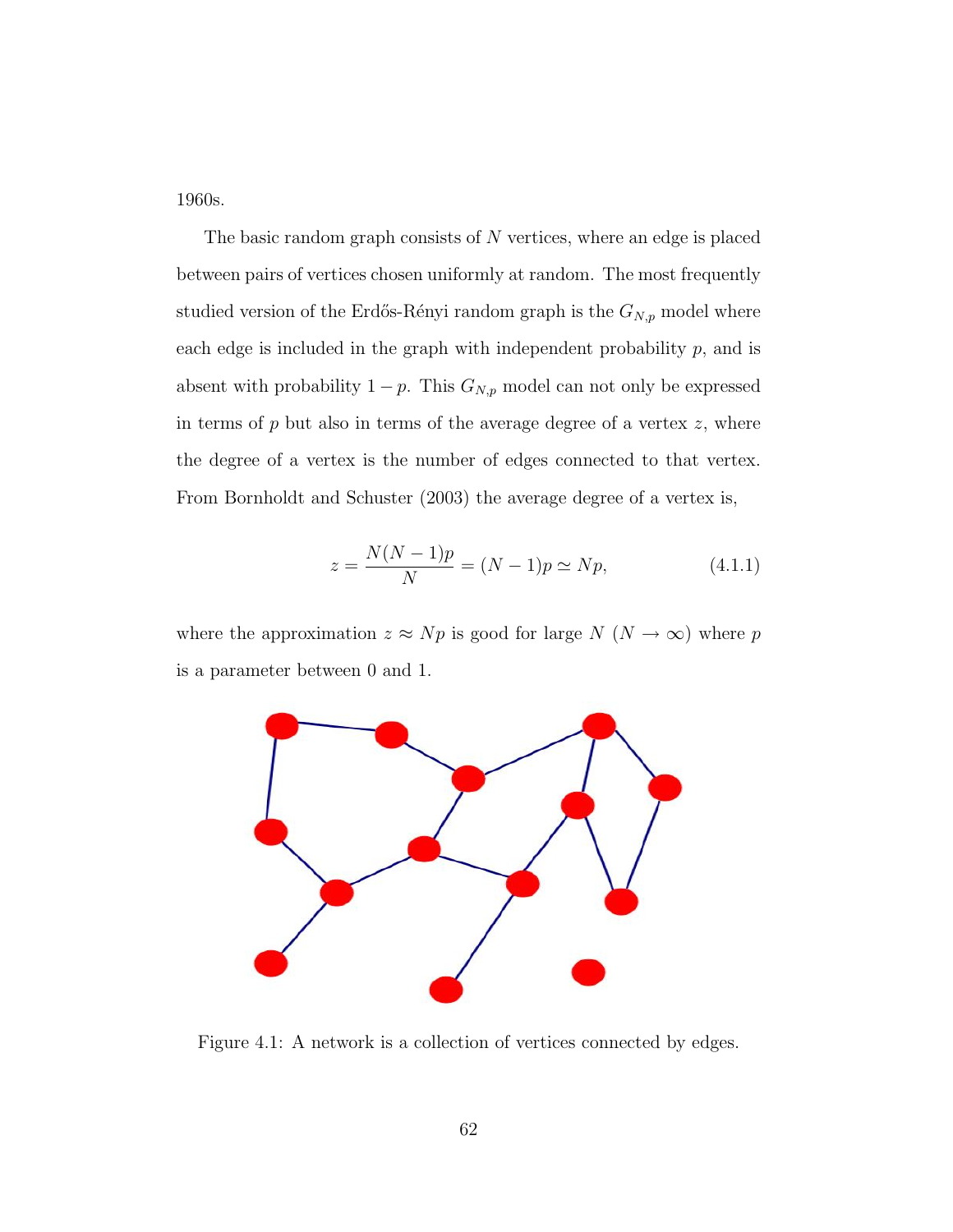The Erdős-Rényi random graph has a number of advantageous properties as a model of a network. For instance, the random graph has an interesting feature in that the model shows a phase transition with increasing z at which a giant component forms, where a component is a subset of vertices in the graph each of which can be reached from other vertices by some path through the network. When the average degree of a vertex  $z$  is small (i.e. few edges in the graph), most of the vertices are disconnected from one another and components are small. However, there is a critical value of z above which the one largest component in the graph contains a fraction S of the total number of vertices. The largest component in a graph is called the giant component. The phase transition at which the giant component occurs is precisely  $z = 1$  and the formation of a giant component in the random graph is similar to the behaviour of many real-world networks (Bornholdt and Schuster, 2003).

The relative component sizes in a network are related to contagion on a network and depending on how many names a given name (i.e. seed default) is connected to and assuming contagion spreads along an edge with probability  $p$ , we can compute the probability of default using network percolation. In the following sections we introduce the infinite and finite network models which we use as two approaches in computing the component size distribution of a network.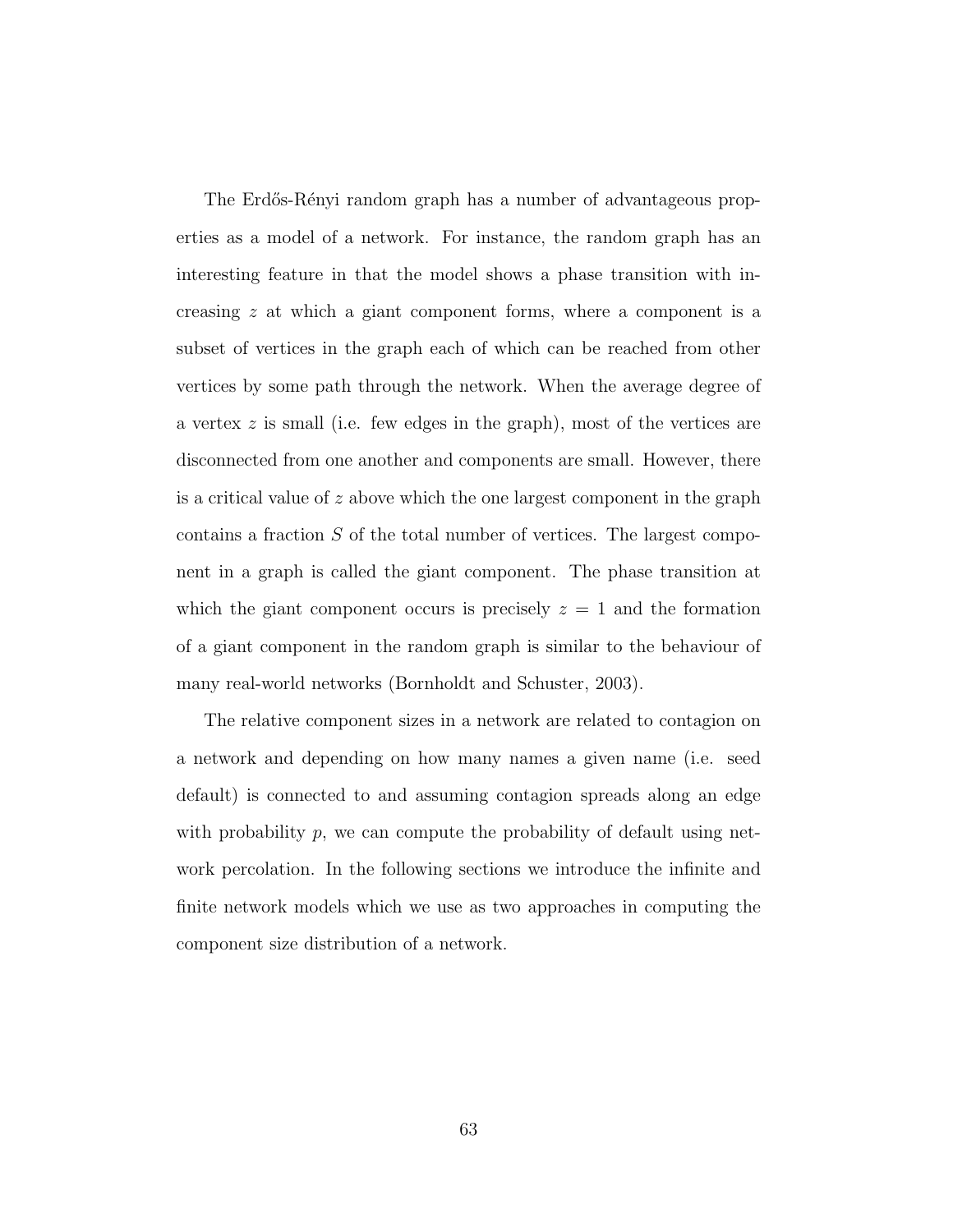### 4.2 Infinite network model

In this section we introduce the infinite network model and employ the model to compute the probability that a given vertex belongs to a component of a given size. We first present the degree distribution for the network model and then apply probability generating function techniques to compute the sizes of connected components in the network.

#### 4.2.1 Degree distribution

Newman (2003) describes the number of edges connected to any particular vertex as the degree k of that vertex, having a probability distribution  $p_k$ given by,

$$
p_k = {N-1 \choose k} p^k (1-p)^{N-1-k}
$$
  

$$
\approx \frac{z^k e^{-z}}{k!}, \qquad (4.2.1)
$$

where the last approximation equality becomes exact in the limit for  $N \to \infty$  where p is a parameter between 0 and 1. Here  $p_k$  is the degree distribution of the infinite network model (Newman et al., 2001). Then if instead of a vertex we choose an edge and follow it to the vertex at one of its ends, the number of other edges emerging from that vertex follows the distribution  $q_k$ . This number is one less than the total degree of the vertex and is distributed as

$$
q_k = \frac{(k+1)p_{k+1}}{z},\tag{4.2.2}
$$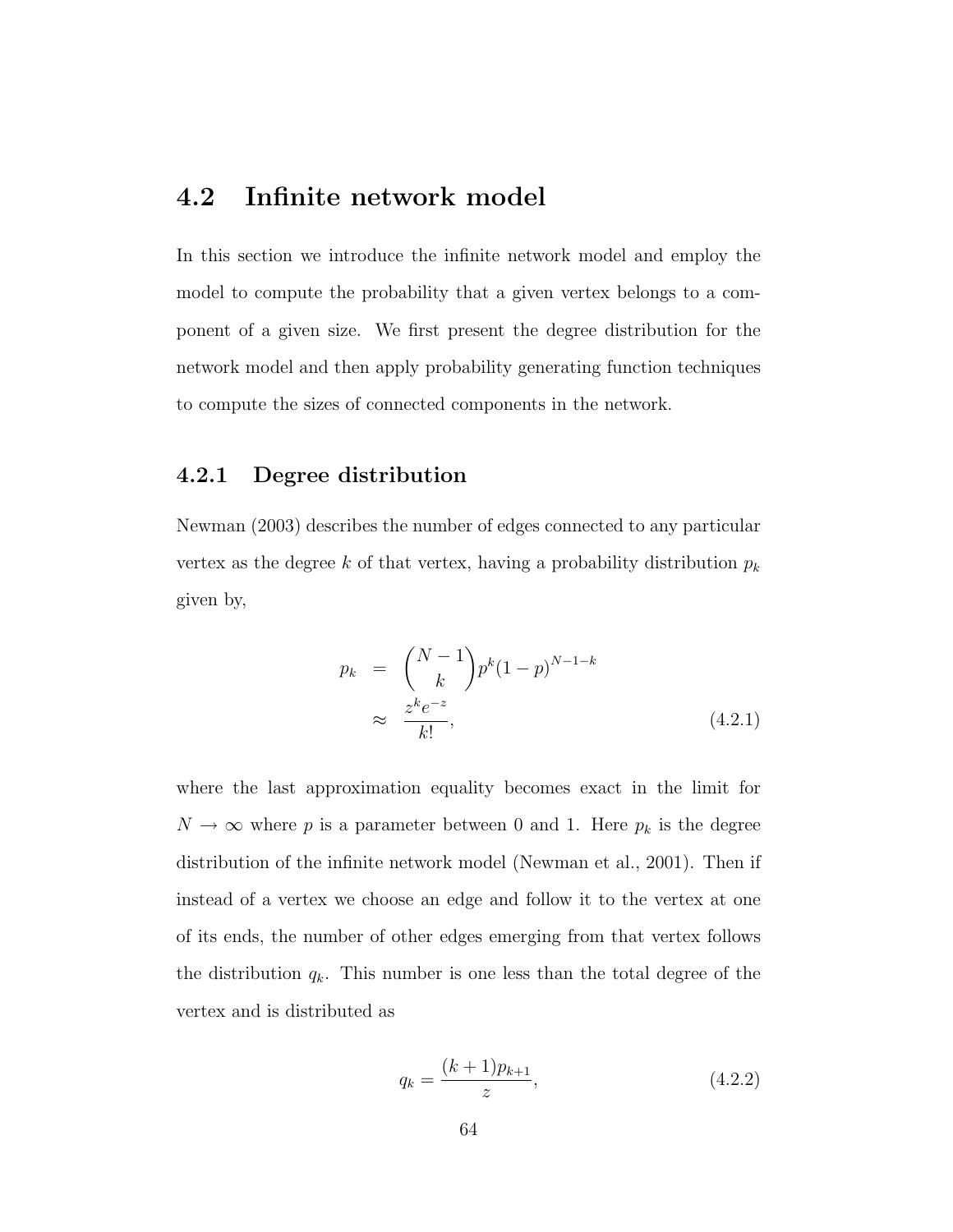where  $z = \sum_{n=1}^{\infty}$  $_{k=0}$  $kp_k$  (for  $N \to \infty$ ) is the average degree in the network (Bornholdt and Schuster (2003) and Newman (2007)). An alternative representation of the degree distribution is the probability generating function and in the following we introduce the probability generating functions for  $p_k$  and  $q_k$ .

#### 4.2.2 Probability generating functions

Following closely Bornholdt and Schuster (2003), the corresponding generating function for  $p_k$ , the probability that a randomly chosen vertex has degree  $k$  is defined as,

$$
G_0(x) = \sum_{k=0}^{\infty} p_k x^k,
$$
\n(4.2.3)

We recover  $p_k$  from  $G_0(x)$  by differentiation according to

$$
p_k = \frac{1}{k!} \frac{d^k G_0}{dx^k} |_{x=0}.
$$

We say that  $G_0(x)$  "generates" the probability distribution  $p_k$  and the distribution  $p_k$  is assumed correctly normalized such that

$$
G_0(1) = \sum_{k=0}^{\infty} p_k = 1.
$$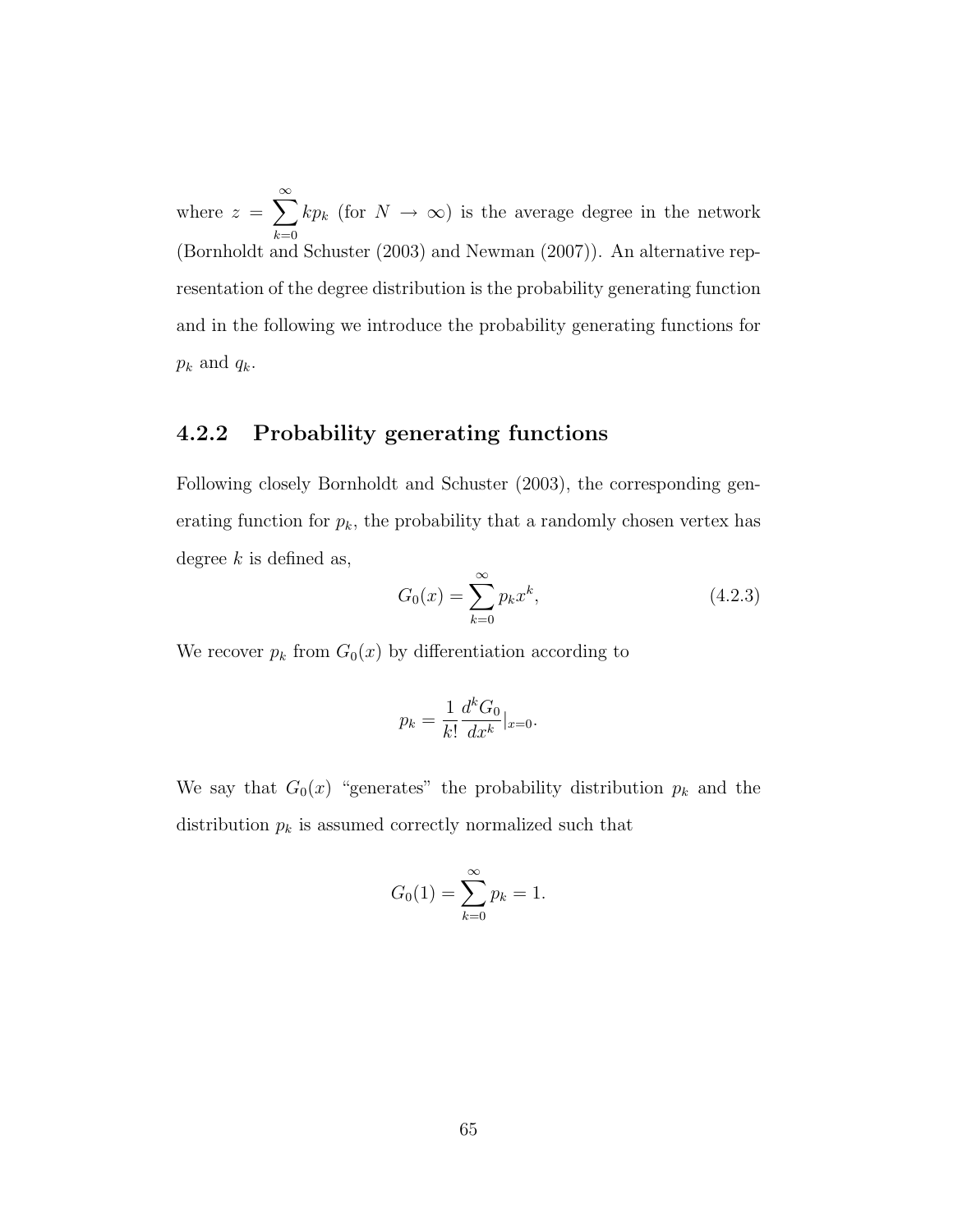The generating function for the distribution  $q_k$  introduced in Eq. (4.2.2) is given by,

$$
G_1(x) = \sum_{k=0}^{\infty} q_k x^k = \frac{\sum_{k=0}^{\infty} (k+1)p_{k+1}x^k}{\sum_{k=0}^{\infty} kp_k} = \frac{\sum_{k=0}^{\infty} kp_k x^{k-1}}{\sum_{k=0}^{\infty} kp_k} = \frac{G'_0(x)}{z},
$$
 (4.2.4)

where  $z$  is the average degree of the vertex.

Taking the infinite Erdős-Rényi random graph with a Poisson degree distribution, i.e. substituting Eq. (4.2.1) into Eq. (4.2.3), we get,

$$
G_0(x) = e^{-z} \sum_{k=0}^{\infty} \frac{z^k}{k!} x^k = e^{z(x-1)}.
$$
 (4.2.5)

Eq. (4.2.5) is the generating function for the Poisson distribution and the generating function for  $G_1(x)$  is given by,

$$
G_1(x) = \frac{G_0'(x)}{z} = e^{z(x-1)}.
$$
\n(4.2.6)

Hence for the Poisson distribution case  $G_0(x) = G_1(x)$  (Newman et al., 2001). As a result of having computed the generating functions  $p_k$  and  $q_k$  we can now compute the distribution of the component sizes for our network model.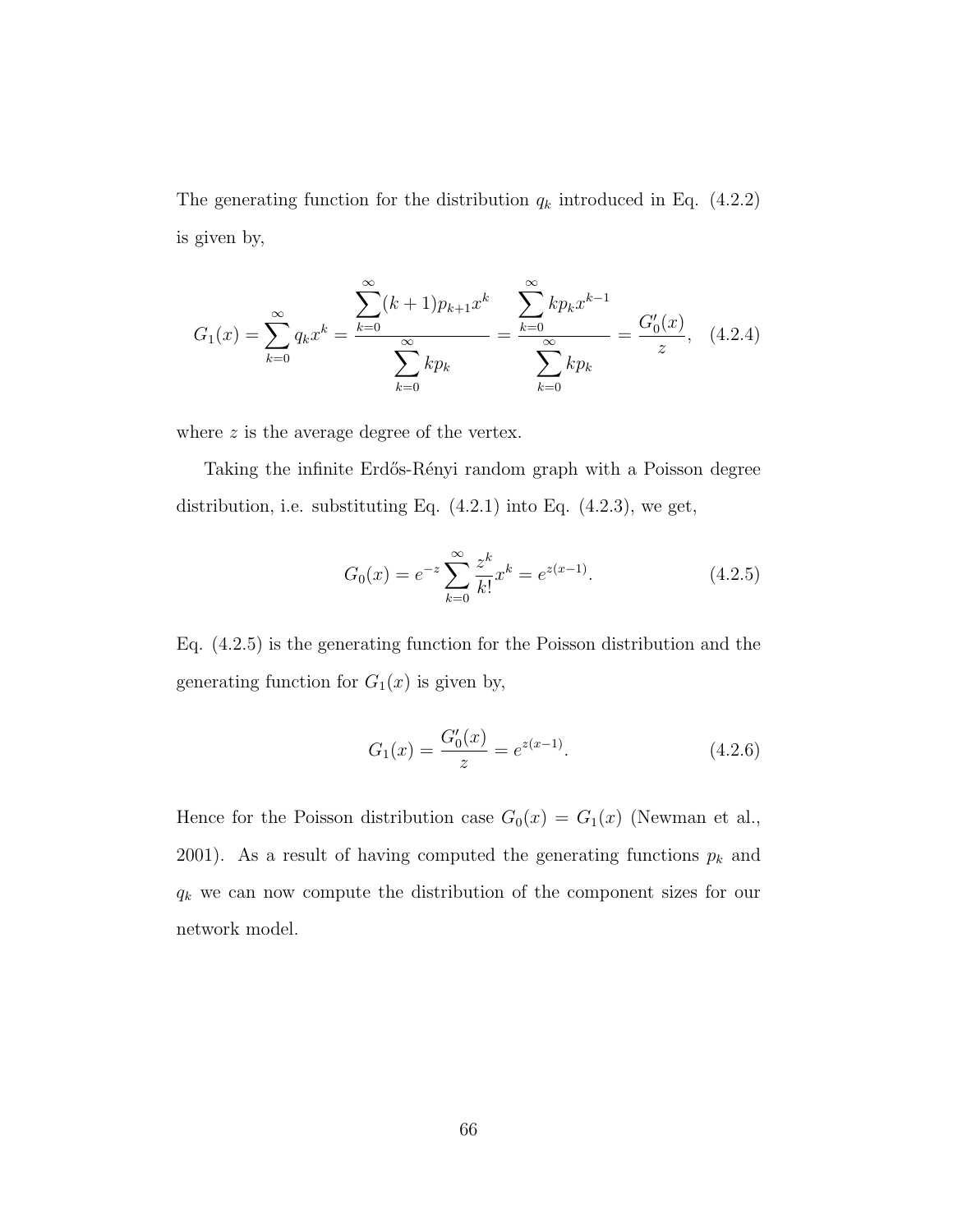#### 4.2.3 The distribution of component sizes

We follow Bornholdt and Schuster (2003) in applying the generating functions presented previously to describe the distribution of component sizes. We first consider the distribution of the sizes of connected components in the graph. Let  $H_1(x)$  be the generating function that generates the distribution of the sizes of components, reached by choosing a random edge and following it to one of its ends. Here "size" refers to the number of vertices in the component. Defined previously was  $q_k$ , the distribution of the number of edges  $k$  emanating form a vertex other than the one along which we came along. The distribution of the sum of the sizes of the  $k$ clusters that it can lead to is generated by,

$$
H_1(x) = x \sum_{k=0}^{\infty} q_k [H_1(x)]^k.
$$
 (4.2.7)

However,  $q_k$  is nothing other than the coefficient of  $x^k$  in the generating function  $G_1(x)$  and hence,

$$
H_1(x) = xG_1(H_1(x)).
$$
\n(4.2.8)

Subsequently, we look to compute the distribution of the sizes of the clusters to which a randomly chosen vertex belongs. The number of edges emanating from a vertex is distributed according to the degree distribution  $p_k$ and each edge leads to a cluster whose size is drawn from the distribution generated by the function  $H_1(x)$ . Hence the generating function for the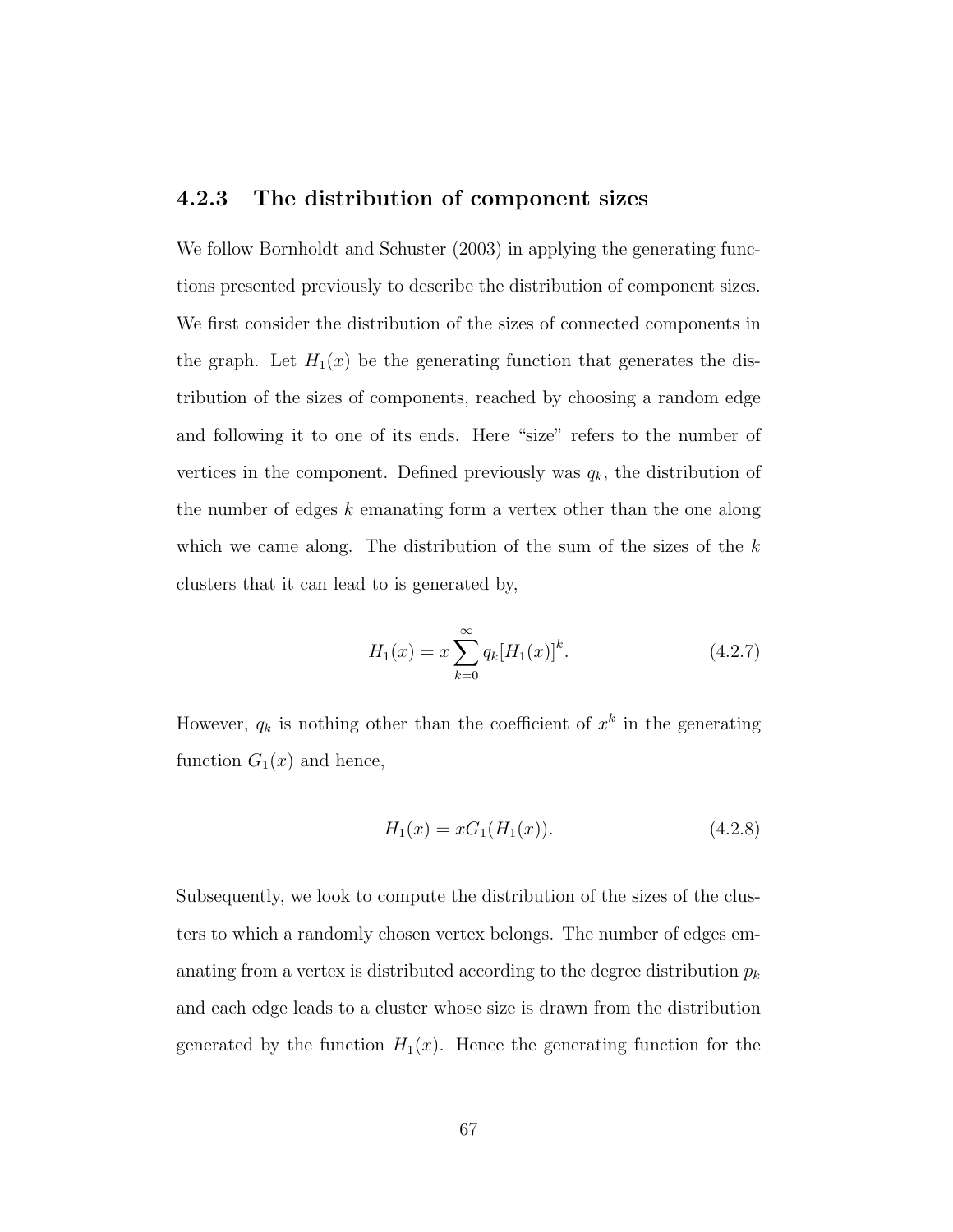size of the whole component is,

$$
H_0(x) = x \sum_{k=0}^{\infty} p_k [H_1(x)]^k = x G_0(H_1(x)).
$$
 (4.2.9)

We compute closed-form expressions for the generating functions up to an finite order in  $x$  by iteration of Eq.  $(4.2.8)$ . And so, beginning with the expression  $H_1(x) = q_0 x$  which is known to be correct for order  $x^1$  we substitute it into Eq. (4.2.8) and iterate. On each iteration we generate an expression for  $H_1(x)$  that is accurate to one order higher. After *n* iterations, we will have an expression in which the coefficients for all orders up to and including  $x^{N+1}$  are exactly correct (Bornholdt and Schuster, 2003). Having described the general methodology in computing the distribution of component sizes, in the following section we implement this model with a Poisson degree distribution.

#### 4.2.4 Infinite network model

For the infinite network model, we take the Erdős-Rényi random graph with a Poisson degree distribution whereby  $G_0(x) = G_1(x) = e^{x(x-1)}$  and noting that  $q_0 = e^{-z}$  for this specific case, we find the first few iterations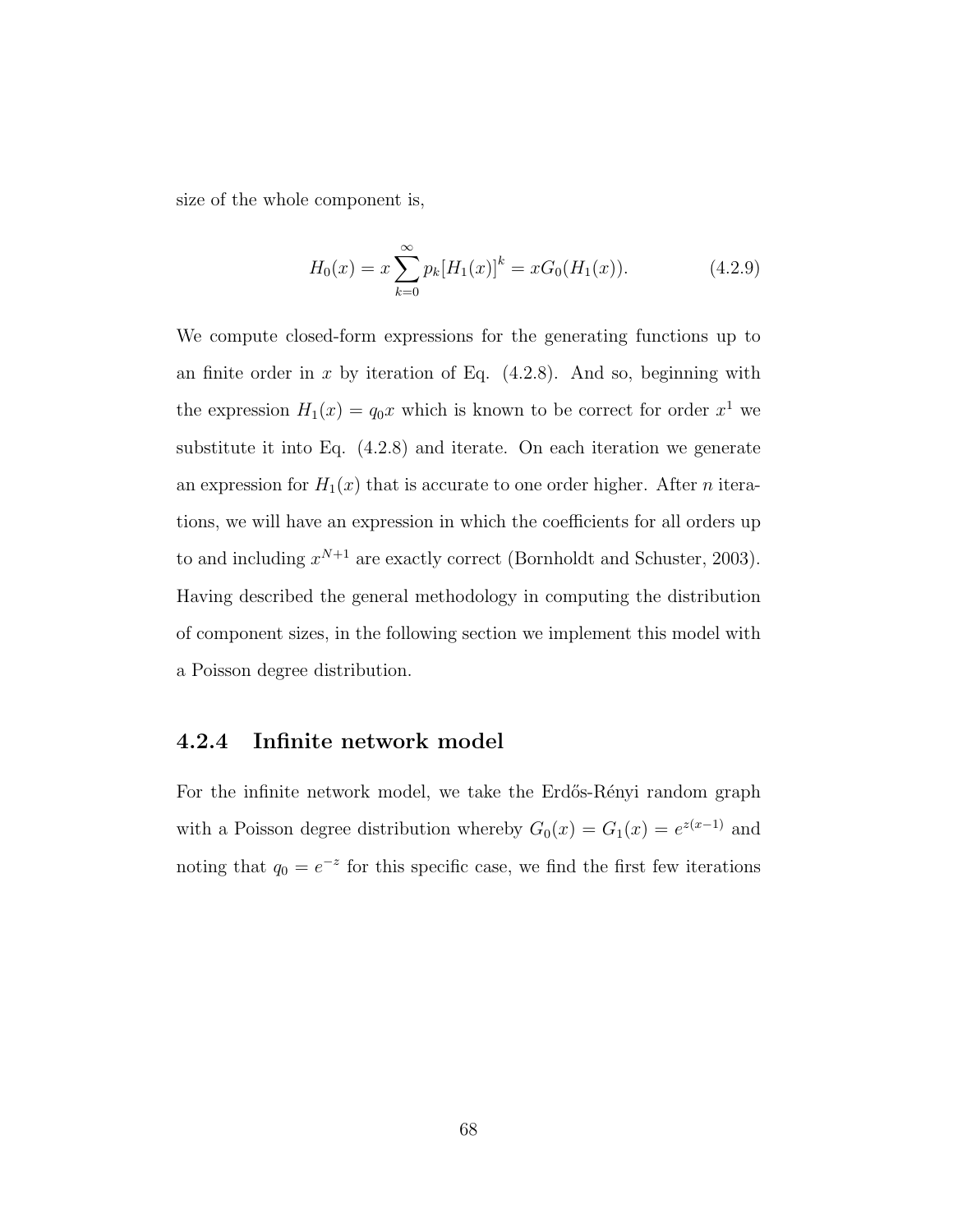to be as follows,

$$
zH_1^{(1)}(x) = xze^{-z} + O(x^2),
$$
  
\n
$$
zH_1^{(2)}(x) = xze^{-z} + (xze^{-z})^2 + O(x^3),
$$
  
\n
$$
\vdots
$$
  
\n
$$
zH_1^{(5)}(x) = xze^{-z} + (xze^{-z})^2 + \frac{3}{2}(xze^{-z})^3 + \frac{8}{3}(xze^{-z})^4 + \frac{125}{24}(xze^{-z})^5 + O(x^6).
$$
\n(4.2.10)

Continuing with this procedure, the probability  $P_s$  of a randomly chosen vertex belonging to components of size  $s = 1, 2, 3, \ldots$  is,

$$
P_1 = e^{-z}
$$
,  $P_2 = ze^{-2z}$ ,  $P_3 = \frac{3}{2}z^2e^{-3z}$ ,  
\n $P_4 = \frac{8}{3}z^3e^{-4z}$ ,  $P_5 = \frac{125}{24}z^4e^{-5z}$ , ...

With Maple we implement an iterative procedure to compute  $P_s$  the component size distribution of the Poisson random graph up to order  $x^{126}$ . Equally, Newman (2007) shows that these values have the general formula

$$
P_s = \frac{e^{-zs}(zs)^{s-1}}{s!},\tag{4.2.11}
$$

for  $s = 1, 2, \ldots, \infty$ , where  $P_1$  corresponds to the is the probability of 1 individual defaulting,  $P_2$  is the probability of 2 individual defaulting, and so on. Here the probability of belonging to a component of a given size reflects the probability of default, and an (implicit) correlation.

In the following section we introduce the finite network model, an alter-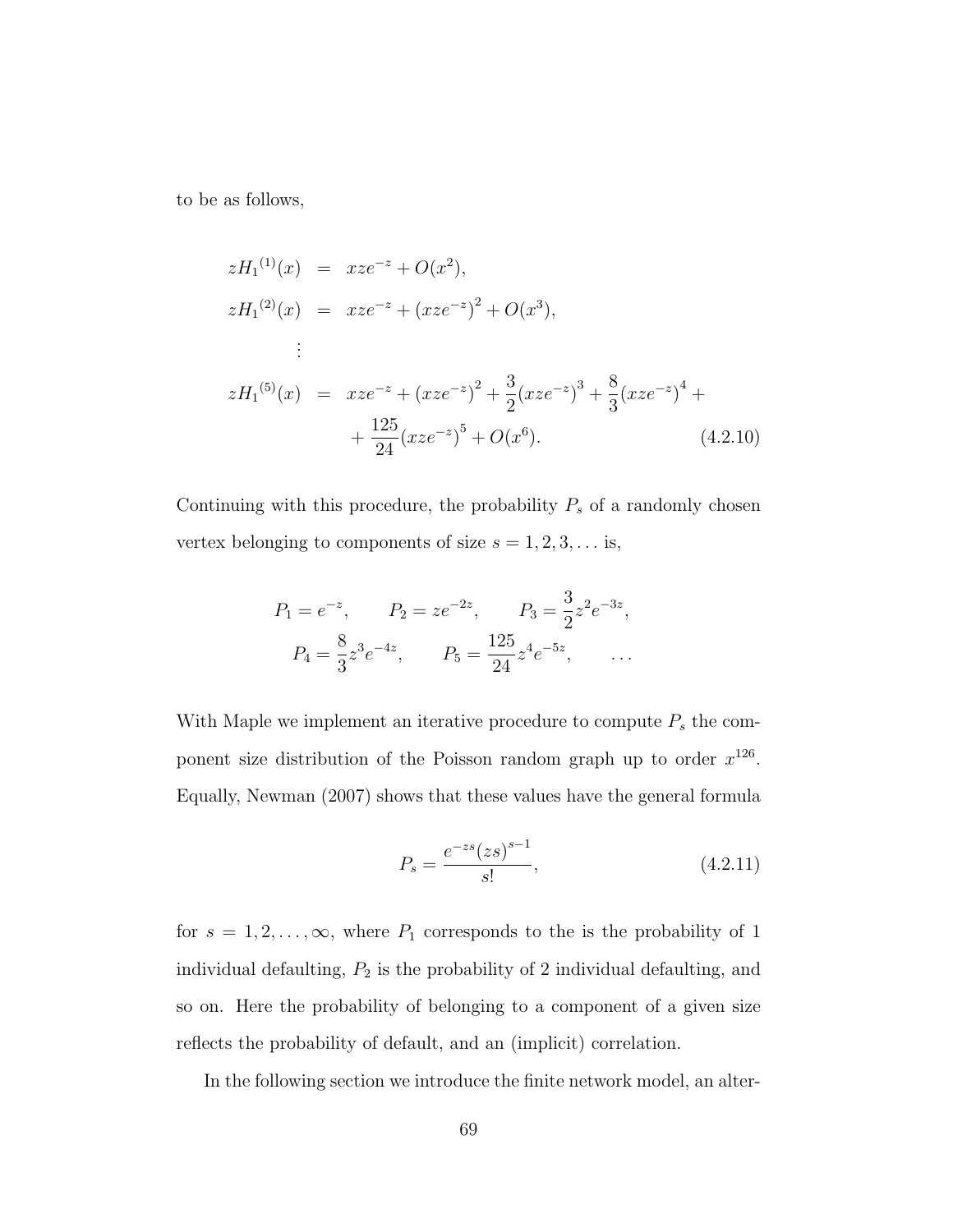native method to computing the component size distribution of a network.

### 4.3 Finite network model

As an alternative method to compute the distribution of component sizes we present a finite network model based on Newman (2003) which provides us with the distribution of component sizes, assuming two individuals are connected with probability  $p$ . This model incorporates non-Poisson degree distributions and non trivial clustering, two properties that are often observed in real world networks (Bornholdt and Schuster, 2003).

#### 4.3.1 Component structure

The finite model is set up as follows: suppose a person A belongs to a group of N people. We are looking to compute how many individuals within that group A is connected to, whether directly via a single edge or indirectly via any path through other members of the group. From Newman (2003),  $P(k|N)$  is the probability that vertex A belongs to a connected cluster of k vertices in the group including itself such that,

$$
P(k|N) = \binom{N-1}{k-1} q^{k(N-k)} P(k|k).
$$
 (4.3.1)

Eq.  $(4.3.1)$  follows since by taking a graph of k vertices, all of which A is connected to, and adding  $N - k$  other vertices to the graph, which can be done in  $\binom{N-1}{k-1}$  distinct ways, each with probability  $q^{k(N-k)}$ , we can make an appropriate graph of n labeled vertices where  $q^{k(N-k)}$  is the probability that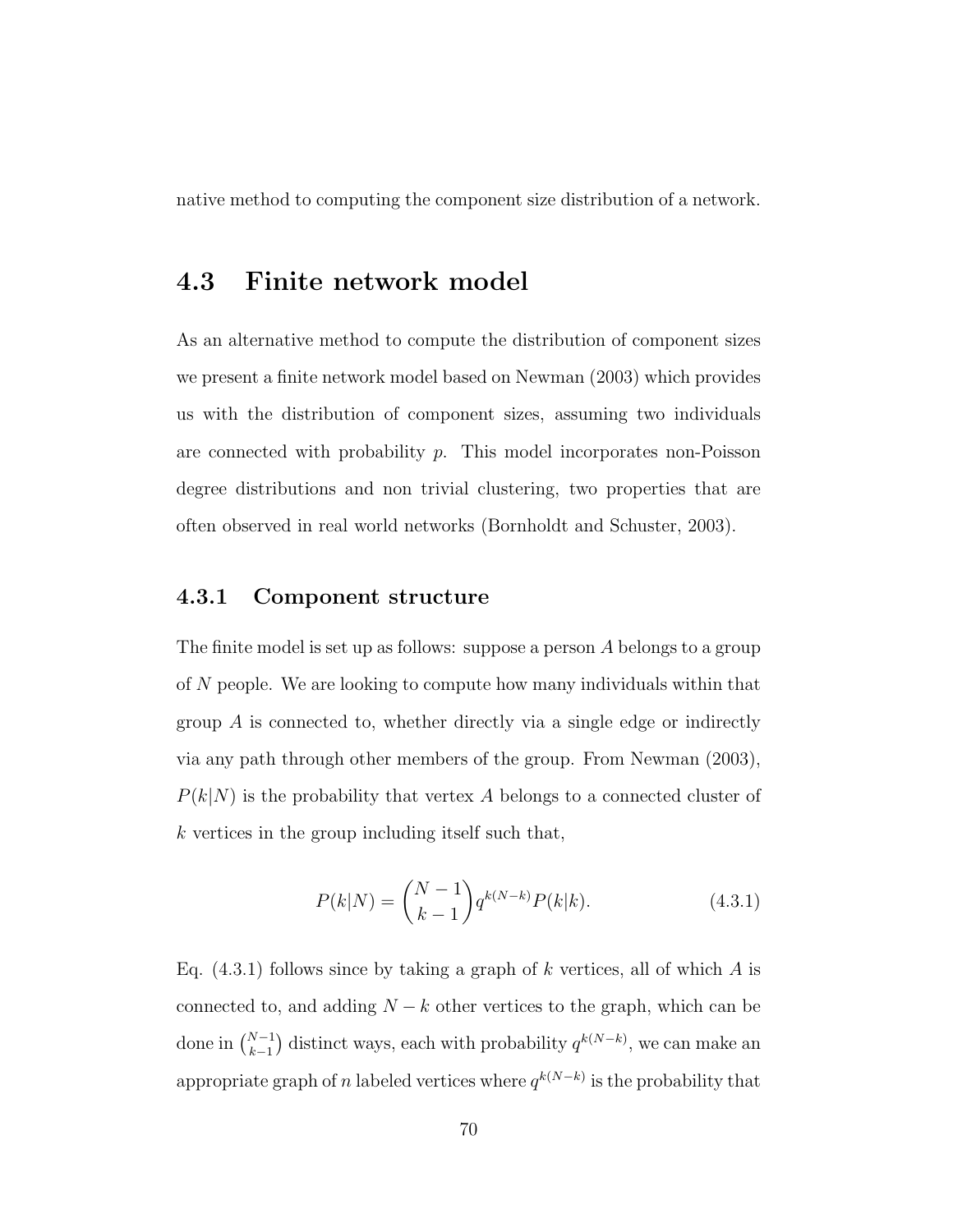no newly added vertices connects to any of the k old vertices (Newman, 2003). Note  $q = 1 - p$ .

The probability  $P(k|k)$  from Eq. (4.3.1) can be written in the form,

$$
P(k|k) = \sum_{l=0}^{s} M_l^k p^l q^{s-l},
$$
\n(4.3.2)

a polynomial in p of order  $s=\frac{1}{2}$  $\frac{1}{2}k(k-1)$  and  $M_l^k$  is the number of labelled connected graphs with  $k$  vertices and  $l$  edges. A disadvantage of this form is that it can be complex to evaluate analytically and for this reason we simply observe from Newman (2003) that

$$
P(k|k) = 1 - \sum_{l=0}^{k-1} P(l|k).
$$
 (4.3.3)

This equation in combination with Eq. (4.3.1) allows us to evaluate  $P(k|N)$  iteratively, given an initial condition  $P(1|1) = 1$ .

Iteratively, we compute  $P(1|N)$ ,  $P(2|N)$ ,  $P(3|N) \ldots P(N|N)$  where  $P(1|N)$  is the probability of 1 individual defaulting out of a possible N individuals,  $P(2|N)$  is the probability of 2 individuals defaulting out of a possible  $N$  individuals, etc. In Table 4.1, we describe the polynomials  $P(k|10)$  for k up to 10.

In the following section we compare the two models presented previously in their ability to compute the distribution of component sizes and their ability in modelling the probability of default.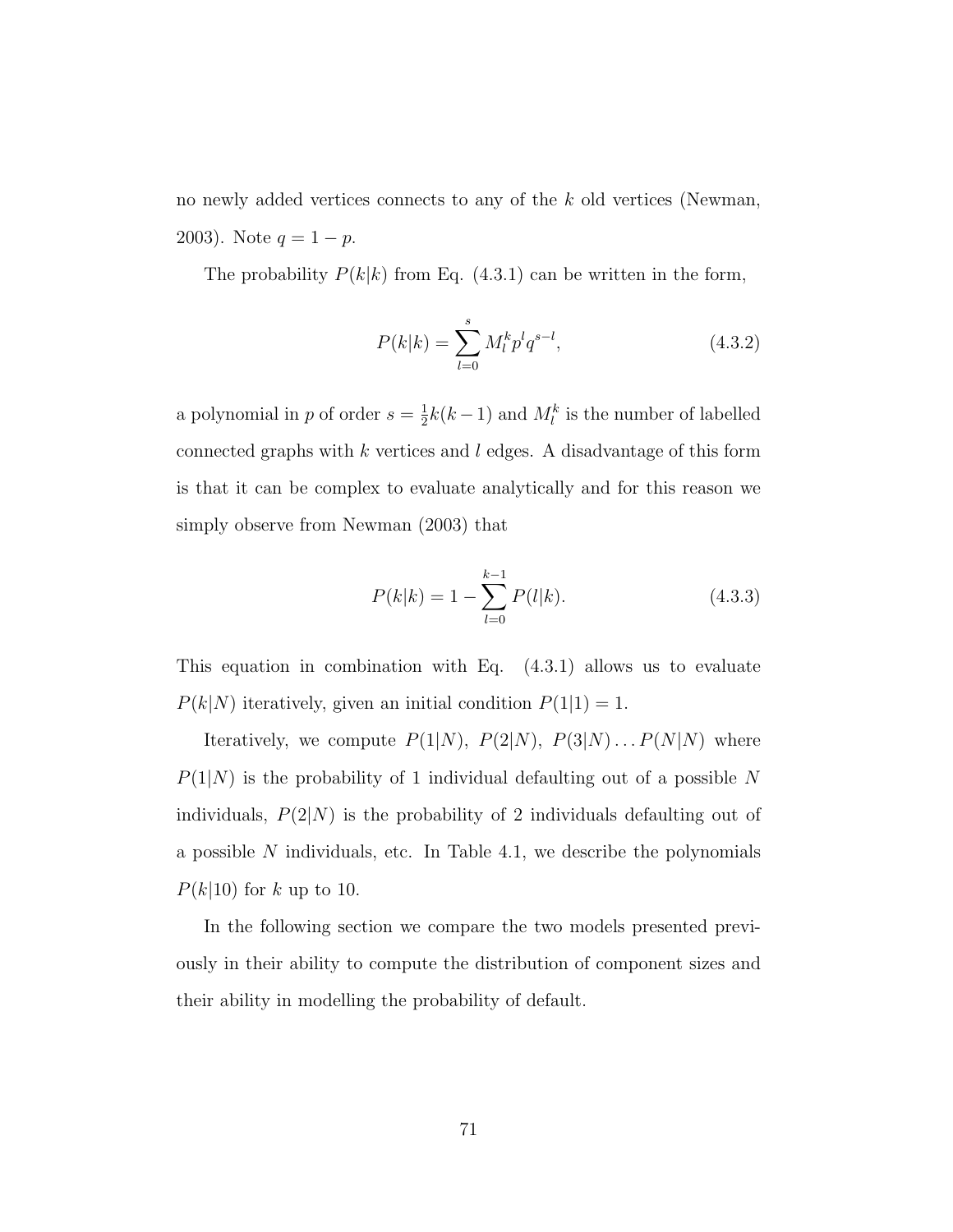Table 4.1: Polynomials  $P(k|10)$  for values for k up to 10

| $\overline{\mathbf{k}}$ | P(k 10)                                                                                                                                                           |
|-------------------------|-------------------------------------------------------------------------------------------------------------------------------------------------------------------|
| $\overline{1}$          | $\sqrt{(1-p)^9}$                                                                                                                                                  |
| $\overline{2}$          | $9(1-p)^{16}p$                                                                                                                                                    |
| 3                       | $36(-1+p)^{21}p^2(-3+2p)$                                                                                                                                         |
| $\,4\,$                 | $-84(-1+p)^{24}p^3(-16+33p-24p^2+6p^3)$                                                                                                                           |
| $\overline{5}$          | $-126(-1+p)^{25}p^4(570p^4-180p^5+24p^6-980p^3+125-528p+970p^2)$                                                                                                  |
| $\,6$                   | $126(-1+p)^{24}p^5(-63195p^3+86110p^4-81840p^5+31080p^2+54780p^6-25440p^7+$                                                                                       |
|                         | $7830p^8 - 1440p^9 + 120p^10 + 1296 - 9300p$                                                                                                                      |
| $\overline{7}$          | $84(-1+p)^{21}p^6(-965160p^2+3209430p^3-7527471p^4+103320p^{13}-12600p^{14}+$                                                                                     |
|                         | $720p^{15} + 183810p - 4894680p^{10} + 1869840p^{11} - 526890p^{12} + 13150032p^{5} -$                                                                            |
|                         | $17633945p^6 + 18448710p^7 - 15159120p^8 + 9770810p^9 - 16807$                                                                                                    |
| 8                       | $-36(-1+p)^{16}p^7(636845160p^{15} - 205732800p^{16} + 52319190p^{17} - 10086720p^{18} +$                                                                         |
|                         | $4068456p - 30802240p^2 + 150657080p^3 - 5536123600p^{12} + 3258291120p^{13} +$                                                                                   |
|                         | $1386000p^{19} - 120960p^{20} - 1590501640p^{14} - 262144 + 9324568001p^{9} -$                                                                                    |
|                         | $9345271992p^{10} + 7856193296p^{11} - 532354536p^4 + 1441519296p^5 - 3098951072p^6 +$                                                                            |
|                         | $5410382880p^7 - 7786027816p^8 + 5040p^{21}$                                                                                                                      |
| $9\phantom{.0}$         | $-9(-1+p)^9p^8(4782969-6952118544p^3+1032288516p^2+31699531080p^22-$                                                                                              |
|                         | $7276802400p^23 + 1337084280p^24 - 189090720p^25 - 100143792p +$                                                                                                  |
|                         | $2256642859464p^8 - 4160649753288p^9 + 6604921452864p^{10} - 866124834680p^{19} +$                                                                                |
|                         | $340283488860p^{20} + 19323360p^{26} - 1270080p^{27} - 113494862880p^{21}$                                                                                        |
|                         | $1044267039720p^7\!+\!5841996257286p^{16}\!-\!3565563257088p^{17}\!+\!1890561025584p^{18}\!-\!$                                                                   |
|                         | $9087542239104p^{11} + 10886907107538p^{12} - 11390487268104p^{13}$<br>$+$                                                                                        |
|                         | $10424251015920p^{14} - 8346992077872p^{15} + 34273176588p^4 - 131447465856p^5 +$                                                                                 |
|                         | $407158789500p^6 + 40320p^{28}$                                                                                                                                   |
| 10                      | $-15300758477189520p^{22} + 21469710851551800p^{23} - 27011077082801580p^{24} +$                                                                                  |
|                         | $30532209914200806p^{25} + 17388982649046960p^{29} - 11596879696617600p^{30} -$                                                                                   |
|                         | $234748765440p^{40} + 32833495800p^{41} + 100000000p^{9} - 2719892160p^{10}$<br>$+$                                                                               |
|                         | $2782630494934920p^{19} - 5532426738592740p^{20} - 3567715200p^{42}$<br>$\equiv$                                                                                  |
|                         | $31050312703343640p^{26} + 28429756177413360p^{27} + 9748958193896580p^{21} +$                                                                                    |
|                         | 6939551178972720 $p^{31}$ - 3716558335019880 $p^{32}$ + 1775448575926410 $p^{33}$<br>$\equiv$                                                                     |
|                         | $753273866698920p^{34} + 282287441908080p^{35} + 282592800p^{43} - 14515200p^{44} -$                                                                              |
|                         | $159642667620135p^{16} + 477077447178540p^{17} - 1232671556293800p^{18}$<br>$\overline{+}$                                                                        |
|                         | $362880p^{45} + 26521978127400p^{37} - 6517548349200p^{38} - 92792729053500p^{36} +$                                                                              |
|                         | $1357020856800p^{39} + 36628300800p^{11} - 324496267200p^{12} + 2121183237600p^{13} -$<br>$10884316965480p^{14} + 45558310696800p^{15} - 23437879996999860p^{28}$ |
|                         |                                                                                                                                                                   |
|                         |                                                                                                                                                                   |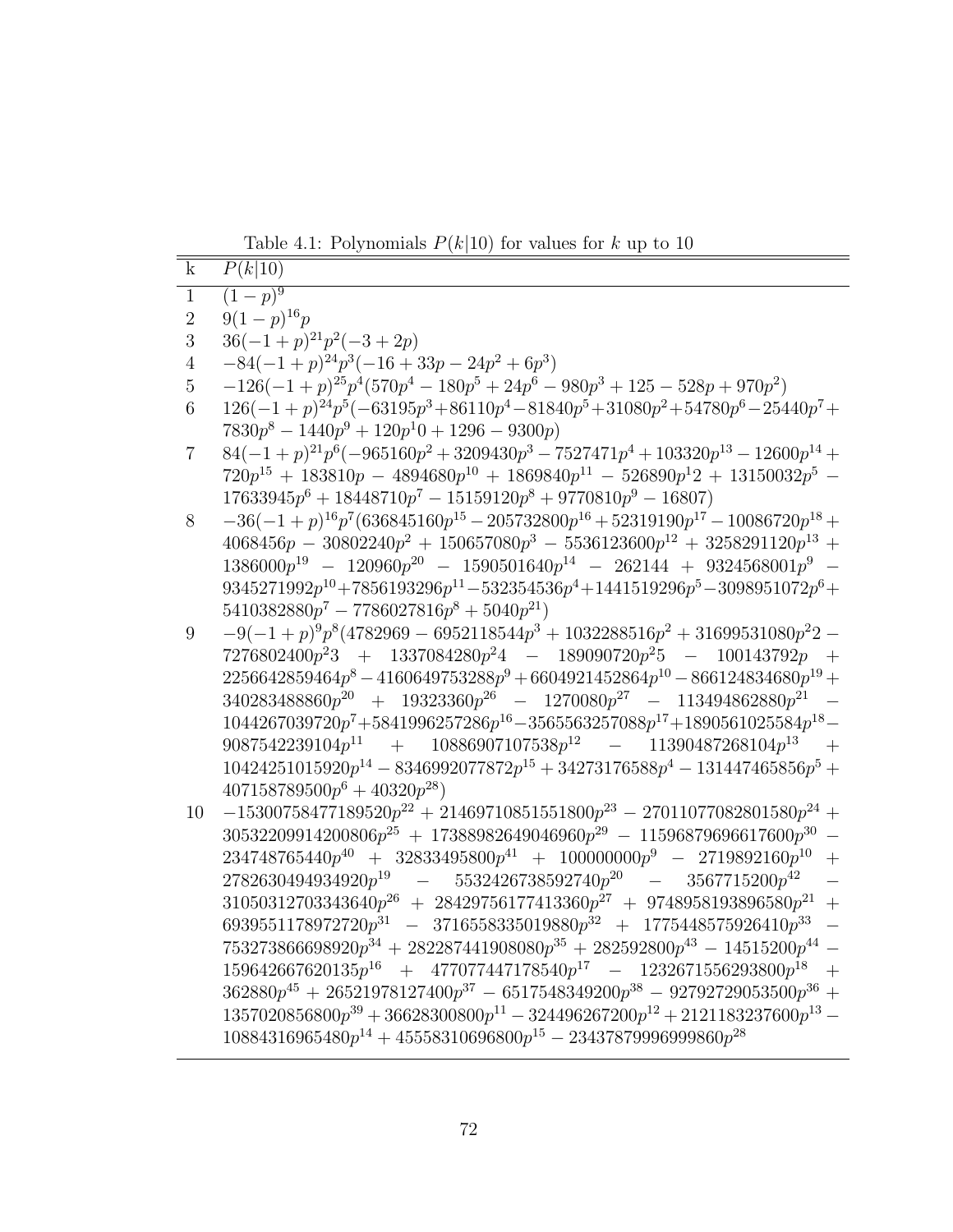# 4.4 Comparing infinite and finite networks models

In this section we compare the component size distributions for the finite and infinite networks for differing number of names in the network and graph our results. We graph the results of increasing default probability  $p$ from 0 up to the critical threshold value  $z = 1$  and examine the graphs for similarities. In a network, the phase transition is the point at which the giant component forms and this occurs precisely at  $z = 1$ . We constrain the bond percolation parameter so that  $z$  is at or below the threshold value to ensure we remain in the regime where there is only finite size components i.e. no giant component.

First we consider a network of 10 vertices i.e. a portfolio of 10 reference names. We compute the default probability  $p$  corresponding to the average degree of a vertex 1 i.e.  $z = 1$  such that,

$$
p = \frac{z}{N-1} = \frac{1}{9} = 0.1111.
$$

We examine the probability of default  $P_n$  when the default probability  $p$ is below this threshold value for all infinite and finite networks. We note our results in Table 4.2. From this table it can be seen that both the finite and infinite networks match well for all default probability values. When comparing the models, we also check to confirm whether the  $\sum_{n=1}^{\infty}$  $n=1$  $P_n$  for the infinite network models is approximately close to 1. Note  $\sum_{n=1}^{\infty}$  $n=1$  $P_n$  will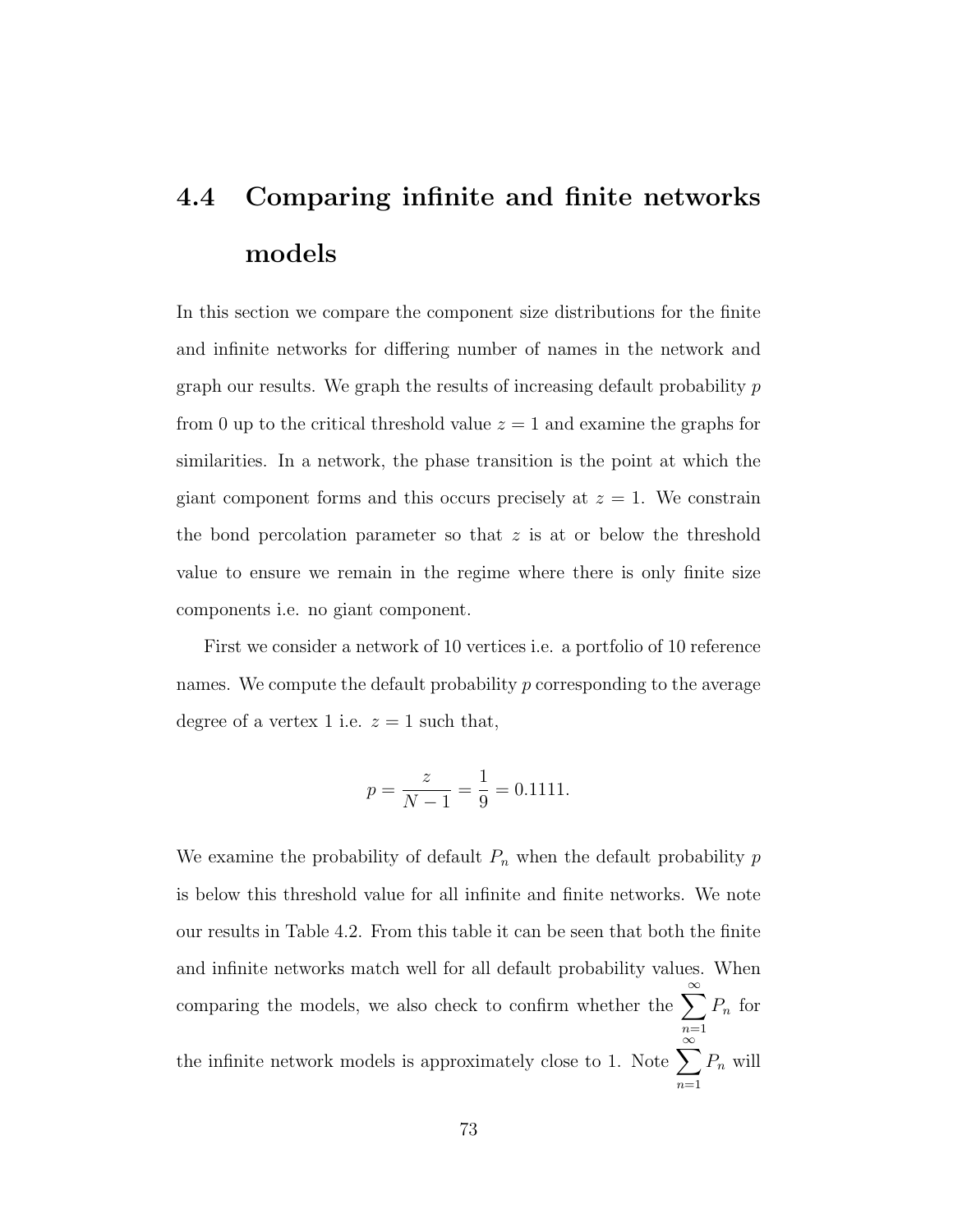slightly deviate from 1 since we do not include  $P_0$ . Decreasing the critical

|       |                | default probability $p$ when $N = 10$ . |                           |                                                                                     |
|-------|----------------|-----------------------------------------|---------------------------|-------------------------------------------------------------------------------------|
| $\,p$ | $\overline{z}$ | Ν<br>$n=1$                              | $\boldsymbol{N}$<br>$n=1$ | Infinite $-\sum P_n \approx$ Finite $-\sum P_n \approx$ Good match for <i>n</i> btw |
| 0.11  | 0.99           | 0.762008                                | 1                         | $1 - 10$                                                                            |
| 0.09  | 0.81           | 0.884082                                |                           | $1 - 10$                                                                            |
| 0.07  | 0.63           | 0.963569                                |                           | $1 - 10$                                                                            |
| 0.05  | 0.45           | 0.994808                                |                           | $1 - 10$                                                                            |
| 0.03  | 0.27           | 0.999863                                |                           | $1 - 10$                                                                            |
| 0.01  | 0.09           | 0.999999                                |                           | $1 - 10$                                                                            |
| 0.005 | 0.045          | 0.99999                                 |                           | $1 - 10$                                                                            |
| 0.004 | 0.036          |                                         |                           | $1 - 10$                                                                            |
| 0.003 | 0.027          |                                         |                           | $1 - 10$                                                                            |
| 0.001 | 0.009          |                                         |                           | $1 - 10$                                                                            |
|       |                |                                         |                           |                                                                                     |

Table 4.2: Results for the infinite and finite network models varying the default probability a when  $N = 10$  $d$ ged and the probability  $p$  when  $N$ 

value from 0.11 to 0 we note improvements in the fitting of the finite and infinite network probability of defaults, see Figure 4.2.



Figure 4.2: Comparing Newman's finite and infinite models when  $N = 10$ and probability of default  $p = 0.09$ .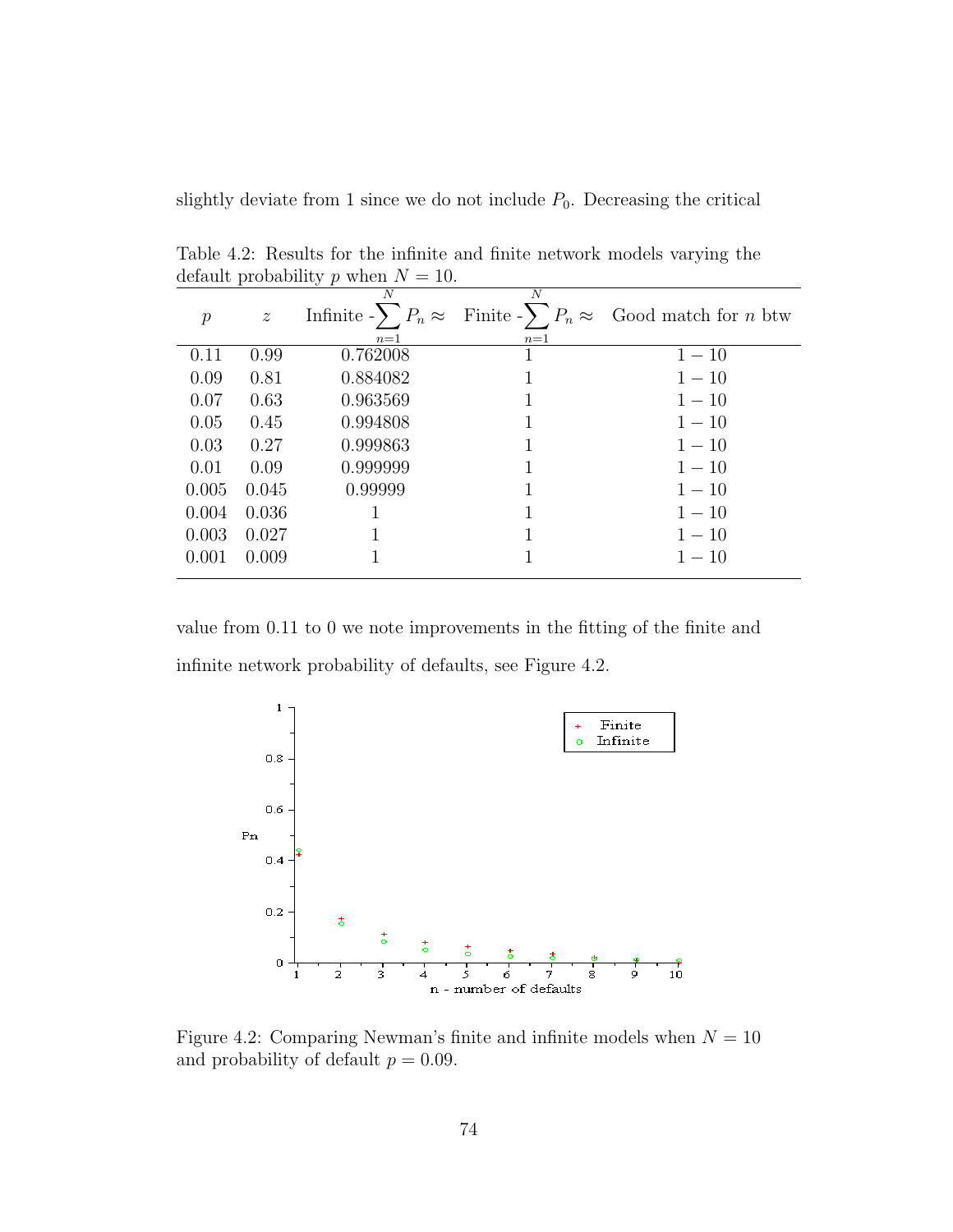Next we consider a larger network where the number of names in the portfolio is  $N = 40$ . We compute the default probability p corresponding to an average degree of a vertex  $z = 1$  such that,

$$
p = \frac{z}{N - 1} = \frac{1}{39} = 0.02564.
$$

We examine the behaviour of the probability of default  $P_n$  when the default probability  $p$  lies below this value and note our results in Table 4.3. The

| Table 4.3: Results for the infinite and finite network models varying the |  |  |  |  |  |
|---------------------------------------------------------------------------|--|--|--|--|--|
| default probability p when $N = 40$ .                                     |  |  |  |  |  |
|                                                                           |  |  |  |  |  |

| $\mathcal{p}$ | $\overline{z}$ | N<br>$n=1$ | N<br>$n=1$ | Infinite $-\sum P_n \approx$ Finite $-\sum P_n \approx$ Good match for <i>n</i> btw |
|---------------|----------------|------------|------------|-------------------------------------------------------------------------------------|
| 0.024         | 0.936          | 0.924577   |            | $1 - 12$                                                                            |
| 0.02          | 0.78           | 0.988695   |            | $1 - 10$                                                                            |
| 0.0175        | 0.6825         | 0.988245   |            | $1 - 11$                                                                            |
| 0.015         | 0.585          | 0.999872   |            | $1-9$                                                                               |
| 0.01          | 0.39           | 0.999999   |            | $1 - 8$                                                                             |
| 0.006         | 0.234          | 0.999999   |            | $1 - 8$                                                                             |
| 0.003         | 0.117          |            |            | $1 - 7$                                                                             |
| 0.001         | 0.039          | 0.999999   |            | $1 - 10$                                                                            |
|               |                |            |            |                                                                                     |

finite and infinite network models match well for  $1 \le n \le 10$ . The  $\sum$ N for the finite and infinite models are approximately close to 1. Note the  $P_n$ poor agreement between the models when  $n > 10$ , see Figure 4.3.

Increasing the number of names in the network further, we examine the probability of default when  $N = 70$ . We compute the default probability p corresponding to the threshold value,

$$
p = \frac{z}{N - 1} = \frac{1}{69} = 0.01449,
$$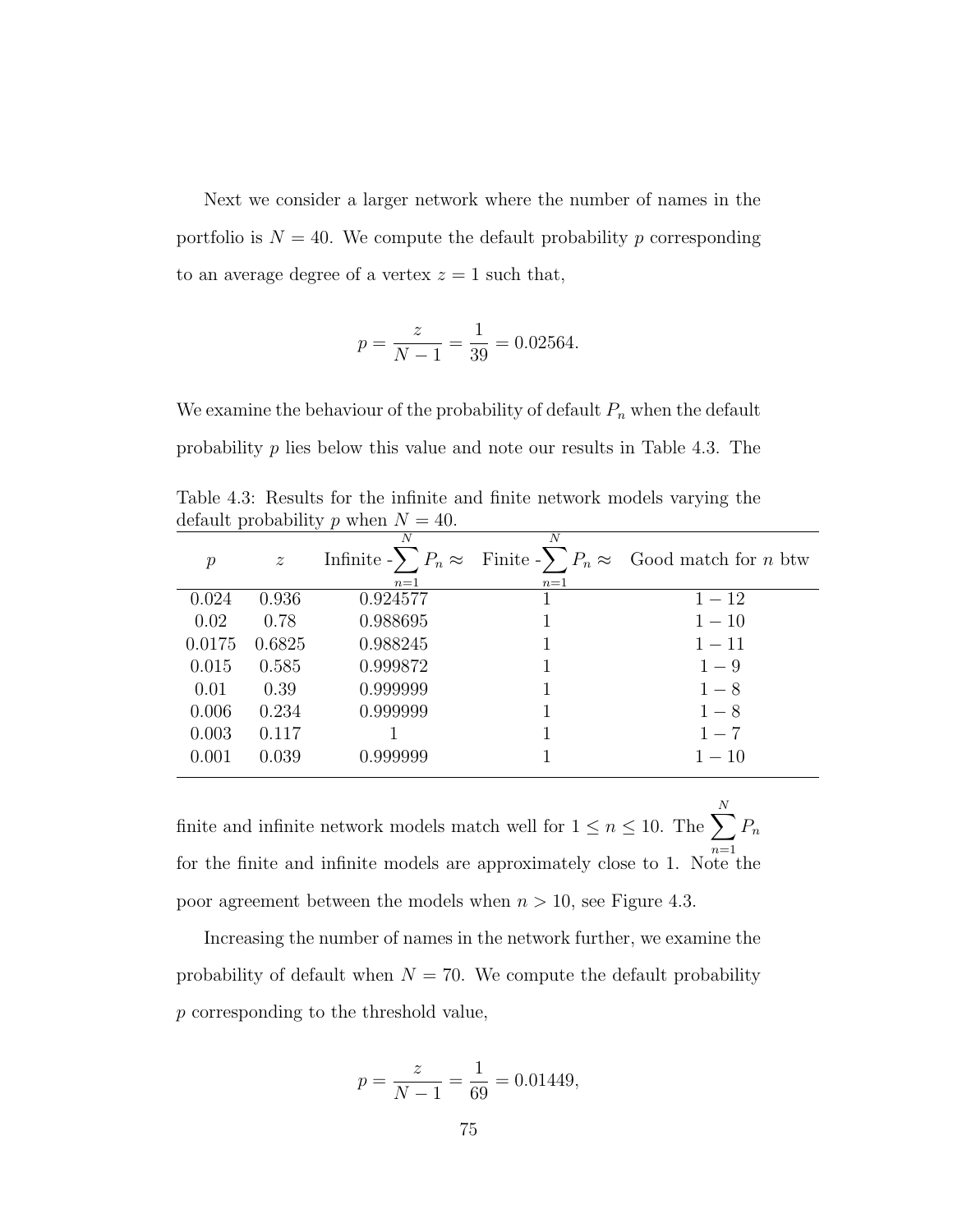

Figure 4.3: Comparing Newman's finite and infinite models when  $N = 40$ and probability of default  $p = 0.024$ . Note the errors are due to numerical calculation of binomial coefficients - this could be improved by using a more careful method of computing the binomial coefficients. We don't pursue this in our thesis but it could be an area for further work.

and examine the probability of default  $P_n$  when the default probability  $p$ lies below this threshold value. We note our results in Table 4.4. From our

| $\mathcal{p}$   | $\boldsymbol{z}$ | $n=1$    | N<br>$n=1$ | Infinite $-\sum P_n \approx$ Finite $-\sum P_n \approx$ Good match for <i>n</i> btw |
|-----------------|------------------|----------|------------|-------------------------------------------------------------------------------------|
| 0.0143          | 0.9867           | 0.916664 |            | $1 - 10$                                                                            |
| 0.011           | 0.759            | 0.998526 |            | $1-9$                                                                               |
| 0.008           | 0.552            | 0.999999 |            | $1 - 8$                                                                             |
| 0.004           | 0.276            | 0.999999 |            | $1 - 7$                                                                             |
| 0.0017          | 0.1173           |          |            | $1 - 8$                                                                             |
| $0.0005$ 0.0345 |                  |          |            | $1 - 7$                                                                             |
|                 |                  |          |            |                                                                                     |

Table 4.4: Results for the infinite and finite network models varying the default probability p when  $N = 70$ .

analysis the infinite and finite network models match well when  $1\leq n\leq 8$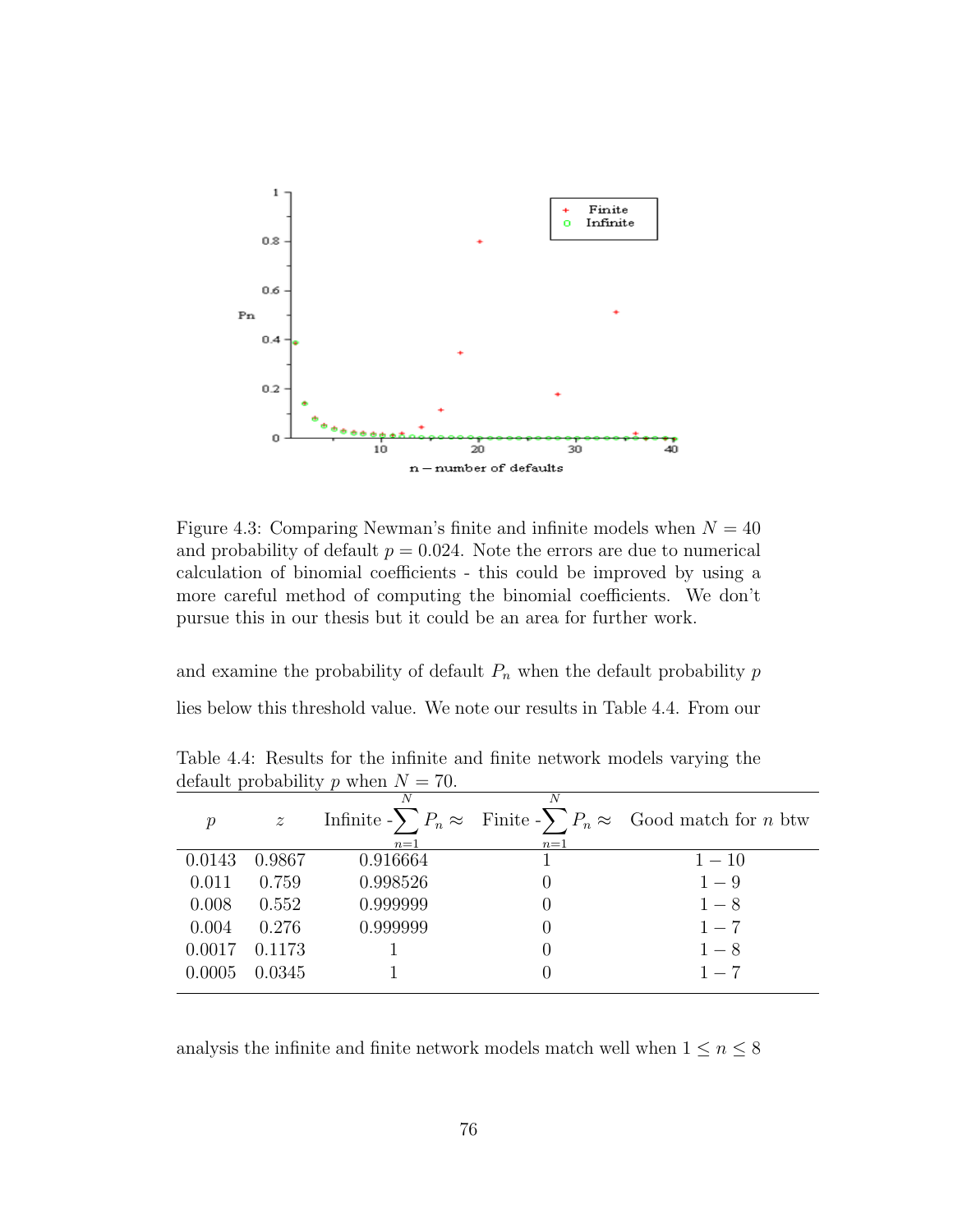and fails to match when  $n \geq 8$ . We compute the  $\sum$ N network model and the results are approximately close to 1. In contrast,  $P_n$  for the infinite the  $\sum$ N  $n=1$  $P_n$  for the finite network model is approximately 0. The finite network no longer has  $\sum$ N  $n=1$  $P_n$  being approximately 1 and this failure is due to the numerical round off errors when computing large binomial coefficients, see Figure 4.4. The numerical errors here are sufficiently serious such that the outcome no longer makes sense.



Figure 4.4: Comparing Newman's finite and infinite models when  $N = 70$ and probability of default  $p = 0.0143$ .

Finally we examine a large portfolio network similar to that of the size of an iTraxx Europe tranched CDO with  $N = 125$  reference names and compute the default probability p corresponding to an average degree of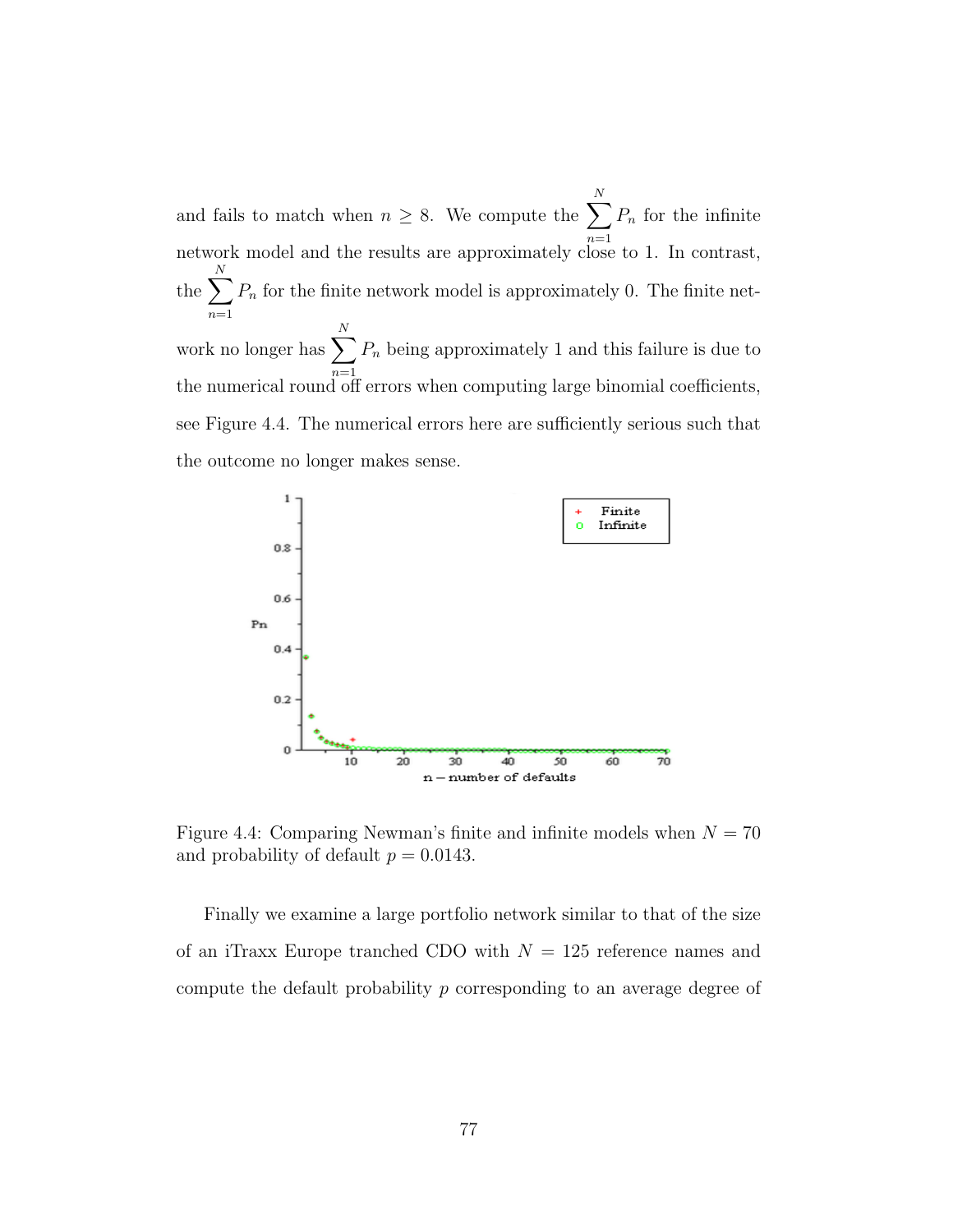a vertex  $z = 1$  such that,

$$
p = \frac{z}{N - 1} = \frac{1}{124} = 0.0080645.
$$

We examine the behaviour of the probability of default  $P_n$  when the default probability p lies below the threshold value and note our results in Table 4.5. The finite and infinite models match well when  $1 \leq n \leq 7$  and

Table 4.5: Results for the infinite and finite network models varying the default probability p when  $N = 125$ .

| $\mathcal{P}$ | $\mathcal{Z}$ | N        | N                | Infinite $-\sum P_n \approx$ Finite $-\sum P_n \approx$ Good match for <i>n</i> btw |
|---------------|---------------|----------|------------------|-------------------------------------------------------------------------------------|
|               |               | $n=1$    | $n=1$            |                                                                                     |
| 0.008         | 0.992         | 0.93601  | $\left( \right)$ | $1 - 8$                                                                             |
| 0.00645       | 0.7998        | 0.999416 |                  | $1 - 7$                                                                             |
| 0.0049        | 0.6076        | 0.99999  |                  | $1 - 7$                                                                             |
| 0.0032        | 0.3968        |          |                  | $1-6$                                                                               |
| 0.0016        | 0.1984        |          |                  | $1-5$                                                                               |
| 0.0008        | 0.0992        |          | $\left( \right)$ | $1 - 4$                                                                             |
| 0.0004        | 0.0496        |          |                  | $1-5$                                                                               |
|               |               |          |                  |                                                                                     |

the  $\sum$ N  $n=1$  $P_n$  is approximately close to 1 for the infinite network model. For

the finite network model the  $\sum$ N  $n=1$  $P_n \approx 0$ , this is due to the round off errors highlighted previously and as the network get infinitely large solving the probability of default  $P_n$  for the finite network becomes increasingly computationally expensive. This is due to the round off numerical errors generated by the multiplication of large binomial coefficients with smaller terms, see Figure 4.5. Therefore we only get accurate results for  $\sum$ N  $n=1$  $P_n$ when we limit the number of names in the portfolio to  $N = 30$  for the finite case. This is a major disadvantage considering the typical size of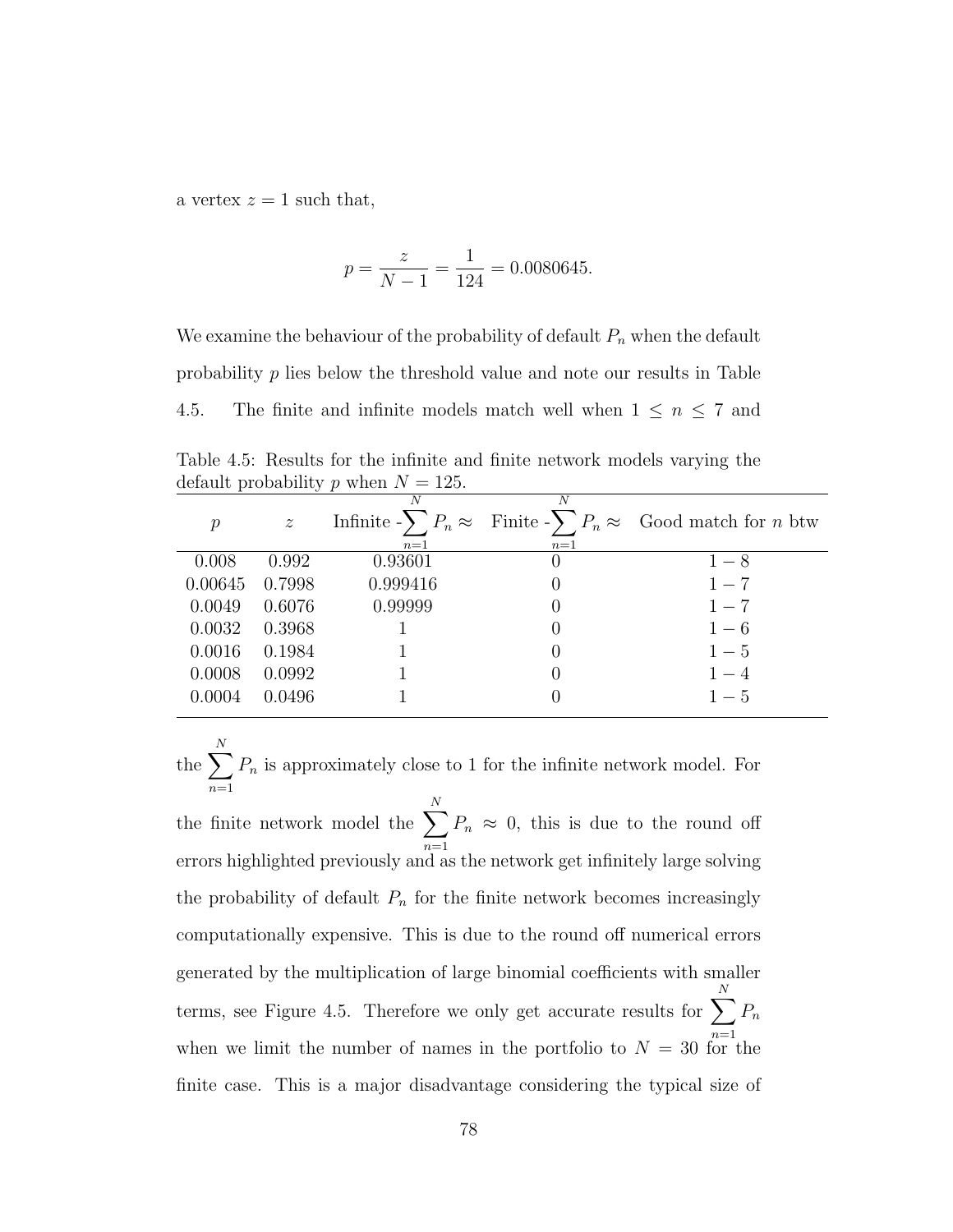

Figure 4.5: Comparing Newman's finite and infinite models when  $N = 125$ and probability of default  $p = 0.008$ .

a CDO portfolio consists of 125 reference names (for CDX and iTraxx Europe indices) and up to 600 reference names for bespoke CDOs. For this reason and since the results for the infinite network case and the corresponding finite networks cases match well, as our preferred network model continuing onwards we will use the infinite network model as our standard network model.

In the following chapter we extend the infinite network model presented here and introduce our percolation model  $Q_n$ . We then compare this percolation model, the Gaussian and Student t4 copulas to market data and note our results.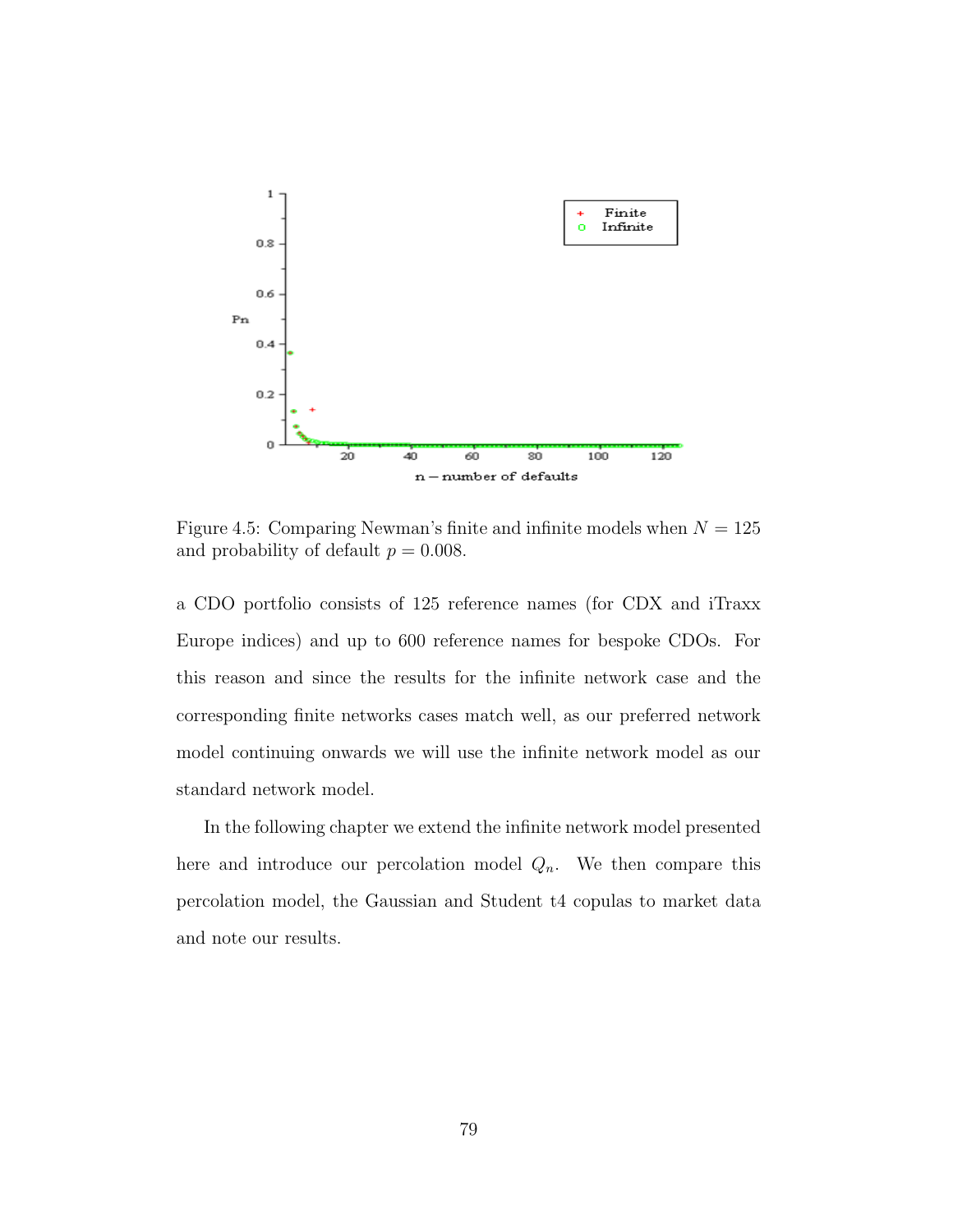## Chapter 5

## The percolation model

In this chapter we propose a new percolation model based on network theory for use in CDO pricing. To model default dependence between names in a portfolio we examine the possible replacement of current copula based approaches with intuitive contagion models for percolation on networks.

We extend the infinite network model introduced in Chapter 4 to compute the probability of default of a CDO portfolio. Note that to compute the percolation model we use the pricing measure to imply the bond percolation parameter from the CDS spreads similar to the use of the pricing measure in the copula case in Chapter 3.

In this chapter we firstly compute the default distribution averaging over seed values and from this set up our percolation model  $Q_n$ . We extract percolation parameters from the model using iTraxx data sets and then compare the percolation model to other models in its ability to match to market data.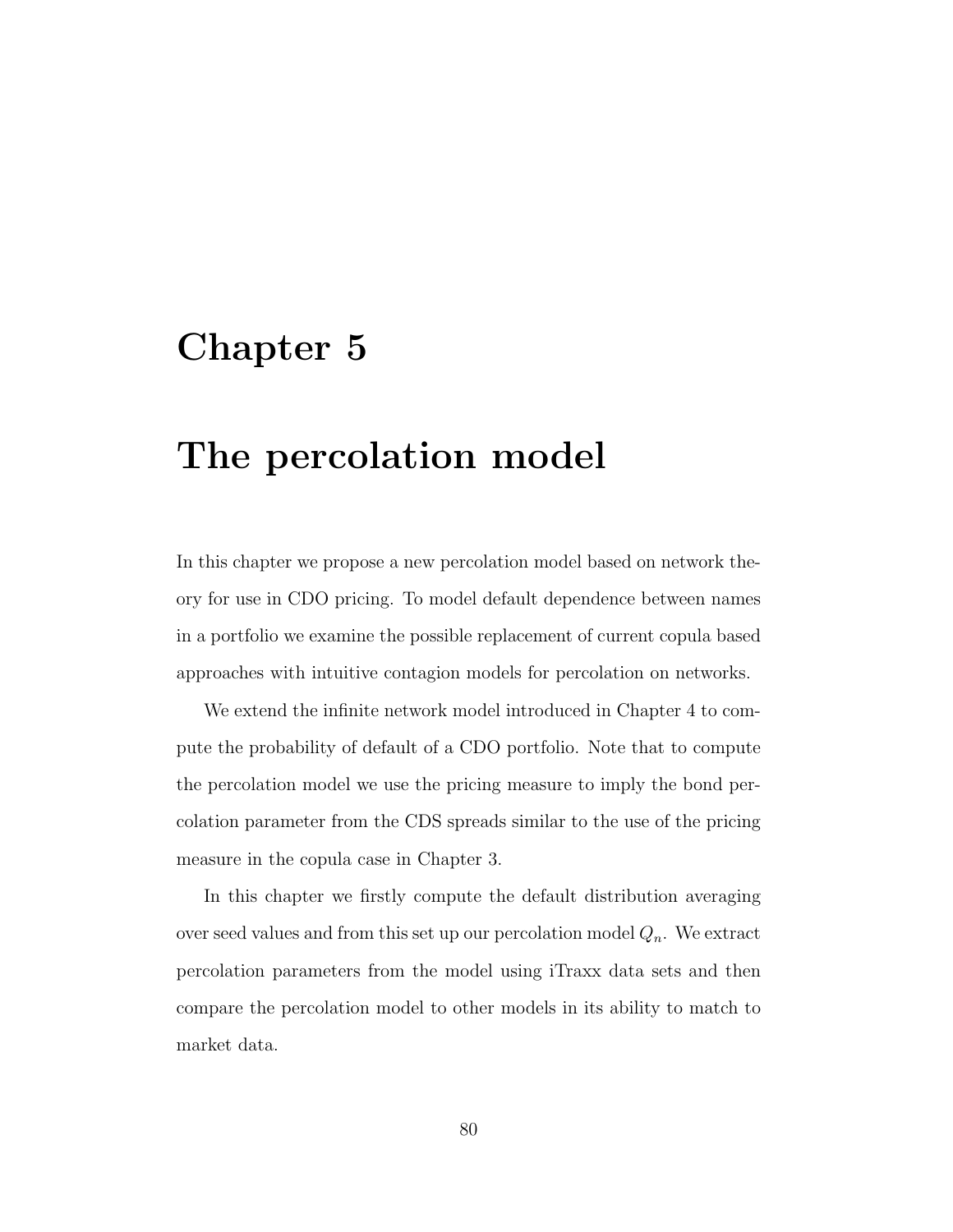# 5.1 The default distribution averaging over seed values

In this section we further develop the infinite network model introduced in the previous chapter to compute the default distribution  $P_n$ . Firstly, we let  $P_n(m)$  represent the probability distribution for number n of defaults assuming  $m$  initial seeds, where a seed is a vertex in the network. Then, depending on how many other vertices a seed or seeds are connected to, we are able to model the spread of contagion given an initial number of seeds, such that  $m = 1, 2, ..., N$ .

From Newman (2007), the probability that a single seed in a network results in  $n$  defaults is given by,

$$
P_n(1) = \frac{e^{-zn}(zn)^{n-1}}{n!} = \frac{1}{z}(ze^{-z})^n \frac{n^{n-1}}{n!},
$$
\n(5.1.1)

where  $z = (pperc)(N)$  and pperc is the bond percolation parameter i.e. the parameter p from Section 4.1 and for  $n = 1, \ldots, N$ . We simplify Eq. (5.1.1) to

$$
P_n(1) = \frac{1}{z} (ze^{-z})^n A_{1,n},
$$
\n(5.1.2)

where  $A_{1,n} =$  $n^{n-1}$ n! . Next we consider a probability density function of two cascade sizes on an infinite network such that

$$
P_n(2) = \sum_{r=1}^{n-1} P_r(1) P_{n-r}(1).
$$
 (5.1.3)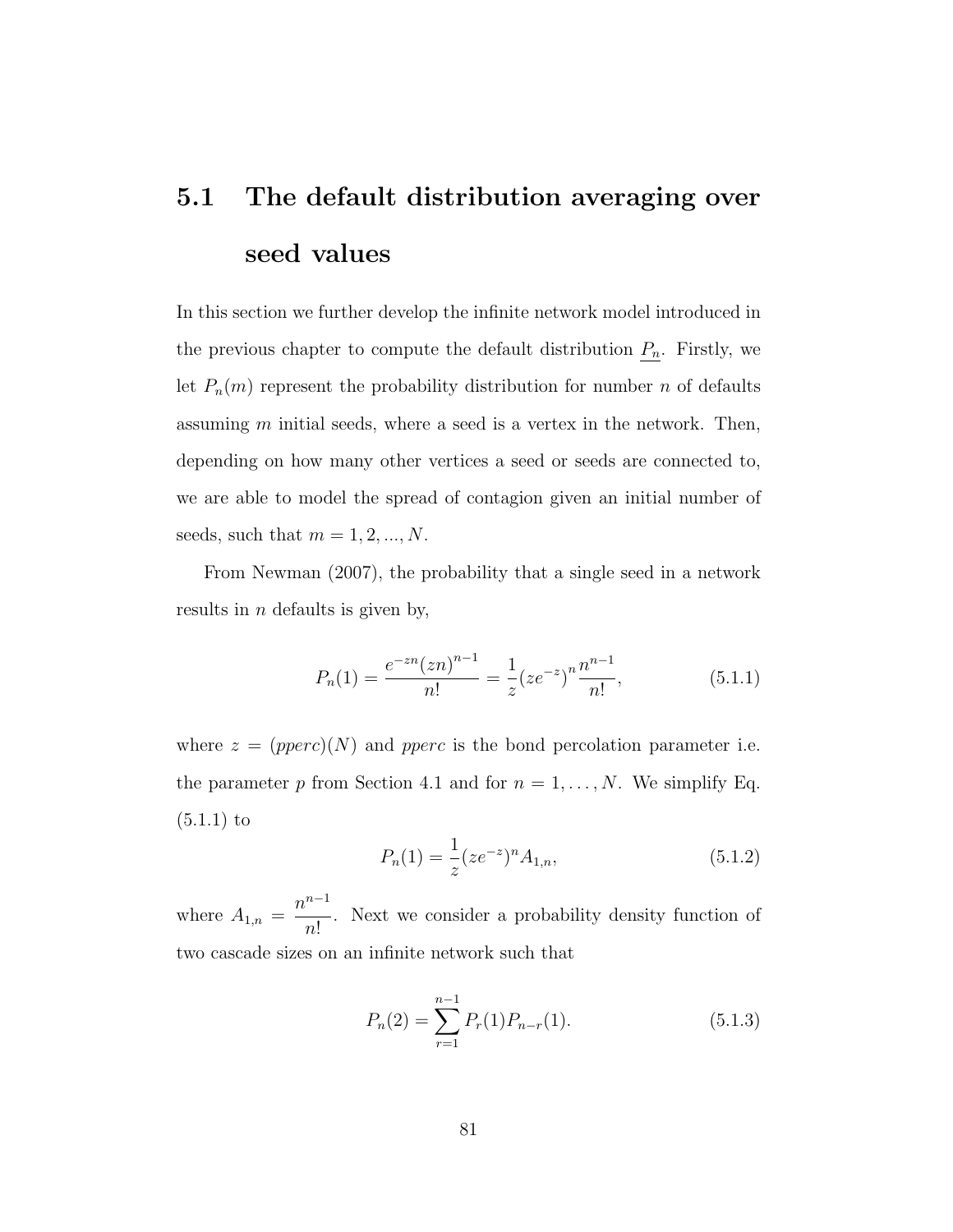Then, rewriting Eq.  $(5.1.3)$  in matrix form, see Appendix B, keeping z dependence separate as much as possible results in

$$
P_n(2) = \sum_{r=1}^{n-1} \frac{1}{z} (ze^{-z})^r \frac{1}{z} (ze^{-z})^{n-r} \left[ \frac{r^{r-1}}{r!} \frac{(n-r)^{n-r-1}}{(n-r)!} \right],
$$

and simplifying,

$$
P_n(2) = \frac{1}{z^2} (ze^{-z})^n A_{2,n},
$$
\n(5.1.4)

where  $A_{2,n}$  contains numerical factors only, independent of z i.e.  $A_{2,n}$  =  $\sum^{n-1}$  $r=1$  $\left[\frac{r^{r-1}(n-r)^{n-r-1}}{r!(n-r)!}\right]$ . Therefore, the general formula for the probability of  $i$  seeds leading to  $n$  defaults is given by

$$
P_n(i) = \sum_{r=1}^{n-1} P_r(1) P_{n-r}(i-1),
$$
\n(5.1.5)

and this can simply be written as

$$
P_n(i) = \frac{1}{z^i} (ze^{-z})^n A_{i,n},
$$
\n(5.1.6)

where  $A_{1,n} = \sum_{n=1}^{n-1}$  $r=1$  $A_{1,r}A_{(i-1),(n-r)}$ .

For our percolation model we assume that the numbers of seeds have a Poisson-type density function  $Q_i$ , where  $Q_i$  is the distribution of the seed sizes and that the expected number of seed defaults is given by  $z_1 =$  $\rho_0(N-1)$ . In this case the density function can be written as

$$
\widetilde{Q_i} = \frac{z_1^{i-1}}{(i-1)!} e^{-z_1},\tag{5.1.7}
$$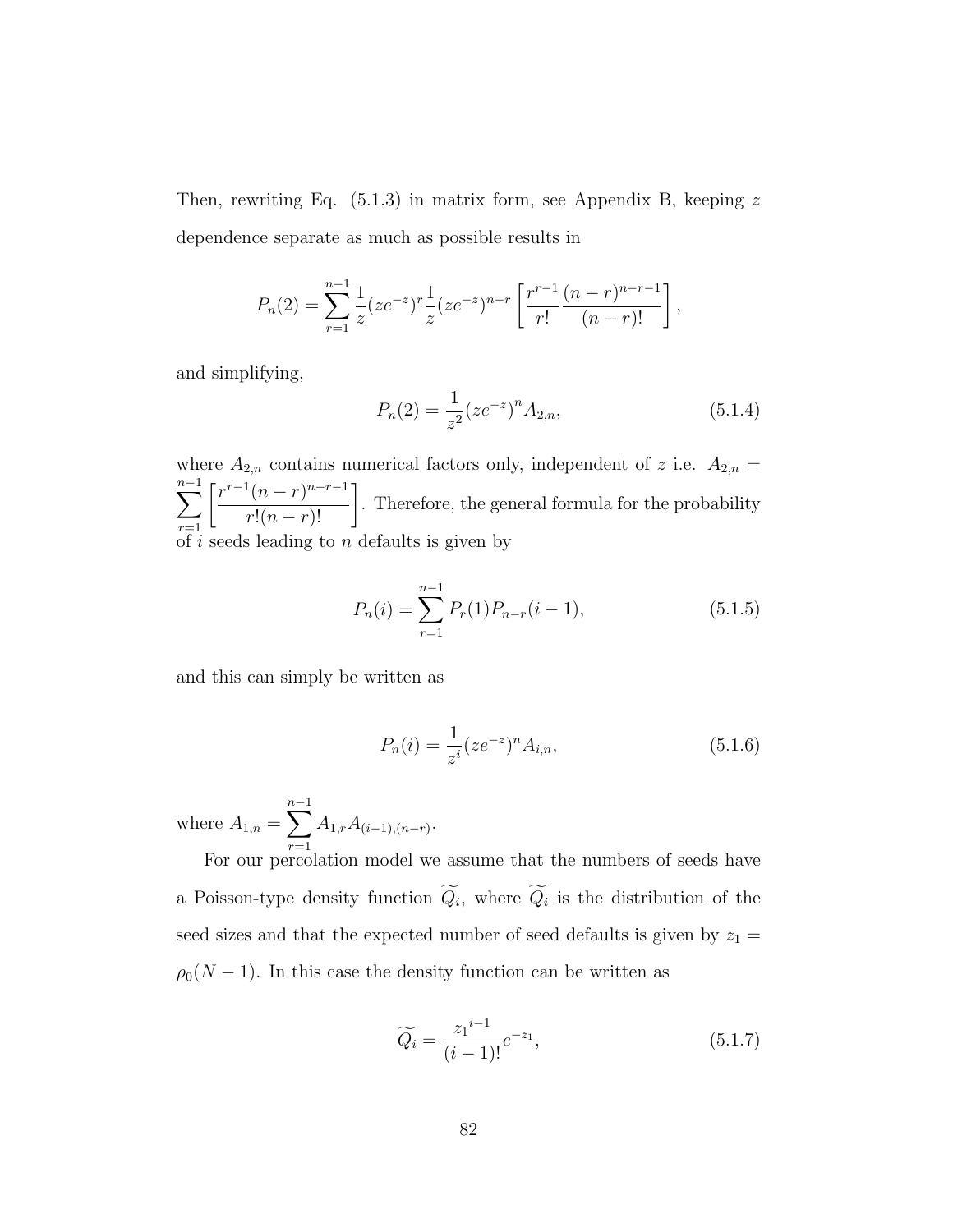where  $Q_i$  is normalised such that

$$
\sum_{i=1}^{\infty} \widetilde{Q_i} = 1,
$$

and its mean is

$$
\sum_{i=1}^{\infty} i \widetilde{Q_i} = z_1 + 1.
$$

Then, having computed the distribution of seed sizes we can compute the default distribution  $\underline{P_n}$  after averaging over the seeds sizes, such that

$$
\underline{P_n} = \sum_{i=1}^{N} \widetilde{Q_i} P_n(i),\tag{5.1.8}
$$

where  $P_n(i)$  is the probability distribution for n number of defaults assuming  $i$  initial seeds. We substitute Eq.  $(5.1.3)$  and Eq.  $(5.1.7)$  into the above equation resulting in,

$$
\underline{P_n} = \sum_{i=1}^N \frac{z_1^{i-1}}{(i-1)!} e^{-z_1} \frac{1}{z^i} (ze^{-z})^n A_{i,n}.
$$

This simplifies the default distribution  $\underline{P_n}$  to

$$
\underline{P_n} = \frac{1}{z_1} e^{-z_1} \sum_{i=1}^{N} \left(\frac{z_1}{z}\right)^i \frac{1}{(i-1)!} A_{i,n} (ze^{-z})^n.
$$
 (5.1.9)

We generate  $\underline{P_n}$  in MATLAB by,

$$
\underline{P_n} = \frac{1}{z_1} e^{-z_1} \sum_{i=1}^{N} \left(\frac{z_1}{z}\right)^i B_{i,n} (ze^{-z})^n, \tag{5.1.10}
$$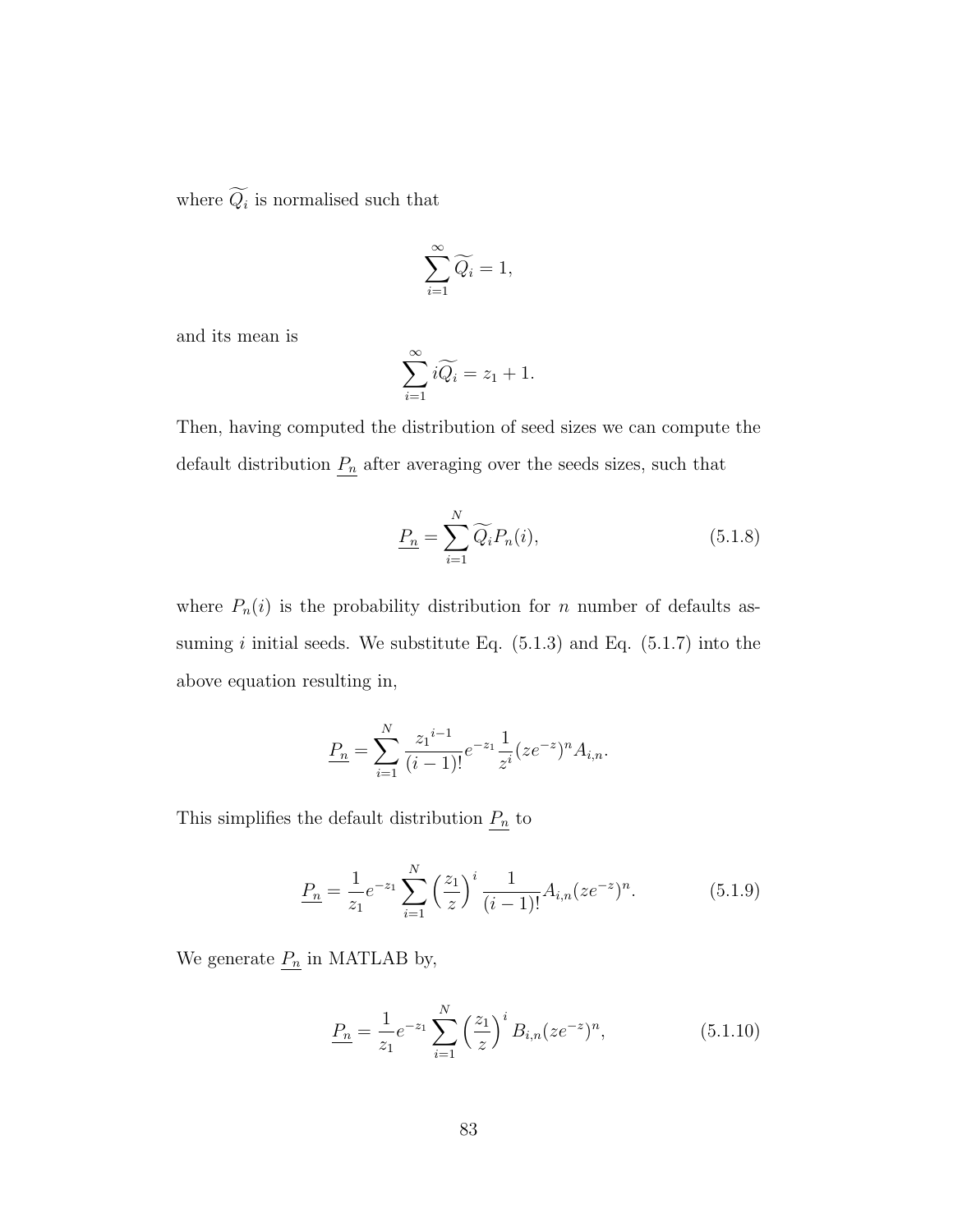where  $B_{i,n} = \frac{1}{(i-1)!} A_{i,n}$ , see Appendix B.

In this section we have computed the default distribution  $P_n$  having averaged over seed sizes. Using this result in the following section we can begin to compute the probability of default for the percolation model.

## 5.2 The percolation model  $Q_n$

In this section we introduce our percolation model used to compute the probability of default for N names in a CDO portfolio. We model the probability of default  $Q_n$  in the network model where names in the portfolio are correlated. Modelling the probability of default in a correlated portfolio is similar to modelling the probability of default of contagion spreading in a network.

The basic percolation model is made up of agents, who are classed as optimists, percolationists or catastrophists. Then as a result of a group of agents' expectations of the network, one can model the price of bonds in a CDO portfolio and draw conclusions from it. As the name suggests, optimists are the fraction of agents that expect no defaults to occur in the network, catastrophists are the fraction that expect N defaults to occur in the network and percolationists are the fraction that expect defaults in between these extreme events. For the percolation model, we first ensure that the total fraction of catastrophists, percolationists and optimists sums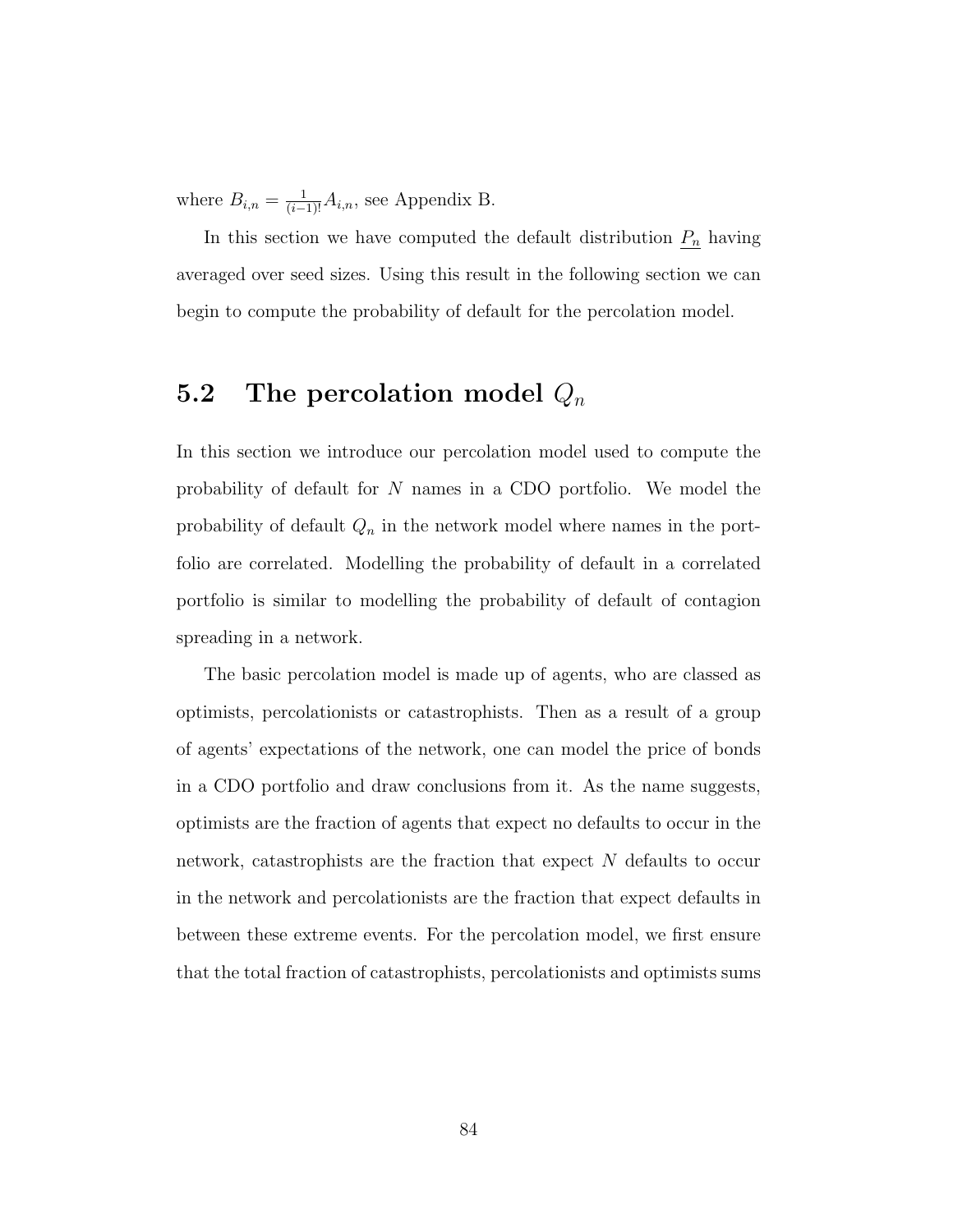to 1, so we let

$$
\widetilde{P_n} = \frac{\underline{P_n}}{\sum_{n=1}^{N} \underline{P_n}},
$$

such then that  $\sum$ N  $\sum_{n=1} P_n = 1$ . The distribution of the number of defaults  $Q_n$ is thus given by

$$
Q_n = \begin{cases} a & n = 0, \\ b\tilde{P}_n(z, z_1) & 1 \le n \le N - 1, \\ c & n = N, \end{cases}
$$

where  $\alpha$  is the fraction of optimists,  $\dot{\theta}$  is the fraction of the population who are percolationists and  $c$  is the fraction who are catastrophists. Optimists and catastrophists improve the fit to the market data, because percolationists always assume at least one default hence the parameters a and  $c$  are introduced. Having outlined the percolation model in Eq.  $(5.2)$ , we now set out the constraints of the model and use these constraints to compute the unknown parameters of the model by fitting to data.

The constraints of the model are as follows: firstly, the total distribution of the number of defaults must sum to 1, as a result,

$$
\sum_{n=0}^{N} Q_n = 1 \Longrightarrow a + b + c = 1,
$$

and rewriting in terms of the fraction of optimists,

$$
a = 1 - b - c.\t\t(5.2.1)
$$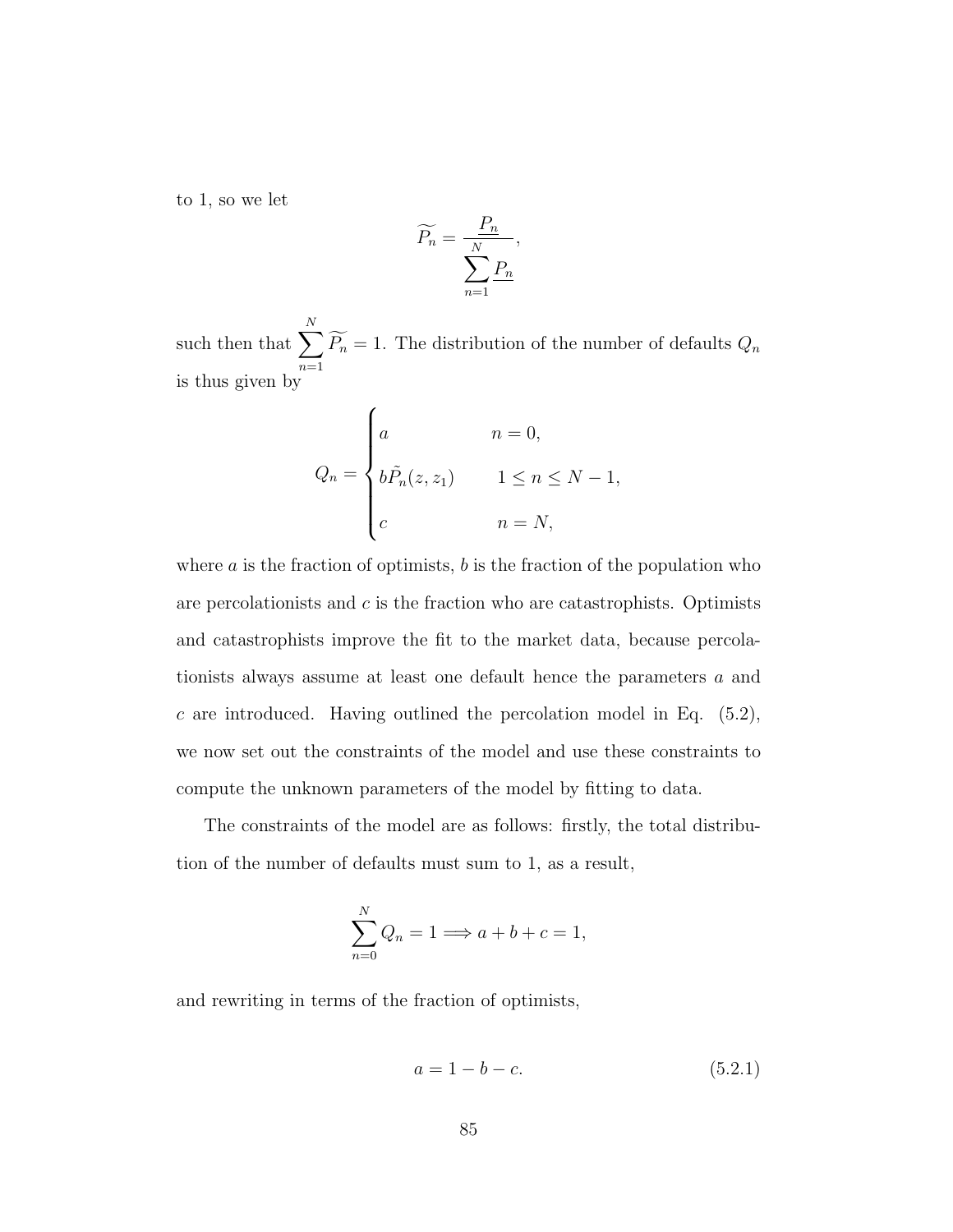Aside from this condition, we include a check in our MATLAB code to ensure that the fraction of optimist  $a \geq 0$ , the fraction of percolationists  $b \geq 0$ , and the fraction of catastrophists  $c \geq 0$ . Secondly, the calculation of the expected loss  $(EL)$  is given by

$$
EL = \sum_{n=0}^{N} nQ_n,
$$

such then that

$$
EL = b \sum_{n=1}^{N-1} n \tilde{P}_n + cN,
$$

and this provides a condition for the fraction of catastrophists  $c$ ,

$$
c = \frac{EL - b \sum_{n=1}^{N-1} n \tilde{P}_n}{N}.
$$
\n(5.2.2)

Since having computed a condition for a (the fraction of optimists) and a condition for c (the fraction of catastrophists) we now need to compute a value for the fraction of percolationists b. Then, for a given z and  $z_1$  and using Eq  $(5.2.2)$  for c, we choose the best fit b to match to market base correlation tranche values. The calculation of the expected loss on tranche j, attaching at  $A_j = 0$  i.e. the base tranche, is given by,

$$
E_j = (1 - R) \sum_{k=1}^{\lfloor \frac{D_j N}{1 - R} \rfloor} k p_k + D_j N \sum_{k=\lfloor \frac{D_j N}{1 - R} \rfloor + 1}^N p_k.
$$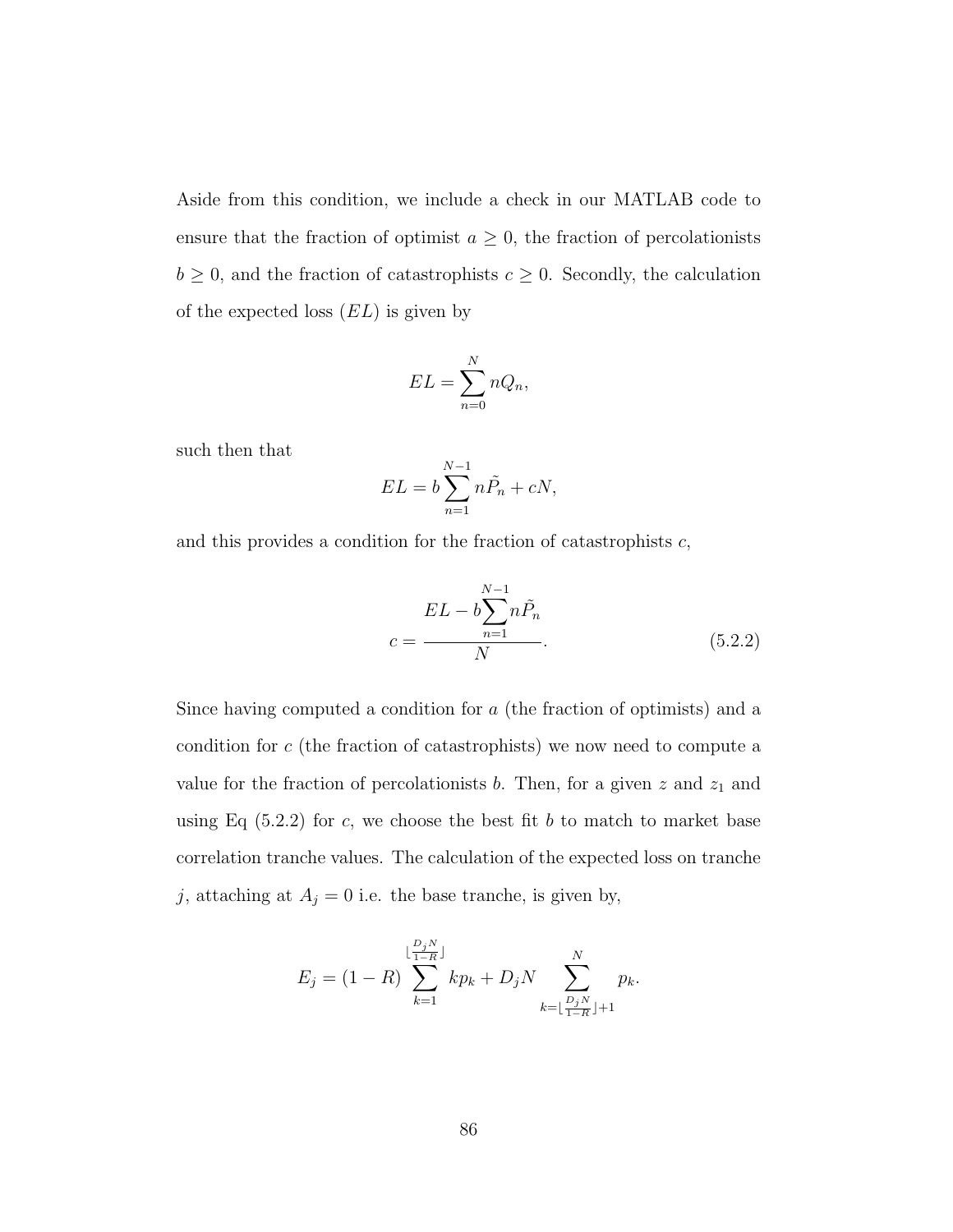Consequently, the expected loss for the percolation model when  $A_j = 0$  is,

$$
E_j = (1 - R) \sum_{n=1}^{\lfloor \frac{D_j N}{1 - R} \rfloor} n \tilde{P}_n + D_j N \sum_{n=\lfloor \frac{D_j N}{1 - R} \rfloor + 1}^N b \tilde{P}_n + D_j N c.
$$
 (5.2.3)

Replacing  $c$ , the fraction of catastrophists, with Eq.  $(5.2.2)$  results in,

$$
E_j = (1 - R)b \sum_{n=1}^{\lfloor \frac{D_j N}{1 - R} \rfloor} n\tilde{P}_n + bD_j N \sum_{n=\lfloor \frac{D_j N}{1 - R} \rfloor + 1}^N \tilde{P}_n - bD_j \sum_{n=1}^N n\tilde{P}_n + D_j NEL.
$$

Simplifying we get,

$$
E_j = bm_j + D_j NEL \tag{5.2.4}
$$

where

$$
m_j = (1 - R) \sum_{n=1}^{\lfloor \frac{D_j N}{1 - R} \rfloor} n \tilde{P}_n + D_j N \sum_{n=\lfloor \frac{D_j N}{1 - R} \rfloor + 1}^N \tilde{P}_n - D_j \sum_{n=1}^N n \tilde{P}_n.
$$

Then, in order to solve for b, the fraction of percolationists, we allow  $f(b)$ be the function

$$
f(b) = \sum_{j=1}^{5} (EM_j - E_j)^2,
$$
 (5.2.5)

the sum of the squares of the difference between the market expected loss  $EM_j$  and the percolation model expected losses  $E_j$  for each tranche. We seek to compute a value of b that minimises the difference between market expected losses and the percolation model expected losses. We rewrite Eq.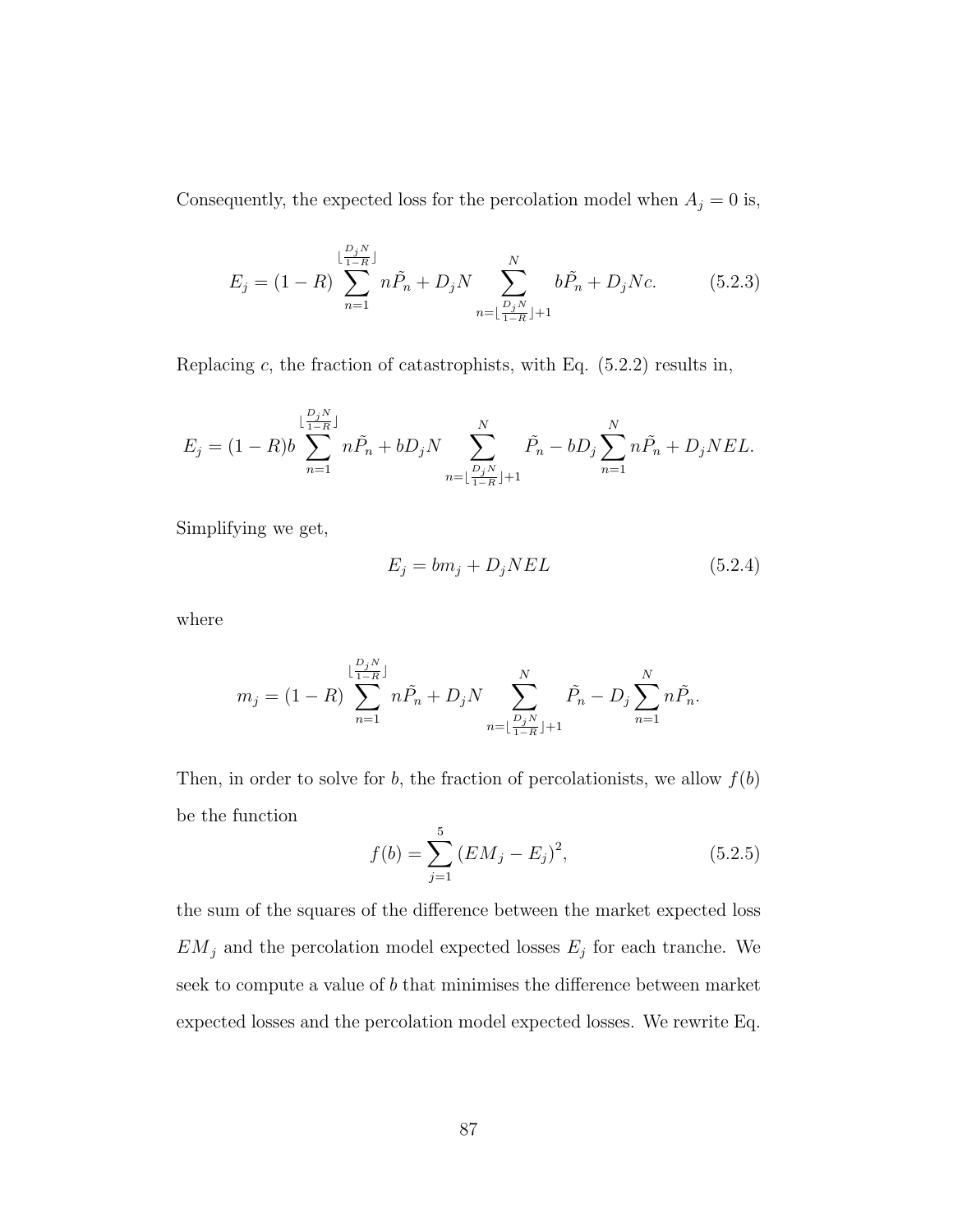(5.4.1), using Eq. (5.2.4) as

$$
f(b) = \sum_{j=1}^{5} (F_j - bm_j)^2,
$$
\n(5.2.6)

where  $F_j = EM_j - D_j NEL$ , and minimise the function  $f(b)$  by computing the gradient

$$
\frac{df}{db} = \sum_{j=1}^{5} 2(F_j - bm_j)(-m_j).
$$

Setting  $\frac{df}{db} = 0$ , the best fit fraction of percolationists b to market data is given by 5

$$
\hat{b} = \frac{\sum_{j=1}^{5} m_j F_j}{\sum_{j=1}^{5} m_j^2}.
$$
\n(5.2.7)

Note that the estimates a, b and c are dependent on *pperc* and  $\rho_0$ . Then for the percolation model, we now can compute  $\alpha$  the fraction of optimists, b the fraction of percolationists and c the fraction of catastrophists for a given *pperc* and  $\rho_0$  and in addition the percolation model expected loss  $EM_j$  for each tranche in the portfolio - see Appendix B. We measure the fit between market tranche values and percolation tranche values using a least square calculation given a *pperc* and  $\rho_0$  value and next convert the percolation model expected losses to base correlation values using the process discussed previously in Section 3.4.

In this section we outlined the parameters of the percolation model and the methodology of how the fraction of percolationists, catastrophists and optimists are computed. Prior to examining some of the features of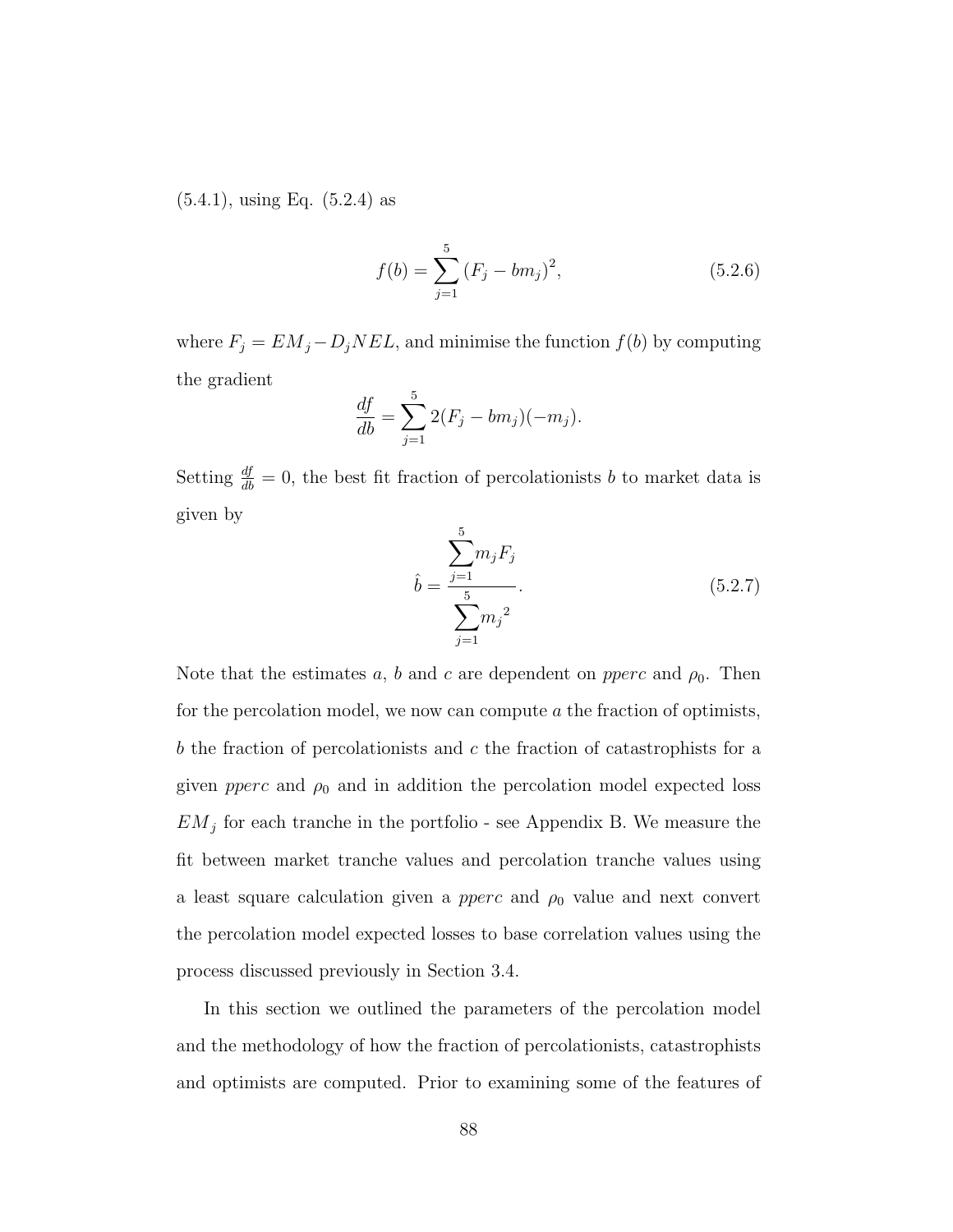the percolation model and extracting implied percolation parameters, we firstly use market data from www.creditfixings.com to compute market expected loss values for each tranche  $j$  and the default probability of the CDO portfolio. Then we use the market data as inputs into the percolation model and extract percolation parameters from it.

### 5.3 Market data

In this section we use market data from www.creditfixings.com to compute the default probability of the portfolio and the expected loss for each tranche in the portfolio. We link market data to the Large Pool Model to which we then apply various different models e.g. copula, percolation etc.

We closely follow McGinty (2004) to implement the Large Pool Model and this model allows us to input quoted market data and outputs the portfolio default probability and the expected loss for each tranche in the portfolio. Using a bootstrapping process we compute the tranche base correlation values for the CDO portfolio and using these outputs we can compute parameters for our percolation model detailed previously in Section 5.2.

#### 5.3.1 The Large Pool Model

Previously in Section 3.4 we discussed the Homogeneous Large Pool Gaussian Copula Model (Large Pool Model) spreadsheet in McGinty (2004) that we use to compute tranche expected loss values from market data inputs.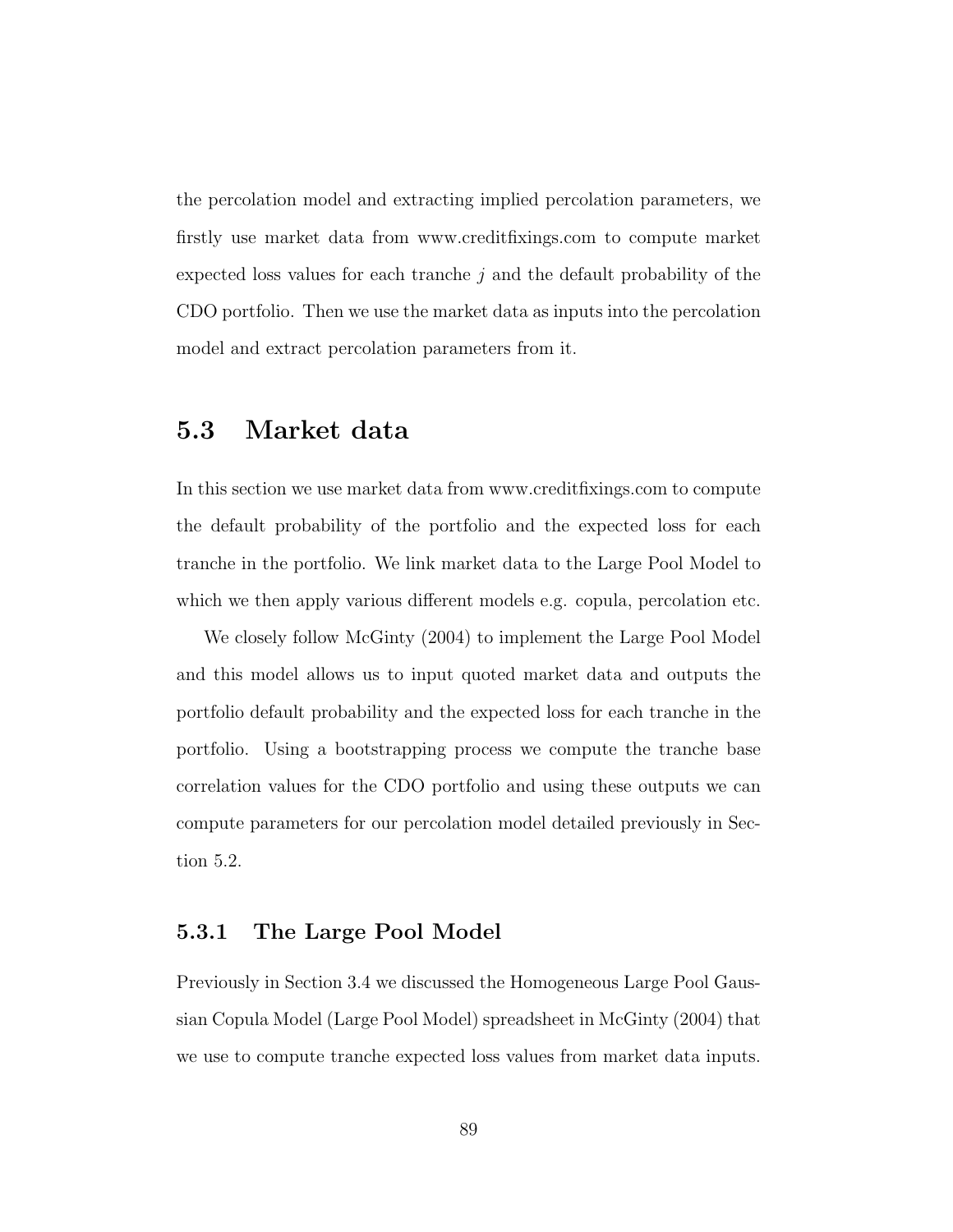This Large Pool Model is used as a method for translating market quotes to an implied correlation and works on the assumption that the portfolio is infinite in size and homogeneous.

In this section we link market data to the Large Pool Model to which we can then apply various different models e.g. copula, percolation etc. and using this method we compute the portfolio default probability and the expected loss for each tranche  $j$  in the portfolio using the Large Pool Model.

In this section, we closely follow McGinty (2004) in describing the Large Pool Model. Firstly, to compute the default probability  $p$ , we consider a CDO portfolio with normalised total notional *notional*  $= 1$ , average recovery rate R and an index spread  $IndSpd$  quoted in basis points. The period of interest for valuation is calculated as,

$$
horizon = \frac{MaturityDate - ValueDate}{360},
$$

and the portfolio clean spread

$$
ClearSpeed = \frac{IndSpd}{1 - R}.
$$

Having outlined the horizon and CleanSpread above, the portfolio default probability is given as

$$
p(horizon) = 1 - e^{-\frac{(ClearSpred)(horizon)}{10000}}.
$$
\n
$$
(5.3.1)
$$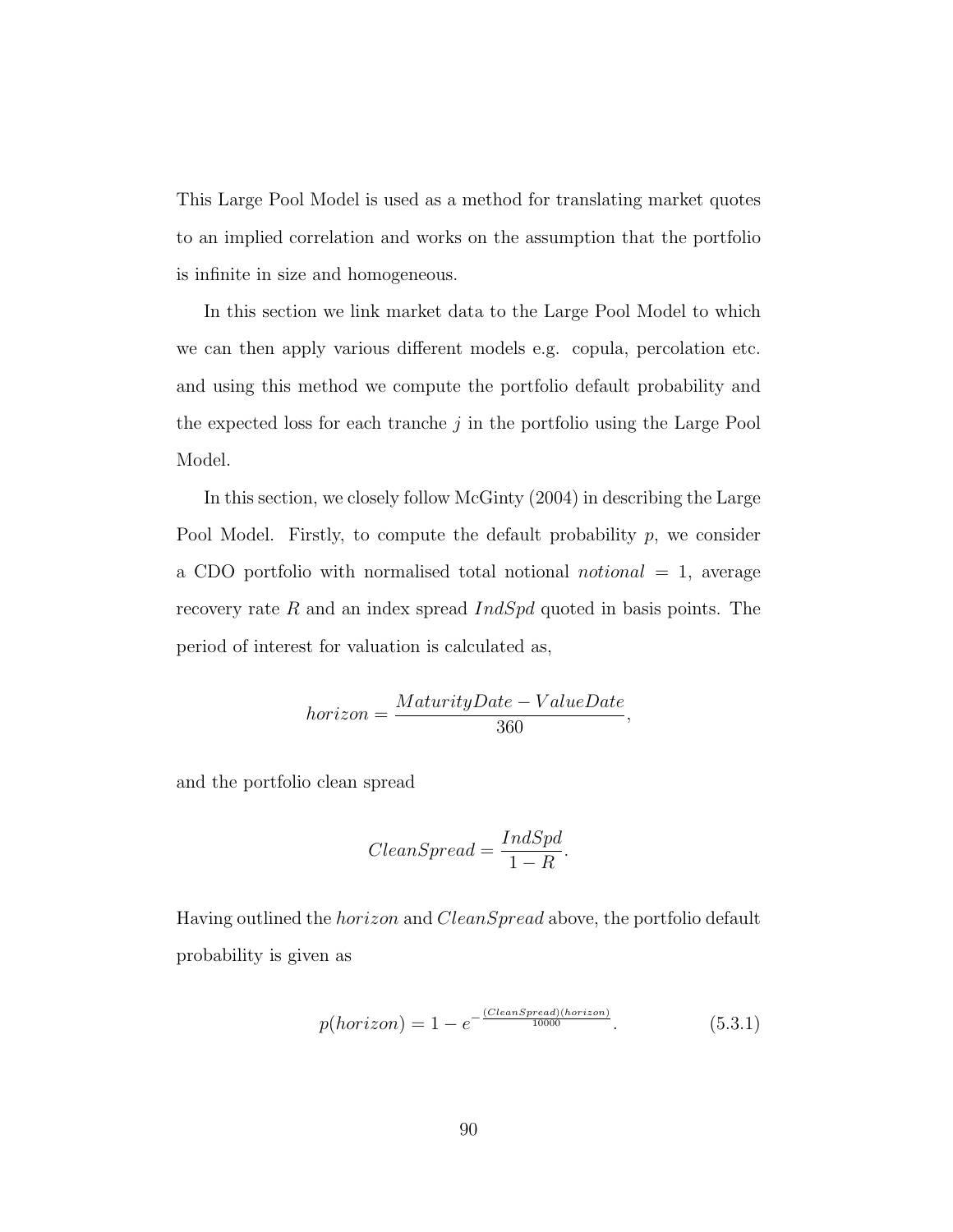We now have an equation to compute the default probability  $p$ . We next need to compute the expected loss for each tranche in the portfolio. Previously in Section 3.5, we described that in order to calculate the expected loss for each tranche in the portfolio, a model where the loss distribution and the default probability are inputs is used. This method is similar to that of the Large Pool Model. From McGinty (2004), we compute the expected loss on a tranche  $j$  from the quoted market spreads such that,

$$
E_j(horizon) = (D_j - A_j)[1 - ES_j(horizon)], \qquad (5.3.2)
$$

where  $D_j$  and  $A_j$  are the detachment and attachment points of tranche j respectively and  $ES_j(horizon)$  is the expected survival of tranche j at horizon. We convert the expected survival to a survival rate, *SRate*, and use these as risky discount factors,

$$
ES_j(t) = \left[1 + \frac{SRate_j}{4}\right]^{-4t},
$$

where the  $SRate_j$  is the survival rate for tranche j discounted quarterly such that this equation holds for  $t = horizon$ . This simplifies the expected survival to

$$
ES_j(t) = [ES_j(horizon)]^{\frac{t}{horizon}}, \qquad (5.3.3)
$$

and with the aid of Eq. (5.3.2) it can be simplified further to,

$$
ES_j(t) = 1 - \frac{E_j(t)}{D_j - A_j}.
$$
\n(5.3.4)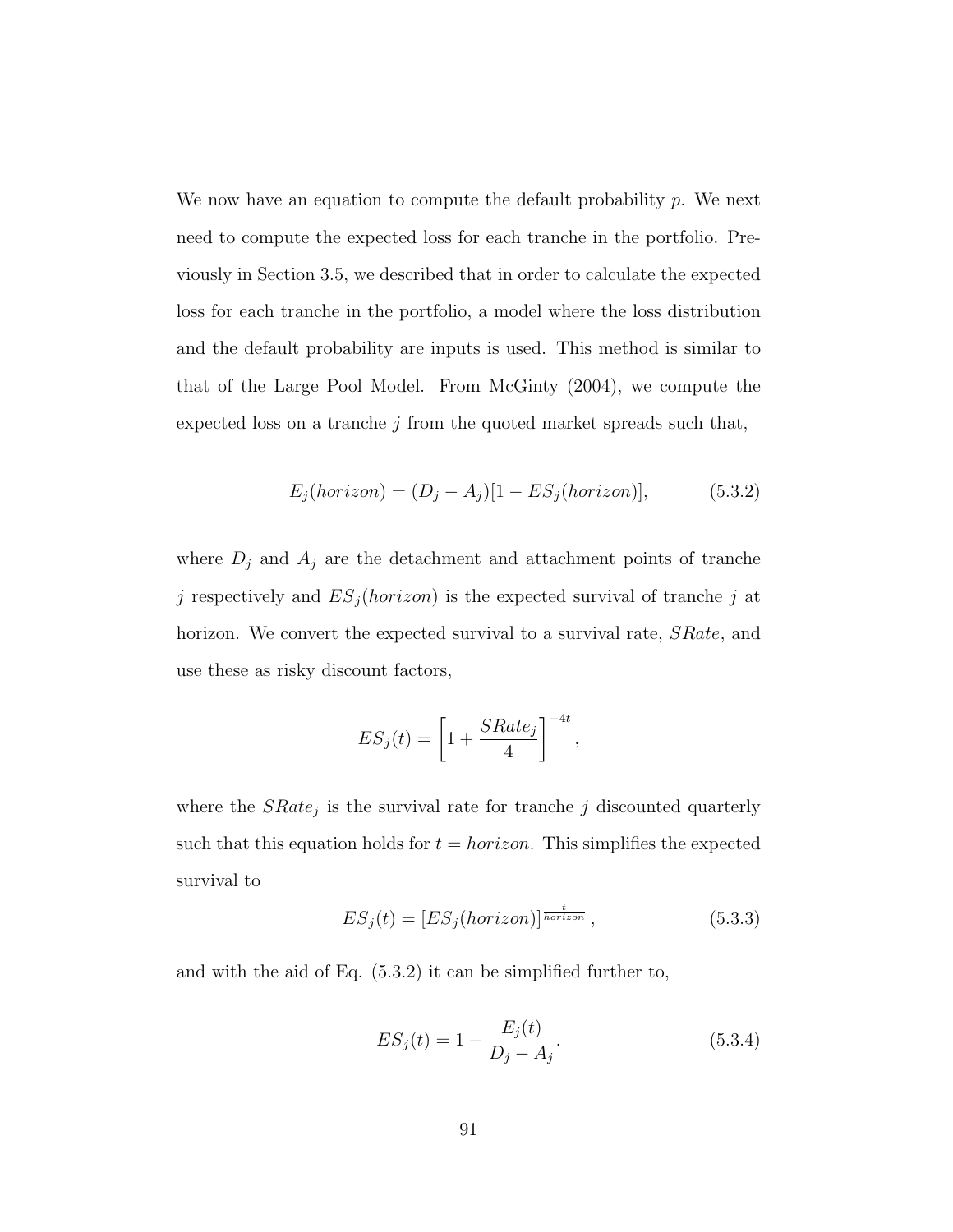From McGinty (2004) the spread  $s$  on tranche  $j$ , i.e. the spread at which the present value of the contingent leg is equal to the present value of the fee leg is given by

$$
s_j = \frac{\sum_{k=1}^{n} PD_j(t_k, t_{k-1})DF(t_k)(D_j - A_j)}{(RiskyDuration)(D_j - A_j)},
$$
\n(5.3.5)

where  $DF(t_k)$  is the discount factor for the time period  $t_k$  and  $PD_j$  is the expected incremental tranche loss such that

$$
PD_j(t_k, t_{k-1}) = ES_j(t_{k-1}) - ES_j(t_k).
$$

We simplify Eq. (5.3.5) to,

$$
s_j = \frac{\sum_{k=1}^{n} [ES_j(t_{k-1}) - ES_j(t_k)]DF(t_k)}{\sum_{k=1}^{n} DF(t_k)ES_j(t_k)DayCount(t_k)},
$$
\n(5.3.6)

where the risky period is,

$$
RiskyDuration = \sum_{k=1}^{n} DF(t_k) ES_j(t_k) DayCount(t_k),
$$

and the fraction of days in the calculation period is

$$
DayCount(t_k) = \frac{t_k - t_{k-1}}{360}.
$$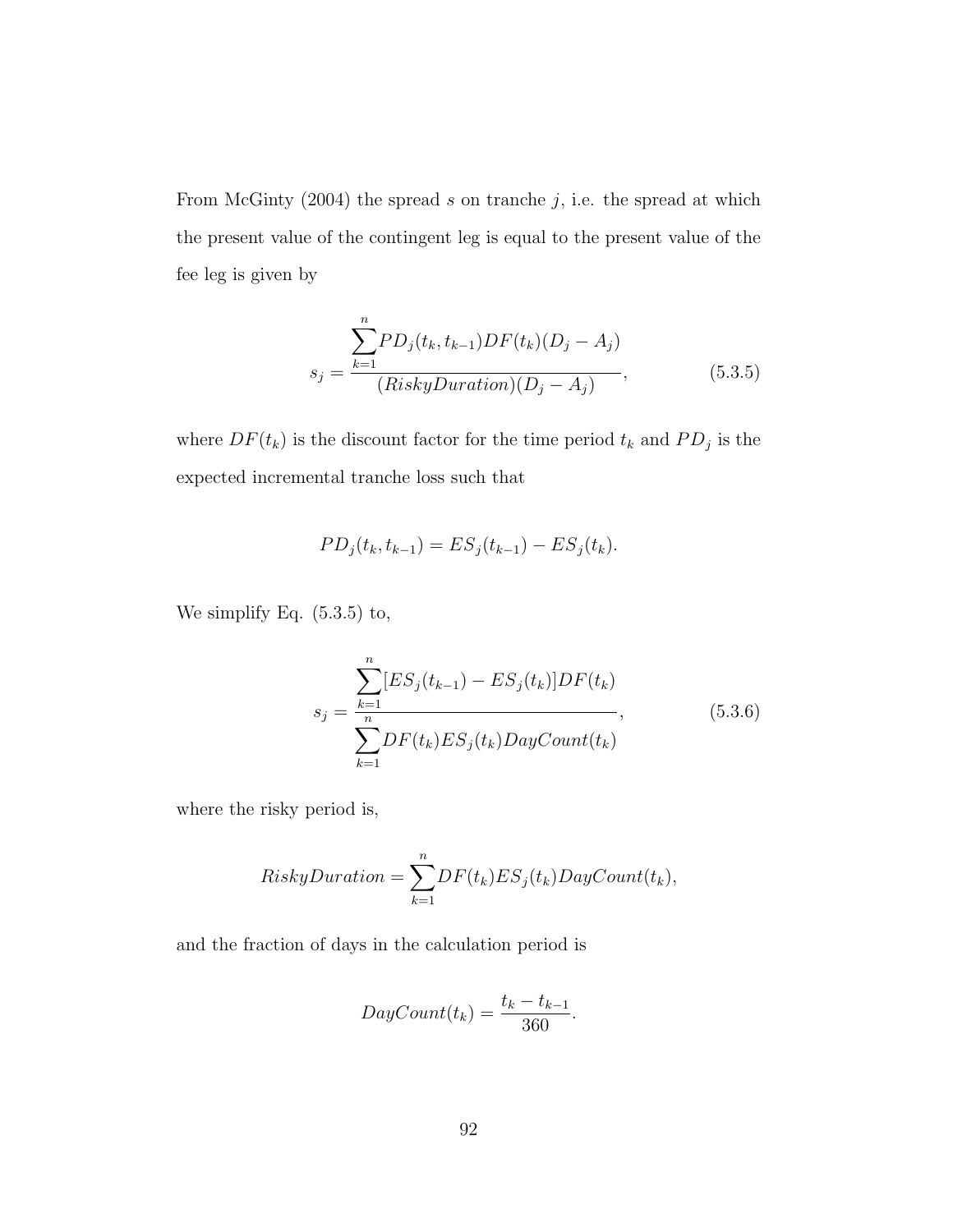Further simplifying, we substitute in Eq. (5.3.4), such that,

$$
s_j = \frac{\sum_{k=1}^{n} \left[ \frac{E_j(t_k)}{D_j - A_j} - \frac{E_j(t_{k-1})}{D_j - A_j} \right] DF(t_k)}{\sum_{k=1}^{n} DF(t_k) \left[ 1 - \frac{E_j(t_k)}{D_j - A_j} \right] DayCount(t_k)},
$$
(5.3.7)

and by substituting in Eq.  $(5.3.3)$  the spread for tranche j of a CDO portfolio is

$$
s_j = \frac{\sum_{k=1}^{n} \left( \left[ 1 - \frac{E_j(horizon)}{D_j - A_j} \right]^{\frac{t_{k-1}}{horizon}} - \left[ 1 - \frac{E_j(horizon)}{D_j - A_j} \right]^{\frac{t_k}{horizon}} \right) DF(t_k)}{\sum_{k=1}^{n} \left[ 1 - \frac{E_j(horizon)}{D_j - A_j} \right]^{\frac{t_k}{horizon}} DF(t_k) DayCount(t_k)}
$$
\n(5.3.8)

Here in Eq.  $(5.3.8)$  we now have the spread for tranche j in terms of the expected loss for tranche  $j$ . We use market data spread values for each tranche as inputs for  $s_j$  and invert Eq. (5.3.8) to compute the expected loss for each tranche  $E_j(horizon)$ . Furthermore, since Eq. (5.3.8) links spreads  $s_j$  to expected losses  $E_j(horizon)$  it is possible to simplify the time argument i.e. we abbreviate  $E_j(horizon)$  to  $E_j$ . Moveover, the Large Pool Model described above also computes the base correlation values for each tranche  $j$ , similar to that of Section 3.4, where base correlations are defined as the correlation inputs required for a series of equity tranches that give tranche values consistency with quoted spreads using the standardised Large Pool Model. In the next section, we use the base correlation values computed from market data to imply percolation parameters for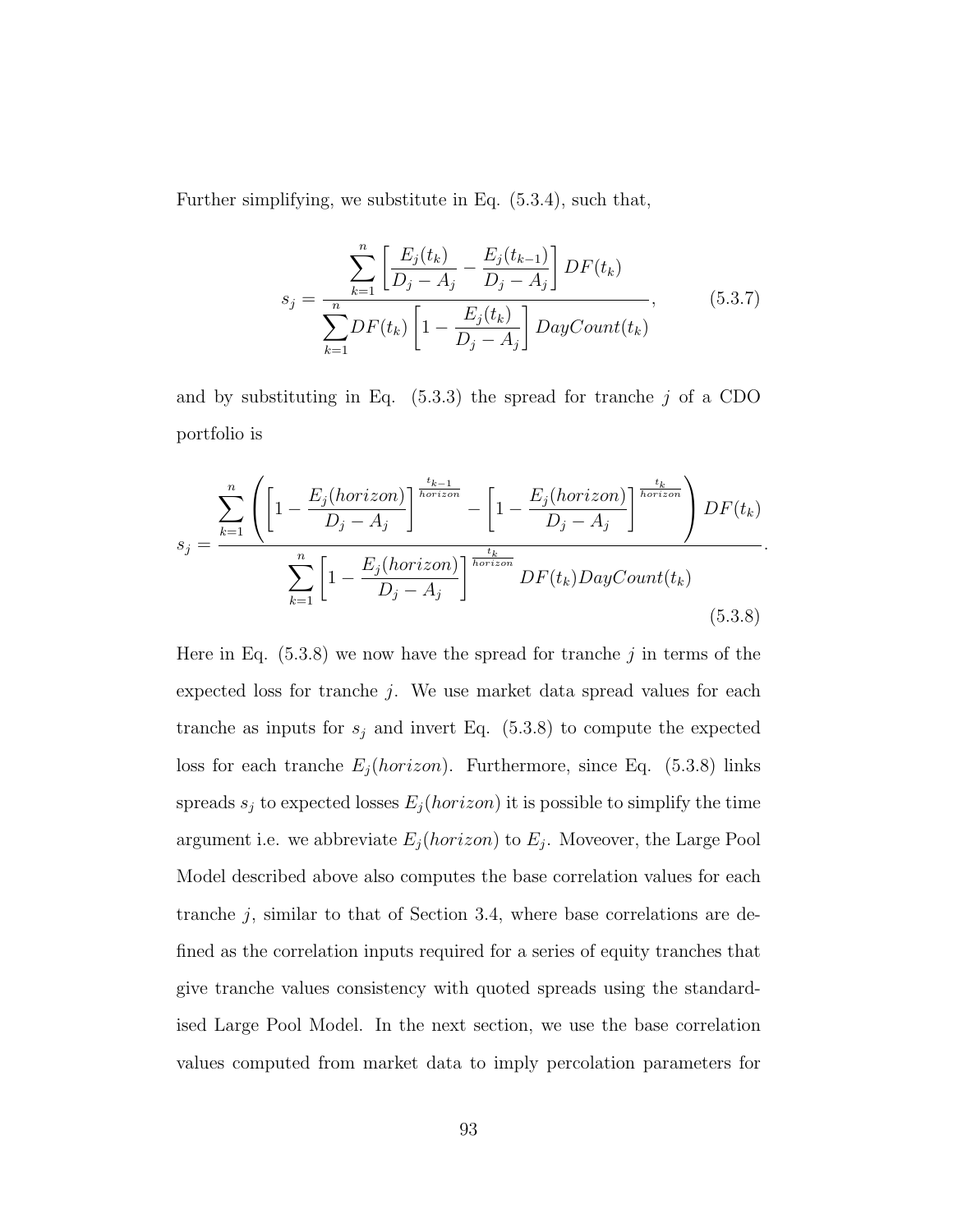our percolation model.

### 5.4 Percolation model parameters

In this section we apply the Large Pool percolation model introduced in Section 5.2 with a view to finding the single  $\rho_0$  and *pperc* value which best reproduces the market base correlation values for each tranche j in a CDO portfolio. The market data we use to compute the percolation model parameters are monthly iTraxx tranche fixing datasets from www.creditfixings.com.

From the market data, with the aid of the Large Pool Model, we extract the expected loss of each tranche  $j$  and the portfolio default probability p. This is required to implement the percolation model and extract percolation parameters from it. We use a recovery rate of  $R = 40\%$  and a spread  $s_j$  equal to the mid level of an equivalently quoted iTraxx for each tranche j with a discount rate of 0. The market datasets we use to implement the model are quoted with attachment points  $- \{0, 3, 6, 9, 12\}$  with corresponding detachment points  $- \{3, 6, 9, 12, 22\}$ . The percolation model is implemented with a market spread equal to the mid level of the equivalently quoted iTraxx where the  $[0\% - 3\%]$  tranche is quoted as an upfront with a fixed 500 basis point spread. The value date of the portfolio is the date of issue of the quoted iTraxx portfolio and maturity date is equal to the value date plus 5, 7 or 10 years depending on the duration of the CDO portfolio.

The known parameters outlined above are input into the JP Morgan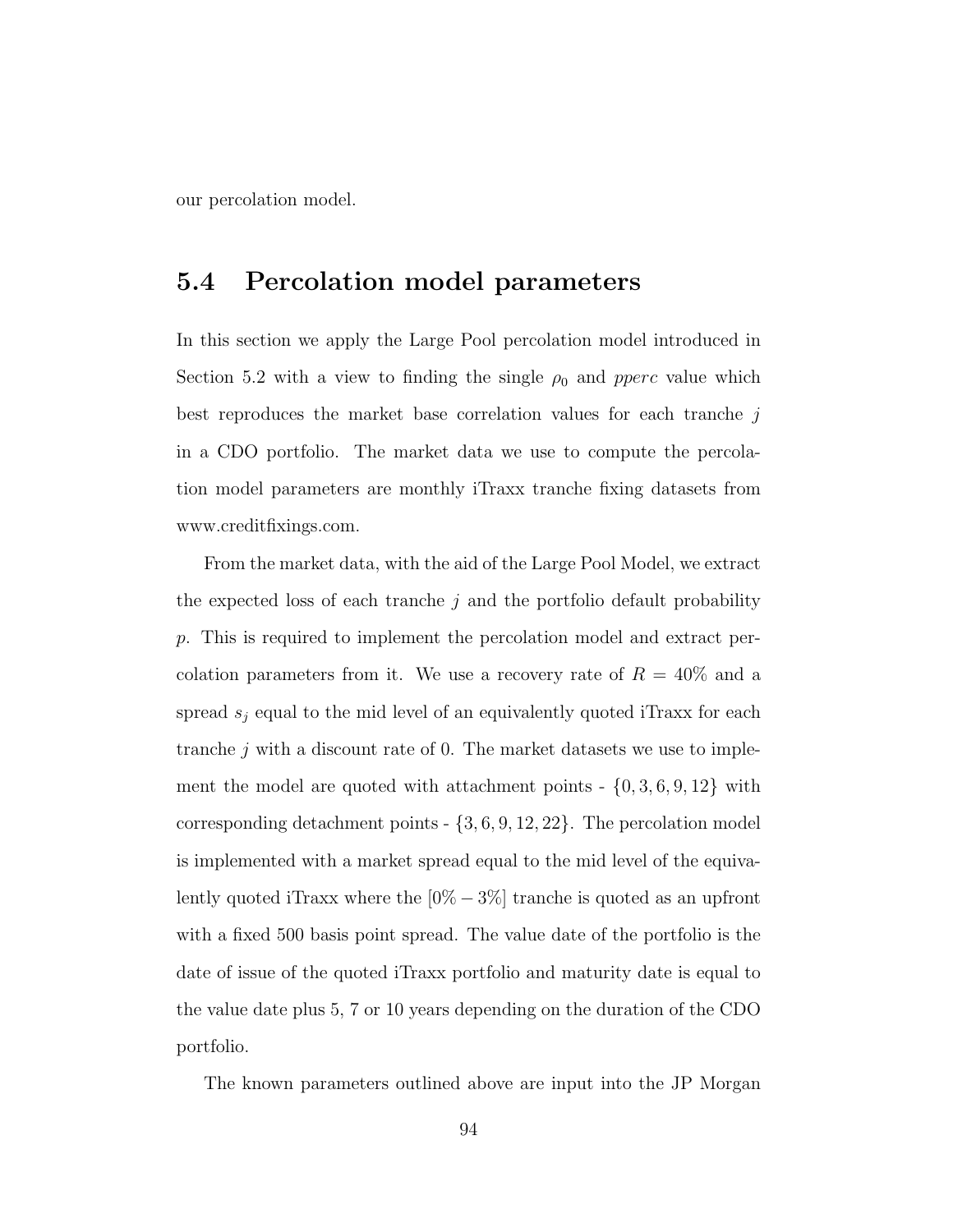spreadsheet of McGinty (2004) and it is this spreadsheet that outputs the portfolio default probability  $p$ , and for each tranche  $j$ , a base correlation and expected loss value. We have computed the market values needed to implement the percolation model in the Large Pool Model and the next step is to code the percolation model detailed in Section 5.2 in MATLAB. We code this model in MATLAB with the aim at finding the best fitting percolation model expected losses to market data expected losses for a given z and  $z_1$ , input via *pperc* and  $\rho_0$ . We compute the mean square error function for a given range of  $pperc$  and  $\rho_0$  values and grid search over theses values with the aim at finding the minimum mean square error for a unique *pperc* and  $\rho_0$ . Here, the mean square error (MSE) is

$$
MSE = \sum_{j=1}^{5} (EM_j - E_j)^2, \tag{5.4.1}
$$

and is a function of *pperc* and  $\rho_0$ . This grid search recovers the best fitting percolation expected loss to market expected loss for each tranche j. Then, for each optimal *pperc* and  $\rho_0$  i.e. the values that minimise the mean square error, we compute the fraction of optimists  $a$ , the fraction of percolationists  $b$ , and the fraction of catastrophists  $c$  that make up the percolation model. We summarise our results in Figures 5.1 - 5.6.

In these figures we plot the percolation model parameters  $a, b, c, \rho_0$ , pperc and MSE for each of the iTraxx datasets. Firstly, examining Figure 5.1 - 5.6, we can see some trends in the data. Observing the behaviour of the bond percolation parameter pperc, the optimal parameter value for 5 and 7 year iTraxx data is approximately 0.015 for all iTraxx fixings while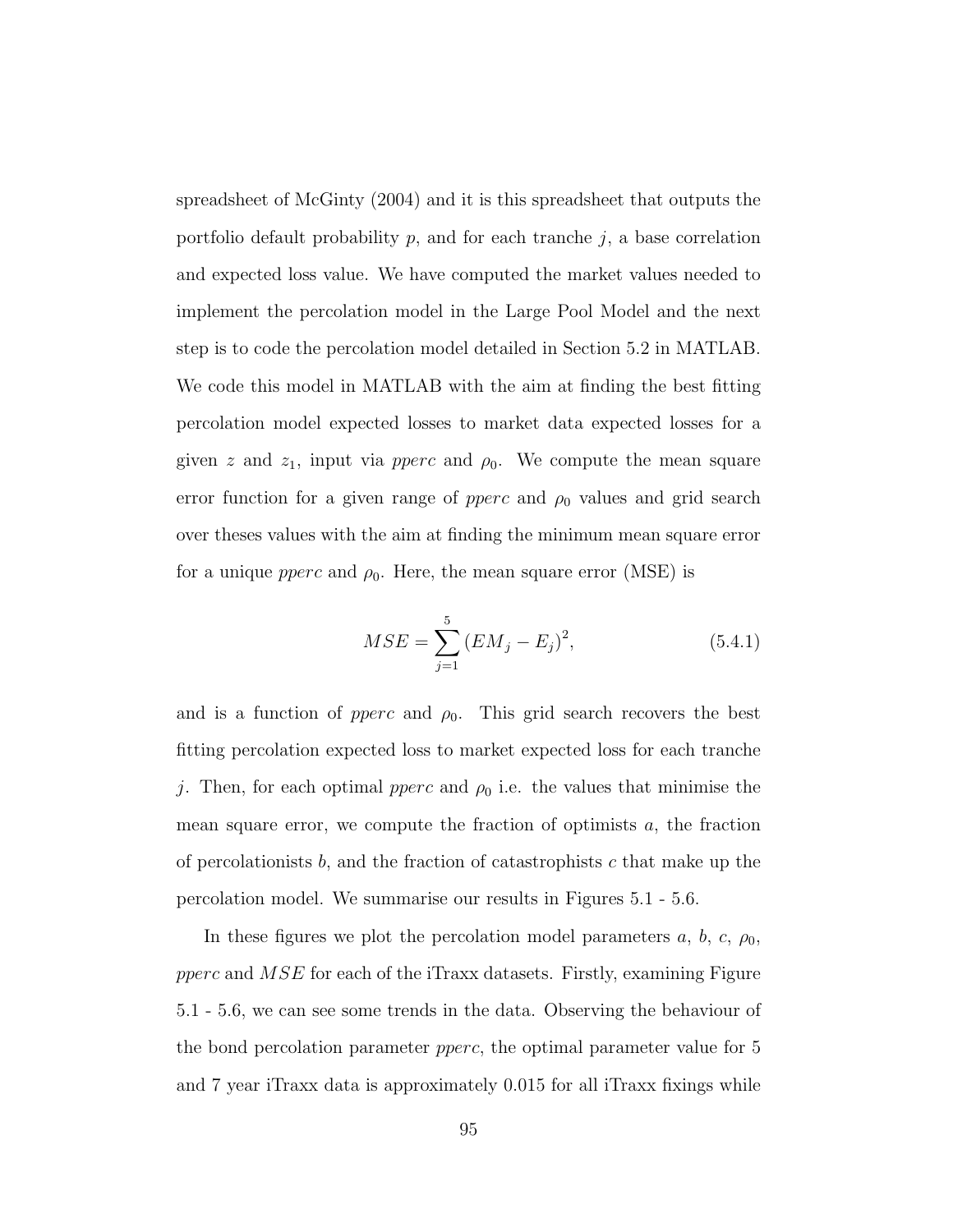for 10 year iTraxx data it is approximately 0.005. Secondly, note that the percolation model itself comprises mainly of percolationists, then a smaller fraction of optimists and the smallest fraction being catastrophists. The fraction of percolationists are generally in the range of  $0.7 - 1$ , while fraction of optimists in the range 0−0.3 and the fraction of catastrophists in the range 0 − 0.14. The  $\rho_0$  parameter is generally in the range  $0 \le \rho_0 \le$ 0.08. The sum of the squares of the difference between the market expected loss  $EM_j$  and the percolation model expected losses  $E_j$  for each tranche j is less than 0.1 for all iTraxx fixings. In this section we have computed all unknown percolation model parameters. In the next section we examine the effect of constraining the bond percolation parameter below the phase transition level described previously in Section 4.1. We examine the effects that the constraining of pperc has on other parameters in the network and its effect if any on MSE, the difference between the market expected loss  $EM_j$  and the percolation model expected losses  $E_j$  for each tranche j.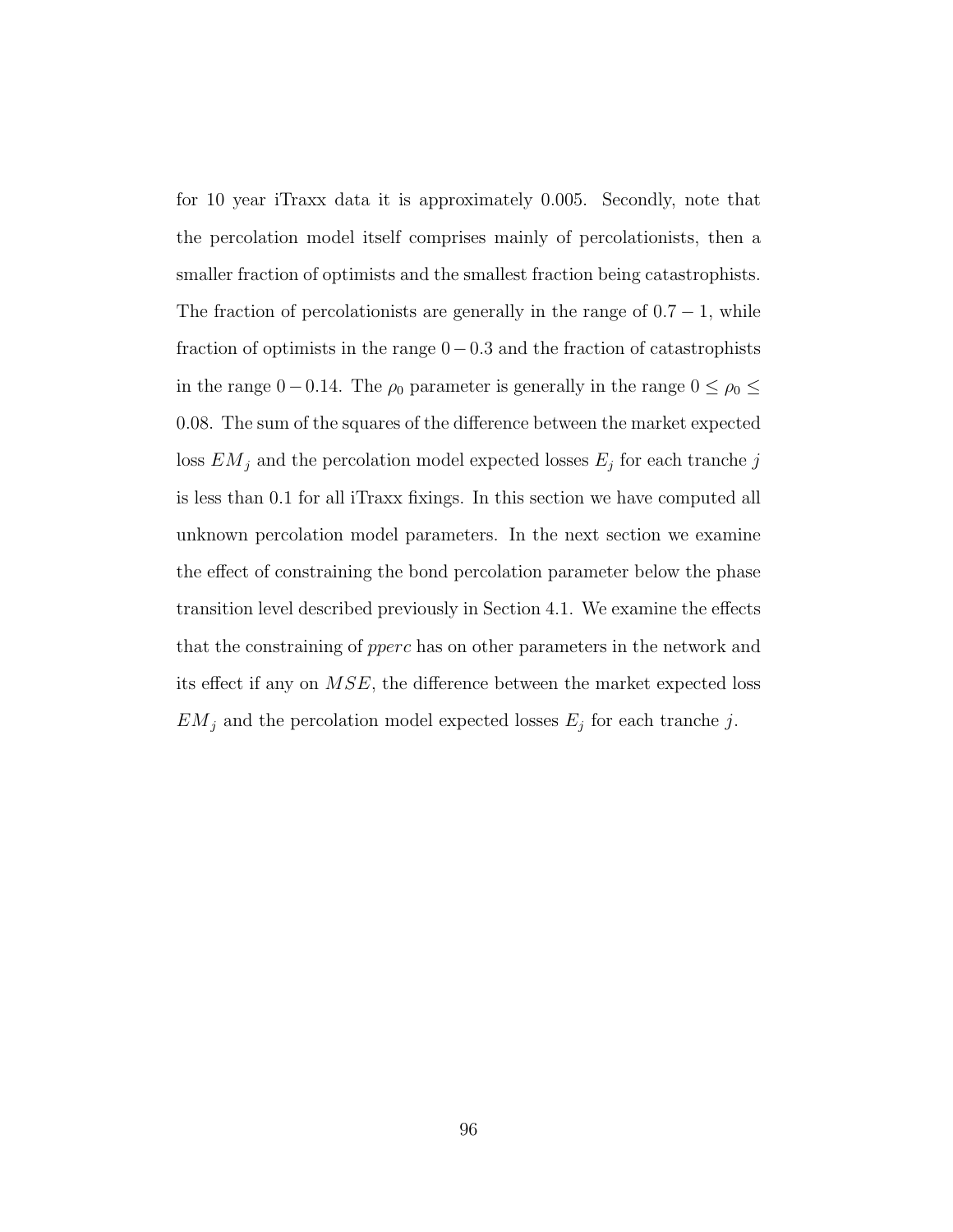

Figure 5.1: The fraction of optimists  $a$  that minimises the error function for the percolation model. The market data is made up of 5Yr, 7Yr and 10Yr iTraxx Europe tranche fixings.



Figure 5.2: The fraction of percolationists b that minimises the error function.

#### 5.5 Constraining the bond percolation pa-

#### rameter

In Section 4.1, we described the phase transition at which the giant component occurs in a network model and it is precisely  $z = 1$ . The formation 97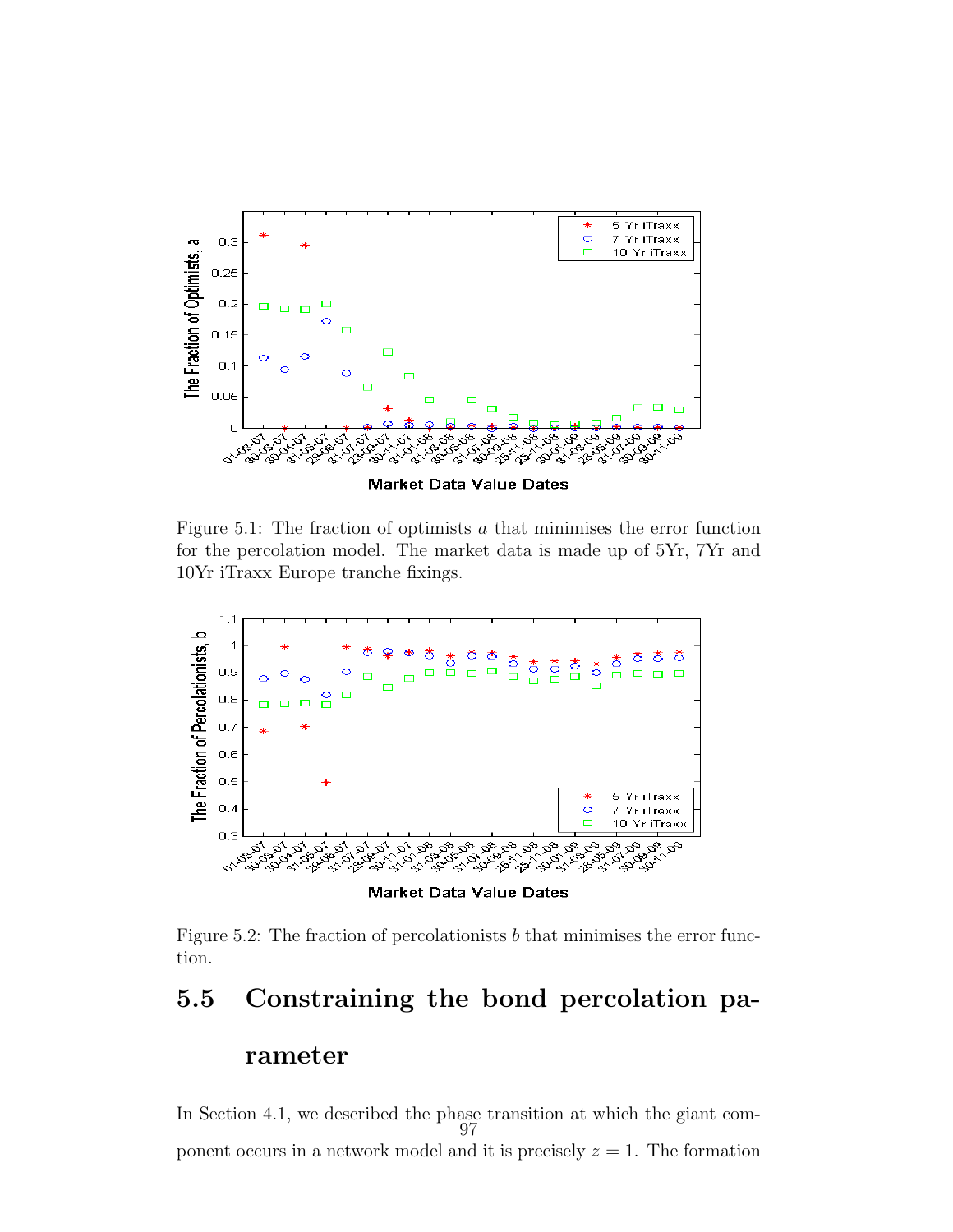

Figure 5.3: The fraction of catastrophists c that minimises the error function.



Figure 5.4: The bond percolation parameter pperc that minimises the error function. Note, the relationship between *pperc* and z is  $z = (pperc)(N)$ , as given in Section 5.1.

of a giant component in the random graph is similar to the behaviour of many real world networks. In the percolation model described previously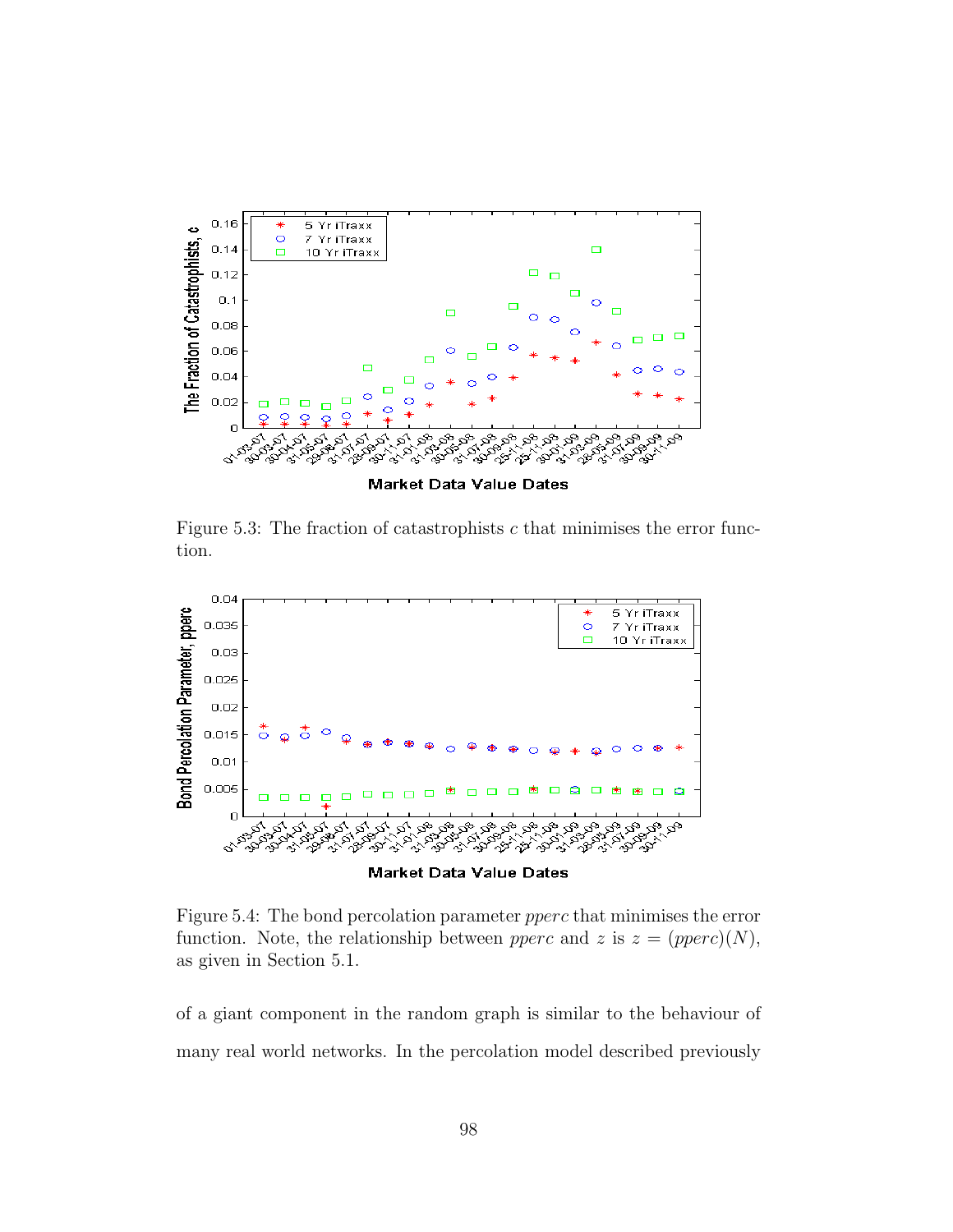

Figure 5.5: The parameter  $\rho_0$  that minimises the error function. Note, the relationship between  $\rho_0$  and  $z_1$  is  $z_1 = (\rho_0)(N-1)$ , as given in Section 5.1.



Figure 5.6: The function  $MSE$  is the sum of the squares of the difference between the market expected loss  $EM_j$  and the percolation model expected losses  $E_j$  for each tranche j. The smaller the value of  $MSE$  the better the fit between the percolation model and market data base correlations. Here we graph the minimum MSE value for all iTraxx tranche fixings.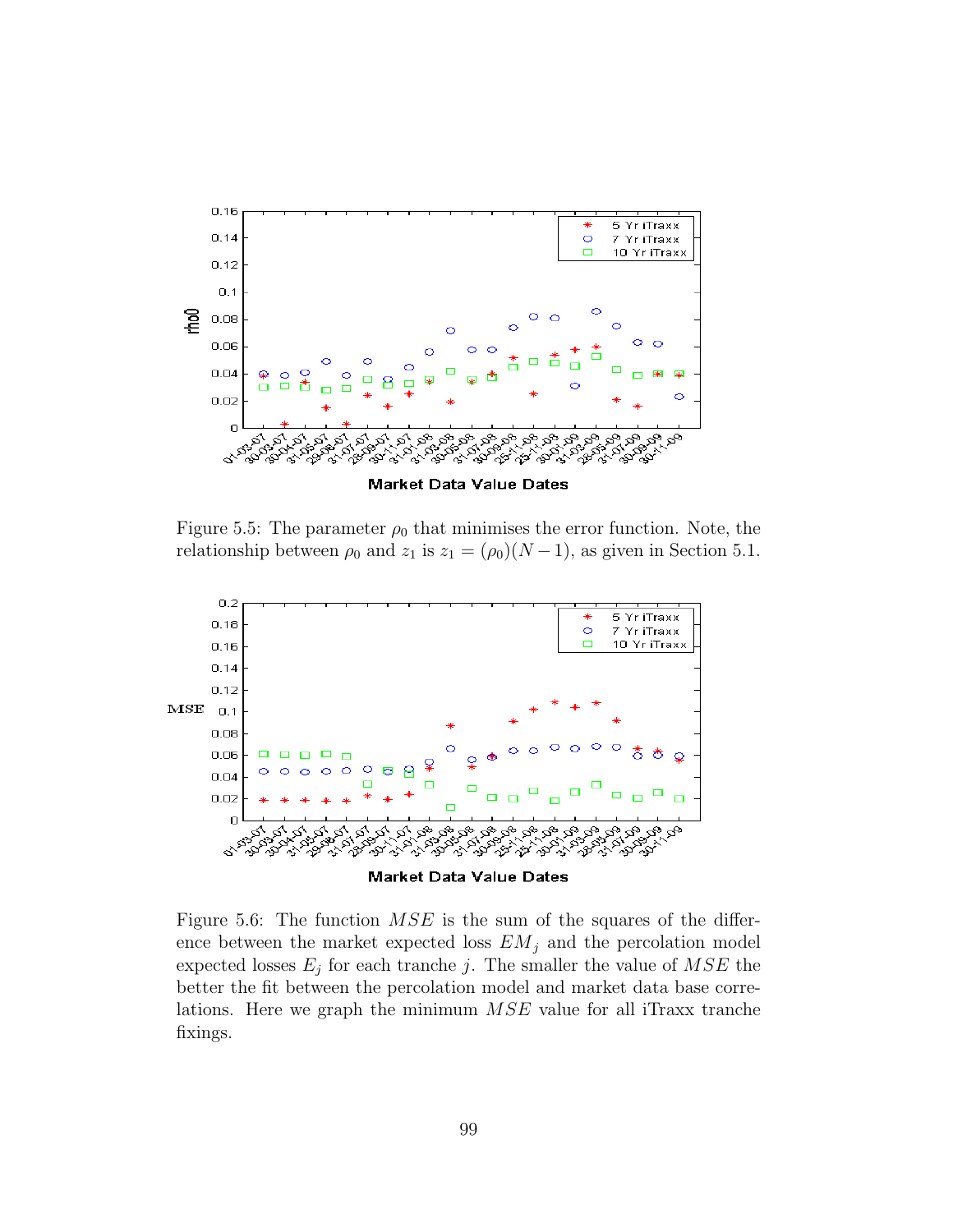we introduce a constraint on this model such that pperc, i.e. the bond percolation parameter, ranges in values between 0 and  $pperc = \frac{z}{N}$  $\frac{z}{N-1}$ . We constrain the bond percolation parameter below a threshold value to ensure we remain in the regime where theory is valid (i.e. no giant connected component). The phase transition level is 0.008 for our iTraxx Europe tranche fixings as there are 125 names in the market data portfolios.

We repeat the steps outlined previously to compute the best fitting percolation parameters to match the percolation model expected losses to market data expected losses when  $z \leq 1$ , see Section 5.4. In Figures 5.7 - 5.12 we plot our results for the unknown percolation parameters of the constraint bond percolation model.

The constraint *pperc* percolation model shows similar behaviour to the unconstrained case in computing the fraction of optimists a, the fraction of percolationists  $b$ , and the fraction of catastrophists  $c$ . In addition, the  $\rho_0$  and the function  $f(b)$  show similar behaviour to the unconstrained case. All data for MSE generally lie below 0.1 and constraining the pperc parameter does not drastically influence the function  $f(b)$ . Observing the bond percolation parameter pperc all iTraxx tranche fixings for 5, 7 and 10 year datasets are approximately 0.0035. We apply the constraint pperc condition with the aim of being able to generalise the value of the parameters in the percolation model e.g. the bond percolation parameter pperc. In the following section we compare the Gaussian copula, Student t4 copula and percolation model to market data for a series of iTraxx tranche fixings.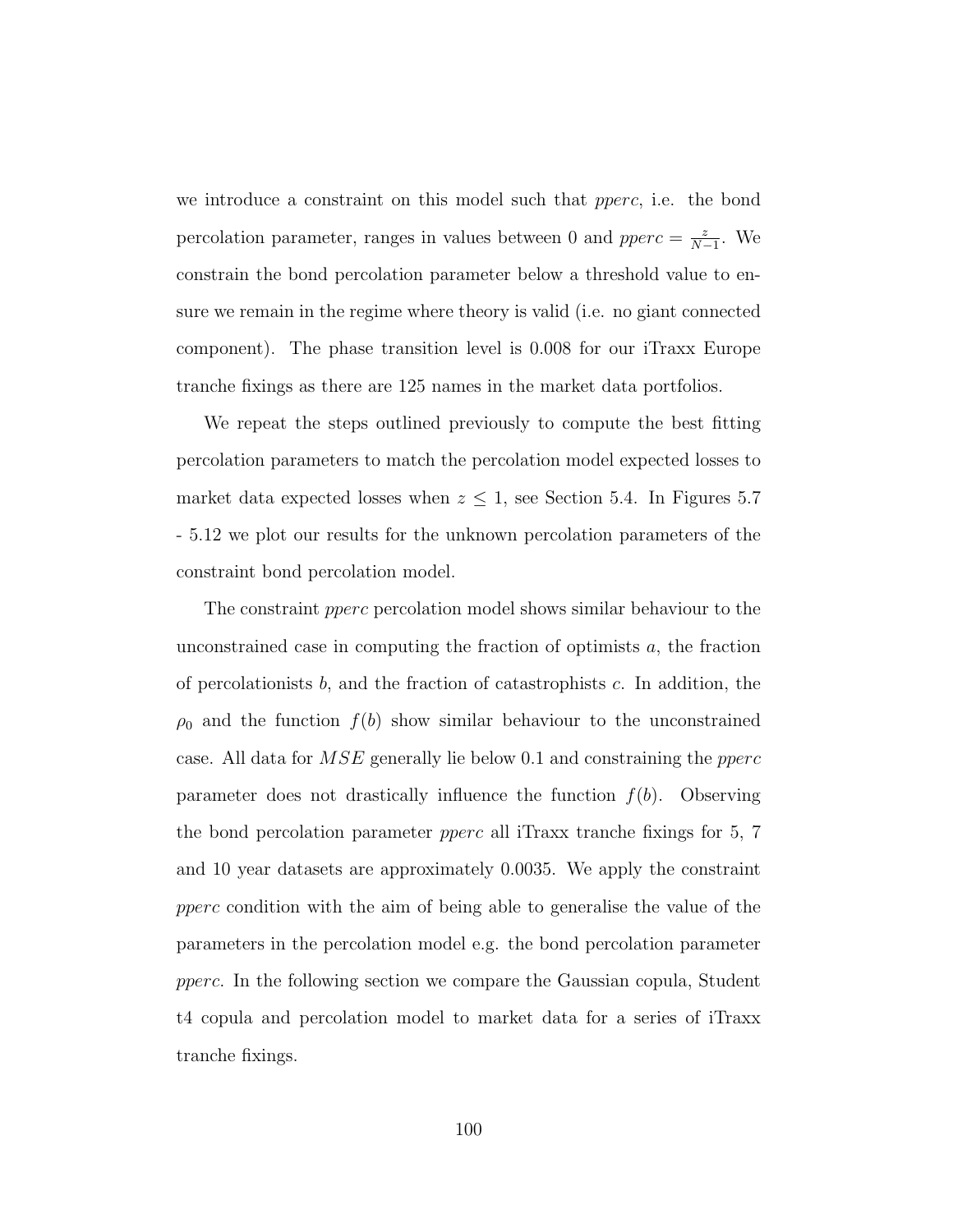

Figure 5.7: The fraction of optimists  $a$  that minimises the function  $MSE$ with the bond percolation parameter *pperc* constrained. The market data comprises of 5Yr, 7Yr and 10Yr iTraxx Europe tranche fixings.



Figure 5.8: The fraction of percolationists b that minimises the error function MSE with the bond percolation parameter pperc constrained.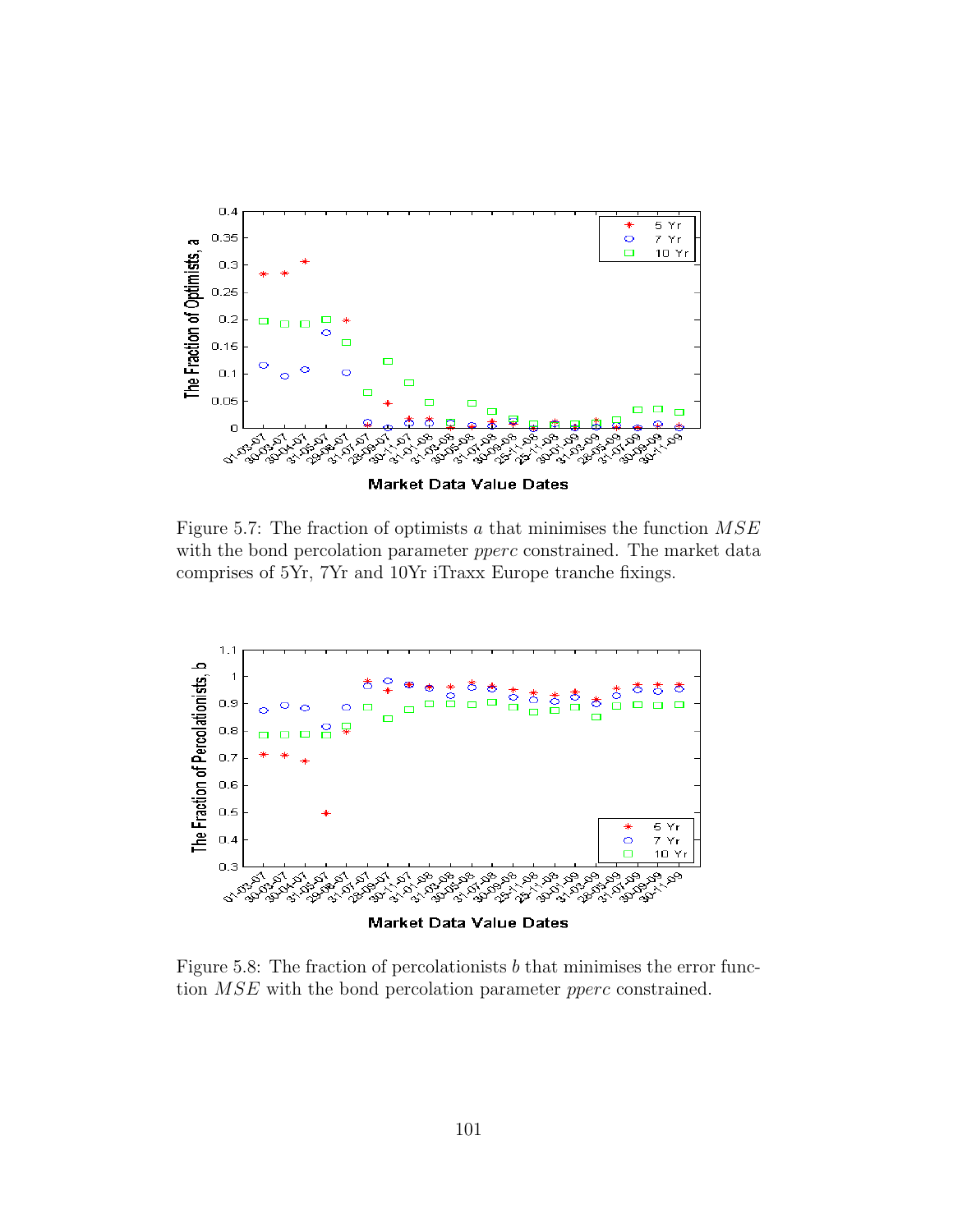

Figure 5.9: The fraction of catastrophists  $c$  that minimises the function MSE with the bond percolation parameter *pperc* constrained.



Figure 5.10: The bond percolation parameter pperc that minimises the function *MSE* with the bond percolation parameter *pperc* constrained. Note, the relationship between *pperc* and z is  $z = (pperc)(N)$  as given in Section 5.1.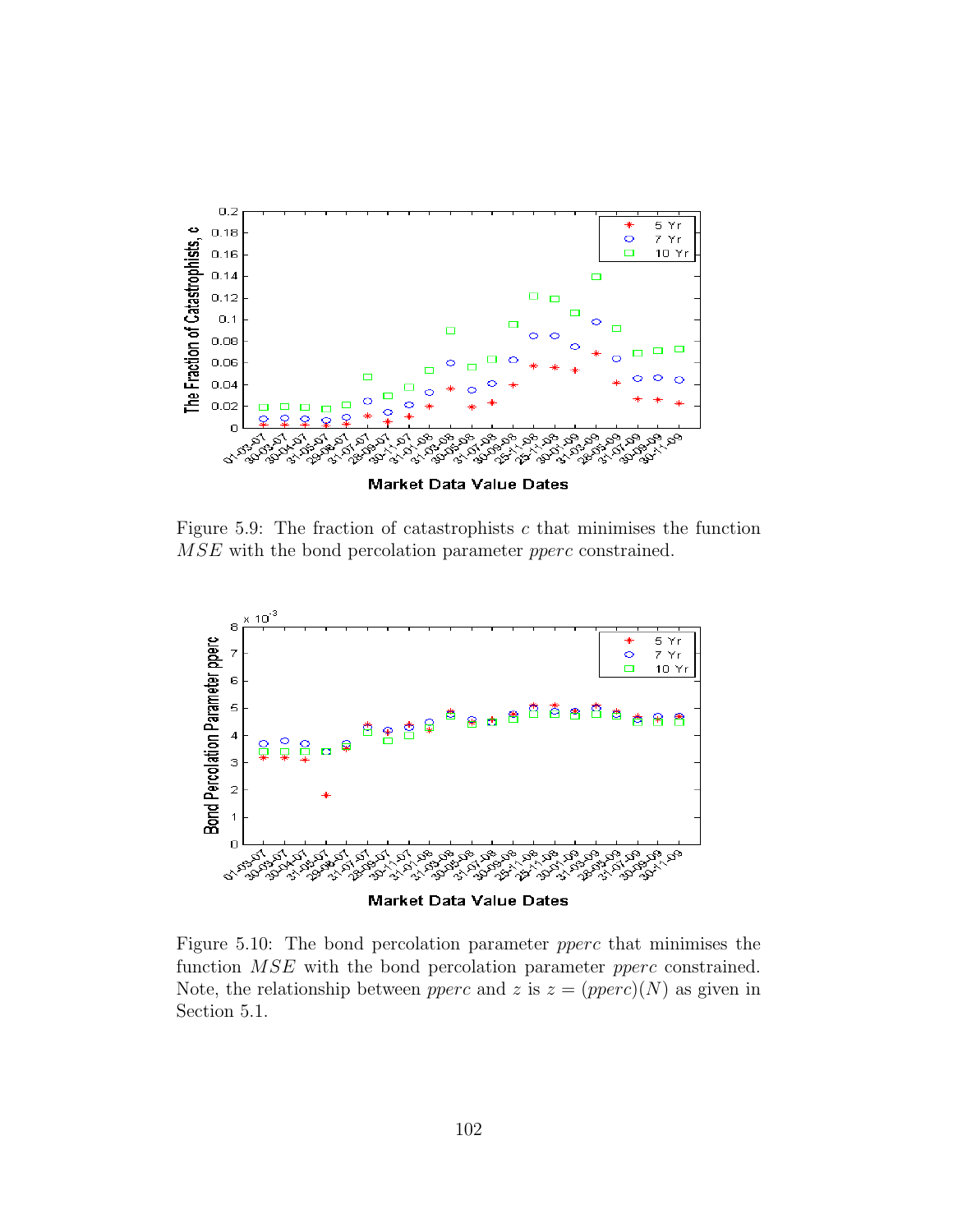

Figure 5.11: The rhoop parameter that minimises the function  $MSE$  with the bond percolation parameter pperc constrained. Note, the relationship between  $\rho_0$  and  $z_1$  is  $z_1 = (\rho_0)(N-1)$  as given in Section 5.1.

# 5.6 Comparing the percolation model and copula models to market data

In order to compare the three large portfolio models introduced in Chapters 3 and 5 an example of a tranched iTraxx Europe is considered. We choose an iTraxx Europe portfolio with different maturity dates i.e. 5 years, 7 years and 10 years to maturity. The empirical testing of the three models is done with a data set from www.creditfixings.com.

The reference portfolio consists of 125 names with tranches having attachment/detachment at 3%, 6%, 9%, 12% and 22%. The investor of the equity tranche receives an upfront fee that is quoted in the market and an annual spread of 500bps quarterly. The settlement date of the series of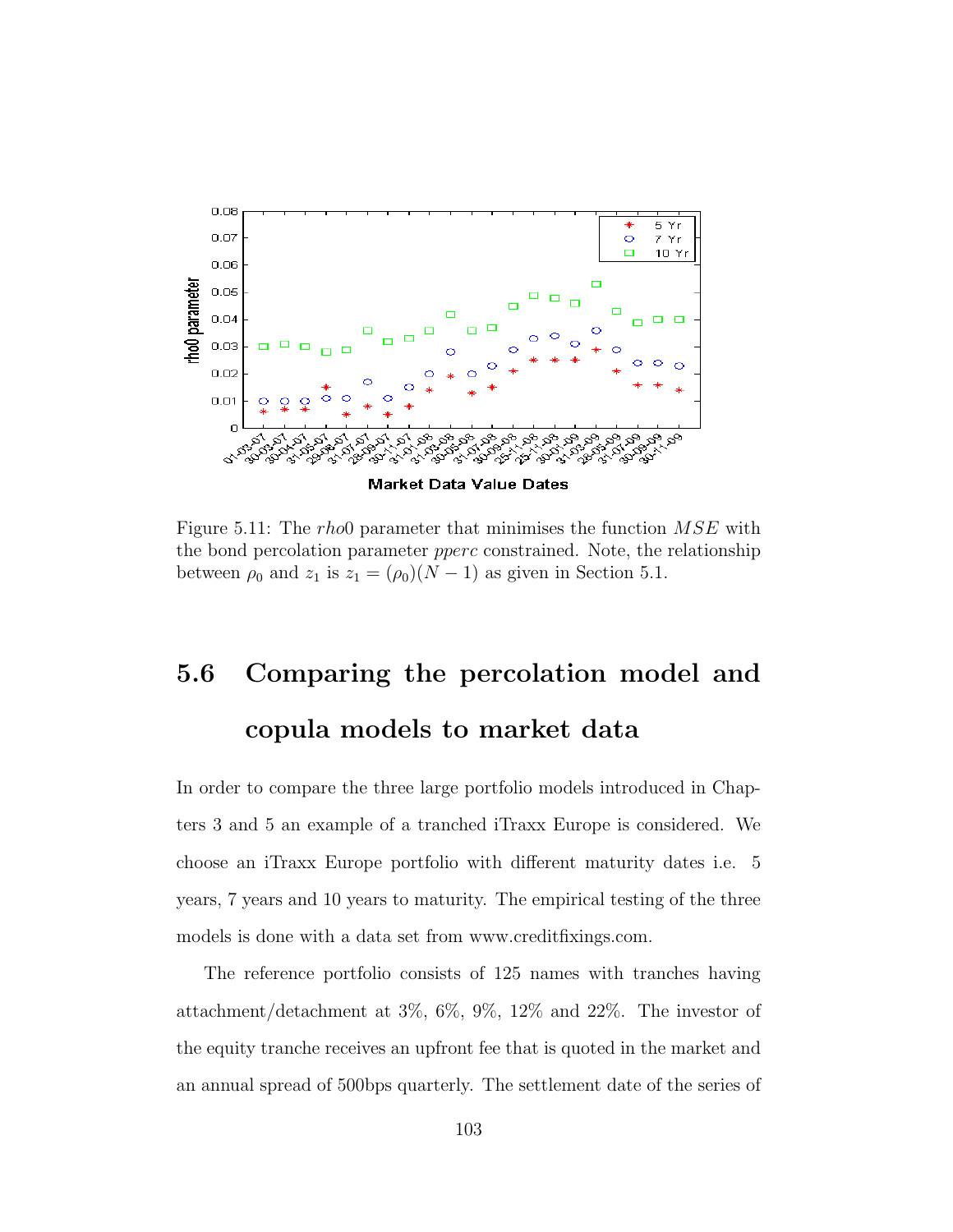

Figure 5.12: The function  $MSE$  is the sum of the squares of the difference between the market expected loss  $EM_i$  and the percolation model expected losses  $E_j$  for each tranche j. The smaller the value of  $MSE$  the better the fit between the percolation model and market data base correlations. Here we graph the minimum error function MSE with the bond percolation parameter pperc constrained.

this index is 31 July 2009 and matures in 2014, 2016, 2019 depending on the portfolio duration. The constant recovery rate is assumed to be 40%.

In Figures 5.13 - 5.15 we compare the three models outlined in this thesis to market data sets. It can be seen that the Student t4 copula produces a good fit to market data overall except for the most senior tranches and the Gaussian copula performed badly, especially for the more senior tranches in the portfolio. The percolation model matches to market data better than the two copula models and has the ability to fit well to senior tranches. It is evident from the figures that the our percolation model has the best fit to market data.

In this chapter we have extended the infinite network model presented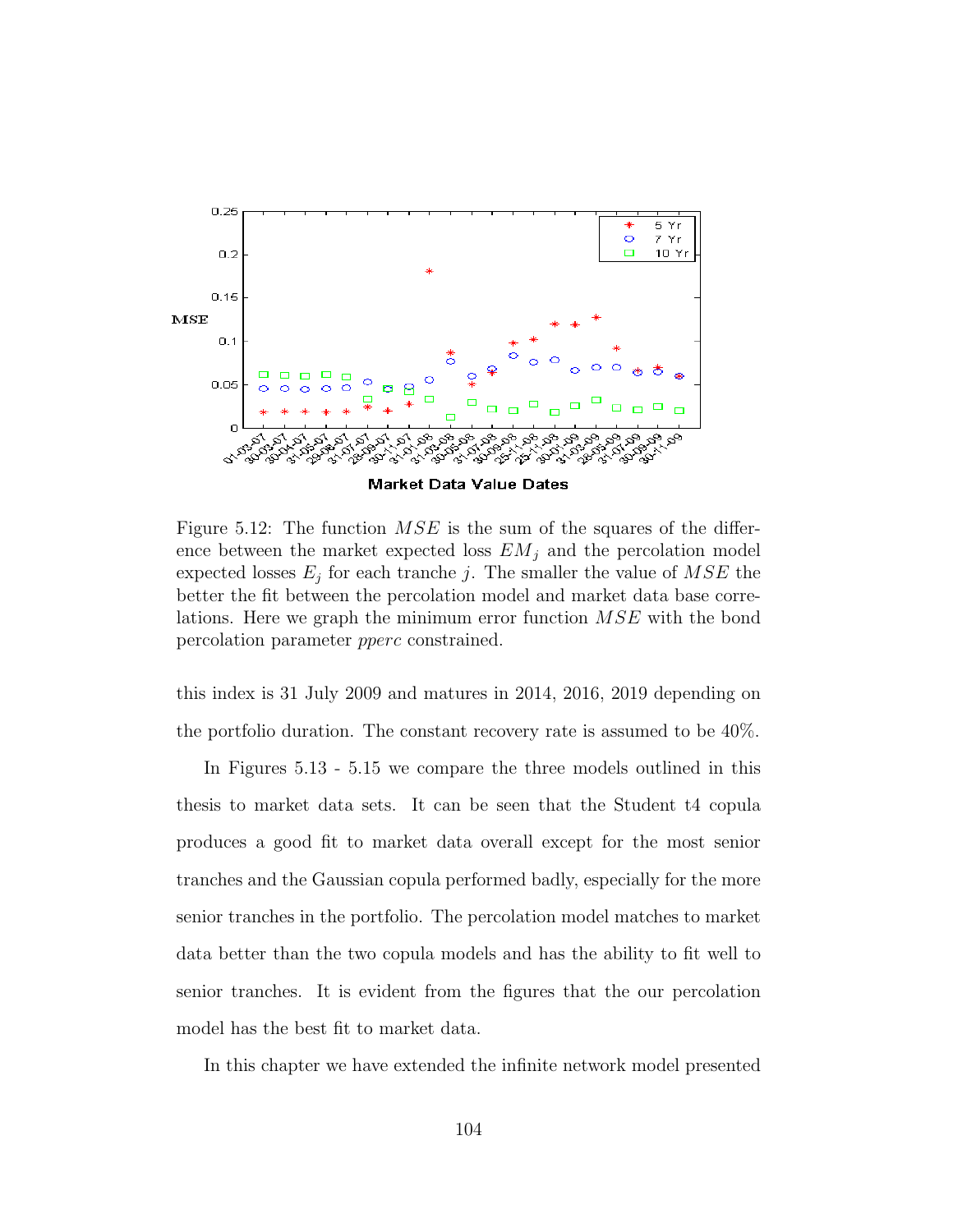

Figure 5.13: Comparing the percolation model, Gaussian and Student t4 copulas to market data. This market data set is an iTraxx Europe tranched CDO maturing in 5 years.



Figure 5.14: Comparing the percolation model, Gaussian and Student t4 copulas to market data. This market data set is an iTraxx Europe tranched CDO maturing in 7 years.

in Chapter 4 to compute the probability of default  $Q_n$  for a Poisson random graph. We outlined how to compute the percolation model parameters for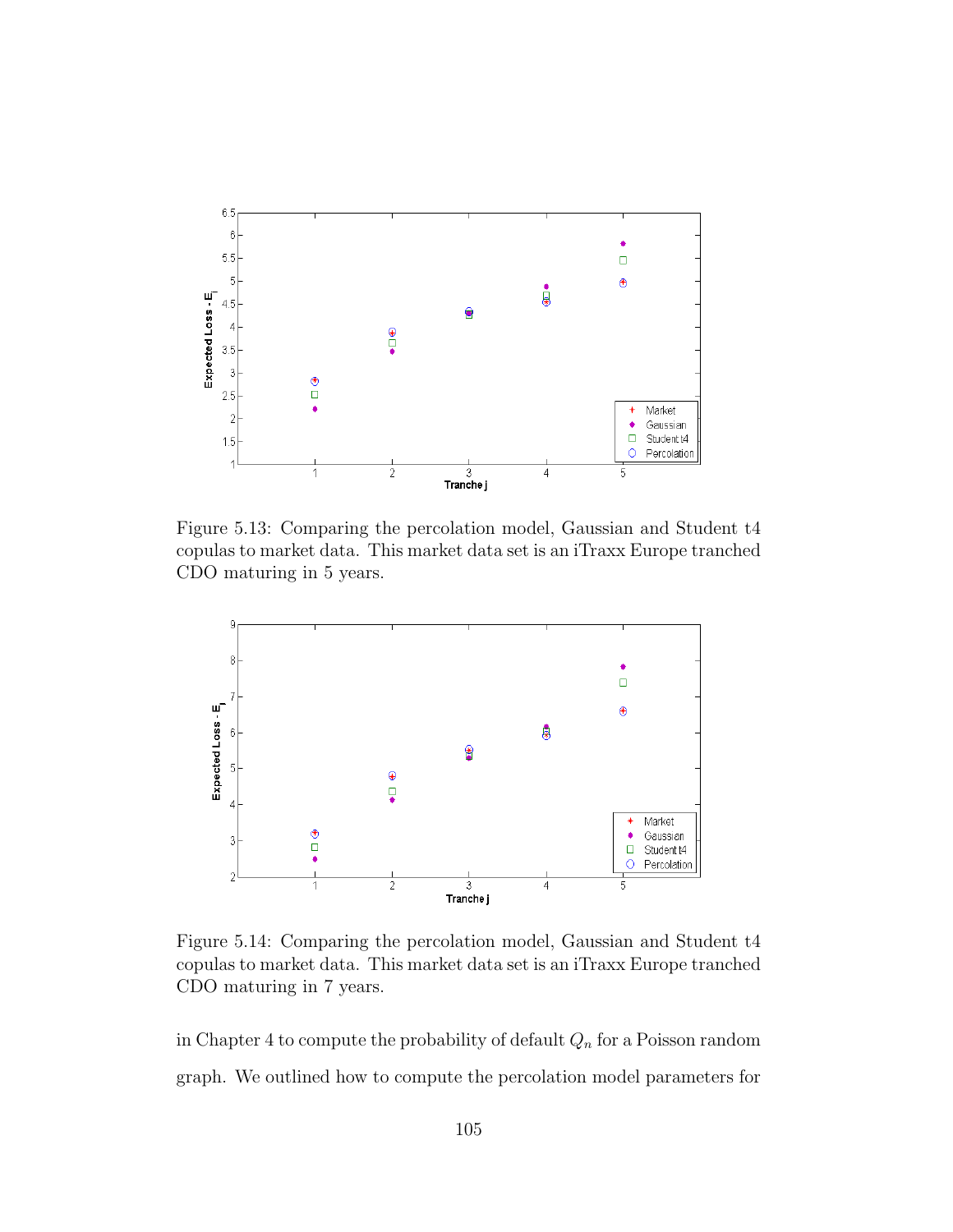

Figure 5.15: Comparing the percolation model, Gaussian and Student t4 copulas to market data. This market data set is an iTraxx Europe tranched CDO maturing in 10 years.

the network model and fitted the percolation model to market data to compute these percolation parameters for our data sets.

In the constrained percolation model case we looked to compute the percolation parameter values for the model when the bond percolation parameter  $pperc \leq 0.008$ . It is at this value and higher that the giant component of a network forms.

Comparing the percolation model, Gaussian and Student t4 copulas to market data we observed that the percolation model gave the best fit to the market data of CDO portfolios. The Gaussian and Student t4 copulas didn't match as well to the market data especially for more senior tranches.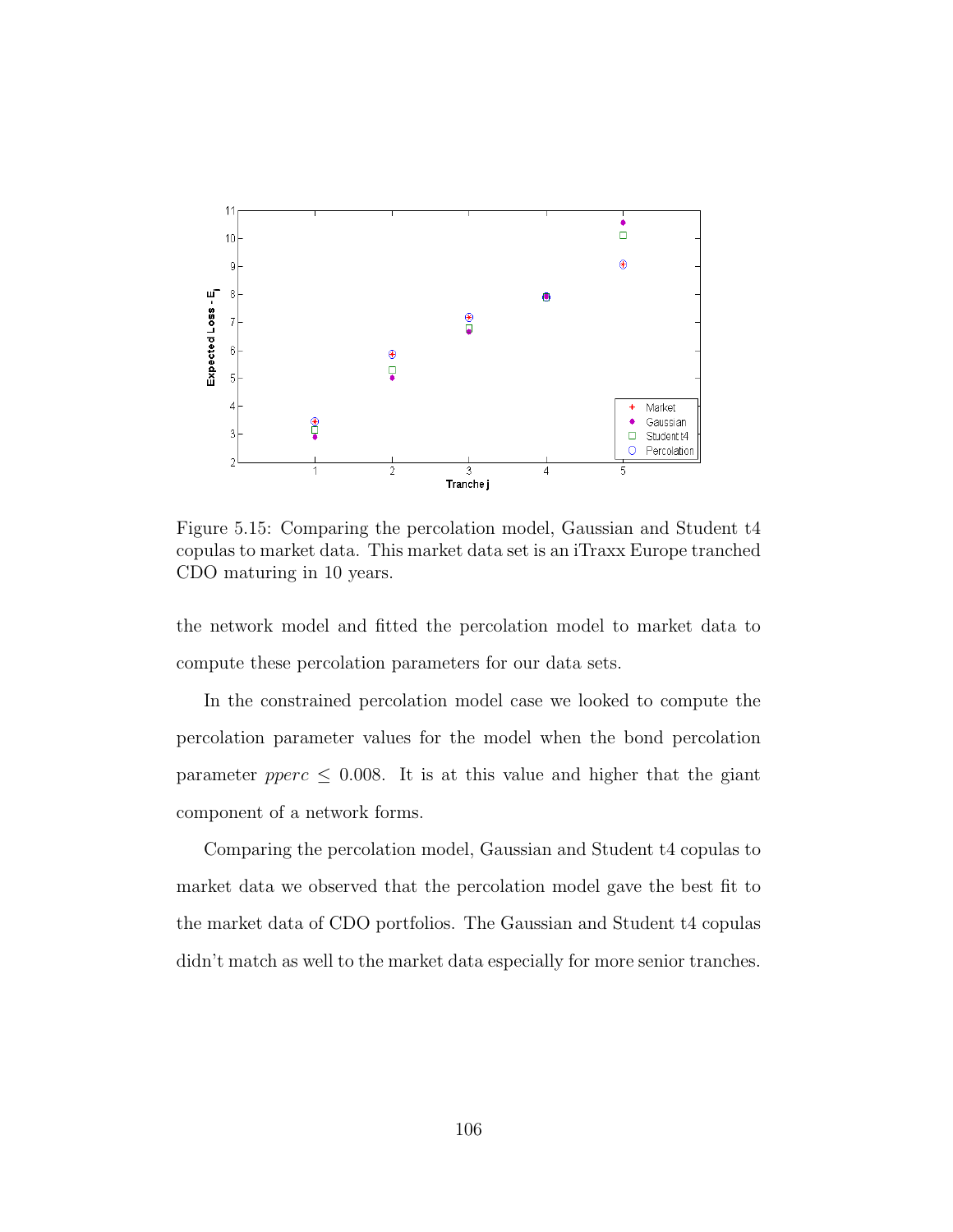#### Chapter 6

## Summary and future work

Beginning at Chapter 1 we reviewed some of the predominant models in the literature used to price CDO tranches. We identified that in order to price CDOs portfolios a key input is an approximation of the default dependency (default correlation) between the underlying names in the CDO portfolio. Using these default dependencies we can simply transform them into expected losses for each tranche  $j$ . The liquidity of standardised CDO indices prior to the credit crisis led to the market convention of pricing tranches in terms of implied correlations. In general, the implied correlation is found to be higher in equity and senior tranches than for mezzanine tranches. This is known as the "correlation smile". McGinty et al. (2004b) proposed base correlations as a way of solving such problems and this has since become an industry standard method.

As previously discussed, the critical input in the pricing of a CDO is an estimate of the default dependence between the underlying names in the portfolio. In Chapter 2 we reviewed the one factor copula model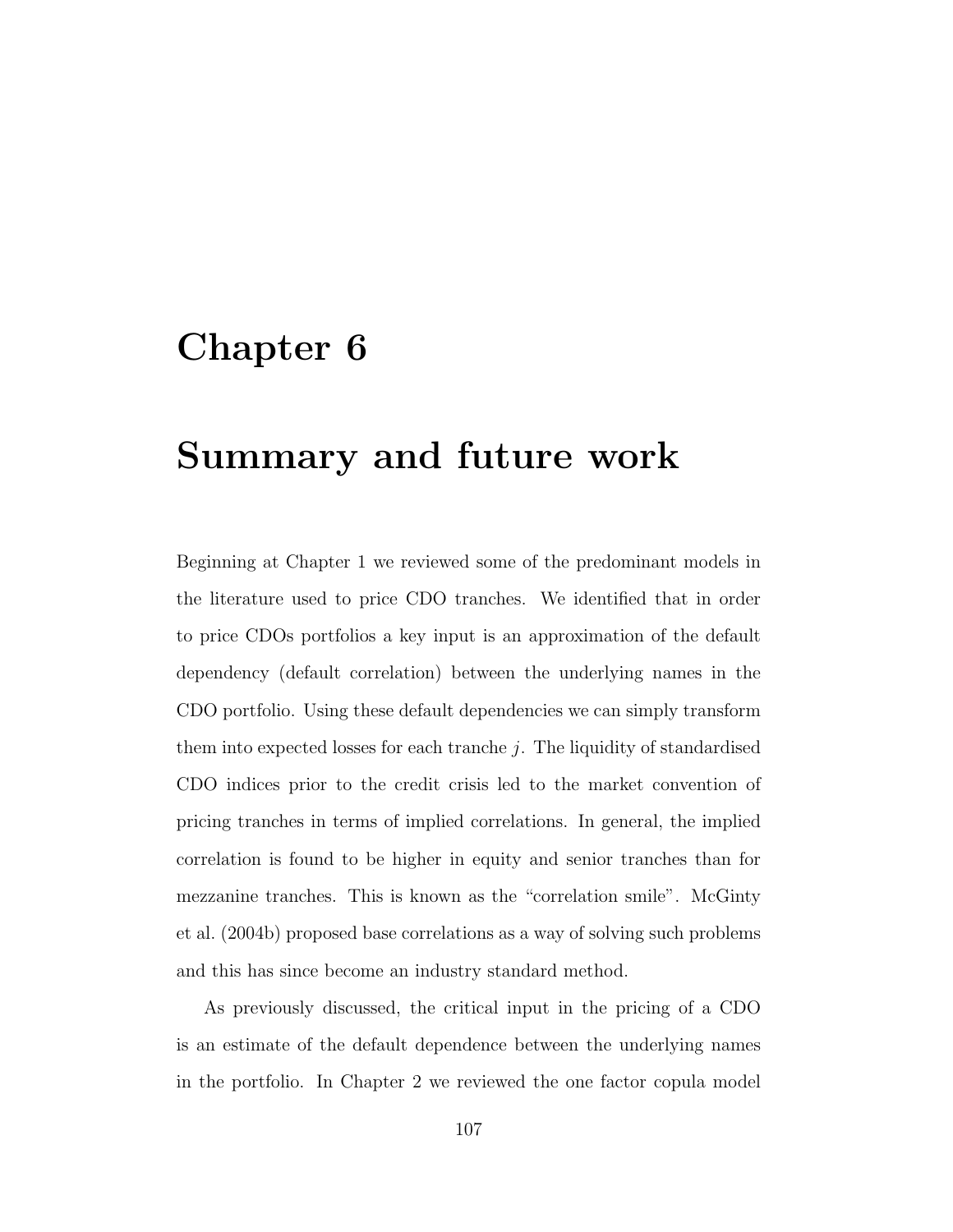and extended this model in Chapter 3 by specifying a Gaussian and a Student t4 distribution for the copula model. The Gaussian copula model introduced by Li (2000) is the market standard for pricing CDOs due to its simplicity and tractability. As an improvement, Hull and White (2004) suggested the Student t copula because of its heavier tails than the normal distribution and its better fit to market data than the Gaussian copula. To compare the LHP models introduced previously we considered a tranched iTraxx Europe CDO with 5 year maturity. From our results it was seen that the Student t4 copula produced a good fit to market data overall except for the most senior tranches and matches better to tranche market values. The Gaussian copula performed badly, especially for the more senior tranches in the portfolio. As an alterative method to computing the default distribution for a CDO portfolio we investigated the possible replacement of copula methods by network based models.

In Chapter 4 we presented the finite and infinite network models used to model the default dependency between names in a portfolio. We link the copula default default distribution to network theory by suggesting that the relative component sizes in a network is related to contagion on a network. Depending on how many names a given name is connected to (component size) and assuming contagion spreads along an edge with probability p, we can compute the probability of default using network percolation. We found that in the finite network model round off numerical errors were generated by the multiplication of large binomial coefficients with smaller terms and due to these errors continuing onwards we used the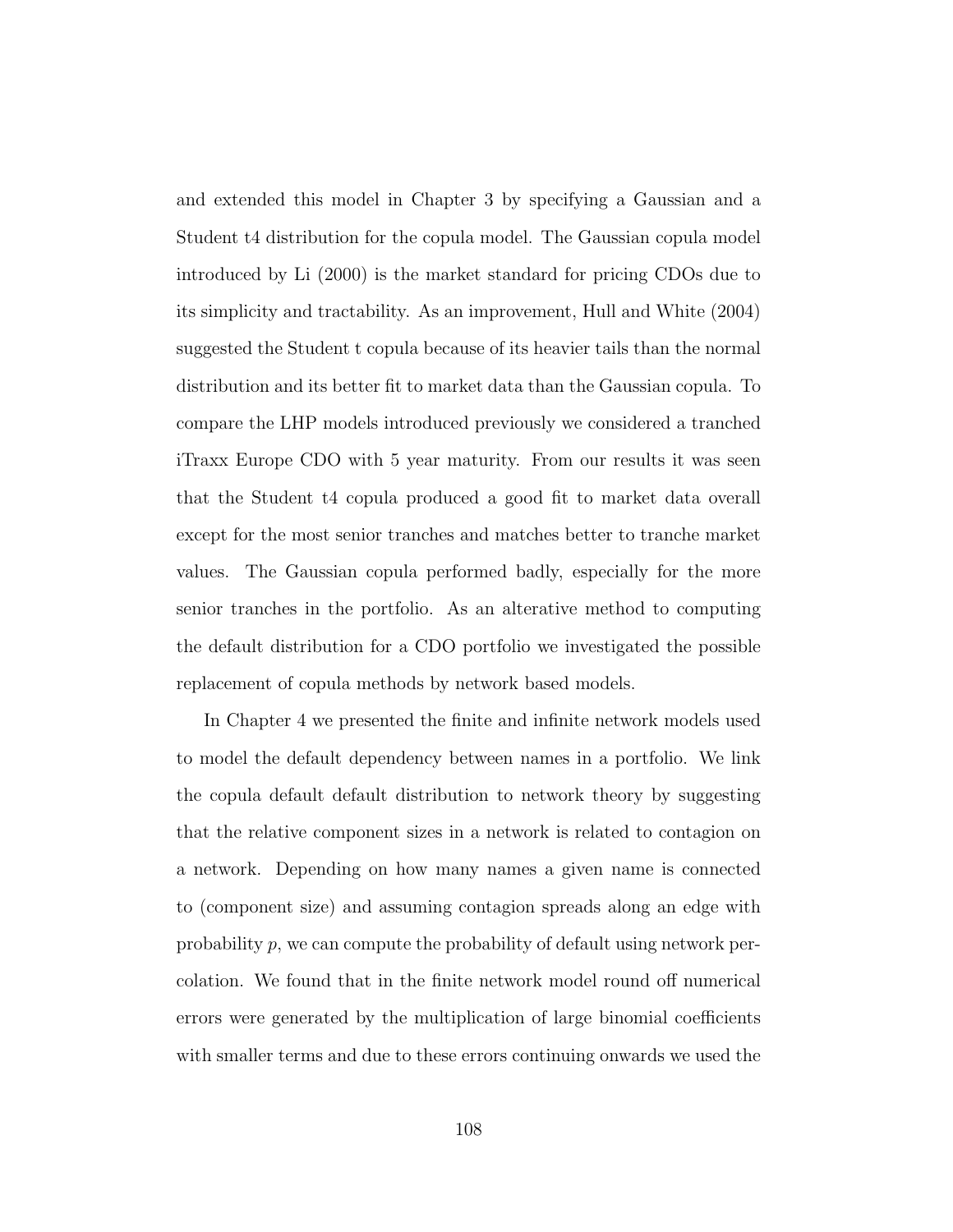infinite network model as our standard network model. In Chapter 5 we extended the infinite network model to compute the probability of default  $Q_n$  for a CDO portfolio. We outlined the parameters of the percolation model and also outlined the methodology to compute the fraction of percolationists, catastrophists and optimists. We linked market data to the Large Pool Model to which we can then applied various different models e.g. copula, percolation etc. Using the market data for a series of iTraxx Europe tranches we implied the best fitting percolation model parameters from the model. We then constrained the bond percolation parameter below a threshold value  $(z = 1)$  to ensure we remain where theory is valid (i.e. no giant connected component) and again implied percolation model parameters for the model.

Finally in order to compare the percolation, Gaussian and Student t4 models a tranched iTraxx Europe CDO was considered. In summary our results showed that the Student t4 copula produces a good fit to market data overall, except for the most senior tranches. The Gaussian copula model performed badly, especially for the more senior tranches in the portfolio. The percolation model proposed matched to market data better than the two copula models and had the ability to match well to senior tranches where Student t4 and Gaussian copulas failed to. From our analysis, the percolation model was the best fit to market data.

To summarise, we have in this thesis

• reviewed the factor copula model and alternatives models in the literature that have been suggested to price CDO portfolios.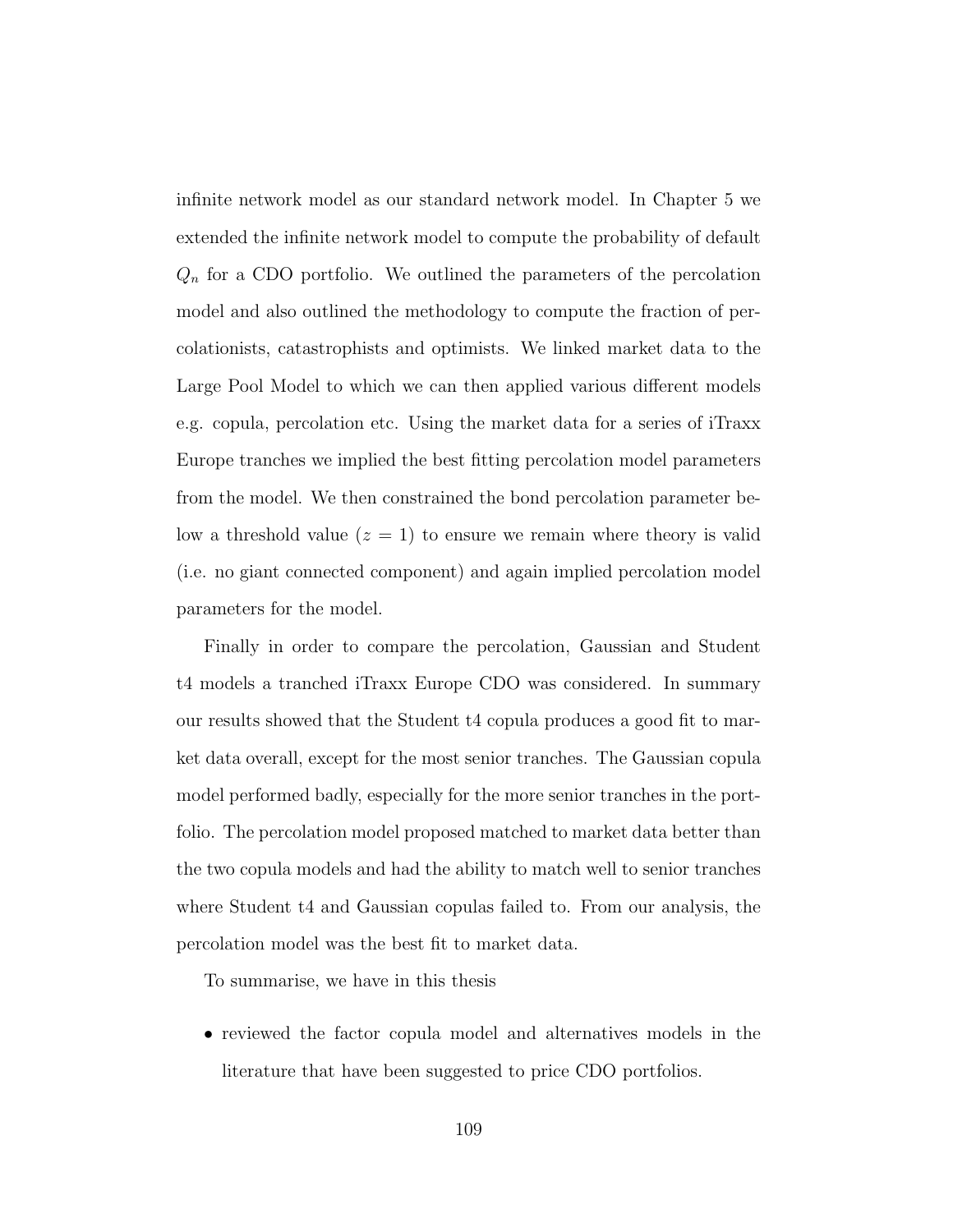- introduced the one factor large homogeneous copula model as a method to computing  $P_n$  the probability of default, without specifying the default distribution.
- applied the Gaussian distribution and Student t4 distribution to the factor copula model and computed the probability of default  $P_n$  using Monte Carlo and theoretical methods. We compared these two copula models in their ability to fit to market tranche expected losses  $E_j$ .
- presented some early network models proposed by Paul Erdős and Alfréd Rényi and computed the distribution of component sizes in an infinite and finite network.
- extended the infinite network model to compute  $Q_n$ , the probability of default distribution.
- determined that the percolation model provides a better fit to market data than the Student t4 and market standard Gaussian copula.

The aim of this thesis was to develop an alternative model based on network theory to price a tranched CDO portfolio. Haldane (2009) highlighted the importance of networks in finance and the percolation model proposed in this thesis is a first step in the use of network theory in the modelling of CDO prices.

At present the number of parameters in the percolation model proposed is greater than the number of parameters in copula based models. This could be seen as an unfair comparison and further work is needed in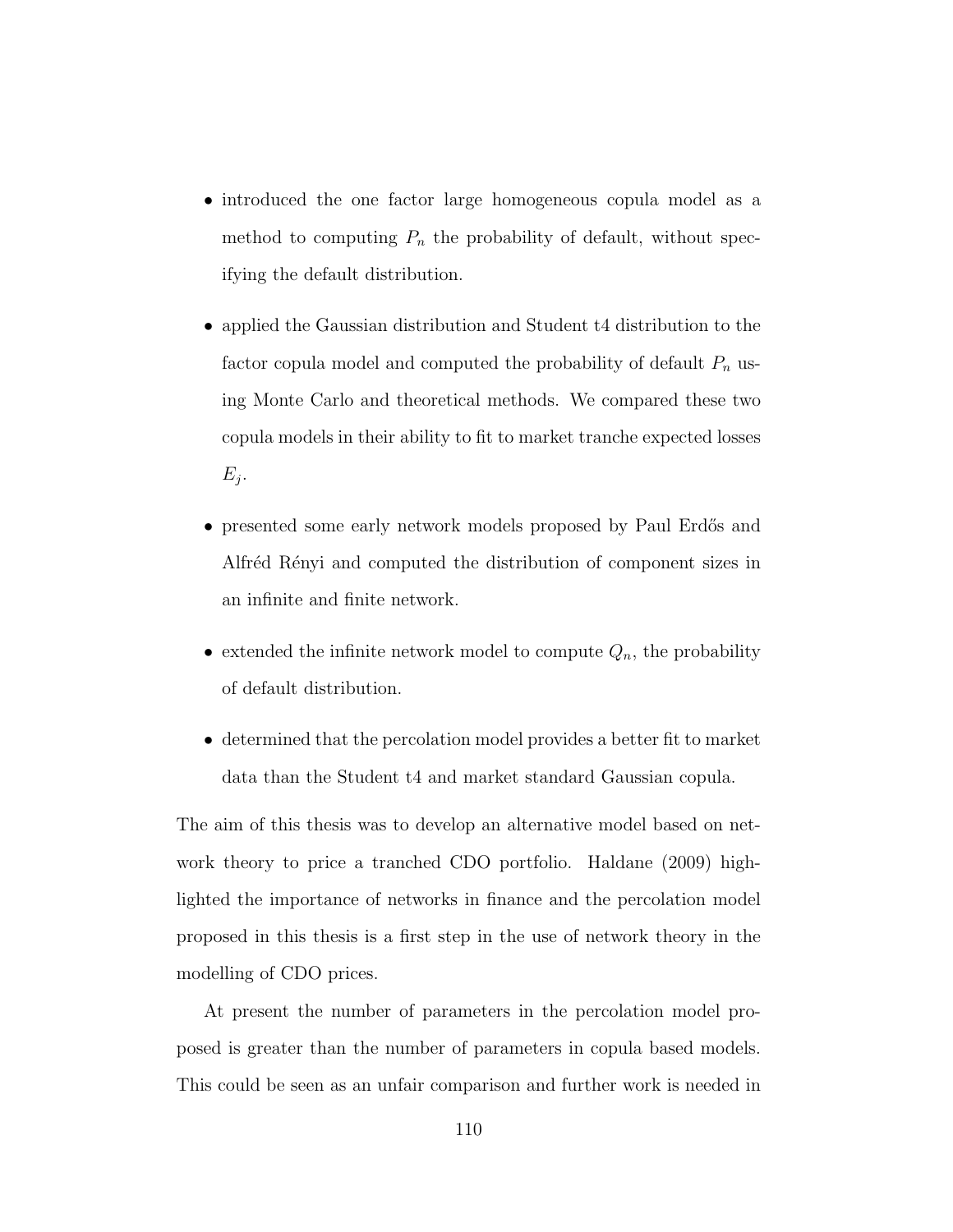reducing the number of parameters in the percolation model. One method could be computing the average parameter values on a large and diverse data set which could possibly lead to certain parameters having constant values - see, for example, Figure 5.10. Alternatively using information theory one could correct for this by using an Akaike information criterion (AIC).

In conclusion, we hope our discussion and analysis of the percolation model has benefited the reader by suggesting network models as a possible approach to pricing correlated financial products.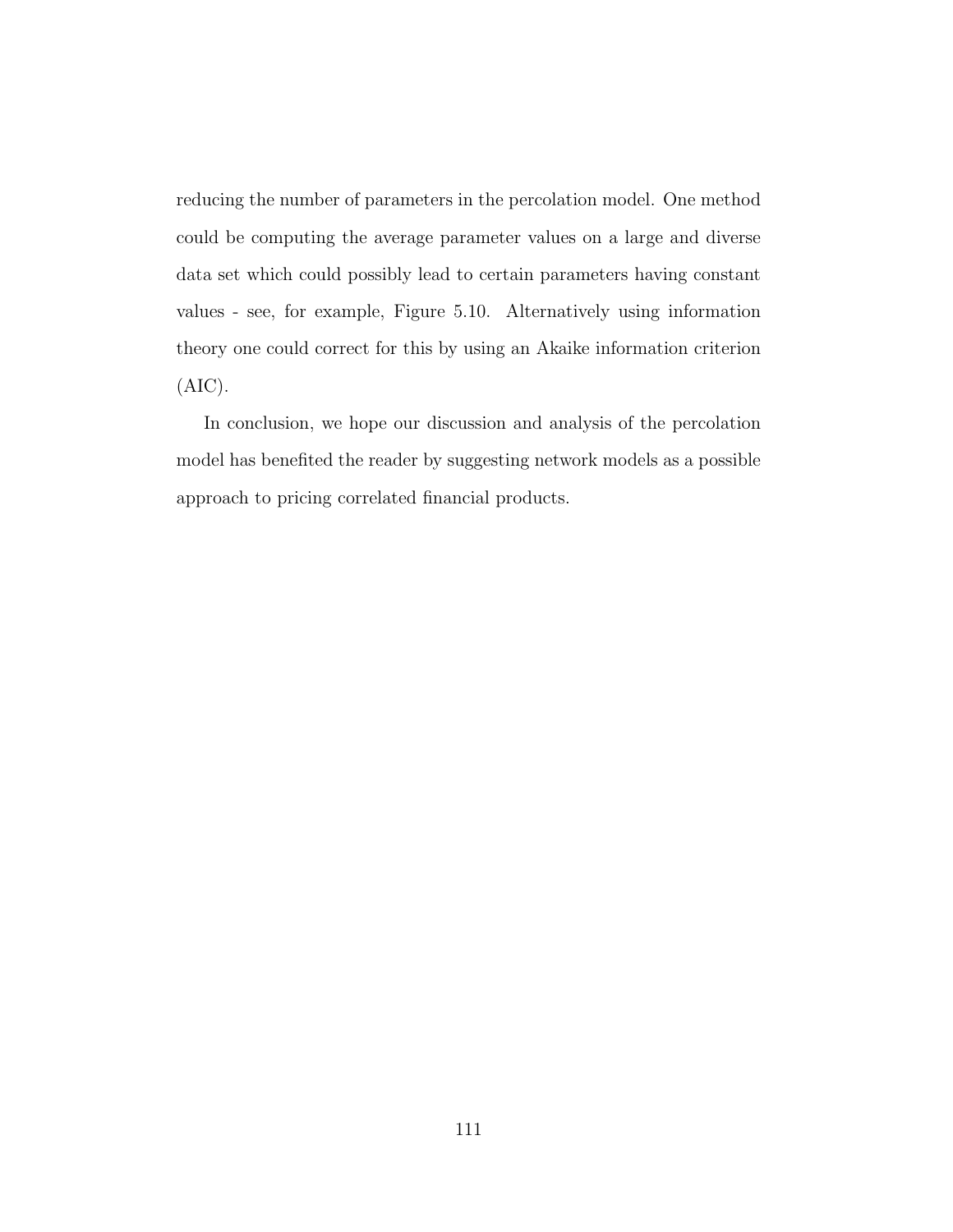### Chapter 7

# Appendix A

Here we reproduce some of the key elements of the MATLAB code underpinning the copula models introduced.

# 7.1 Comparing Student t4 and Gaussian copulas

%comparingstudenttandgaussiancopula

%studentt4 copula

| $N = 125$ ;  | %names in a portfolio                     |
|--------------|-------------------------------------------|
| $p=0.95;$    | %input probability                        |
| $a=0.1$ ;    | <i><b>&amp;correlation</b></i>            |
| $delM=0.1$ ; | %M divided into intervals of equal length |
| $minM=-20$ ; |                                           |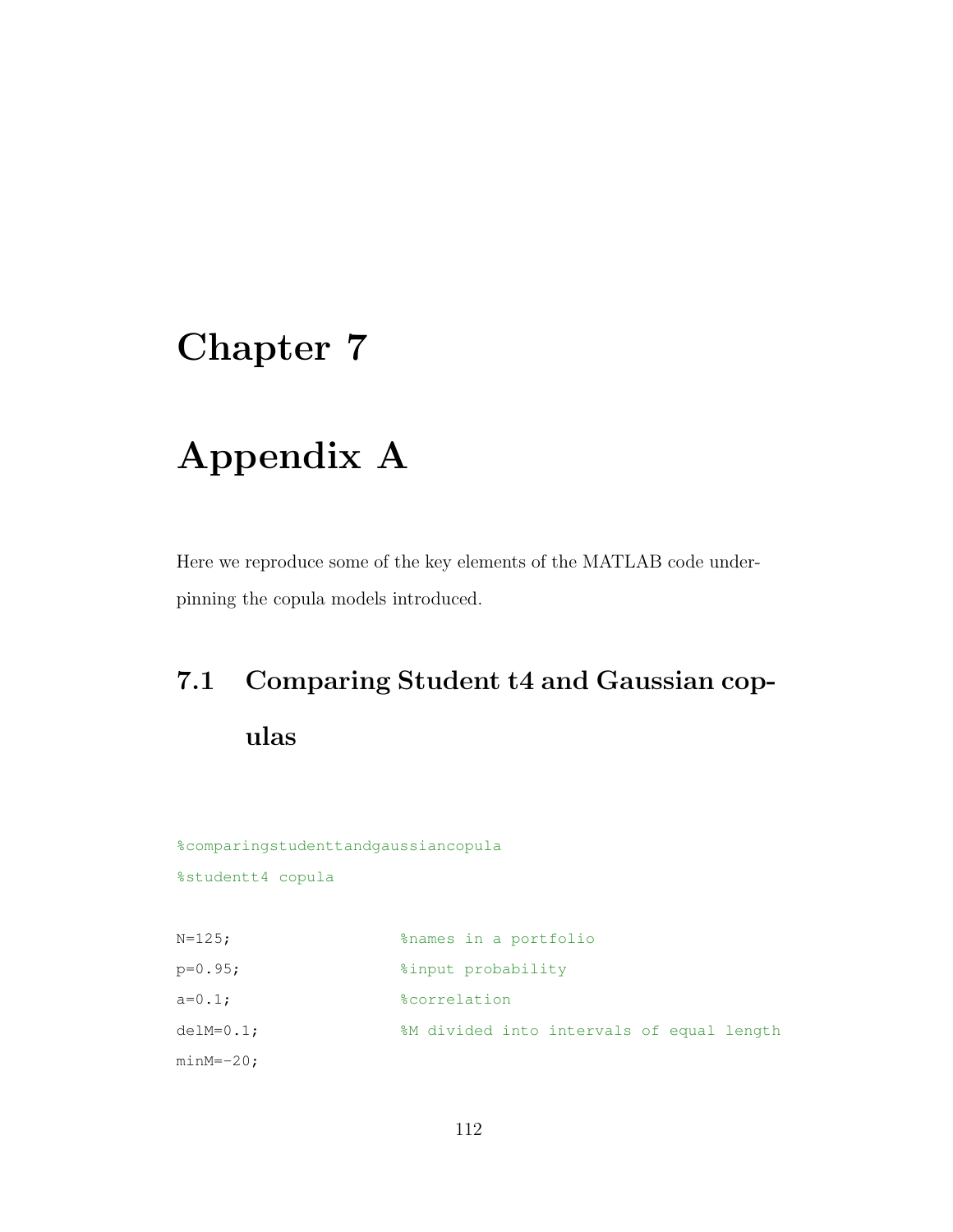```
maxM=20;
K=fzero((\mathcal{C}(x)) myfun(x,p),1); %extracted from the myfun.m file
sumofpnm=zeros(1,N+1);
M=minM:delM:maxM; %M ranges from -4 to +4
[b, c] = size(M); %the size of M
for i=1:1
    for j=1:c
        Z(j) = ((K-((sqrt(a)) * (M(j))))/sqrt(1-((a))));
        dM(i,j)=(0.5)+(0.5*(((Z(j)) * (3+((Z(j)) 2)))/((2+((Z(j)) 2)) (3/2))));
        probM(i, j) = ((3)/( (2+((M(j)) 2)) (5/2)));for u=0:N
                 term1 = prod( ((u+1):(N)) ./ (1:(N-u)) ); % nchoosek (N,u)pnm(1, u+1) = (term1) * ((dM(j)) (u)) * ((1 - (dM(j))) (N-u));end
         sumofpnm=sumofpnm+ pnm*(delM)*(probM(j));
    end
end
for ry=1:126
    rr(ry,1)=sumofpnm(1,ry);end
%gaussian copula
minM2=-4;maxM2=4;xbar=fzero(\&(x) f(x,p),1);sumofpnm2=zeros(1,N+1);
M2=minM2:delM:maxM2;
[d, r] = size(M2);for i2=1:1
        for j2=1:r
```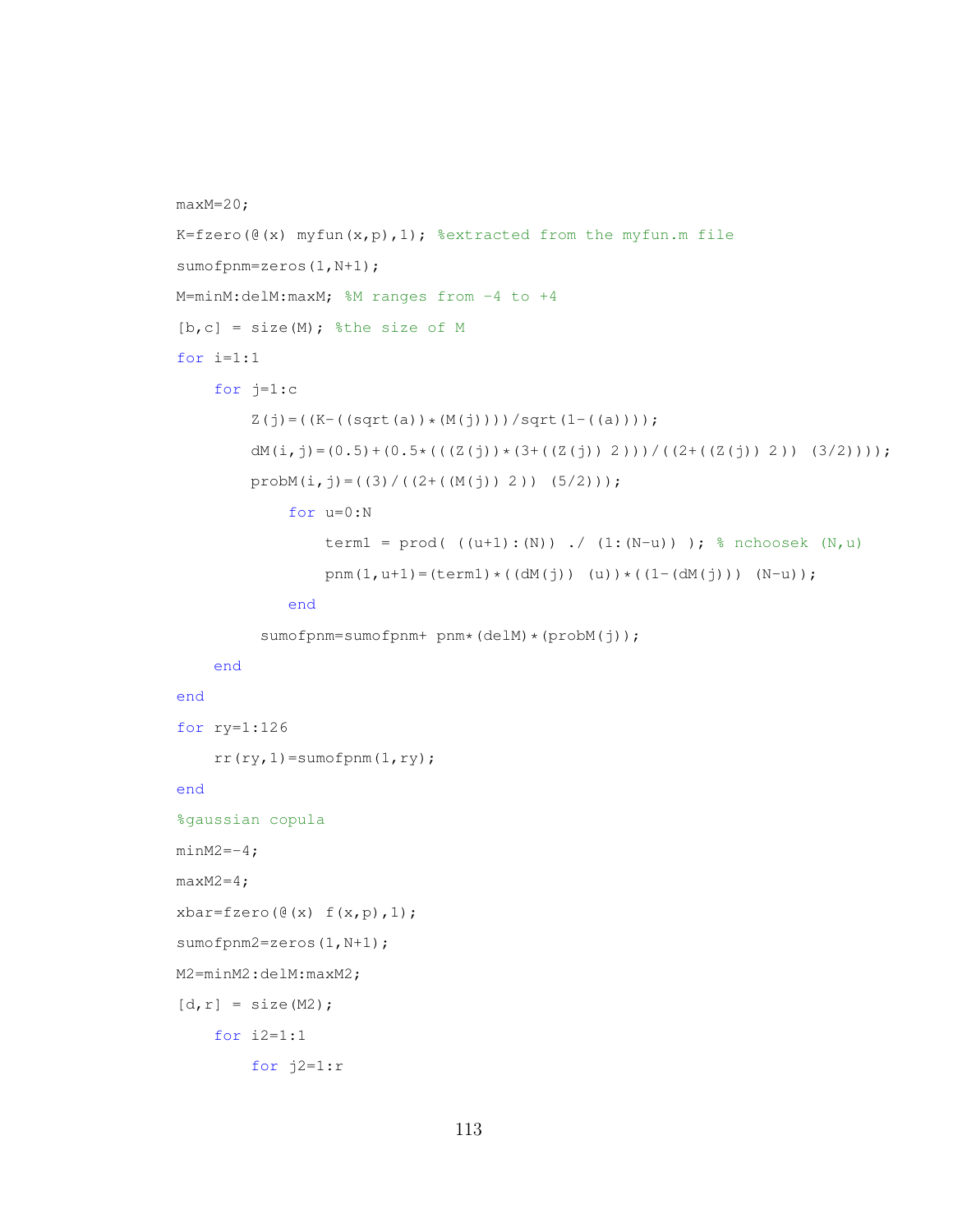```
dM2(i2,j2)=0.5+(0.5)*(erf((xbar-((sqrt(a))*(M2(j2))))/
            ((sqrt(2))*(sqrt(1-(a)))));probM2(i2,j2)=((1/(sqrt(2*pi)))*(exp((-(M2(j2)) 2)/2)));
            for u2=0:N
                term2 = prod( ((u2+1):(N)) ./ (1:(N-u2)) );% nchoosek (N, u2)pnm2(1,u2+1)=(term2)*((dM2(j2)) (u2))*((1-(dM2(j2))) (N-u2));
            end
            sumofpnm2=sumofpnm2 + pnm2*(delM)*(probM2(j2));
        end
   end
for ty=1:126
   br(ty, 1) = sumofpnm2(1, ty);
end
```
## 7.2 Computing base correlations from expected losses

```
function base corr values=E to base(E1, E2, E3, E4, E5, N, p);
% A function to generate base correlation values. Given E values
% for a given N and p.
rho=0:0.001:0.99;
[le,re]=size(rho);
R=0.4; \frac{1}{2} \frac{1}{2} \frac{1}{2} \frac{1}{2} \frac{1}{2} \frac{1}{2} \frac{1}{2} \frac{1}{2} \frac{1}{2} \frac{1}{2} \frac{1}{2} \frac{1}{2} \frac{1}{2} \frac{1}{2} \frac{1}{2} \frac{1}{2} \frac{1}{2} \frac{1}{2} \frac{1}{2} \frac{1}{2} \frac{1}{2} \D=[0.03 0.06 0.09 0.12 0.22]; %detachment points
sumofpnm = zeros(re, N+1);for jk=1:re
K = fzero(@(x) f(x,p),1); %threshold value
```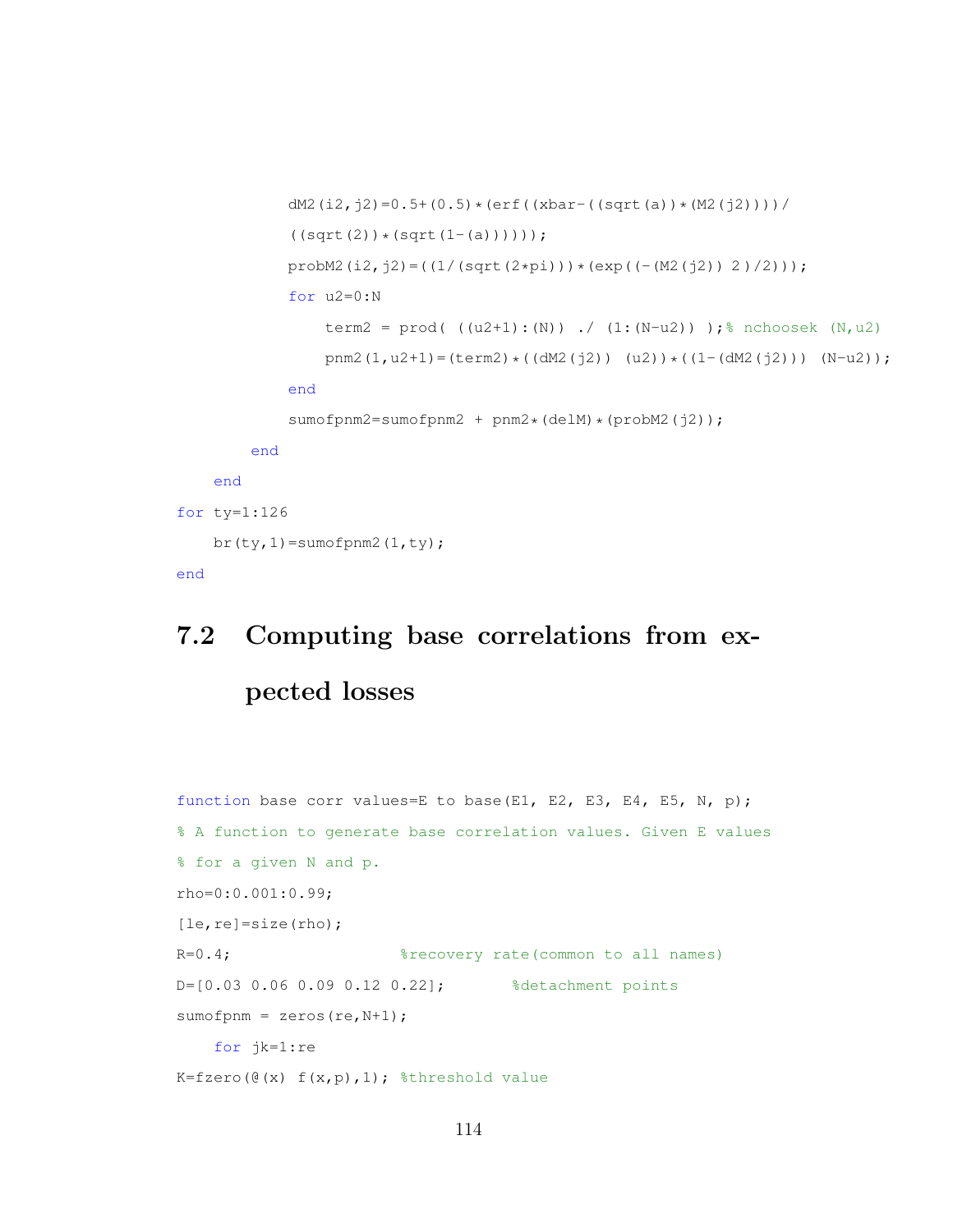```
delM=0.1;
minM=-4;maxM=4;
M=minM:delM:maxM;
[b, c] = size(M);edges = 0:1:N;marketevalue=[E1 E2 E3 E4 E5];
probn=zeros(1,N+1);
    for j=1:c
        dM(j)=0.5+(0.5)*(erf((K-((rho(jk))*(M(j))))((sqrt(2))*(sqrt(1-((rho(jk)) 2))))));prob(M(j) = ((1 / (sqrt(2*pi))) * (exp((- (M(j)) 2) / 2))));
        for u=0:N
            term1 = prod( ((u+1):(N)) ./ (1:(N-u)) ); % nchoosek (N,u)pnm(1,u+1) = (term1)*((dM(j)) (u))*((1-(dM(j))) (N-u));
        end
    probn=probn + pnm*(delM)*(probM(j));
    end
sumofpm(r,:) = sumofpm(jk, :);sumofpnm(jk,:)= probn;
for itr=1:5
    fDN(itr) = floor(((D(itr)) * N)/(1-R));
    p1(jk,itr)=0;p2(jk,itr)=0;for k1= 1:fDN(itr)
    p1(jk,itr) = p1(jk,itr) + ((1-R)*(sumofpnm(jk,k1+1))*(k1));%sumofpnm(k1+1) as our matrix is running from 1-126
end
for k2 = fDN(itr) + 1:N
```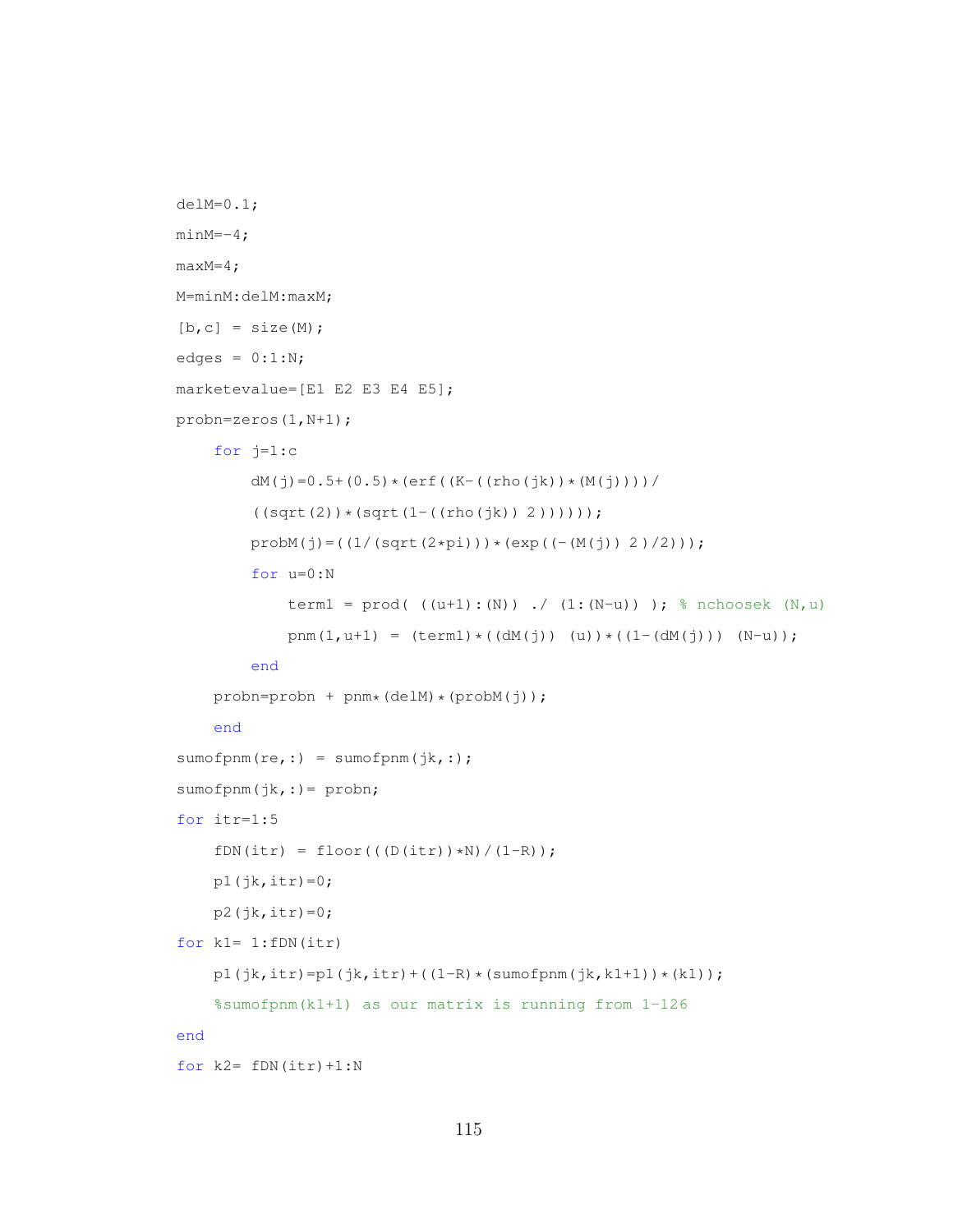```
p2(jk,itr) = p2(jk,itr) + (((D(itr)) * N) * (sumofpm(jk, k2+1)));
    %sumofpnm(k2+1) as our matrix is running from 1-126
end
Evalue(jk,itr)=p1(jk,itr)+p2(jk,itr);
end
for ir=1:5
    etor(jk,ir)= (abs((Evalue(jk,ir))-(marketevalue(ir))));
end
[minvalue, index]=min(etor);
bestrhoindex=rho(index);
```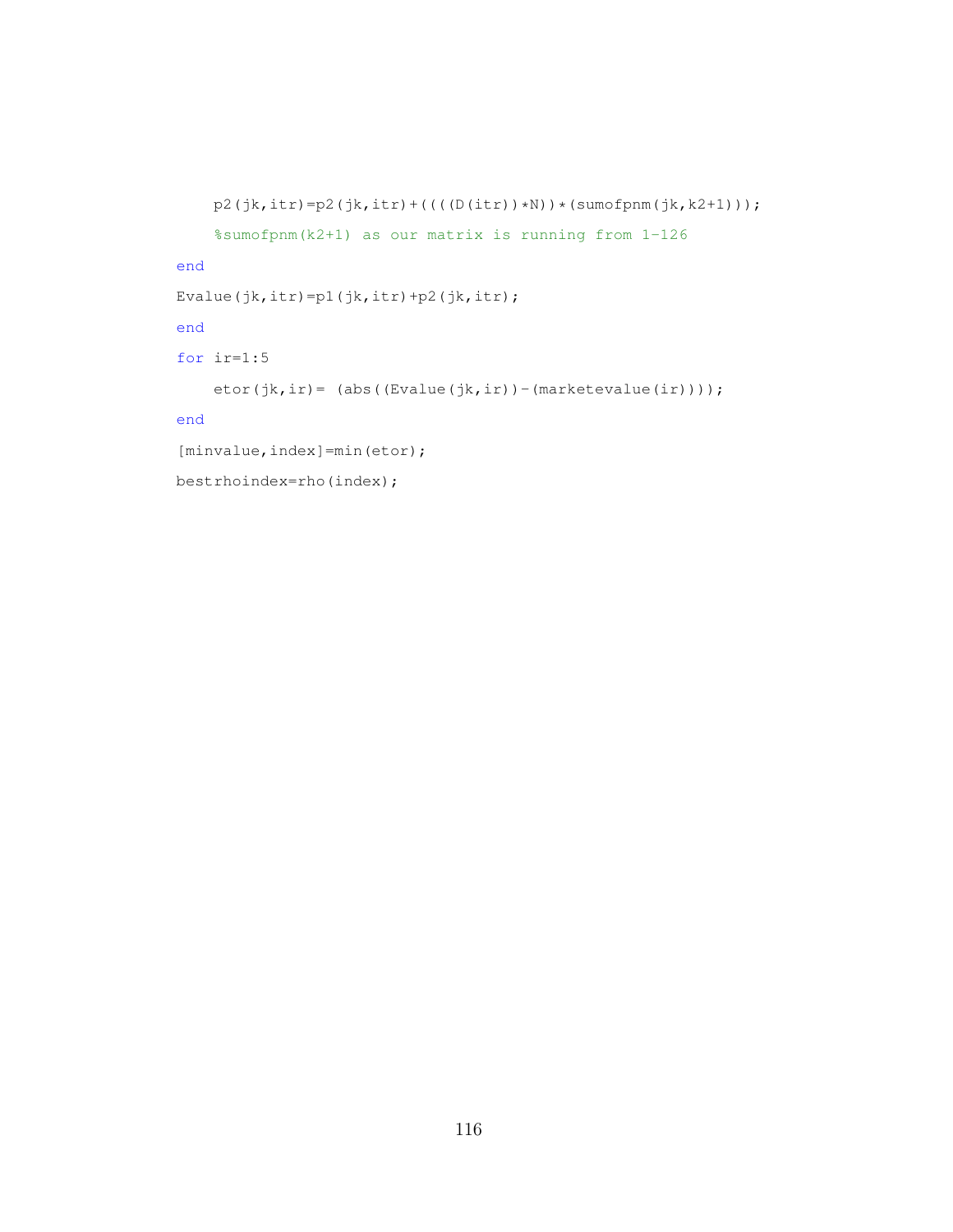### Chapter 8

## Appendix B

Here we reproduce some of the key elements of the MATLAB code underpinning our percolation model.

# 8.1 A function to generate the  $N$  by  $N$  matrix  $B_{1,n}$

```
function Bmat=create Bmat(N);
sv=1:N;rowl=(sv. (sv-1))./factorial(sv);
Amat=zeros(N,N);g
Amat(1,:)=row1;
Bmat=Amat;
for i=2:N
    rowabove=Amat(i-1,:);
```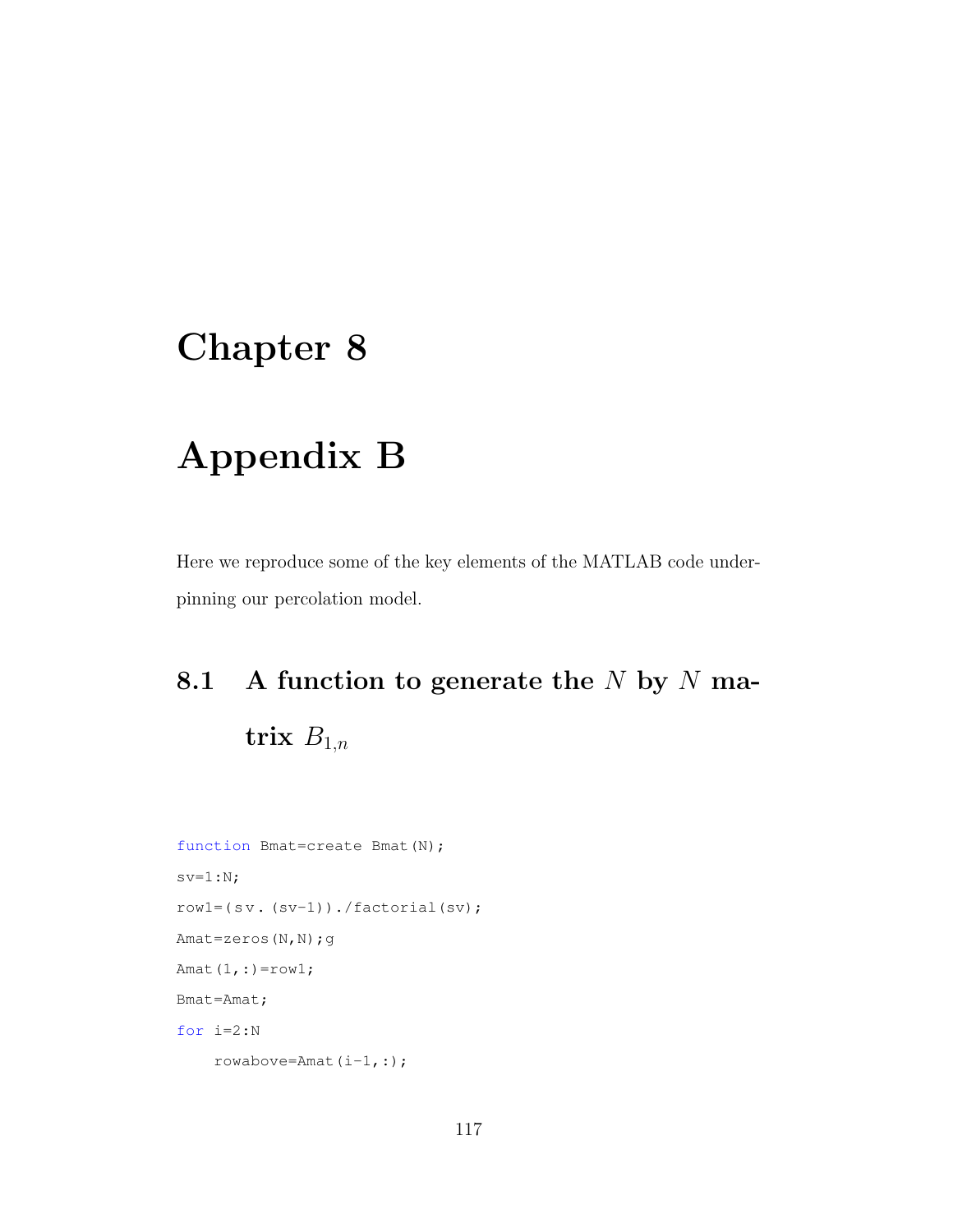```
for n=i:N
        sumval=0;
        for r=1:n-1
            sumval = sumval+row1(r) * rowabove(n-r);
        end % for r
        Amat(i,n)=sumval;
    end % for n
    Bmat(i,:)=Amat(i,:)/factorial(i-1);
end % for i
```
#### 8.2 A function to generate the best  $\rho_0$  and

#### pperc parameters

```
function [bestrho0, bestpperc]=fit perc model 3 rho0 pperc diff(bc1, bc2,
bc3, bc4, bc5, N, pval);
%------------------------------------------------------------------
% Optimises over pperc
% and rho0 parameters and returns the value
% for pperc and rho0
% which minimizes the error term.
% Input : N, recovery rate, BC values, tranche detachment points
% Output : - rho0 and pperc value which minimises the error term.
\approx\frac{8}{\pi}\approx%-------------------------------------------------------------------
Bmat=create Bmat (N); % only needs to be run once for a given N
```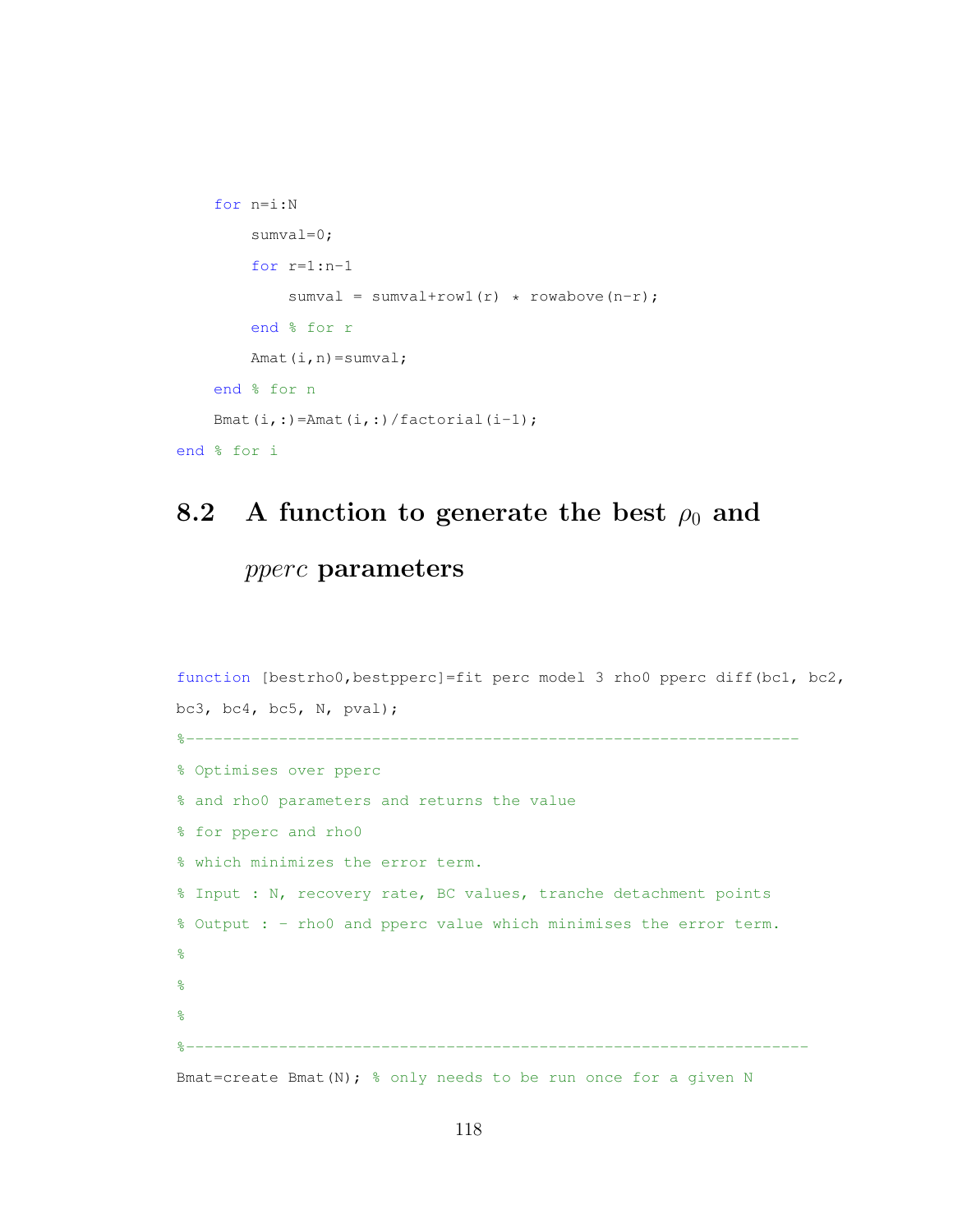```
rec=0.4; % recovery rate
bcinput=[bc1, bc2, bc3, bc4, bc5];
Evalue=base to E(bcinput(1), bcinput(2), bcinput(3), bcinput(4)
, bcinput(5) , N, pval);
losslist= [Evalue(1) , Evalue(2), Evalue(3), Evalue(4),
Evalue(5)]; %$E_j$ for each tranche, from market data
detachments=[ 3,6,9,12,22 ];
% detachment points of the tranches
%input a range of rho0 and pperc values
rho0=0.001:0.001:0.1;%0.9;
[let, rel] = size(rho0);pperc=0.001:0.001:0.06;%0.9;
[le2,re2]=size(pperc);
errorterm=zeros(re1, re2); %the size of the error matrix
for jk1=1:re1
for jk2=1:re2
z1 =rho0(jk1)*(N-1);
z = p<sub>perc</sub>(jk2)*N;histin=histgenfn(N,(pperc(jk2))*N,rho0(jk1)*(N-1),Bmat);
pkorg=histin/sum(histin);
kv=1:length(pkorg);
d=detachments/100;
individualtranche = 1:1:5;
for tranchenum=1:5
```

```
j=floor(d(tranchenum)*N/(1-rec));
```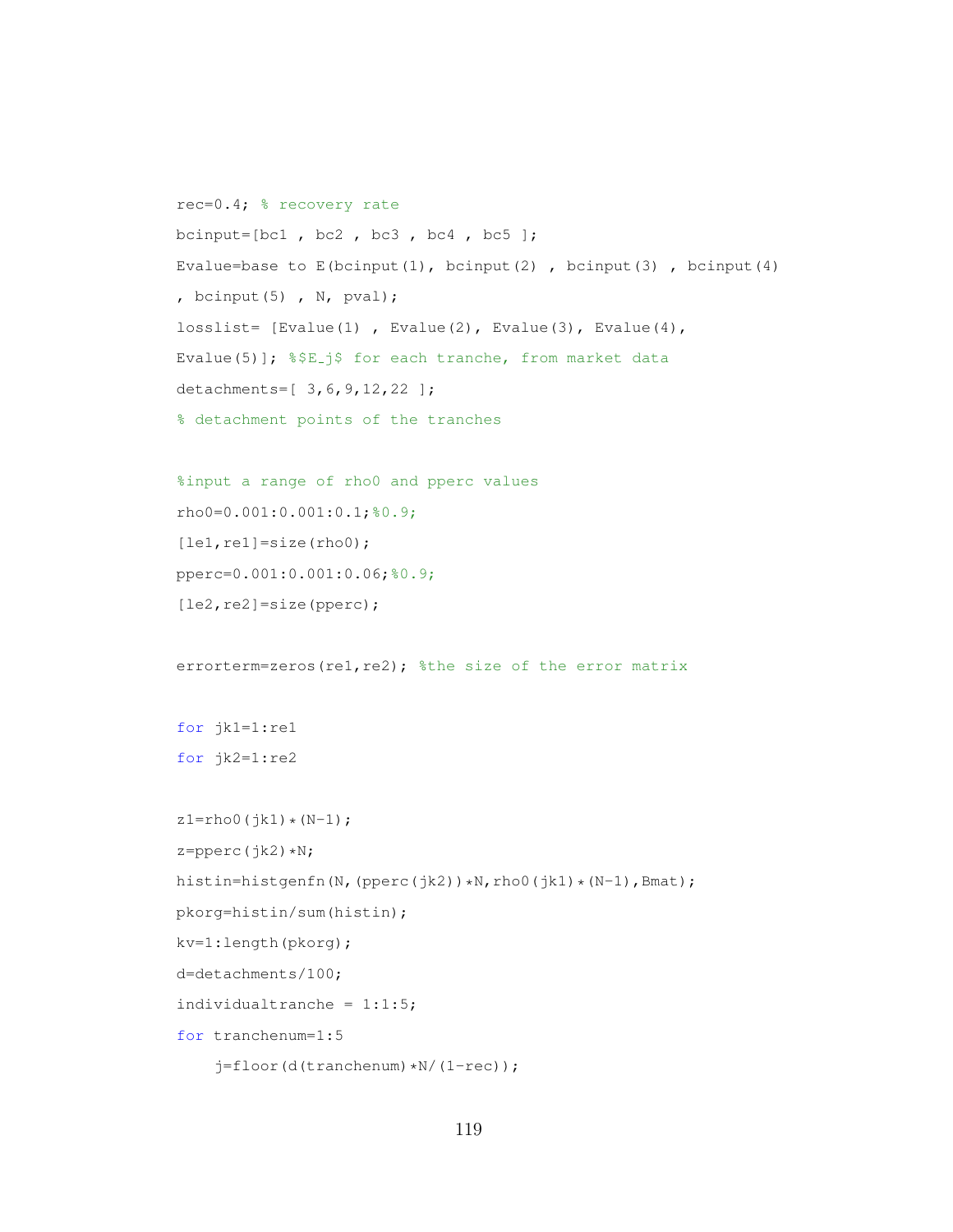```
Fj(tranchemum)=losslist(tranchemum) - d(tranchemum)*N*pval;cj(tranchenum) = (1-rec) * sum(kv(1:j).*)korg(1:j))+ d(tranchenum)*N*sum(pkorg(j+1:N)) - d(tranchenum)*(pkorg*kv');
end % for tranchenum
aval1=(cj*Fj')/(cj*cj');aval=min(1,aval1); % ensure $aval \leq 1$
cval1=pval-aval/N*(pkorg*kv'); % determine cval from Expected Loss
%(via pval)
cval=min(1-aval, cval1); % ensure $cval \leq 1$
pk=aval*pkorg;
pk(N)=pk(N)+cval;
pk0=1-sum(pk); % sets fraction of optimists to be remainder
probn=pk ;
for tranchenum=1:5
    j=floor(d(tranchemum)*N/(1-rec));Eval(tranchenum)=(1-rec) * sum(kv(1:j).*pk(1:j))+ d(tranchenum) *N*sum(pk(j+1:N));
end % for tranchenum
errL2=sqrt( sum( (Eval-losslist) . 2 ) );
errorterm(jk1,jk2)=errL2;
ELmat(jk1,jk2)=(1-rec)*pk*kv'/N;
end
```

```
end
```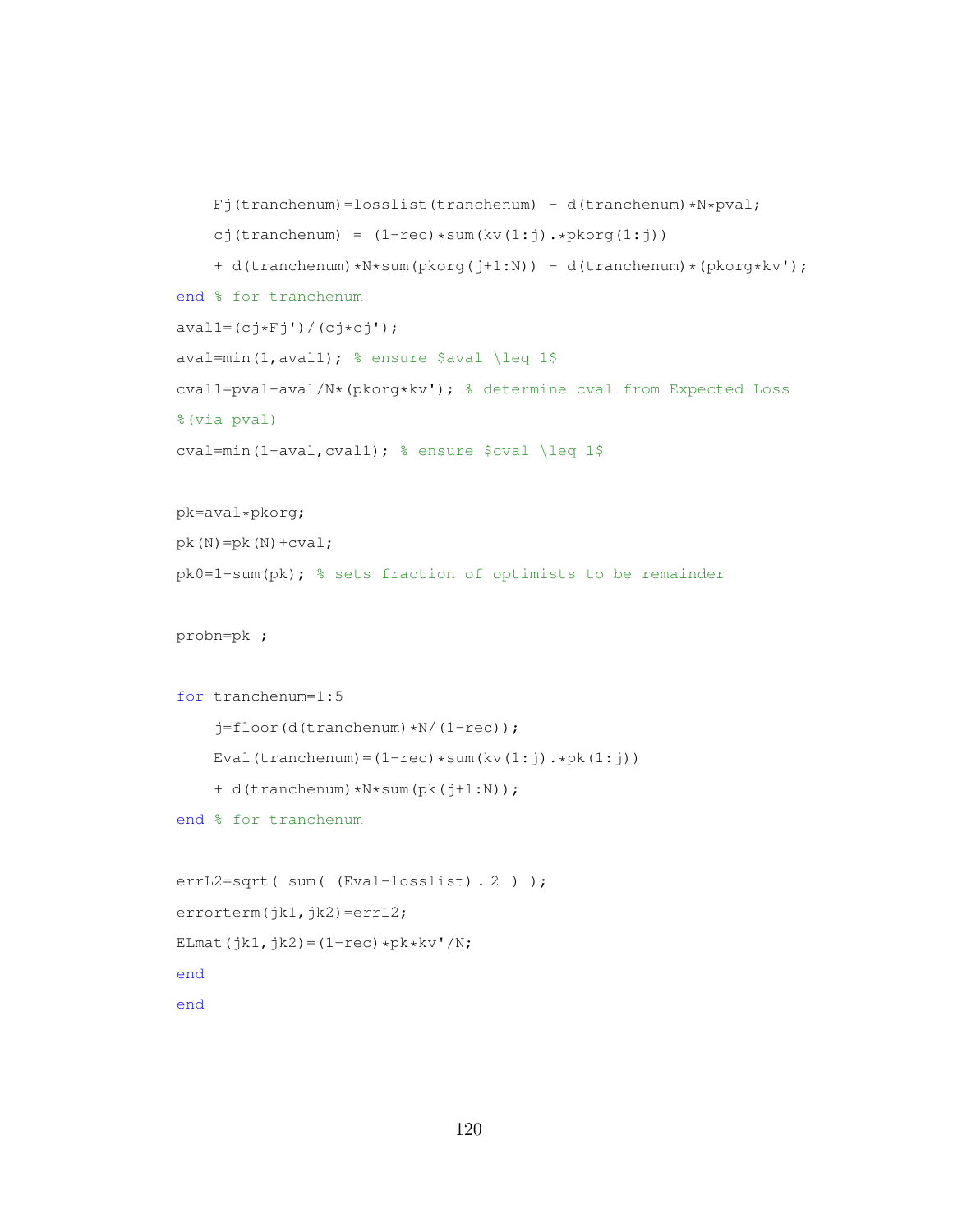```
[Val, Ind]=min2d(errorterm);
%min2d finds the min error value in the 2d matrix and outputs
%the minimum value and its index in the matrix
bestrho0=rho0(Ind(1));
bestpperc=pperc(Ind(2));
%best rho0 value and pperc value that minimizes the error term
aval;
cval;
pk0;
```
# 8.3 A function to generate  $a, b, c$  given pperc and  $\rho_0$ . This function also outputs the percolation model expected losses

function Eval=fit perc model(rho0, pperc, Gbc1, Gbc2, Gbc3, Gbc4, Gbc5, Sbc1, Sbc2, Sbc3, Sbc4, Sbc5, N, pval); % Calculate best-fit a and c values, given pperc and rho0.

Bmat=create Bmat(N);  $\frac{1}{6}$  only needs to be run once for a given N

rec=0.4; % recovery rate bcinput=[Gbc1 , Gbc2 , Gbc3 , Gbc4 , Gbc5 ]; Evalue=base to  $E$ (bcinput(1), bcinput(2), bcinput(3) , bcinput(4), bcinput(5),  $N$ , pval); losslist= [Evalue(1) , Evalue(2), Evalue(3), Evalue(4), Evalue(5)]; %Ej for each tranche, from market data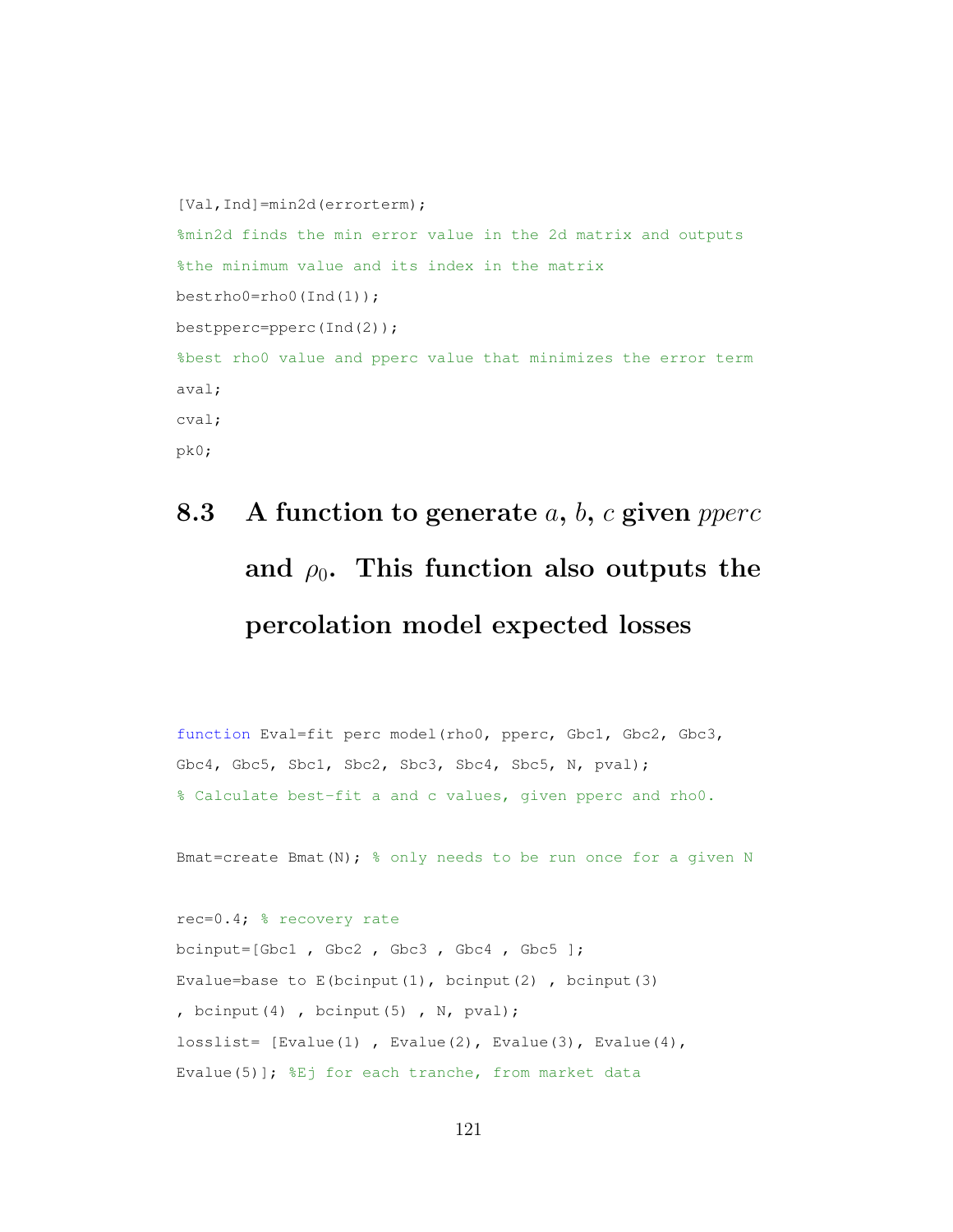detachments=[ 3,6,9,12,22 ]; % detachment points of the tranches

```
z1=rho0*(N-1);z=pperc*N;
histin=histgenfn(N,pperc*N,rho0*(N-1),Bmat);
pkorg=histin/sum(histin);
kv=1:length(pkorg);
d=detachments/100;
individualtranche = 1:1:5;
for tranchenum=1:5
j=floor(d(tranchenum)*N/(1-rec));
Fj(tranchenum)=losslist(tranchenum) - d(tranchenum)*N*pval;
cj(tranchenum) = (1-rec) * sum(kv(1:j).*)korg(1:j))+ d(tranchenum)*N*sum(pkorg(j+1:N)) - d(tranchenum)*(pkorg*kv');
end % for tranchenum
aval1=(cj*Fj')/(cj*cj');aval=min(1, aval1) % ensure aval \ell \leq 1cval1=pval-aval/N*(pkorg*kv');
% determine cval from Expected Loss (via pval)
cval=min(1-aval,cval1) % ensure cval $\leq$ 1
pk=aval*pkorg;
pk(N)=pk(N)+cval;
pk0=1-sum(pk)
% sets fraction of optimists to be remainder
for tranchenum=1:5
```

```
Eval(tranchenum) = (1 - rec) * sum(kv(1:j). *pk(1:j))
```
j=floor(d(tranchenum)\*N/(1-rec));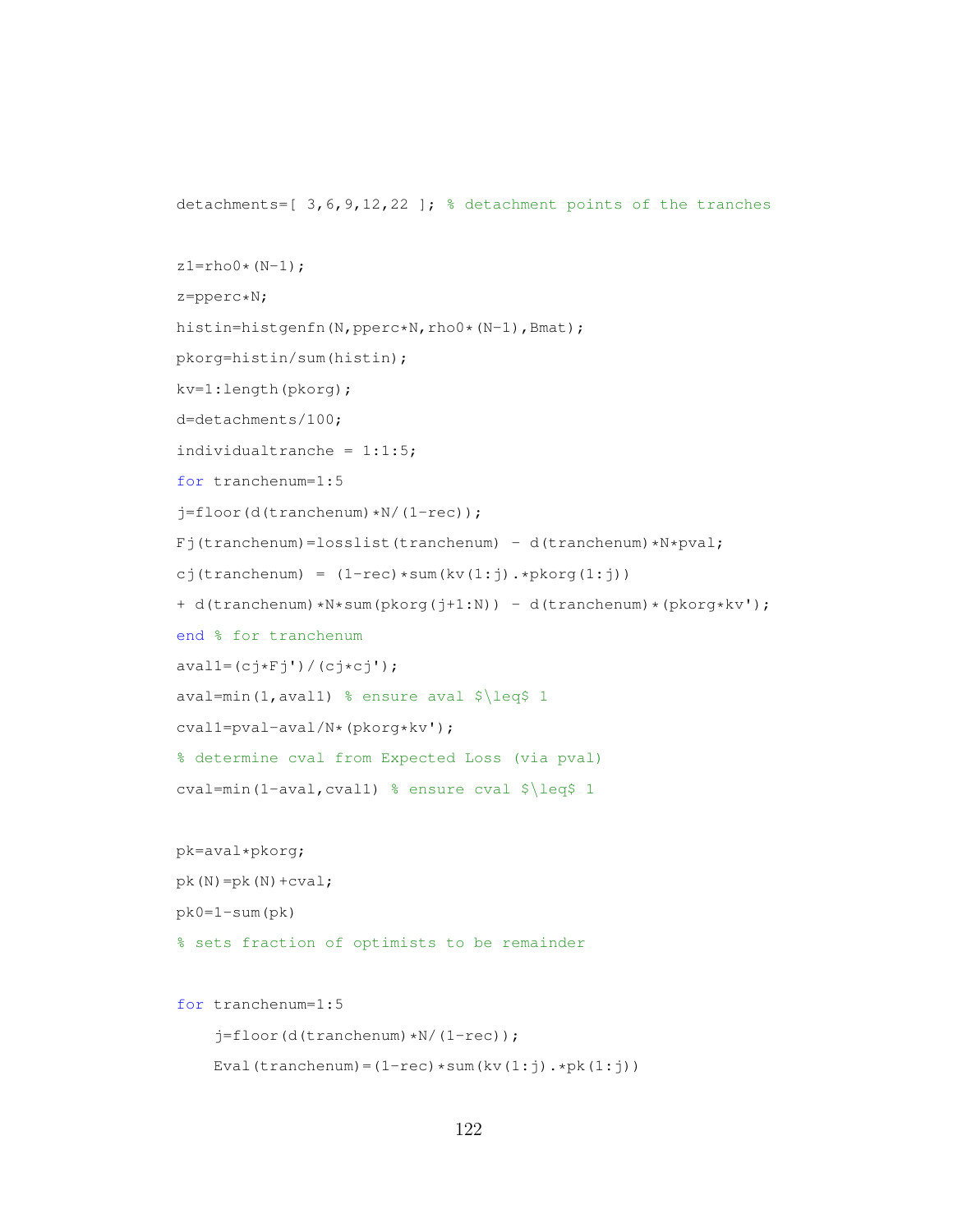```
+ d(tranchenum)*N*sum(pk(j+1:N));
end % for tranchenum
errL2=sqrt( sum( (Eval-losslist) . 2 ) )
base corr values=E to base(Eval(1), Eval(2),
Eval(3), Eval(4), Eval(5), N, pval);
base corr values;
Eval;
```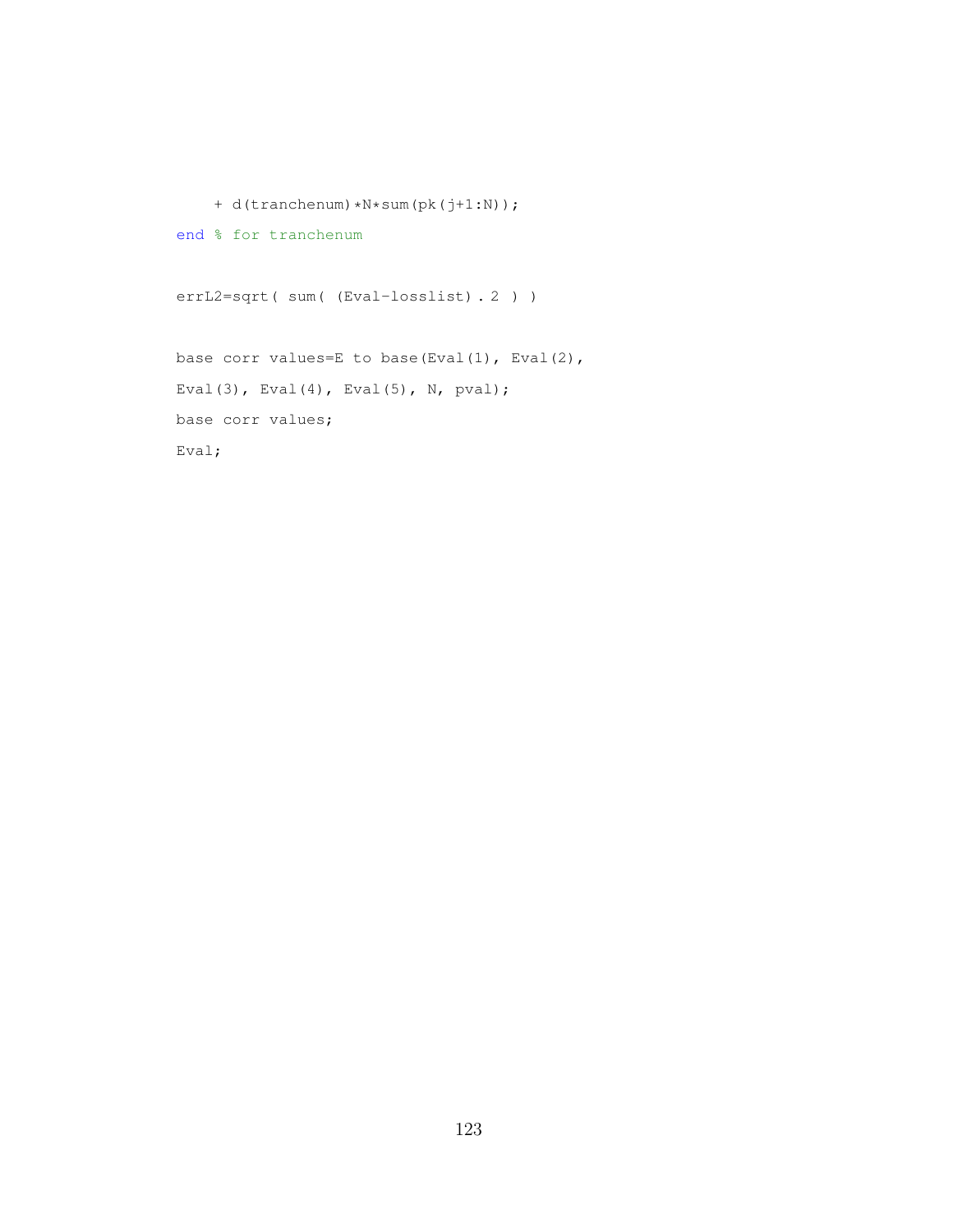### Bibliography

- Andersen, L. and J. Sidenius (2005). Extensions to the Gaussian copula: Random recovery and random factor loadings. Journal of Credit Risk  $1(1)$ , 29–70.
- Andersen, L., J. Sidenius, and S. Basu (2003). All your hedges in one basket. Risk, 67–72.
- Antonov, A., S. Mechkovy, and T. Misirpashaevz (2005). Analytical techniques for synthetic CDOs and credit default risk measures. Working paper, Numerix.
- Baxter, M. (2006). Levy process dynamic modelling of single name credits and CDO tranches. Working Paper, Nomura Fixed Income Quant Group.
- Black, F. and J. Cox (1976). Valuing corporate securities: Some effects of bond indenture provisions. *Journal of Finance* 31(2), 351–67.
- Bornholdt, S. and H. G. Schuster (2003). Handbook of Graphs and Networks. Wiley-VCH.
- Brigo, D., A. Pallavicini, and R. Torresetti (2007). Calibration of CDO tranches with the dynamical generalized-Poisson loss model. Risk  $20(5)$ , 70–75.
- Burtschell, X., J. Gregory, and J. Laurent (2007). Beyond the Gaussian copula: Stochastic and local correlation. Journal of Credit Risk  $3(1)$ , 31–62.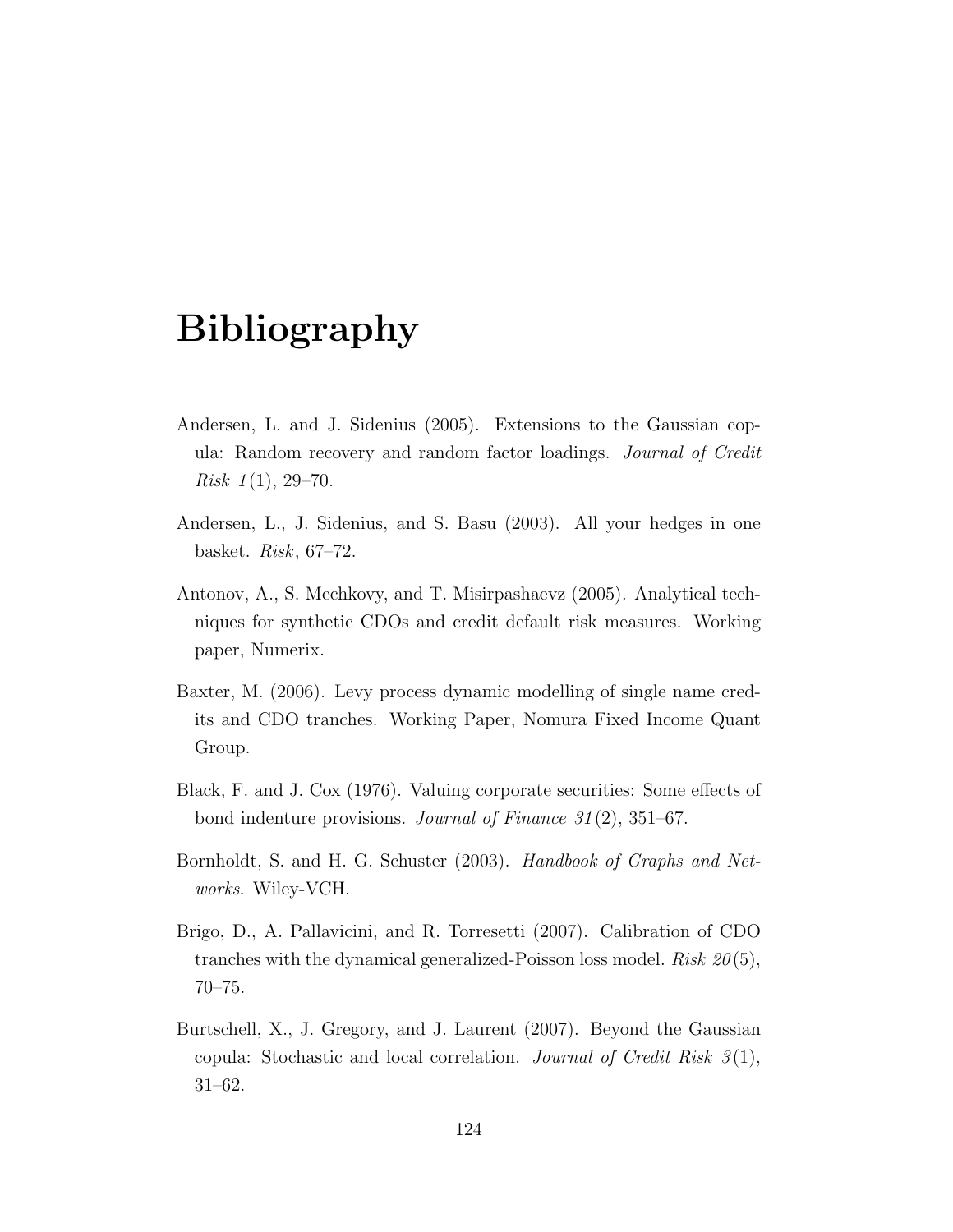- Burtschell, X., J. Gregory, and J. Laurent (2009). A comparative analysis of CDO pricing models under the factor copula framework. Journal of Derivatives  $16(4)$ , 9-37.
- Crouhy, M., R. Jarrow, and S. Turnhill (2008). The subprime credit crisis of 2007. Journal of Derivatives  $16(1)$ , 81-110.
- Duffie, D. and N. Garleanu (2001). Risk and valuation of collateralized debt obligations. Financial Analysts Journal  $57(1)$ , 41–59.
- Giesecke, K. (2003). A simple exponential model for dependent defaults. Journal of Fixed Income 13 (3), 74–83.
- Glasserman, P. and S. Suchintabandid (2007). Correlation expansions for CDO pricing. Journal of Banking and Finance  $31(3)$ ,  $1375 - 1398$ .
- Gregory, J. and J. Laurent  $(2004)$ . In the core of correlation. *Risk 17*(10), 87–91.
- Gregory, J. and J. Laurent (2005). Basket default swaps, CDOs, and factor copulas. Journal of Risk  $7(4)$ , 103-122.
- Haldane, A. G. (2009). Rethinking the financial network. http://www.bankofengland.co.uk/publications/speeches/2009/speech386.pdf.
- Hofert, M. and M. Scherer (2008). CDO pricing with nested Archimedean copulas. http://www.mathematik.uniulm.de/numerik/preprints/2008/CDOpricingAC.pdf.
- Hull, J., M. Predescu, and A. White (2005). The valuation of correlationdependent credit derivatives using a structural model. SSRN Electronic paper collection, http://ssrn.com/abstract=686481.
- Hull, J. and A. White (2004). Valuation of a CDO and an  $n^{th}$  to default CDS without Monte Carlo simulation. Journal of Derivatives  $12(2)$ , 8–23.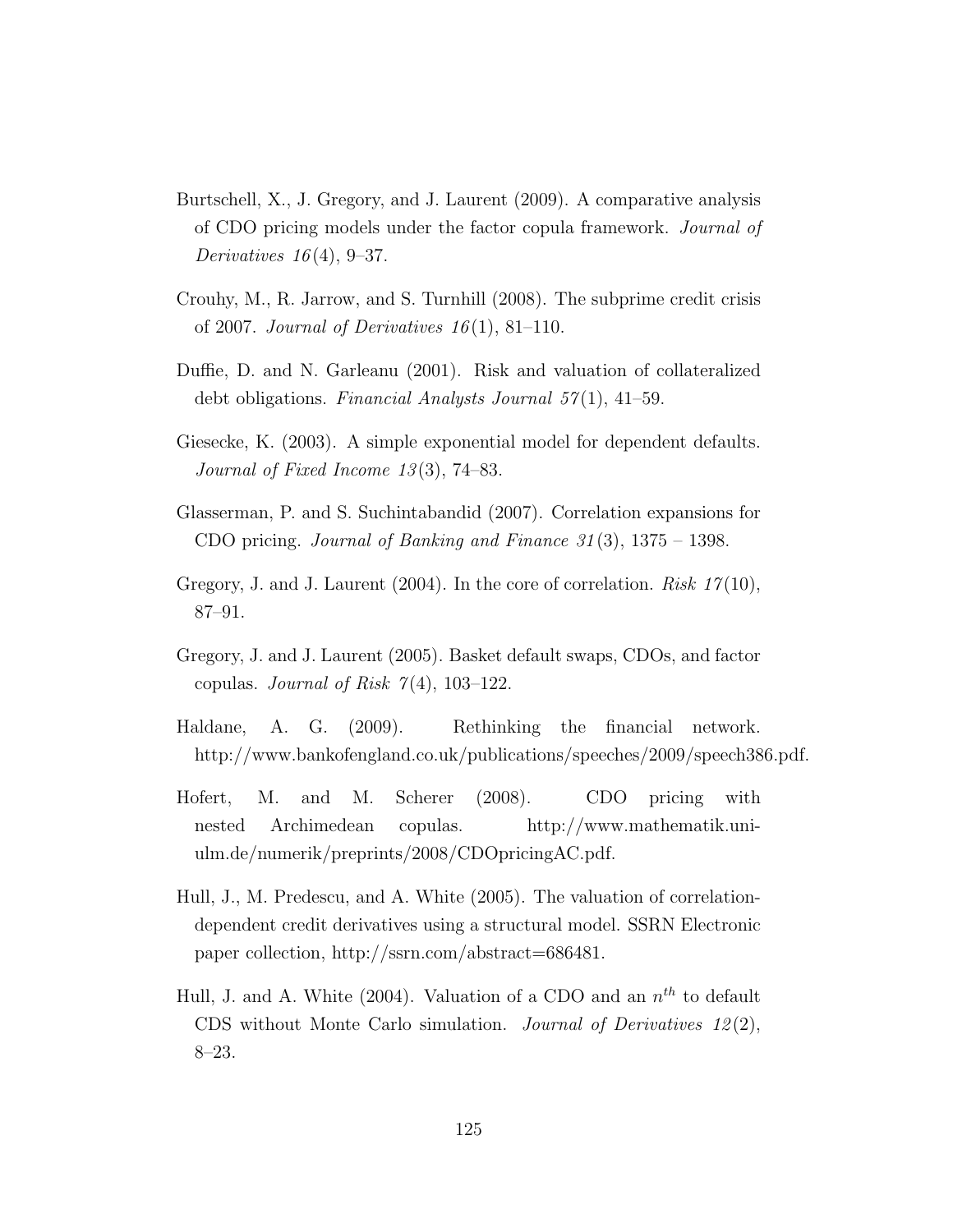- Hull, J. and A. White (2006). Valuing credit derivatives using an implied copula approach. Journal of Derivatives  $14(2)$ , 8-28.
- Hull, J. and A. White (2008a). Dynamic models of portfolio credit risk: A simplified approach. Journal of Derivatives 15 (4), 9–28.
- Hull, J. and A. White (2008b). An improved implied copula model and its application to the valuation of bespoke CDO tranches. Journal of Investment Management. Forthcoming, Third Quarter 2010.
- Kalemanova, A., B. Schmid, and R. Werner (2007). The normal inverse Gaussian distribution for synthetic CDO pricing. Journal of Derivatives  $13(3)$ , 80–93.
- Lehrert, N., F. Altrock, S. Rachev, S. Truck, and A. Wilch (2005). Implied correlations in CDO tranches. http://www.pstat.ucsb.edu/research/papers/cdo\_paper.pdf.
- Li, D. (2000). On default correlation: A copula approach. *Journal of Fixed* Income  $9(4)$ , 43-54.
- Lucas, D. (2001). CDO handbook. JP Morgan Techical Paper.
- McGinty, L. (2004). A model for base correlation calculation. JP Morgan Technical Paper.
- McGinty, L., R. Ahluwalia, M. Watts, and E. Beinstein (2004a). Credit correlation: A guide. JP Morgan Technical Paper.
- McGinty, L., R. Ahluwalia, M. Watts, and E. Beinstein (2004b). Introducing base correlations. JP Morgan Technical Paper.
- Meneguzzo, D. and W. Vecchiato (2004). Copula sensitivity in collateralized debt obligations and basket default swaps. The Journal of Futures Markets 24 (1), 37–70.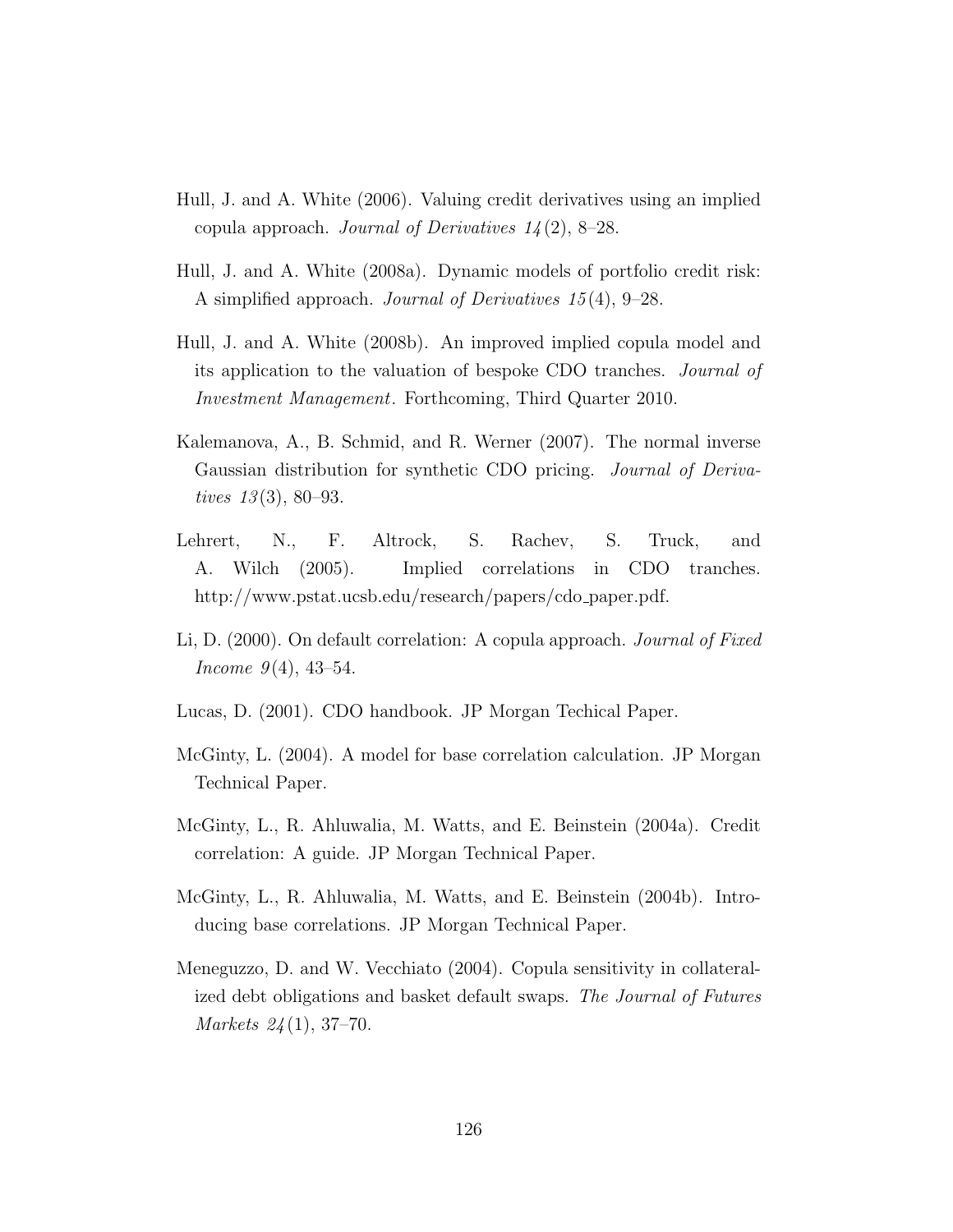- Moosbrucker, T. (2006). Pricing CDOs with correlated variance gamma distributions. Department of Banking, University of Cologne. Research Report.
- Mortensen, A. (2006). Semi-analytical valuation of basket credit derivatives in intensity-based models. Journal of Derivatives 13 (4), 8–26.
- Newman, M. E. J. (2003). Properties of highly clustered networks. Physical Review E 68 (026121).
- Newman, M. E. J. (2007). Component sizes in networks with arbitrary degree distributions. Physical Review E 76 (045101-3).
- Newman, M. E. J., S. H. Strogatz, and D. J. Watts (2001). Random graphs with arbitrary degree distributions and their applications. *Physical Re*view *E* 64 (026118).
- O'Kane, D. and M. Livesey (2004). Base correlation explained. Fixed Income Quantitative Research, Lehman Brothers.
- O'Kane, D. and L. Schloegl (2005). An analytical portfolio credit model with tail dependence. Quantitative Credit Research, Lehman Brothers.
- Papageorgiou, E. and R. Sircar (2009). Multiscale intensity models and name grouping for valuation of multi-name credit derivatives. Appli ed Mathematical Finance  $16(4)$ , 353–383.
- Rosen, D. and D. Saunders (2009). Valuing CDOs of bespoke portfolios with implied multi-factor models. *Journal of Credit Risk 5* (3), 3–36.
- Schloegl, L. and D. O'Kane (2005). A note on the large homogeneous portfolio approximation with the Student t copula. Finance and Stochastics  $9(4)$ , 577–584.
- Schönbucher, P. and D. Schubert (2001). Copula-dependent default risk in intensity models. Bonn University. Working Paper.